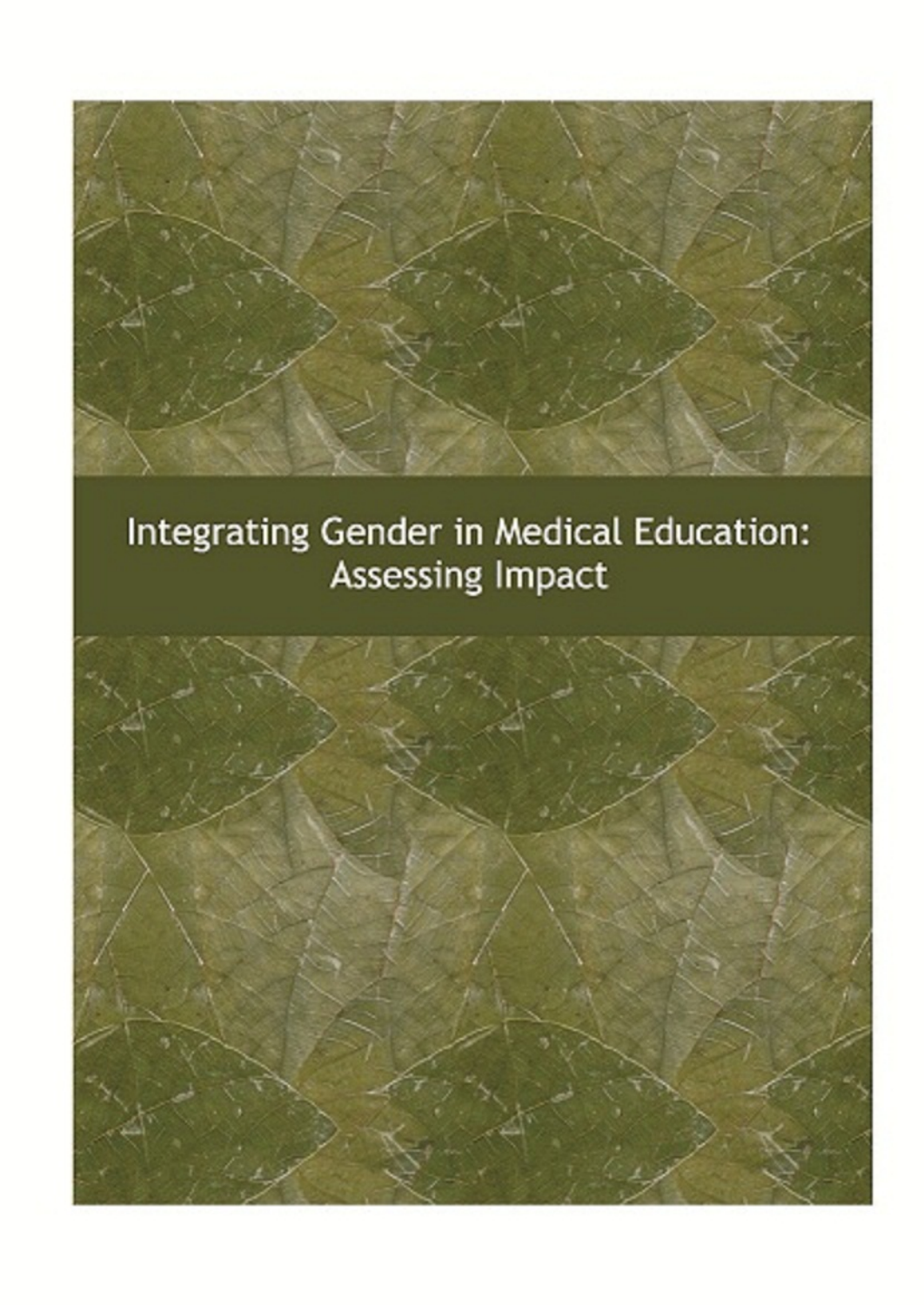# **Integrating Gender in Medical Education: Assessing Impact**



**Centre for Enquiry into Health and Allied Themes (CEHAT), Mumbai**



**Maharashtra University of Health Sciences**



**Directorate of Medical Education and Research, Government of Maharashtra**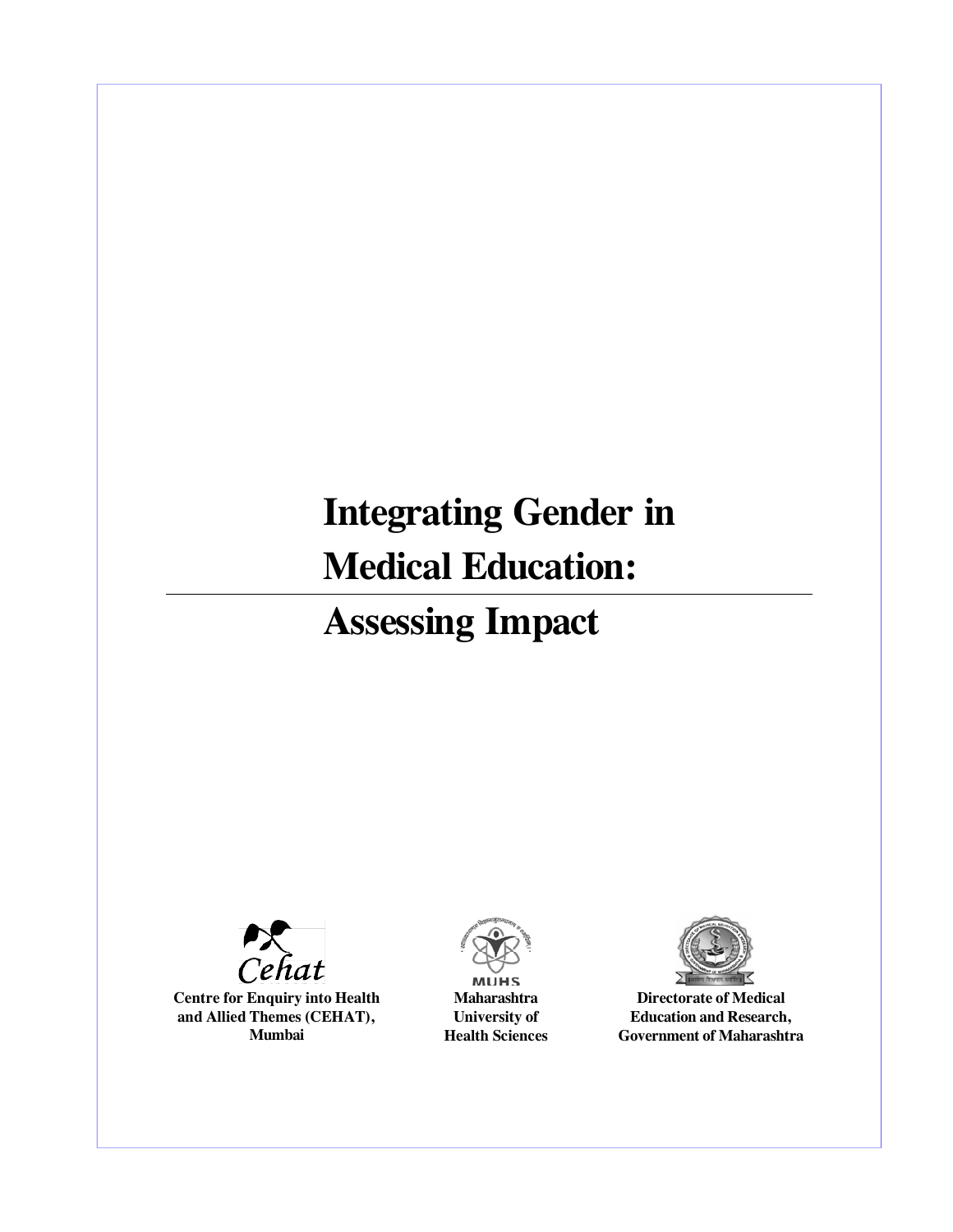*Published in 2016*

For additional copies of this report, please contact:

Centre for Enquiry into Health and Allied Themes (CEHAT) Survey No. 2804 & 2805 Aaram Society Road Vakola, Santacruz (E) Mumbai - 400055 Tel.: (91) (22) 26673154, 26673571 Fax: (91) (22) 26673156 Email: cehat@vsnl.com Website: www.cehat.org

**Citation:** Centre for Enquiry into Health and Allied Themes (2016), Integrating Gender in Medical Education: Assessing Impact, Mumbai, India.

**ISBN : 978-81-89042-72-1**

This publication does not have any copyright. Any part of this publication can be reproduced but not for commercial purposes. All credit need to be acknowledged and if reproduced should inform the publisher.

*Layout designing:* Pradeep Kapdekar

Printed at: Satam Udyog Parel, Mumbai-400 012.

ii. p a g e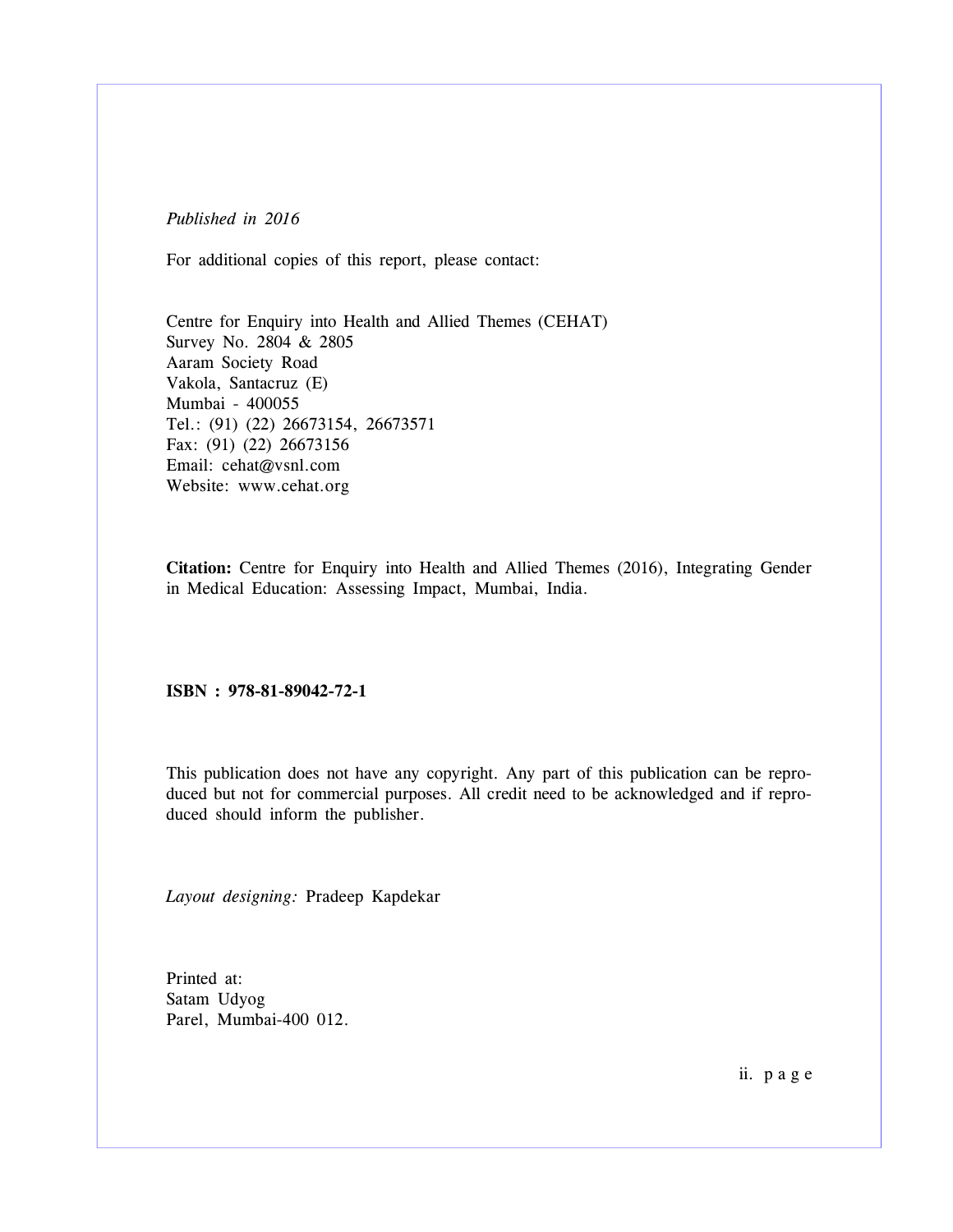# **Contents**

|                                                                            |  | $\mathbf V$ |
|----------------------------------------------------------------------------|--|-------------|
|                                                                            |  | vi          |
|                                                                            |  | viii        |
|                                                                            |  | ix          |
|                                                                            |  | X           |
|                                                                            |  | xiii        |
| $\mathbf{1}$<br>1.                                                         |  |             |
| 2<br>1.1                                                                   |  |             |
| $\overline{4}$<br>1.2                                                      |  |             |
| 1.3<br>6                                                                   |  |             |
| 8<br>Integrating Gender in Medical Education in Maharashtra<br>2.          |  |             |
| Fostering Partnership and Identifying Opportunity for<br>2.1               |  |             |
| 9                                                                          |  |             |
| Understanding Gender Perspectives of Medical Teachers and<br>2.2           |  |             |
|                                                                            |  | 10          |
| Selection and Capacity Building of Core Group of<br>2.3                    |  |             |
| Medical Educators on Gender Analysis of Health Issues<br>11                |  |             |
| 2.4<br>Identifying Gender Gaps in the Undergraduate Curriculum and         |  |             |
|                                                                            |  | 13          |
| Methodology for Integrating Gender into the Medical Curriculum<br>14<br>3. |  |             |
| 3.1<br>14                                                                  |  |             |
| Preparatory Phase for Medical Educators to Participate in Research<br>3.2  |  | 15          |
| Content of the Gender Integrated Intervention Modules<br>3.3<br>15         |  |             |

iii. p a g e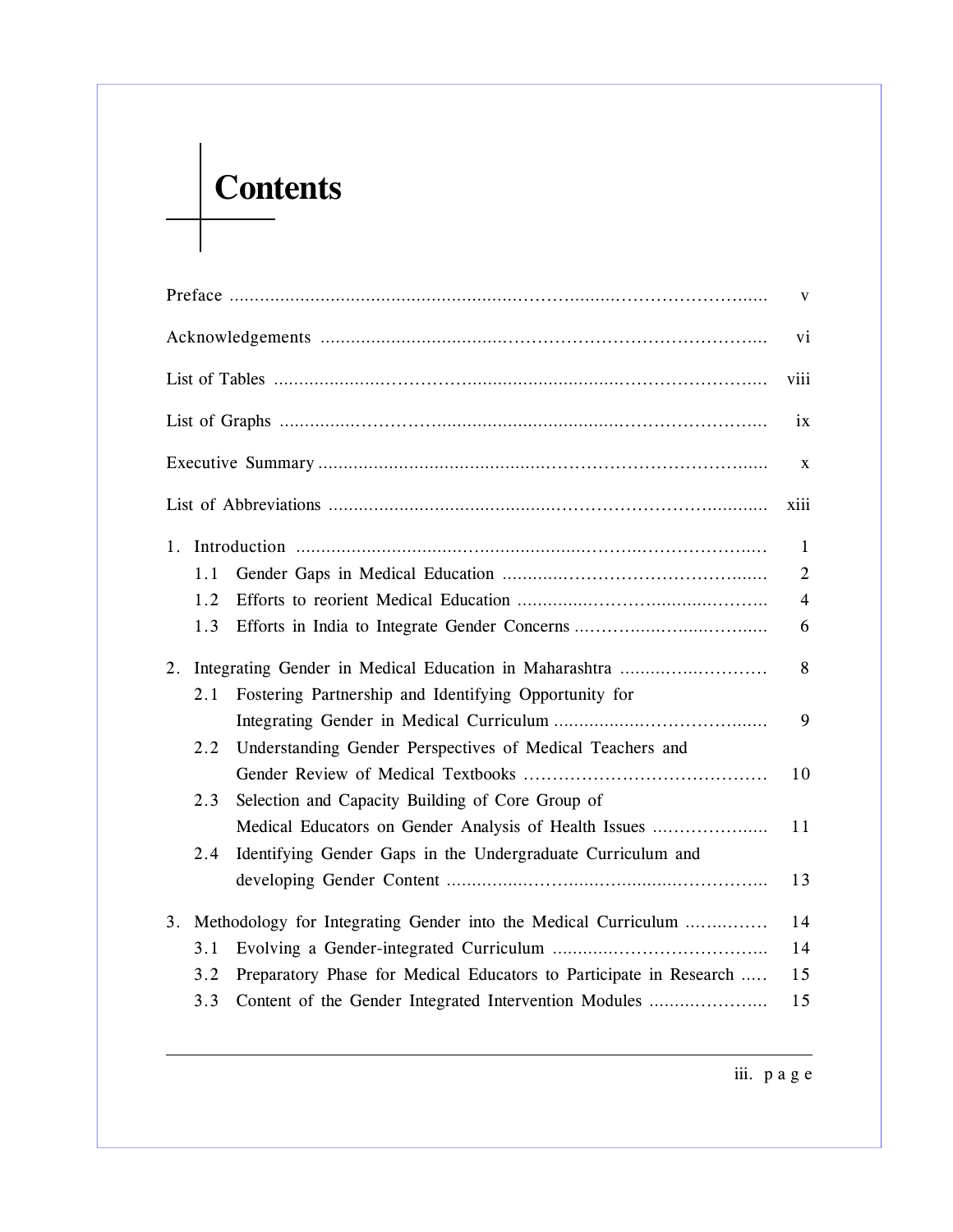|    | 24                                                                |    |  |  |
|----|-------------------------------------------------------------------|----|--|--|
|    | 4.1                                                               | 24 |  |  |
|    | 4.2                                                               | 24 |  |  |
|    | 4.3                                                               | 25 |  |  |
|    | 4.4                                                               | 26 |  |  |
|    | 4.5                                                               | 28 |  |  |
|    |                                                                   | 30 |  |  |
|    | Medical Colleges Implementing Action Research<br>5.1              | 30 |  |  |
|    | 5.2                                                               | 31 |  |  |
|    | 5.3                                                               | 33 |  |  |
| 6. |                                                                   | 34 |  |  |
|    | 6.1                                                               | 34 |  |  |
|    | 6.2                                                               | 37 |  |  |
|    | 6.3                                                               | 46 |  |  |
| 7. | Teaching Gender Integrated Modules- Insights of Medical Educators | 53 |  |  |
| 8. |                                                                   | 57 |  |  |
|    |                                                                   | 61 |  |  |
|    |                                                                   | 67 |  |  |
|    |                                                                   | 74 |  |  |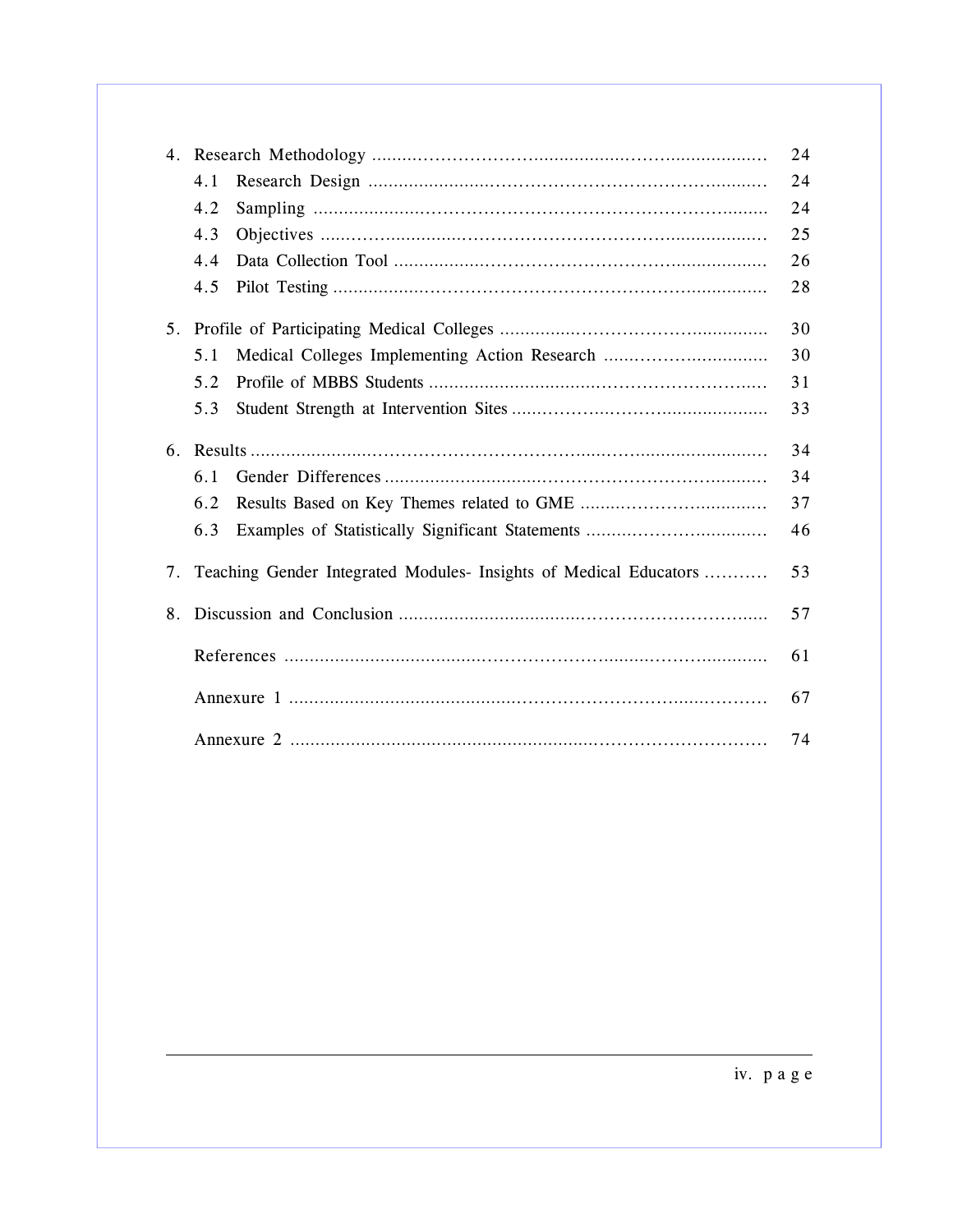

IGHT TO DIRECTORATE OF MEDICAL EDUCATION & RESEARCH

Govt. Dental College & Hospital Building 4<sup>th</sup> floor, St. George's Hospital Compound, P.D'mello Road, Mumbai - 400 001. Tel. No. - +91-22-22620361-65/22652251/57/59. Telegram "MEDUCATNSEARCH" Fax - +91-22-22620562/22652168 Website: http:/www.dmer.org



## **Preface**

Integration of " Gender in Medical Education" (GME) is a unique initiative of the Department of Medical Education (DMER), Maharashtra University of Health Science (MUHS) and Centre for Enquiry into Health and Allied Themes (CEHAT) supported by UNFPA.

A significant move towards addressing the complex issue of health inequities has been undertaken by seven medical colleges in Maharashtra as a part of the GME project. This project was successful in engendering medical education by creating a pool of gender-sensitive medical educators who in turn facilitated gender perspectives to MBBS students in their respective medical colleges.

An important contribution of this project has been generation of evidence through a research study in three of the seven medical colleges of Maharashtra. Trained faculty collaborated with CEHAT to design "Gender Integrated Modules" for the undergraduate medical curriculum for 5 disciplines namely-Obstetrics and Gynecology, Community Medicine, Internal Medicine, Forensic Medicine and Toxicology and Psychiatry.

This report presents the study findings of implementation of these modules. It shows a positive change in the overall gender attitude of medical students like a gender informed understanding of communicable and non communicable diseases, gender sensitive approach to the issues of violence against women (VAW) and sexual violence. It also presents experiences of medical educators who used innovative teaching techniques to incorporate "gender concerns" which led to retention of concepts amongst medical students.

National Health Policy (NHP) 2017 has an explicit commitment to address social determinants of health such as gender, poverty, disability and caste to reduce health inequities. I would urge state departments of medical education to use these findings and undertake similar efforts in their respective medical colleges.

Last but not the least I congratulate the medical educators of all the seven medical colleges and CEHAT for having undertaken the task of engendering medical education.

Dr. Pravin H. Shingare Director Medical Education & Research, Mumbai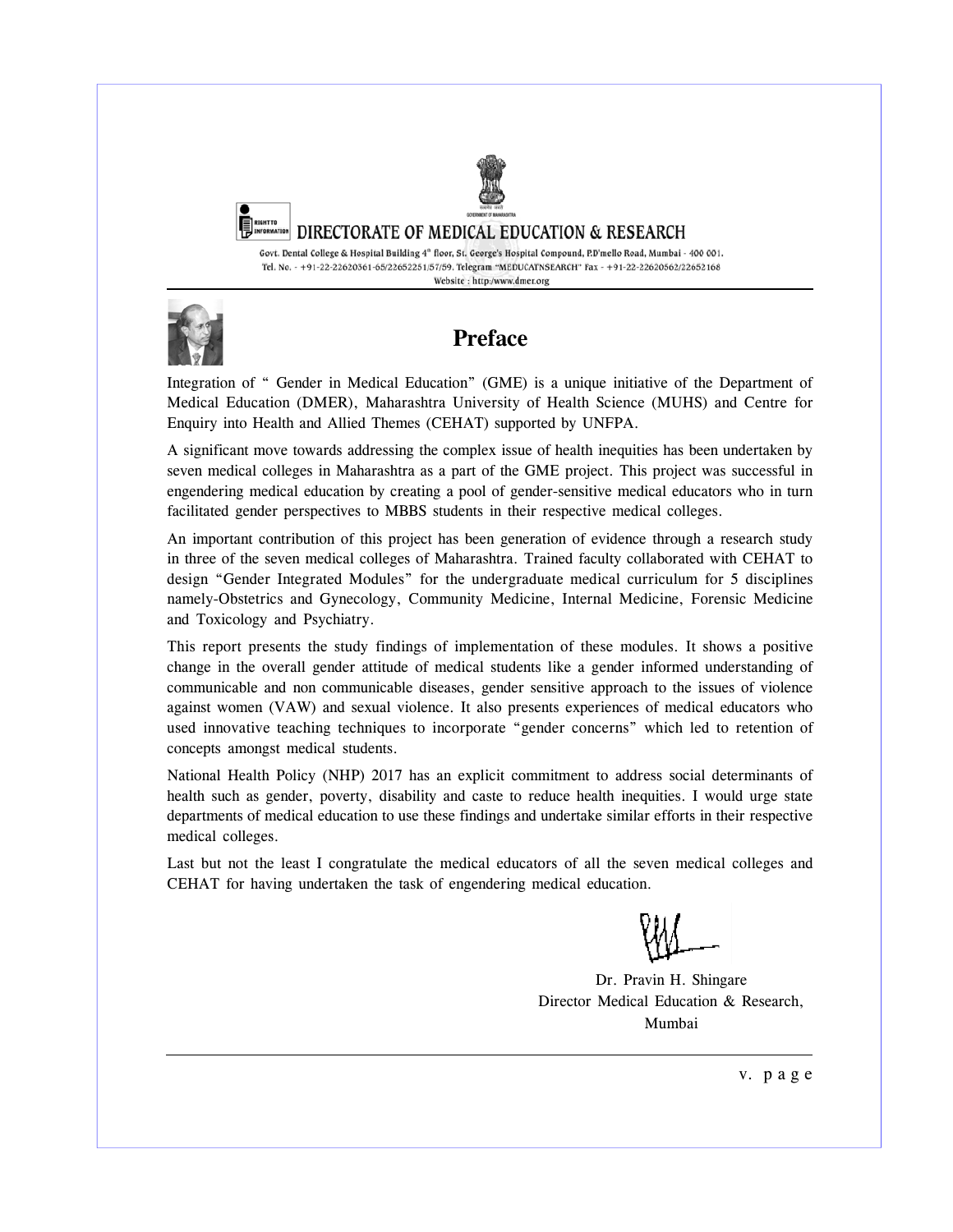# **Acknowldgements**

We would like to acknowledge the contributions of all those individuals and organisations who made this report possible. We are immensely grateful to Dr Pravin Shingare's, Director Medical education and research, Maharashtra for his unwavering support in the implementation of Gender in Medical Education( GME) Project and also this research. It is his leadership that led to the successful implementation of Gender in Medical education in state medical colleges of Maharashtra.

We would like to acknowledge the support of Deans Dr Kannan Yelikar, Dr Pallavi Saphale, Dr Sudhir Deshmukh of Aurangabad, Miraj and Ambejogai medical colleges for this consistent administrative support. We thank UNFPA for their financial support and extend our thanks to State Coordinator Anuja Gulati for her support.

We specially acknowledge contribution by medical educators for participating in developing and teaching Gender integrated modules to UG medical students. A special thank you to Dr Srinivas Gadappa, Dr Sonali Deshpande, Dr Bina Kuril, from Aurangabad Medical college; Dr Nandkishore Gaikwad, Dr Priya Deshpande from Miraj Medical College; Dr Shailesh Vaidya; Dr Deepali Deo from Ambejogai Medical college.

It is also important to acknowledge the contributions of GME educators from Nagpur, Dhule, Kolhapur, Navi Mumbai medical colleges who participated in the larger project of integrating Gender in medical education across five disciplines namely Community medicine, Forensic medicine and toxicology, Gynaceology and obstetrics, Medicine and Psychiatry. We thank Dr Ashok Jadhao, Dr Bharat Chavan, Dr Rishikesh Wadke, Dr Sarika Patil, Dr Sushmita Bhattacharya, Dr Kapileshwar Chaudhari, Dr Nilesh Tumram, Dr Vishwajeet Pawar, Dr Anuja Thomas, Dr Anil Joshi, Dr Darpan Kaur, Dr Jeevan Pawar and Dr Rajkiran Salunkhe for their participation.

We are grateful to the Gender and Health experts Dr Sundari Ravindran and Dr Renu Khanna, CEHAT Program Development Committee (PDC) Dr Padmini Swaminathan, Dr Vibhuti Patel, Dr Padma Prakash and Dr U. Vindhya for their meticulous review of the research methodology, data analysis and the report. We are thankful to the Institutional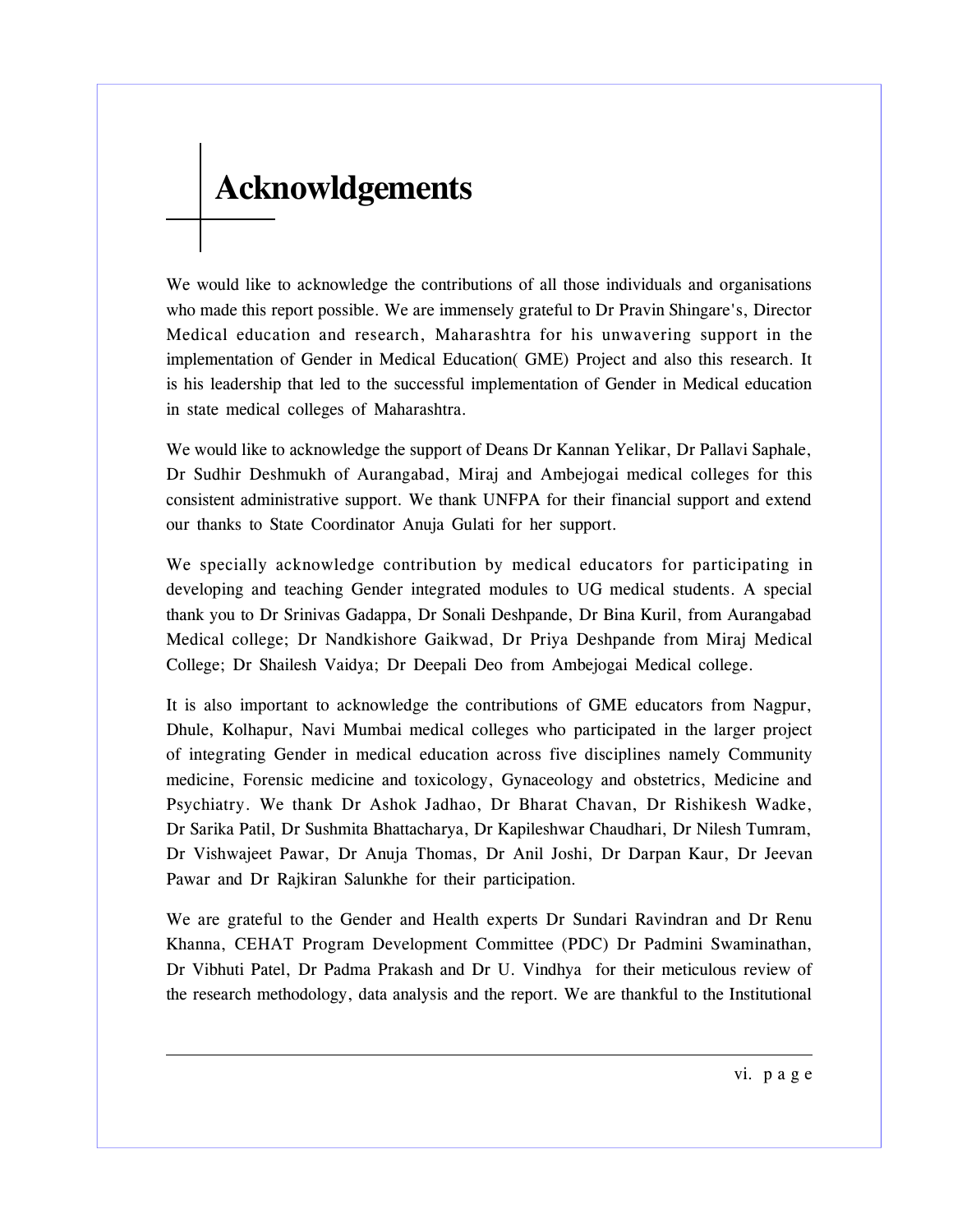Ethics Committee (IEC) members Dr Anant Bhan, Dr Nilangi Naren Sardeshpande, Dr Surinder Jaiswal and Anusandhan Trust (AT) IEC secretariat for their ethics review.

Our special thanks to mentors of the GME initiative Dr Ravi Vaswani, Dr Jagdeesh N Reddy, Dr Kamaxi Bhate, Dr Padmaja Samant, Dr Neerja Chowdhury, Dr Subhasri Sri Balakrishan and Dr Suchitra Dalvie

We thank Mr Prakash Misra for his statistical expertise and support for the data analysis. We thank Ms Sanjida Arora for her support with review and analysis of the data.

We thank Ms Sudha Raghavan for editing the document.

#### **Contributors:**

*From CEHAT:* Sangeeta Rege, Padma Deosthali, Amruta Bavdekar, Priya John, Ameerah Hasnain.

*From Medical colleges as Intervention sites:* Dr Srinivas Gadappa, Dr Sonali Deshpande, Dr Bina Kuril from Aurangabad Medical college, Dr Nandkishore Gaikwad, Dr Priya Deshpande from Miraj Medical College, Dr Shailesh Vaidya, Dr Deepali Deo from Ambejogai Medical college.

*Gender and Health Mentors:* Dr Ravi Vaswani, Dr Jagdeesh N Reddy, Dr Kamaxi Bhate, Dr Padmaja Samant, Dr Neerja Chowdhury, Dr Subhasri Sri Balakrishan, Dr Suchitra Dalvie.

*Gender and Health Experts:* Dr Sundari Ravindran, Dr Renu Khanna.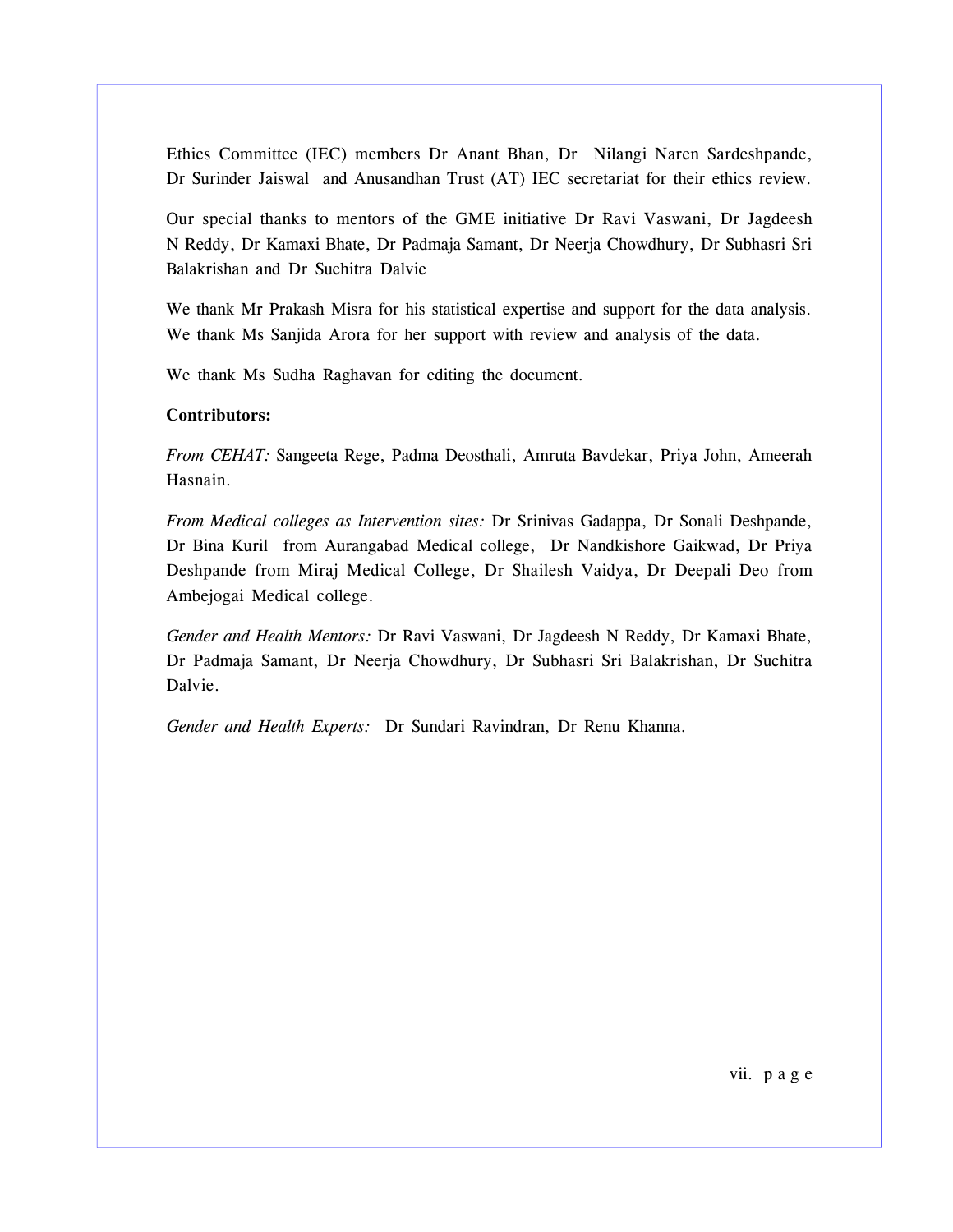## **List of Tables**

- Table 1. List of Seven Participating Medical Colleges under the GME Project
- Table 2. Format for the Gender Integrated Medical Topics
- Table 3. Main Concepts included in the Gender Integrated Medical Curriculum Obstetrics and Gynaecology
- Table 4. Basic Medical Curriculum
- Table 5. Total Number of Students in Three Medical Colleges
- Table 6. Distribution of Respondents Pre- and Post-test (Based on Site and Intervention categories)
- Table 7. Gender Attitudes based on attendance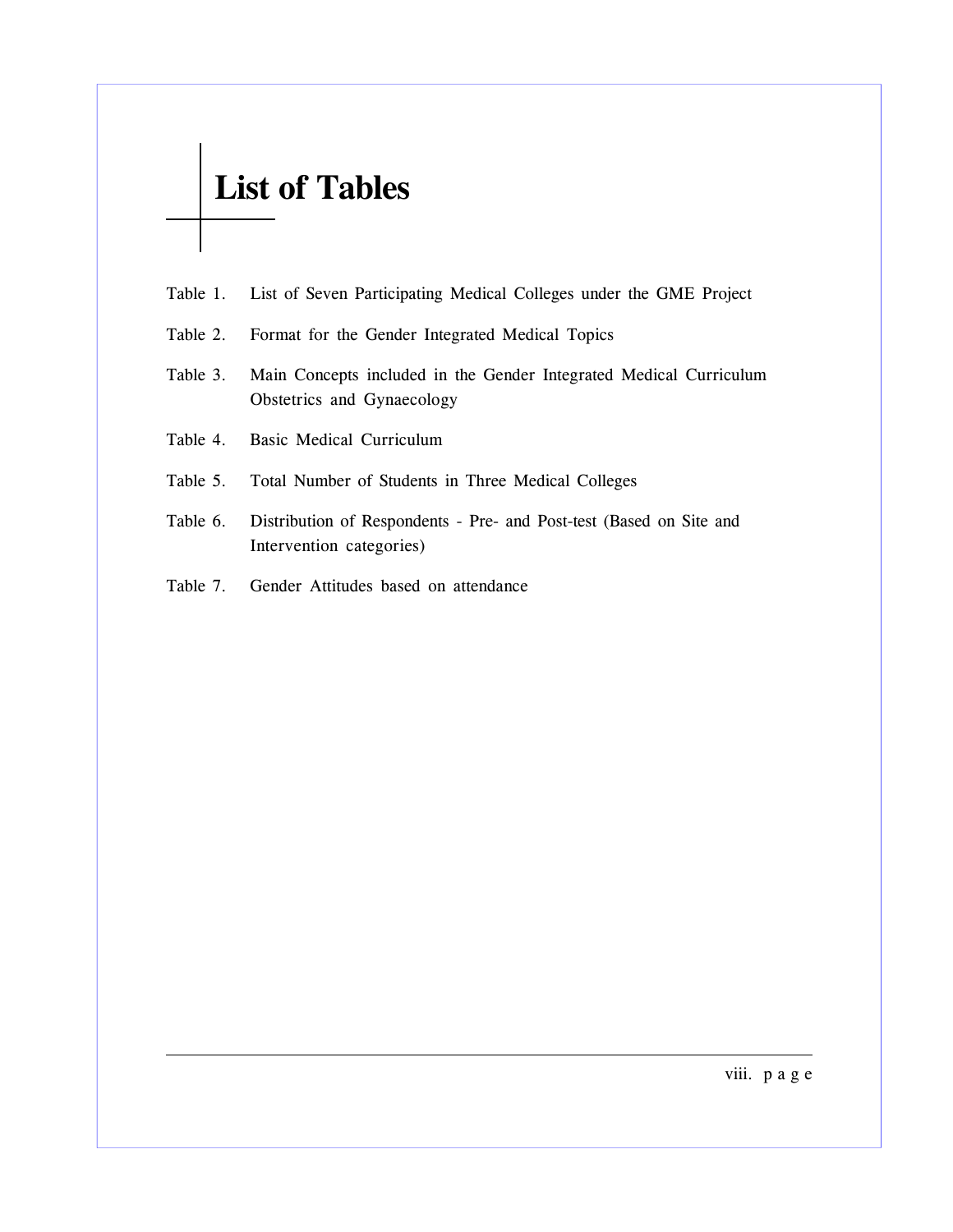# **List of Graphs**

| Graph 1      | : Overall Gender Attitudes of Medical students of Control group<br>and intervention Group |
|--------------|-------------------------------------------------------------------------------------------|
| Graph 2      | : Gender Attitudes of Female Students for Control group and<br>Intervention Group         |
| Graph 3      | : Gender Attitudes of Male Students for Control group and<br>Intervention Group           |
| Graph 4      | : Gender Attitudes based on Attendance                                                    |
| Graph 5      | : Attitudes towards Gender roles of men and women                                         |
| Graph 6      | : Gender sensitivity in addressing health concerns                                        |
| Graph 7      | : Assessing gender stereotypical attitudes towards patients                               |
| Graph 8      | : Attitudes towards women and girls seeking abortion services                             |
| Graph 9      | : Attitudes towards delivering reproductive health services to<br>women and men           |
| Graph 10     | : Attitudes towards Sexuality                                                             |
| Graph 11     | : Attitudes towards Gender based violence (GBV)                                           |
| Graph 12, 13 | : Attitudes towards Access to Abortion Services                                           |
| Graph 14     | : Recognition of Gender as a social construct                                             |
|              | Graph 15,16, 17 : Developing Gender sensitivity in medical students                       |
|              |                                                                                           |

ix. p a g e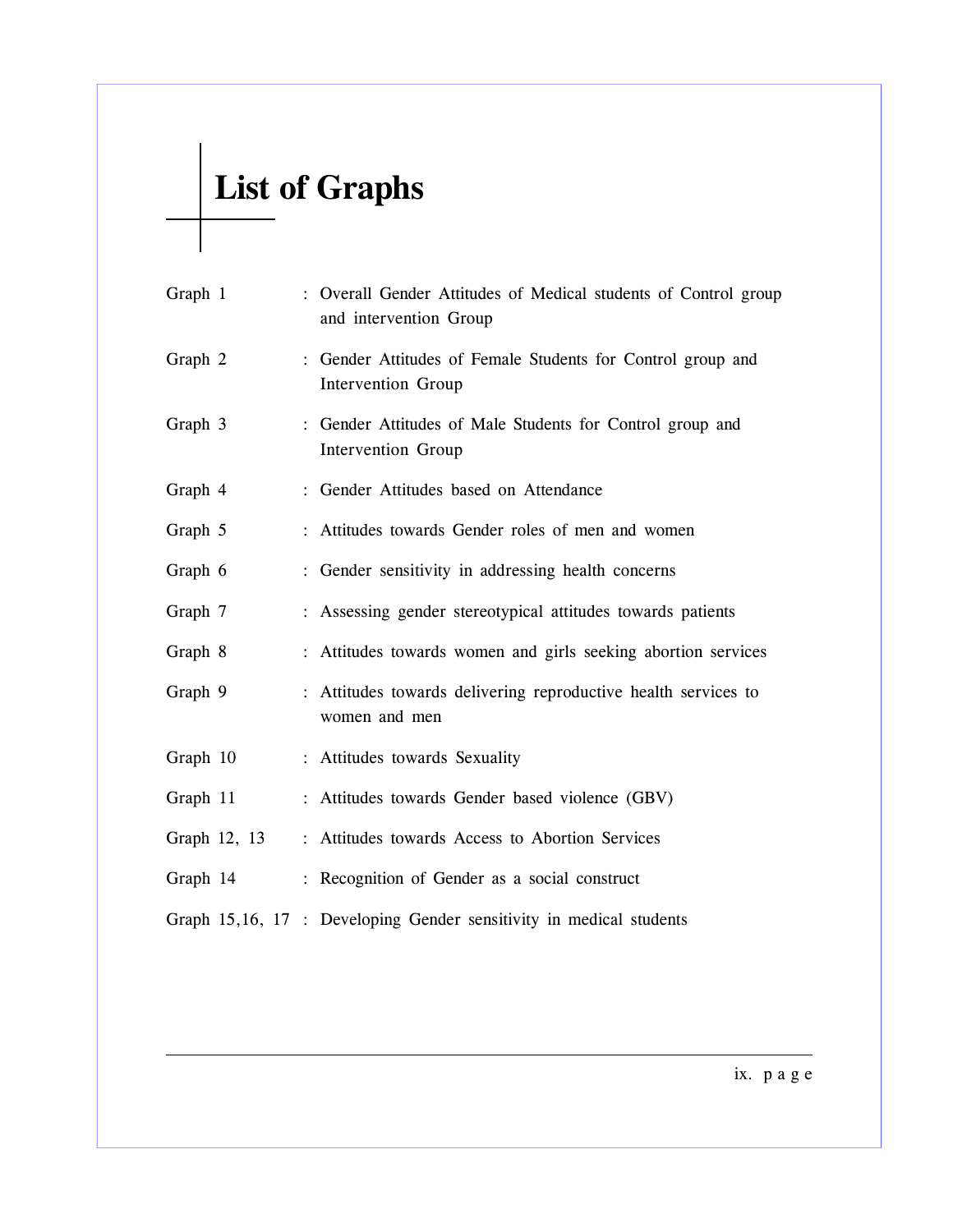## **Executive Summary**

Medicine, as a field, has been critiqued for being gender-biased and not accounting for social determinants that shape health conditions and determine access to healthcare. Gender bias permeates many aspects of medicine in India: clinical practice, research, health program delivery, and medical education.

The World Health Organization (WHO) acknowledged that the need for systematic integration of gender in the curricula of undergraduate medical students in 2007 was imperative. Taking a cue from this, CEHAT collaborated with the Department of Medical Education (DMER) and Maharashtra University of Health Sciences (MUHS) and embarked on a journey to integrate gender perspectives in medical education. DMER deputed middle to senior medical faculty from seven medical colleges to participate in this programme. This was done with the objective of facilitating gender perspectives amongst medical educators, who in turn would integrate these concerns while teaching undergraduate medical students. Five disciplines were shortlisted for integrating gender concerns - Community Medicine, Gynaecology and Obstetrics, Forensic Science and Toxicology, Medicine and Psychiatry. The rationale for their inclusion was that these disciplines were expansive and had maximum scope to integrate gender perspectives. The deputed faculty belonged to these disciplines.

Twenty medical educators from seven medical colleges underwent rigorous training. The training enabled them to identify gender gaps in medical education, gender biases in medical research as well as diagnose how gender insensitivity operates in clinical decision making. Equipped with training and a gender perspective, medical educators along with mentors and the CEHAT team identified gender related gaps in the medical curriculum and designed modules that would facilitate gender perspectives in five disciplines. Examples of gender integration across disciplines include:

- 1. Understanding differences in terminology such as "gender" and "sex"
- 2. Recognising gender stereotypes held by Health Care Providers (HCP) and developing Gender Sensitivity in addressing health concerns. Developing gender analysis tools for responding to communicable and non-communicable diseases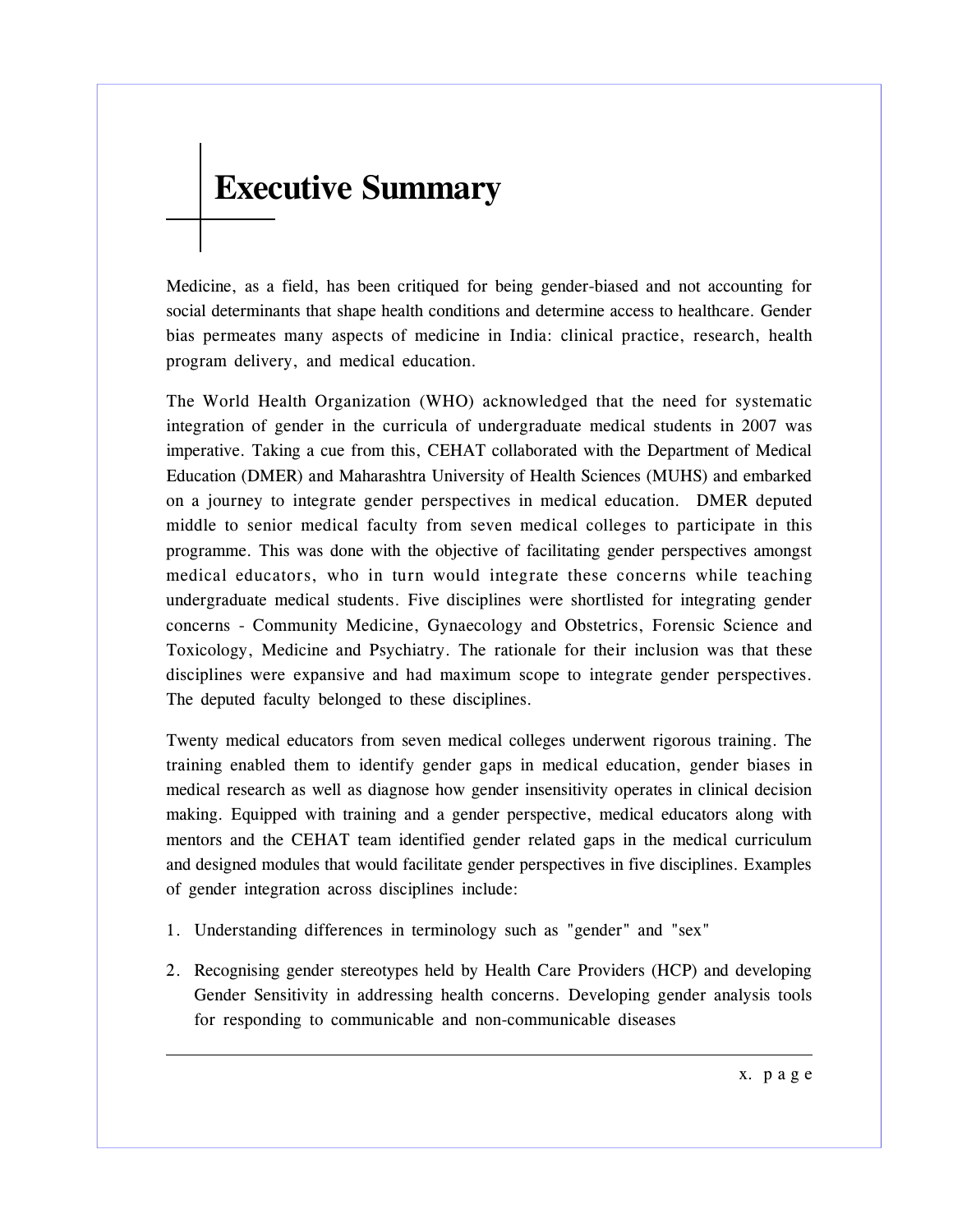- 3. Developing an in-depth understanding of the concept of sexuality
- 4. Developing gender sensitive reproductive health services for people from diverse groups (men, women, trans genders, people in same sex relationships)
- 5. Inculcating gender sensitivity in abortion service delivery for women and girls
- 6. Being sensitive towards sexual health care needs of diverse groups
- 7. Recognising and responding to Gender Based Violence (GBV) in a sensitive manner.

While these perspectives were added to the existing medical curriculum, care had to be taken to ensure that inclusion of such a perspective did not increase teaching hours and that the medical faculty were able to complete the teaching in the time stipulated in the MUHS syllabus. Gender content had to be introduced in the existing lectures with evidence on how gender interacts with a particular health condition. Atleast one interactive methodology for class discussion was integrated in the form of case studies, role play, debates and short films. The existing structure of teaching medical topics was applied to the gender content by defining learning objectives, outcomes, role of doctors and knowledge attitudes and skills.

The gender integrated modules were tested through a quasi-experimental research design to assess whether gender integrated teaching can facilitate positive attitudes amongst students towards gender concerns. Although seven medical colleges were engaged in teaching the new content, for the purpose of research, three medical colleges were shortlisted based on availability of faculty and adequate number of MBBS students in the medical college. A validated scale was based on an amalgamation of three existing scales, namely Nijmegen Gender Awareness in Medicine Scale (N-GAMS), Gender Equitable Men (GEM Scale) and Abortion Attitude Scale. The statements comprised gender stereotypes, myths about sexual health of men, women and diverse groups, violence against women, negative perceptions towards abortion sought by women and girls, prevalent notions around menstrual practices, family planning procedures and ethical issues in medical practice.

The sample comprised Sixth Semester students as the "Intervention" group and Eighth Semester students as the "Control" group. Testing of gender integrated modules was done in two disciplines namely, Community Medicine and Gynaecology and Obstetrics. A total of seventeen gender integrated lectures were taught over six months, nine in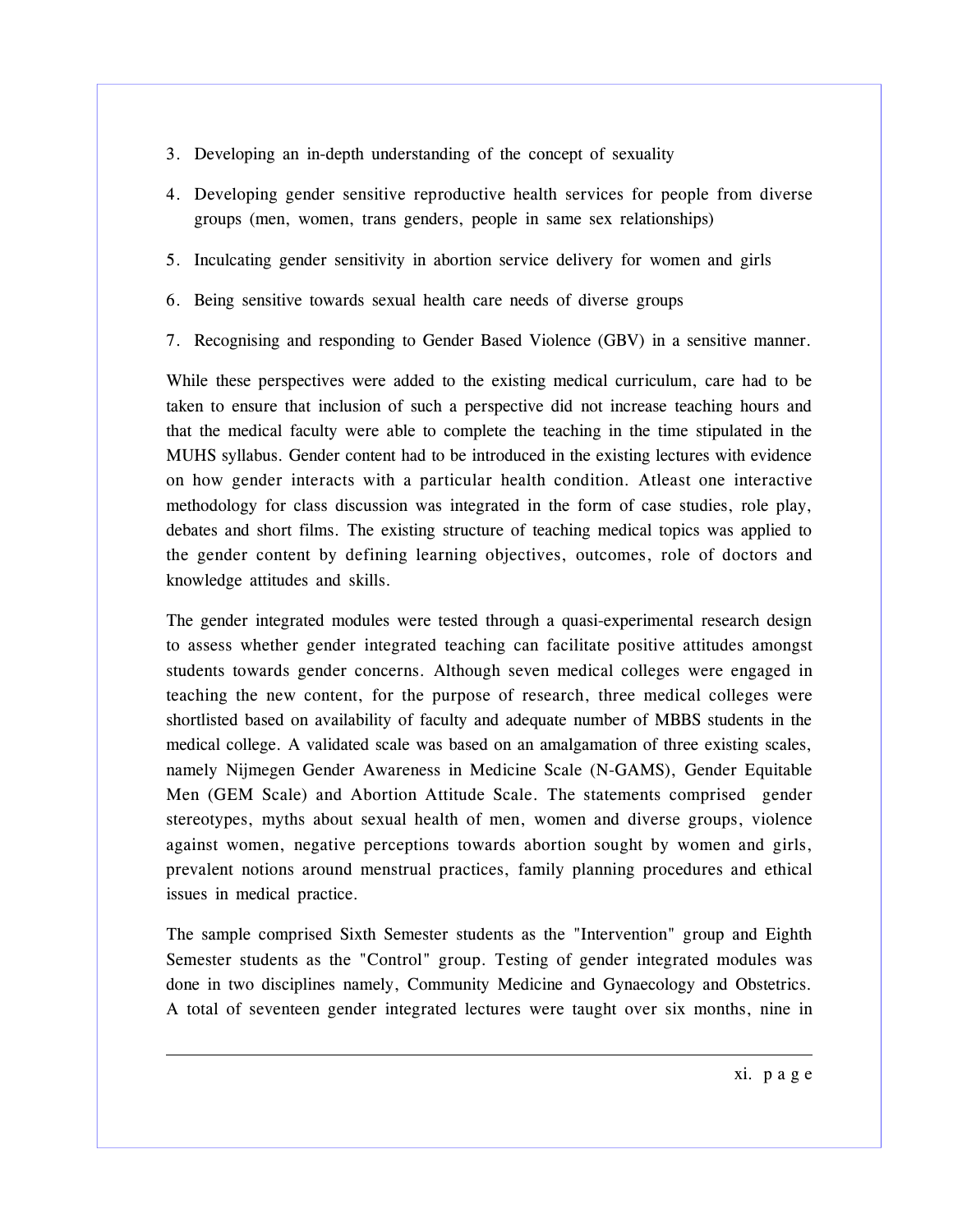Obstetrics and Gynaecology and eight in Community Medicine. In addition, there were two foundational lectures, one on understanding gender and sex, and the second on understanding violence against women as a health issue.

Findings from the study indicated a consistent positive shift in the attitudes of medical students in the intervention category across different themes. Some themes indicated a statistically significant shift in the intervention category. These themes pertained to recognition of the role of gender in health, awareness of challenges faced by women in seeking abortion services, recognising reproductive and sexual health needs of diverse groups and understanding the health impact of gender-based violence. Other themes pertaining to sexuality and gender stereotypes held about patients indicated some shift but not a statistically significant one. The gender stereotypes that prevail amongst medical students could be due complete absence of discussion on 'sexuality' in the medical curriculum of MBBS; despite its critical role in treating sexually transmitted infections, infertility and advising contraceptive methods. The curriculum is silent on the issue of diverse people such as homosexual, transgender and intersex persons. There is thus a need to deepen the understanding on sexuality across the entire medical curriculum.

An important learning was the need to integrate gender concerns across relevant medical topics throughout the MBBS course. The results of the study showed a strong association between the number of lectures attended by students and its impact on gender attitudes. Even low attendance ensured that some knowledge on gender was retained. This reiterates the fact that gender as a social determinant cannot be relegated to stand-alone lectures or a stand-alone elective course, rather they need to be mainstreamed in to medical curriculum to enhance the understanding of gender concerns within medical/health issues.

To conclude, gender can be integrated into medical teaching by training medical faculty and providing them with relevant material in the form of modules, presentations and evidence. The study results are encouraging, as they indicate The feasibility of integration within the time and resource constraints of medical colleges. The recent National Health Policy commits to gender mainstreaming in health programmes and medical education. In order to ensure good quality of care, there is a need to earmark funds towards different activities on mainstreaming gender into the medical curriculum.

xii. p a g e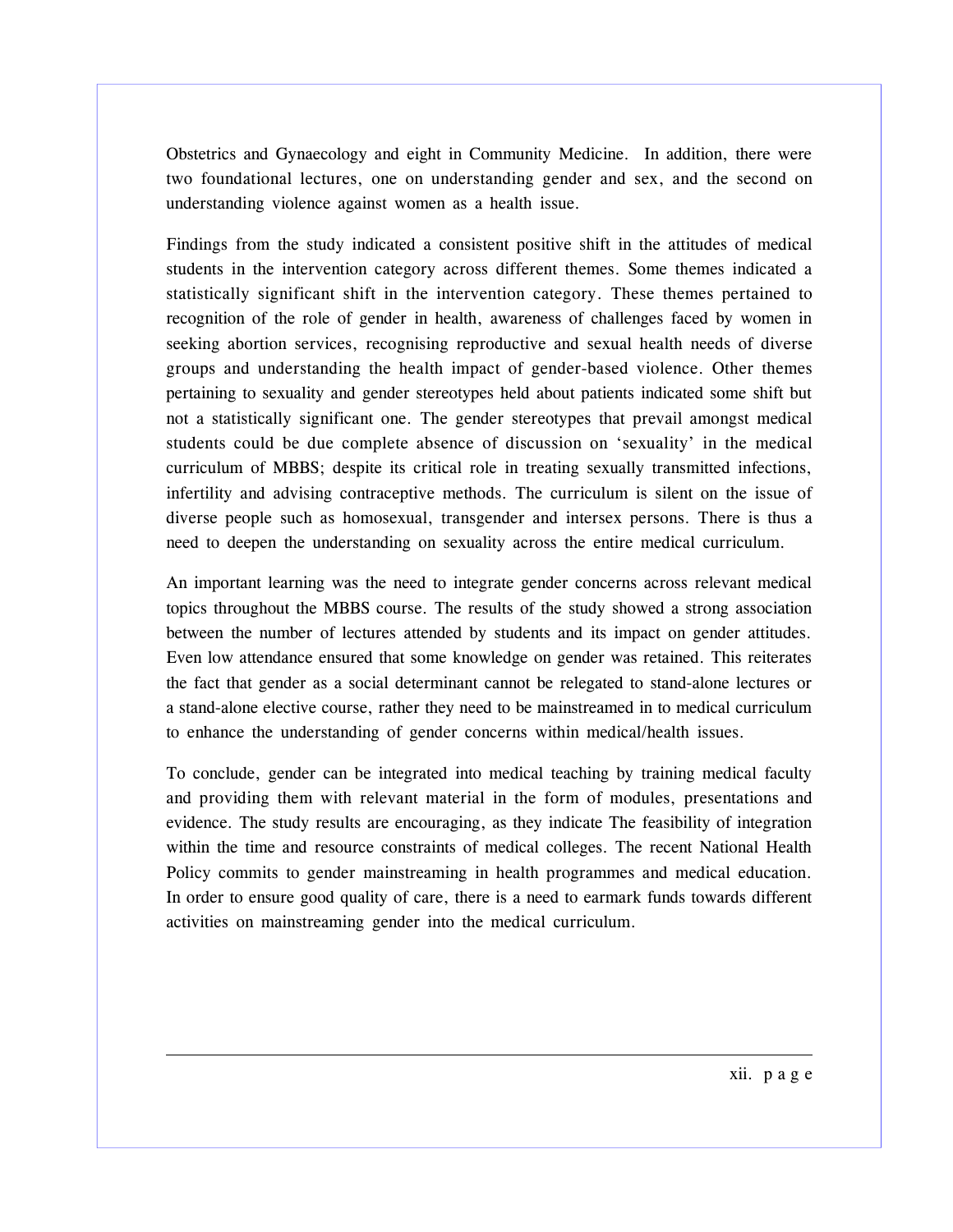# **List of Abbreviations**

| <b>AIDS</b>   | Acquired Immunodeficiency Syndrome                             |  |  |  |  |
|---------------|----------------------------------------------------------------|--|--|--|--|
| <b>APOG</b>   | Association of Professors of Gynaecology and Obstetrics        |  |  |  |  |
| <b>BPMT</b>   | Bachelor of Paramedical Technology                             |  |  |  |  |
| <b>CBSE</b>   | Central Board of Secondary Education                           |  |  |  |  |
| <b>CEHAT</b>  | Centre for Enquiry into Health and Allied Themes               |  |  |  |  |
| <b>CET</b>    | <b>Common Entrance Test</b>                                    |  |  |  |  |
| <b>CLA</b>    | Criminal Law Amendment                                         |  |  |  |  |
| DiD           | Difference in Difference                                       |  |  |  |  |
| <b>DMER</b>   | Directorate of Medical Education and Research                  |  |  |  |  |
| <b>FMT</b>    | Forensic Medicine and Toxicology                               |  |  |  |  |
| <b>GBV</b>    | Gender Based Violence                                          |  |  |  |  |
| <b>GEMS</b>   | Gender Equitable Men Scale                                     |  |  |  |  |
| <b>GI</b>     | $G$ astrointestinal +                                          |  |  |  |  |
| <b>GMC</b>    | Government Medical College                                     |  |  |  |  |
| <b>GME</b>    | Gender in Medical Education                                    |  |  |  |  |
| GoI           | Government of India                                            |  |  |  |  |
| <b>GRIP</b>   | Gender Role Ideology Patients                                  |  |  |  |  |
| <b>HCP</b>    | Health Care Provider                                           |  |  |  |  |
| <b>HIV</b>    | Human Immuno Deficiency Virus                                  |  |  |  |  |
| <b>ICMR</b>   | Indian Council of Medical Research                             |  |  |  |  |
| <b>IPD</b>    | <b>Inpatient Department</b>                                    |  |  |  |  |
| <b>IPV</b>    | Intimate Partner Violence                                      |  |  |  |  |
| <b>LGBTQI</b> | Lesbian, Gay, Bisexual, Transgender, Queer or Questioning, and |  |  |  |  |
|               | Intersex.                                                      |  |  |  |  |
| <b>MBBS</b>   | Bachelor of Medicine, Bachelor of Surgery                      |  |  |  |  |
| MCI           | Medical Council of India                                       |  |  |  |  |
| <b>MHUS</b>   | Maharashtra University of Health Sciences                      |  |  |  |  |
| <b>MICU</b>   | Medical Intensive Care Unit                                    |  |  |  |  |
| <b>MTP</b>    | Medical Termination of Pregnancy                               |  |  |  |  |
| <b>MUHS</b>   | Maharashtra University of Health Sciences                      |  |  |  |  |
|               |                                                                |  |  |  |  |

xiii. p a g e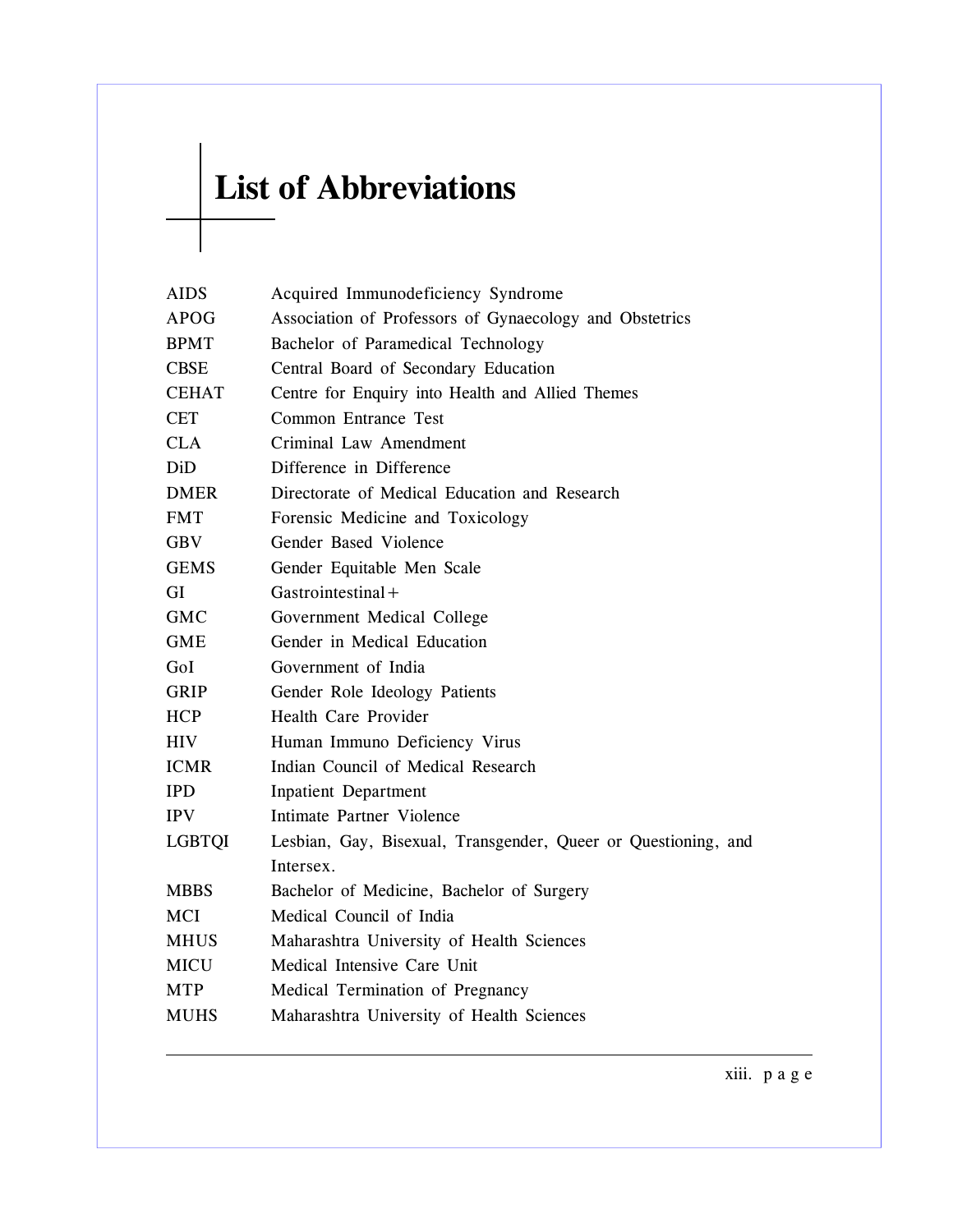| <b>NEET</b>   | National Eligibility cum Entrance Test                               |
|---------------|----------------------------------------------------------------------|
| N-GAMS        | Nijmegen Gender Awareness in Medicine Scale                          |
| <b>NICU</b>   | Neo-natal Intensive Care Unit                                        |
| <b>NUHM</b>   | National Urban Health Mission                                        |
| ObG           | Obstetrics and Gynaecology                                           |
| <b>OPD</b>    | <b>Outpatient Department</b>                                         |
| <b>PCPNDT</b> | Pre-Conception and Pre-Natal Diagnostic Techniques Act               |
| <b>PICU</b>   | Pediatric Intensive Care Unit                                        |
| <b>PCSOA</b>  | Protection of Children from Sexual Offences Act                      |
| <b>PSM</b>    | Preventive and Social Medicine                                       |
| <b>PWDVA</b>  | Protection of Women from Domestic Violence Act                       |
| <b>RH</b>     | Reproductive Health                                                  |
|               |                                                                      |
|               | RMNCH+A Reproductive, Maternal, Newborn, Child and Adolescent Health |
| <b>RTI</b>    | Reproductive Tract Infection                                         |
| <b>SICU</b>   | Surgical Intensive Care Unit                                         |
| <b>STI</b>    | Sexually Transmitted Infection                                       |
| TB            | Tuberculosis                                                         |
| <b>TOT</b>    | Training of Trainers                                                 |
| UG.           | Undergraduate                                                        |
| <b>UNPF</b>   | United Nations Population Fund                                       |
| <b>VAW</b>    | Violence against Women                                               |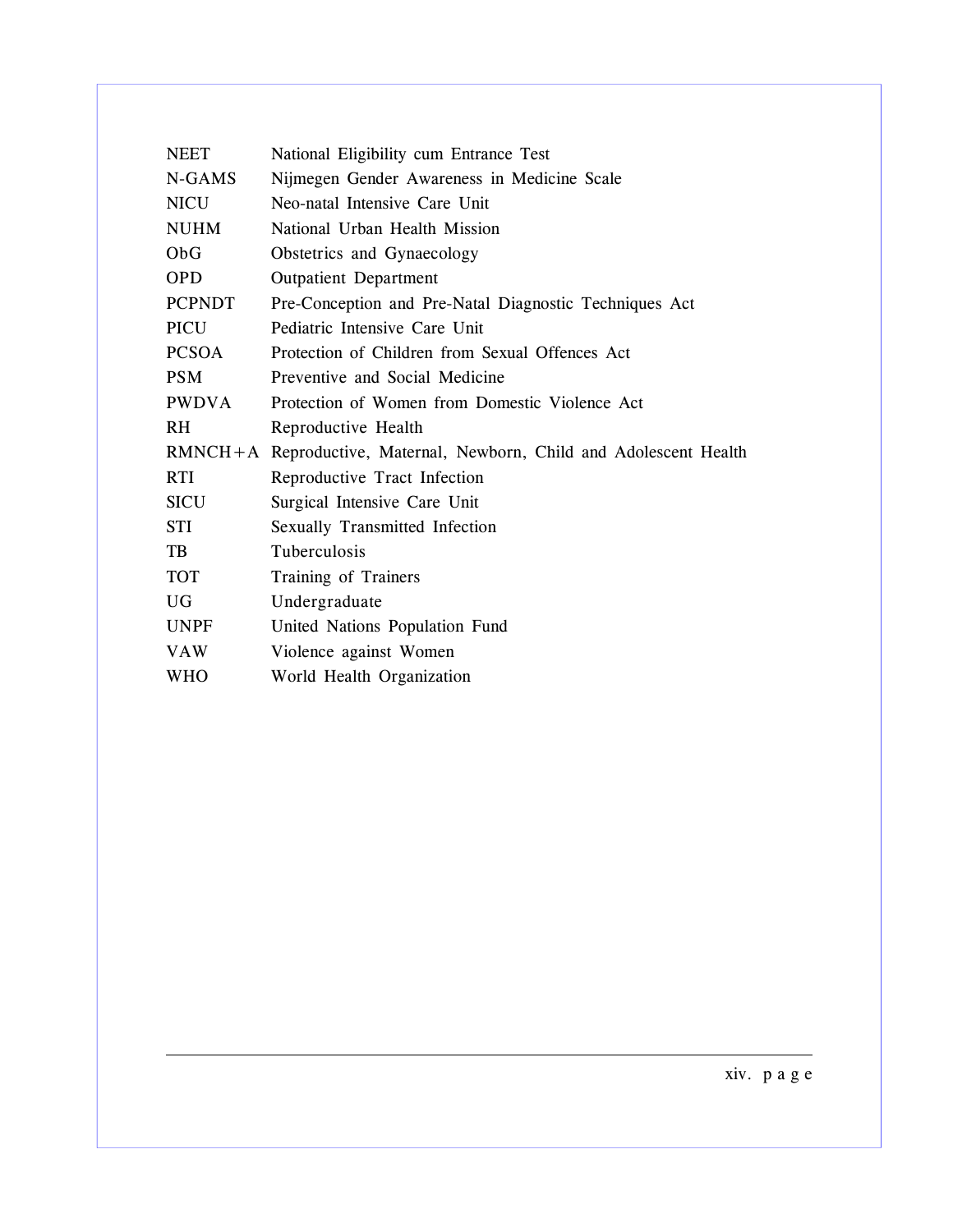# **1 Introduction**

Women's health advocates challenged the biomedical model of health and illness and identified gender-based inequalities, in particular women's lack of control over their sexuality and reproduction, as a determinant of their poor health. Sexism and gender discimination in medicine has been noted by women and health activists/researchers many years ago. While there is a growing body of knowledge pointing to why gender is an important determinant of health, in reality, it has been overlooked in the context of medical education and health care practice resulting in inequities. The field of medicine has been critiqued for being "gender blind", which means that gender is not taken into account in any aspect of medicine. Second, the field is "male biased" because the body of knowledge on health, well-being, illness and its causes concentrates only on men and overlooks women. Third, the field of medicine does not take into account the aspect of gender inequity which obstructs access to health services and thus impacts health outcomes. Several studies have thrown light on women's poor access to healthcare and gender-bias against women in treatment and care in health facilities (Sen & Östlin, 2008). Within the household and outside, deeply-entrenched gender inequities often take the shape of Intimate Partner Violence (IPV) and sexual violence. Violence against women is a crucial variable to be factored into the intersection of gender and health and made a crucial component of the body of knowledge imparted to healthcare providers.

Gender bias pervades many aspects of medicine in India: clinical practice, research, health programme delivery, and medical education. Even the health programmes and policies lack a gender perspective. Gender hierarchies are understood to create differences between men and women in terms of their 'exposure to risk factors, household level investment in nutrition, care and education, access to and use of health services, experience in healthcare settings and social impacts of ill-health' (WHO, 2006).There is compelling evidence to support how health is experienced differently by men and women owing to 'sex-specific vulnerabilities' and 'gendered vulnerabilities'. For example, differences in XY karyotypes make men vulnerable to prostrate and testicular cancer, while in women become vulnerable to cancer of the cervix and ovaries .These are examples of sex specific vulnerabilities. Gendered expectations imposed on men and women in different ways owing to division of labour between sexes also affect health conditions and lead to certain health outcomes.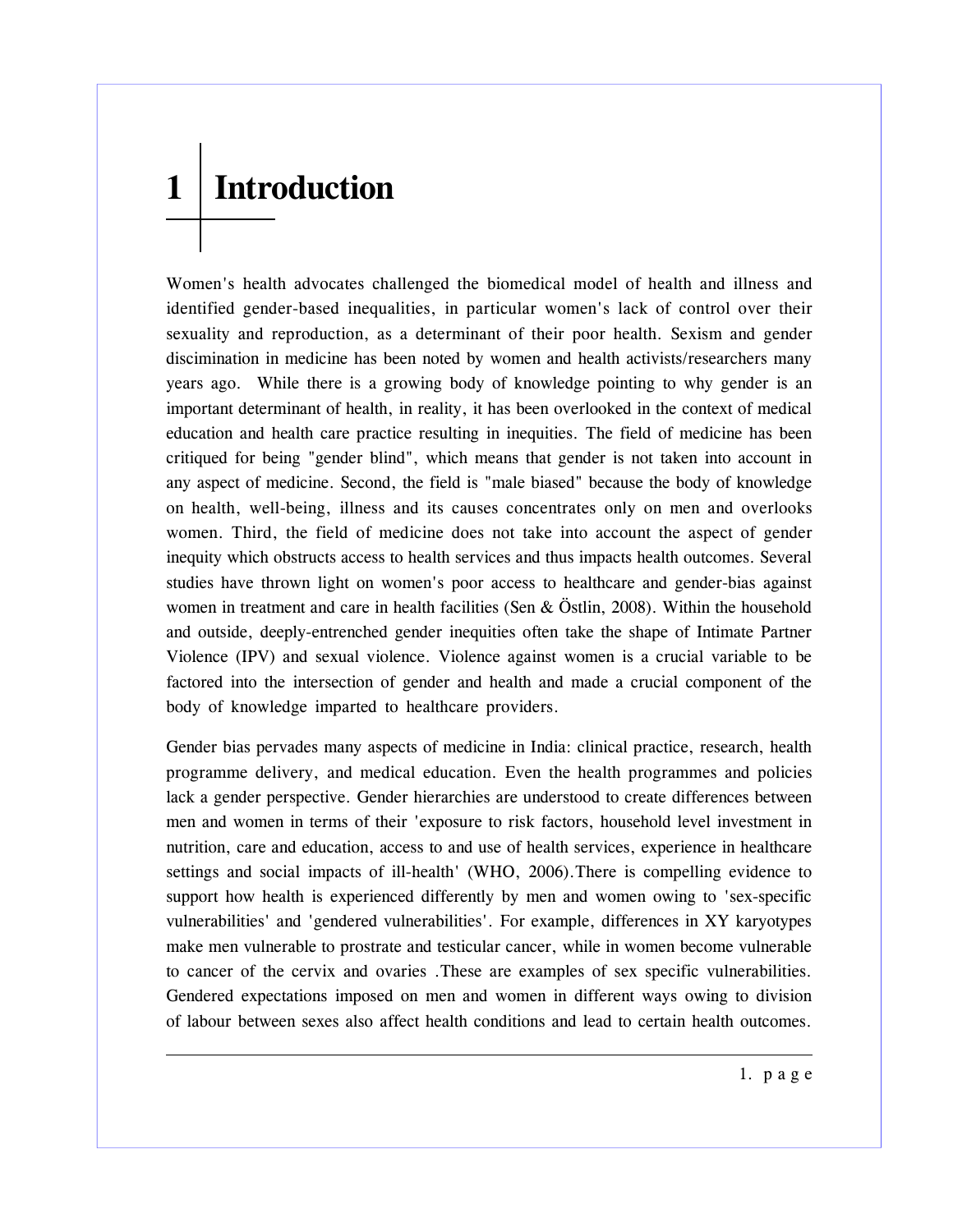For example, more men are prone to drowning because of the occupation of being fishermen/boat men, whereas women are more vulnerable to chronic respiratory disorders including chronic obstructive pulmonary diseases given their roles in cooking and fire tending (Snow, 2007).

One of the consequences of gender-blindness in medicine is the limited gender-sensitivity among medical practitioners. For example, medical research often focuses on males and results are extrapolated to females, neglecting their unique physiological makeup. Second, gender analysis is often found to be absent in research. Very few researchers include sex disaggregated statistics. Also, research on diseases more prevalent in women is lacking, for example, rheumatism. These aspects lead to compromised quality of care.

Health care personnel are uniquely placed to address issues related to gender and gender inequalities, sexuality, violence, and many culturally defied norms that increase vulnerability to Human Immunodeficiency Virus/Acquired Immunodeficiency Syndrome (HIV/AIDS) and affect the health of women adversely in many societies. Initiatives to address gender issues in health have included a number of attempts to build health professionals' capacity to identify and address sex and gender based differences in health care needs.

#### **1. Efforts to reorient medical education**

The International Conference on Population and Development (1994) in Cairo and the Fourth World Conference on Women (1995) in Beijing highlighted gender based inequities as crucial determinants of health. These conferences influenced global thinking and led to initiatives addressing gender inequities in health. In 2002, the WHO adopted a gender policy and committed itself to promoting gender equality and gender equity in health. A key to achieving this goal was making gender considerations an integral part of the preservice health training curricula as this would directly impact health policies and programmes in different countries. This was based on the evidence that despite efforts made through short training courses, and in-service trainings of health providers, many of these efforts could not be sustained. An international consultative meeting of leaders of medical education organised by WHO arrived at a consensus that gender and human rights perspectives should be integrated into all disciplines of medical education and such training should be continued throughout one's professional life commencing with the undergraduate course (WHO 2006). Globally, there have been efforts to integrate gender in the pre-service training of health professionals for at least two decades, in high-income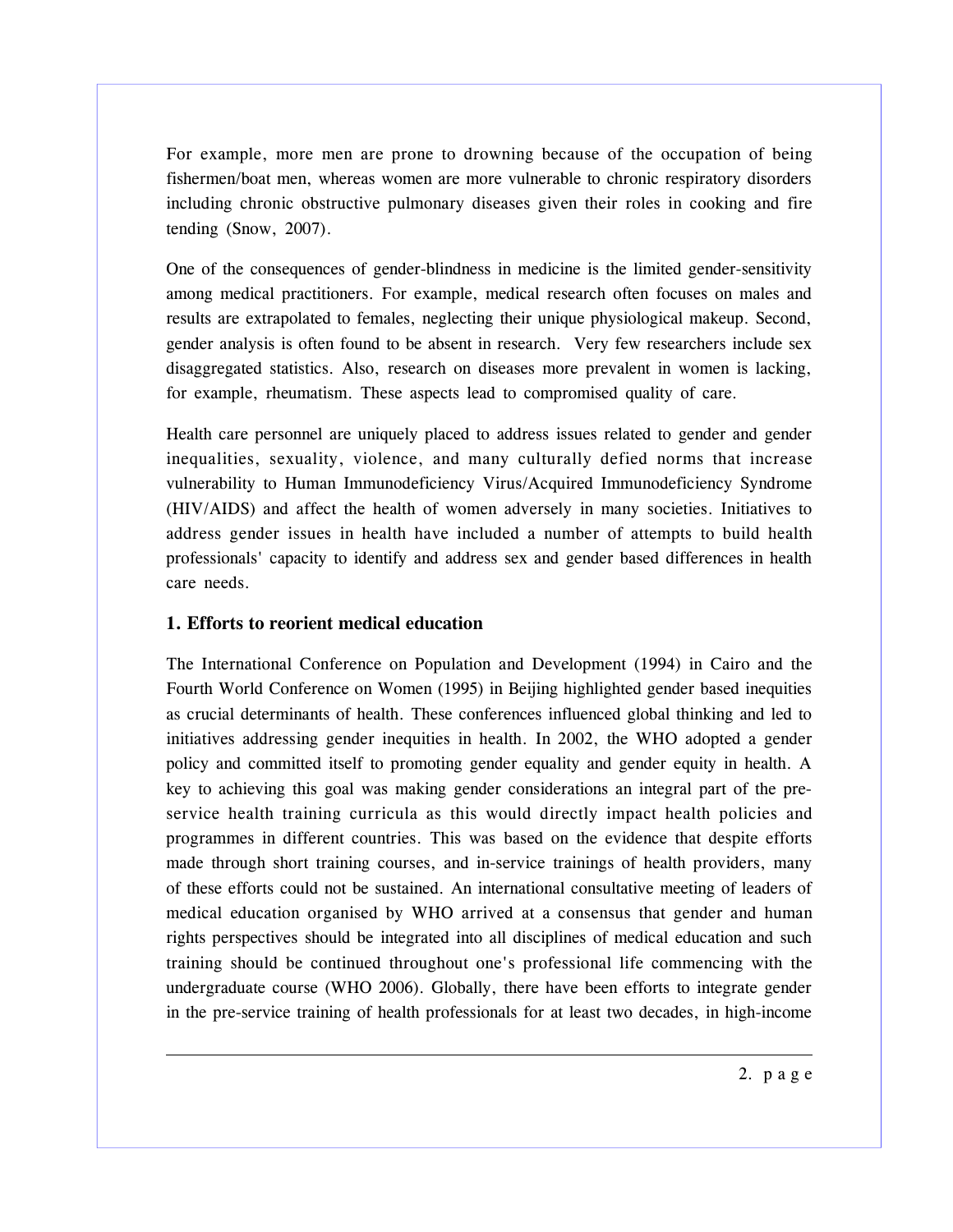countries such as the United States of America (USA), Canada, Australia and Germany, and in Low and Middle-Income Countries (LMICs) including the Philippines and Thailand, among others.

This section presents a brief overview of the different efforts made in pre-service medical/ nursing training to address women's health concerns as well as social determinants such as social class, race and diversity. Various initiatives across the world can be classified into different types:

- Integrating gender in undergraduate medical curricula (Monash University, Australia and the Chulalungkorn University, Thailand),
- Integrating gender specific topics within medical curriculum (in some cases nursing and midwifery),
- Integrating gender specific topics in sexual and reproductive health in Turkey and steps to address domestic violence against women in Philippines.
- Makerere University in Uganda described an attempt to integrate gender into one module of the undergraduate medical curriculum, namely, the community based learning programme (WHO 2006).
- One of the first initiatives to address gender in medical education was carried out in the USA by Association of Professors of Gynaecology and Obstetrics in 2000 (APOG). The objective of the programme was to optimise women's health care by teaching medical students to recognise gender and sex differences. The curriculum was designed in a manner that equipped medical students to discuss pathophysiology, aetiology, differential diagnosis and treatment for common, serious and women specific conditions, and, efforts were made to build key health competencies in students. These ranged from commonly seen conditions such as osteoporosis in women to gastrointestinal (GI) conditions and understanding specific causal factors for women in autoimmune health conditions. The common thread while teaching each of these conditions was to recognise gender and cultural differences, and the impact of the gender based cultural role on medical conditions. Evaluation of undergraduate medical students was done to assess the level of competencies related to patient care, medical knowledge, interpersonal communication skills and practice based learning.
- Another example is that of Monash University in Australia which in collaboration with Gender and Health curriculum project Canada, has carried out similar efforts to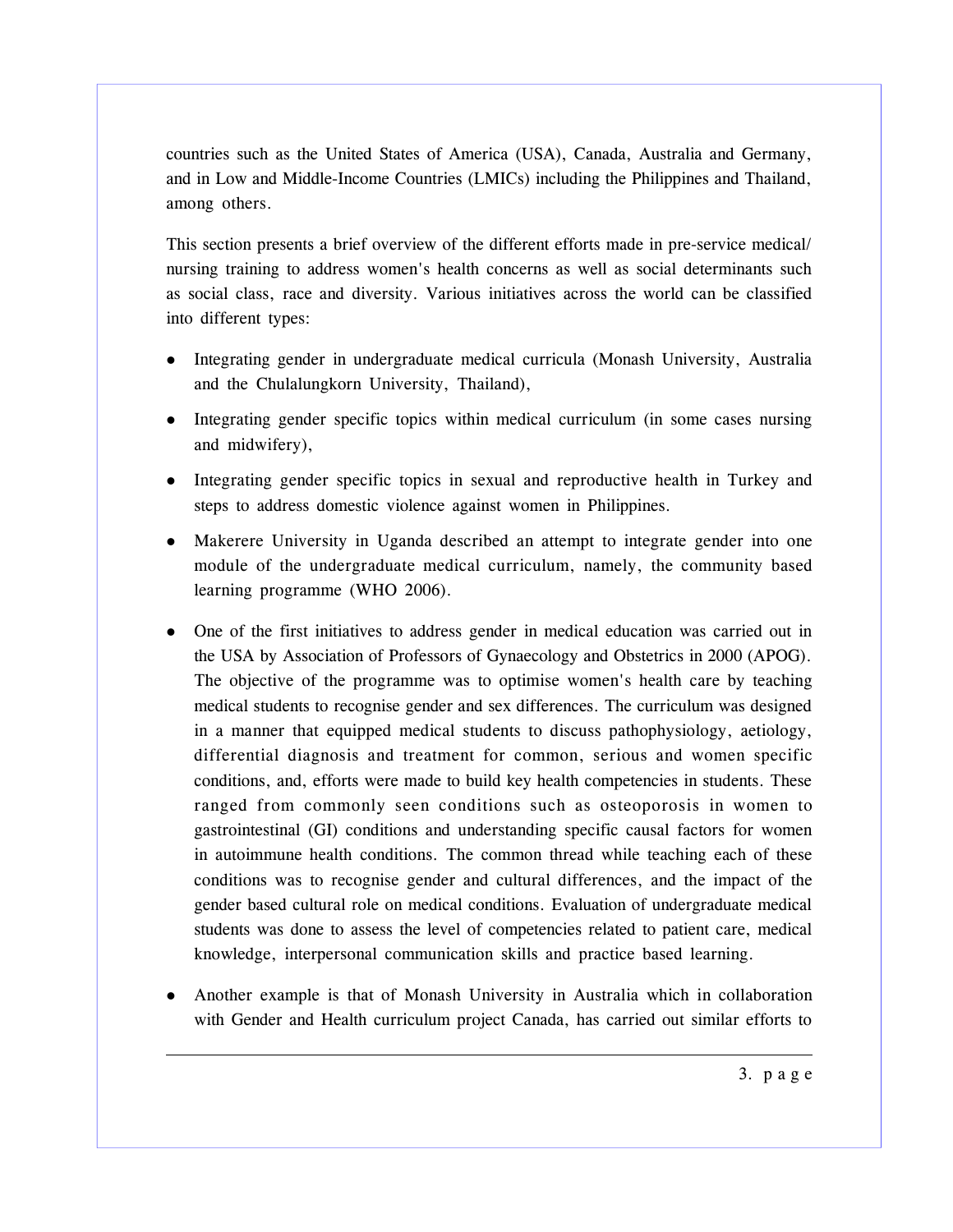integrate gender in medical curriculum. The Canadian endeavour had a mixed team comprising medical educators and students and focused on developing different tools for in-service training as well as creating resources that were widely available to medical students for testing their competencies and skills. Such collaboration resulted in creating a repository of materials for medical educators, students and those interested in the area of gender and health. The course material was designed such that it could be taught as a stand-alone set of modules as well as gender integrated medical teaching for students.

- Another pioneering effort was made by seven professors from European universities from Germany, Italy, Sweden, the Netherlands, Austria and Hungary. They designed a curriculum to sensitise medical professionals, their organisations, representatives of pharmaceutical companies and insurance companies on the importance of gender as a social determinant of health. They continue to offer stand-alone courses for medical students, educators and policy makers on gender and health.
- Efforts in South East Asia date back to 2002. Philippines was one of the first countries to integrate domestic and family violence concerns in the medical and nursing curricula. Disciplines of Community Medicine, Psychiatry, Medicine, Paediatrics, Surgery, Gynaecology and Legal Medicine were called upon to integrate these concerns into their respective courses. At the end of the course, the medical students were expected to have developed into culturally-sensitive, gender-sensitive and compassionate doctors and nurses with effective communication and counselling skills. Specifically, the curricula spoke of understanding the root cause of violence, identification of 'at risk' families, carrying out primary interventions and developing competencies in facilitating a reintegration process for survivors of violence. By 2003- 04, Thailand decided to initiate gender integrated medical teaching for undergraduate medical students into the six-year MBBS curriculum. The medical curriculum of Thailand now has topics such as ethnicity, sexual orientation, sexuality and recognising the health consequences of sexual abuse.

#### **1.2 Gender Gaps in Medical Education**

Over the last few decades, systematic critiques of medicine and public health curricula in India have highlighted many lapses related to the inclusion of social determinants of health in medical education (Qadeer & Nayar, 2005). A systematic review of commonly used Indian medical textbooks revealed that the content of these textbooks was at best gender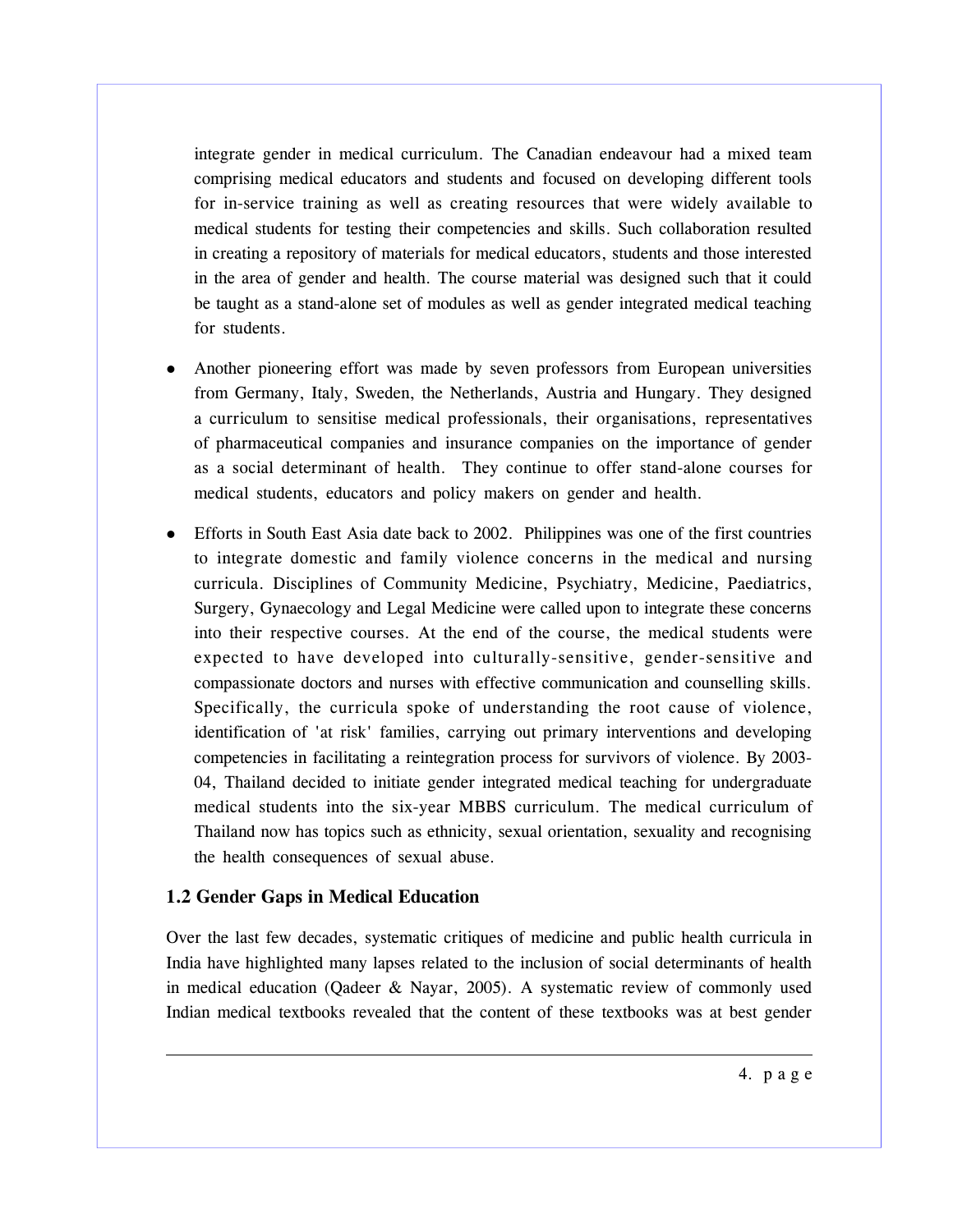blind and at worst, gender biased (Gaitonde, 2005; Khanna, 2005; Prakash, 2005; Iyengar, 2005; Bhate & Acharya, 2005; Patel, 2005; Agnes, 2005). Social differences and biases stemming from signifiers such as gender, caste and class were inadequately explored in community medicine textbooks (Gaitonde, 2005). Women's health was often problematically conflated with demography and population control issues in certain textbooks (Bhate & Acharya, 2005). The textbooks on Obstetrics and Gynaecology were silent on the role of gender hierarchies and power relations in the reproductive health of women (Iyengar, 2005). The link between social realities and effects on mental health concerns were absent in textbooks on psychiatry (Davar, 2005; Patel, 2005). Gender biases were identified in the sections on sexual offences, wife murder and bride burning in forensic medical textbooks by reviewers (Agnes, 2005). In fact, a similar review undertaken a decade later indicated that the same biases continued in the undergraduate textbooks of Obgyn, Preventive and Social Medicine (PSM) and Forensic Medicine and Toxicology (FMT) textbooks (http://www.gme-cehat.org). A recent study related to perceptions of medical educators about gender in medical education brought out that gender is understood as a demographic category and for those who recognised it, stated that gender as a social determinant of health was best placed in the community medicine discipline (CEHAT, 2015).

Analytical reviews of medical and nursing curricula point to the gaps in the curricula that do not equip health professionals to respond adequately to women and children facing violence. Although health providers are the first point of contact for victims of violence against women and can help women through their sensitive response, they seem to be reluctant to acknowledge intimate partner violence as a health issue (Bhate-Deosthali, 2013). Several biases such as 'physicians should not interfere with couple's conflicts', 'asking about IPV risks is offending patients', 'some patient's personalities cause them to be abused' (Sprague, 2013) were found to be prevalent amongst medical students.

A study among medical interns in Maharashtra found that almost 25 percent of nearly 2000 students considered abortion to be morally wrong (Sjöström et al. 2014). Twothirds of 75 undergraduate medical students in Pondicherry believed that spousal consent was essential for the provision of abortion services to women (Hogmark et al. 2013). Medical interns and medical educators often show judgemental attitudes towards women seeking abortion (Sjöström et al. 2014). They find it unacceptable if single women want abortion services and seek spousal consent for providing abortions. Male nursing and medical students had more victim blaming attitudes towards women reporting abuse than their female counterparts.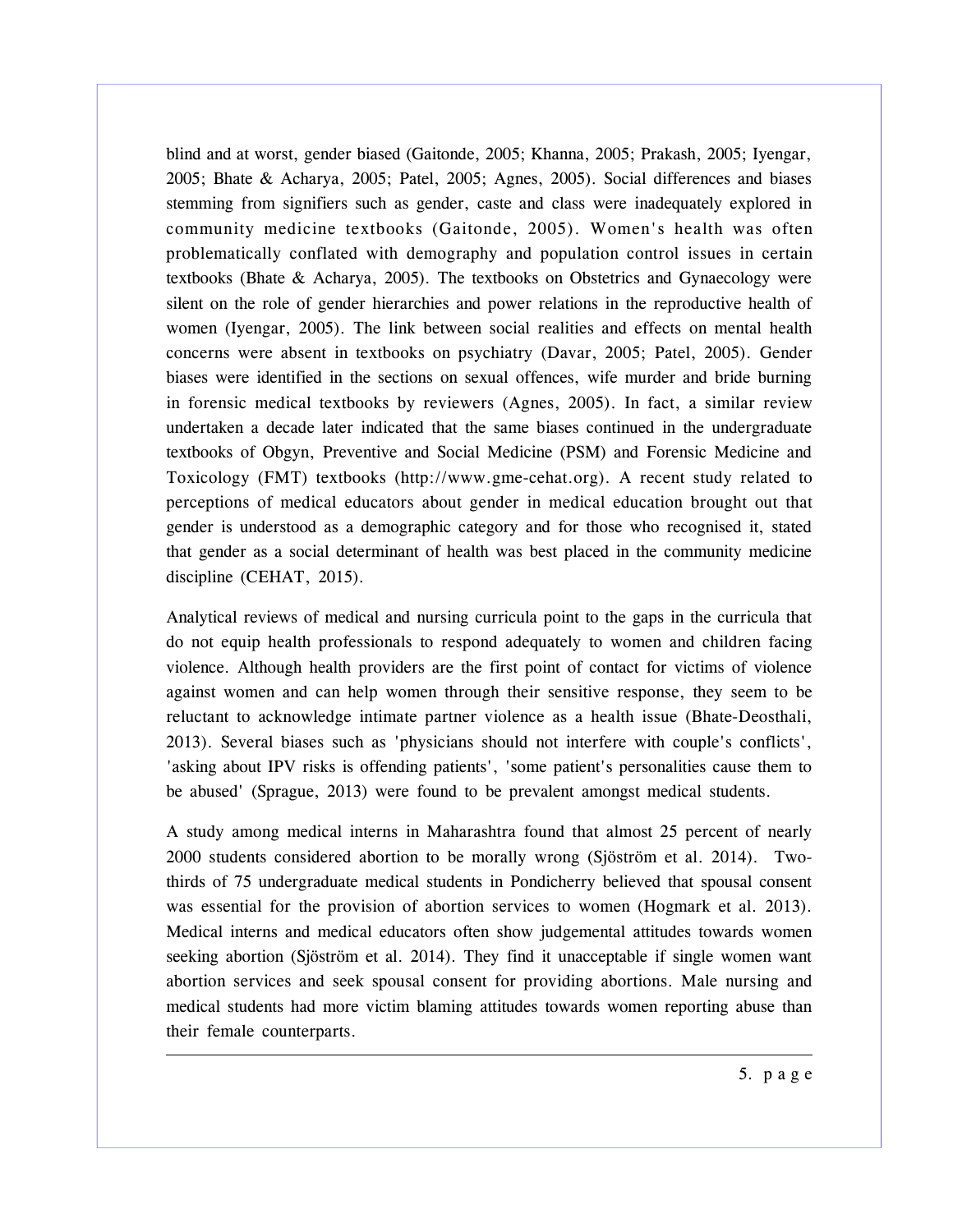There is a growing body of knowledge pointing to why gender is an important determinant of health, yet in reality it has been overlooked in the context of medical education and health care practice. The field of medicine has been critiqued for being "gender blind", which means that gender is not taken into account in any aspect of medicine. Second, the field has been characterized to be "male biased" because the body of knowledge on health, well-being, illness and its causes concentrates only on men and overlooks women. Third, the field of medicine does not take into account the aspect of gender inequity, which obstructs access to health services and thus impacts health outcomes. Several studies have thrown light on lower access to health care among women and gender-bias against women in treatment and care in health facilities (Sen & Östlin 2008). Within the household and outside, deeply-entrenched gender inequities often take the shape of intimate partner violence (IPV) and sexual violence. Violence against women is a crucial variable to be factored into the intersection of gender and health and made a crucial component of the body of knowledge imparted to health care providers.

#### **1.3 Efforts in India to Integrate Gender Concerns**

In India, an initiative to integrate gender into medical education was initiated by Achutha Menon Centre for Health Sciences of Sree ChitraTirunal Institute for Medical Sciences and Technology, Trivandrum in 2002. CEHAT was also one of the partners in this initiative. The three-year project undertook different activities such as formulation of training modules for gender sensitisation, developing criteria for a gender sensitive setting for imparting medical education, organising gender sensitive training of medical college teachers and review of Indian medical textbooks. The project led to a pool of trained medical educators who carried out short training sessions and orientation in their respective disciplines in medical colleges. CEHAT has also led several efforts to address in-service training of medical professionals to respond to the issue of violence against women and has demonstrated evidence based health systems models for responding to DV and sexual violence. In 2014, the National Urban Health Mission (NUHM) replicated this model in eleven more hospitals in Mumbai. Other states have also adopted the model of Dilaasa. This experience of working with the health system on gender based violence was crucial for embarking on this mission.

Building on these efforts, CEHAT (Centre for Enquiry into Health and Allied Theme) with the support of United Nations Population Fund (UNFP) in collaboration with the Directorate of Medical Education and Research (DMER) and Maharashtra University of Health Sciences (MUHS) undertook a project on integrating gender in medical education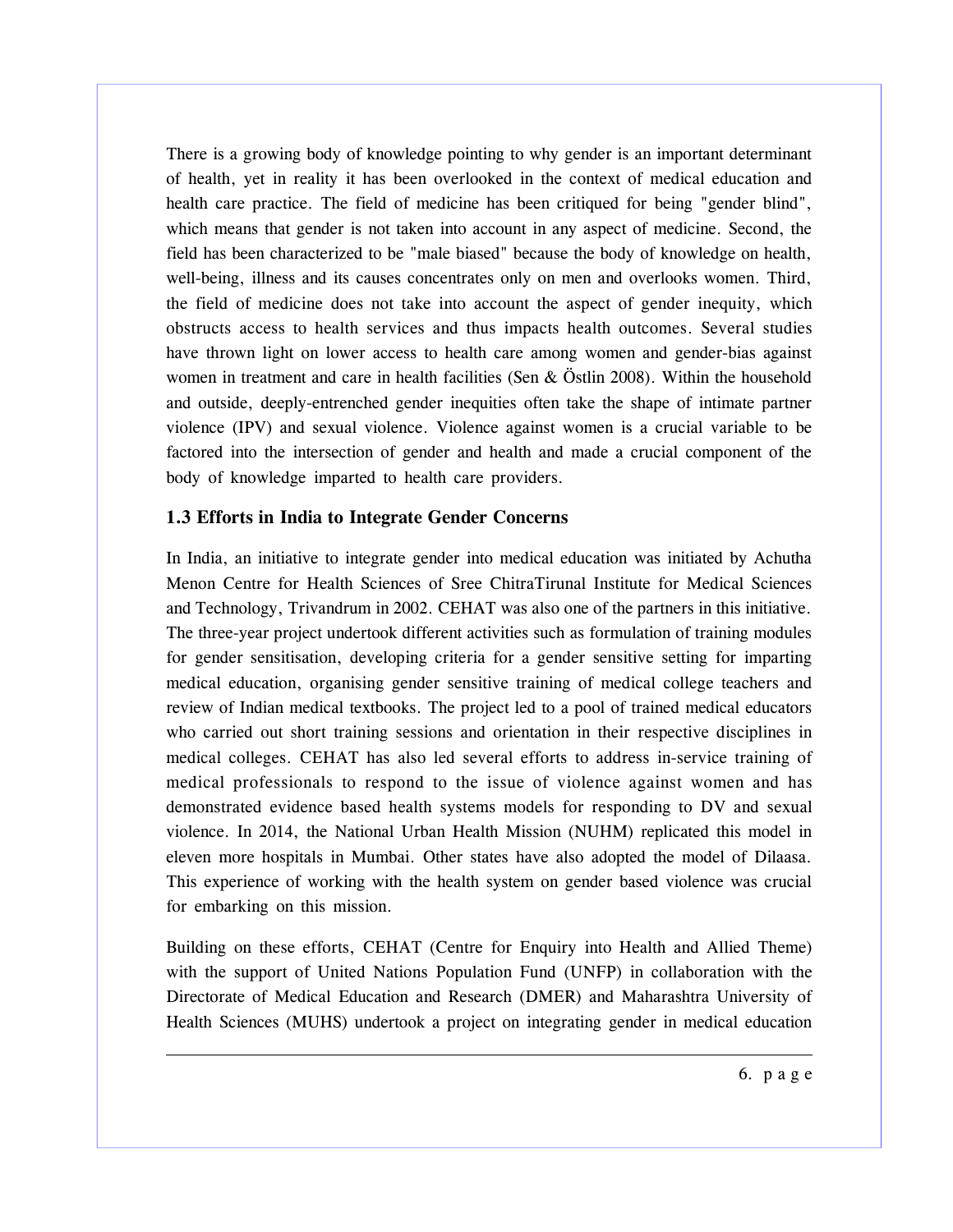into the MBBS curriculum in Maharashtra. The project was conceptualised differently so as to integrate gender in medical teaching by building capacities of medical educators. To start with, a workshop with key stakeholders such as DMER, MUHS and other experts was organised to seek their input. It was agreed that gender integration into medical education should be a joint initiative of CEHAT and DMER, that medical educators be trained, and the modules be tested in select medical colleges to show the impact on change in attitude. The components of the project are described in the next chapter.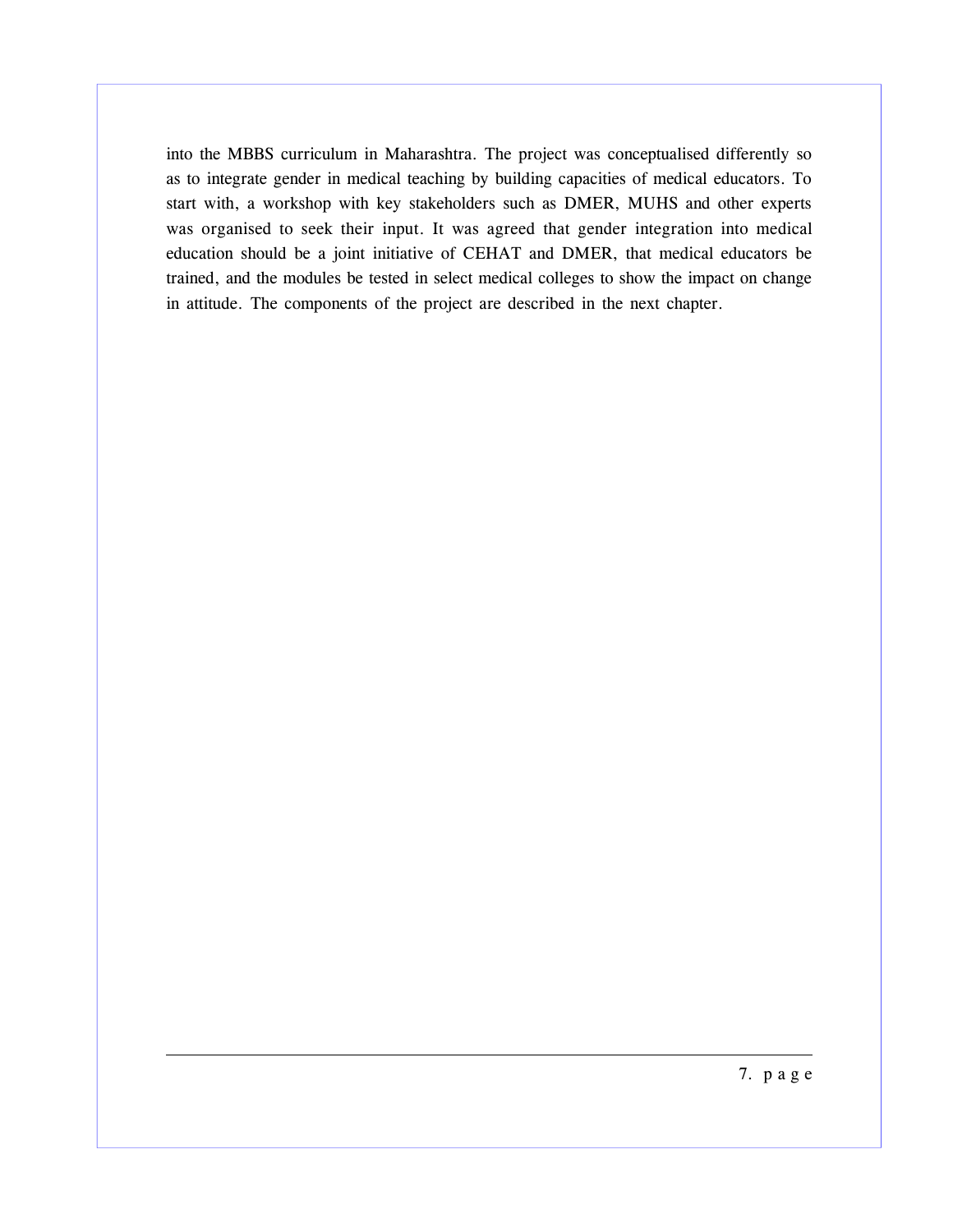## **2 Integrating Gender in Medical Education in Maharashtra: The Process**

Integrating Gender in Medical Education project (GME) was undertaken in select medical colleges in Maharashtra. The aim was to sensitise the medical faculty and medical students to gender equity in health, which would subsequently lead to gender informed health services. The focus was to achieve gender sensitisation and awareness on public health issues such as gender/sex differences, sex selection, access to abortion and violence against women (VAW) by integrating gender perspectives in the MBBS (Bachelor of Medicine, Bachelor of Surgery) curriculum.

The main objectives of the project were to

- 1. Build capacity of the medical faculty on gender perspectives and women's health issues through a training of trainers (ToT) programme.
- 2. Facilitate teaching of gender perspectives to MBBS students who had undergone gender sensitisation training and carry out an assessment of feasibility of teaching gender integrated modules through a research study.
- 3. Advocate for inclusion of modules integrating gender perspectives in MBBS curriculum by assessing the impact of this programme.

At the conceptualisation stage, a consultation workshop to discuss GME was organised in September 2011 with senior officials from the Department of Health and Family Welfare, Directorate of Medical Education and Research (DMER), MUHS, State Women's Commission and the Indian Council for Medical Research (ICMR) along with academics, activists and organisations working on gender and health. In the workshop, several key recommendations regarding the GME project strategies emerged: The development of ToT programme focused on five departments FMT, Medicine, PSM/Community Medicine Obstetrics and Gynaecology (ObGn) and Psychiatry. The focus was on these disciplines because they formed a large part of undergraduate education. An important recommendation was to develop a virtual resource centre that comprised reading materials, presentations, latest evidence and tools for teaching, which could be easily accessed by medical educators.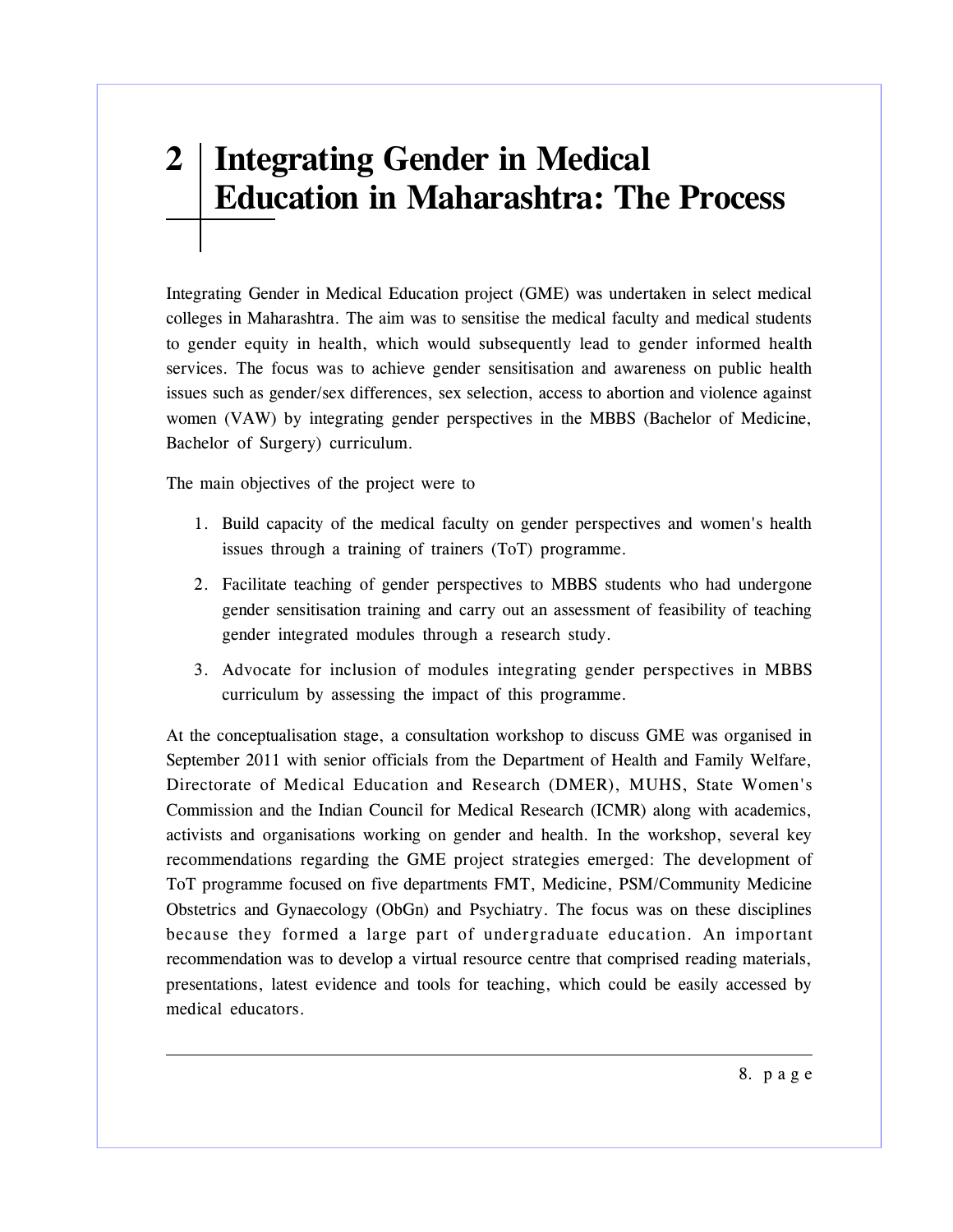The first phase of the project focused on capacity building of the medical faculty on gender perspectives and women's health issues through a ToT programme. The second phase was an intervention phase which comprised developing gender-integrated modules to facilitate gender perspectives to MBBS students and a study to assess the feasibility of teaching these modules to students.



### **2.1 Fostering Partnership and Identifying Opportunity for Integrating Gender into the Medical Curriculum**

Building on past efforts in India and abroad, CEHAT embarked on the 'Gender and Medical Education (GME)' project that aimed to integrate gender in the undergraduate medical curriculum. The first component of our strategy was to win the support of the concerned authorities in the state of Maharashtra. We used the gender review of medical textbooks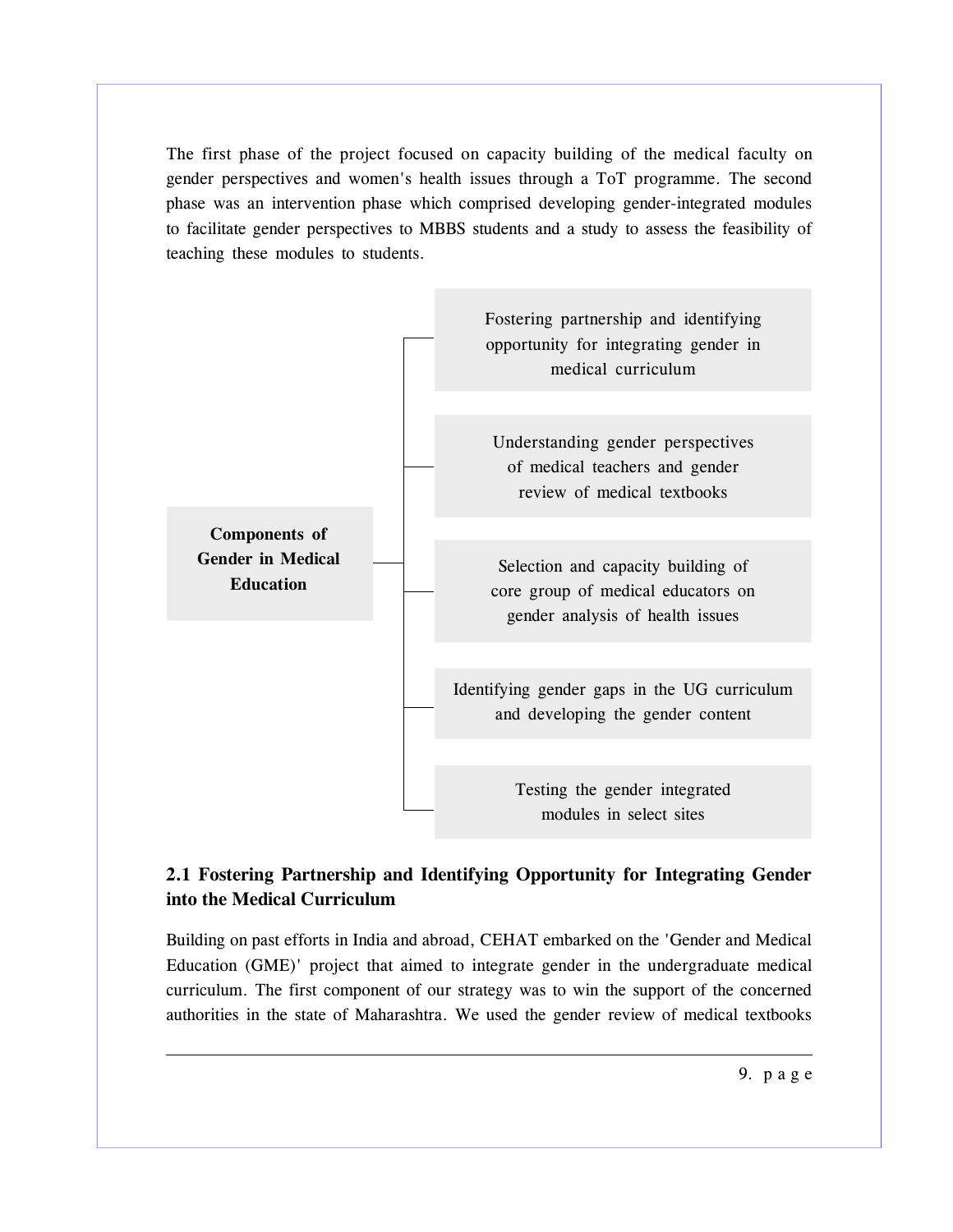published in 2005, to highlight the gender gaps in the undergraduate medical curriculum to the MUHS and DMER. During discussions with DMER and MUHS, we discovered that the MUHS has the mandate to implement curricular changes to integrate gender concerns. The team, therefore, decided to implement GME as a joint project of CEHAT and DMER. We also agreed that medical educators from select medical colleges in the state, trained by us on gender issues in health, will play a key role and be centrally involved in the rolling out of the project. This would ensure that there was ownership from medical educators for the revised curriculum and besides, we would be able to test the revised curriculum in the medical colleges, to ascertain the feasibility of implementing it.

 To ensure that the integration of gender into the curriculum could be done without increasing the teaching load significantly, we had to decide on core disciplines and the themes to include. A series of meetings and discussions led to identifying five disciplines taught in MBBS as the subjects in which we would integrate gender concerns. These were: Gynaecology and Obstetrics, Forensic Science and Toxicology, Community Medicine, Internal Medicine, and Psychiatry. We chose these disciplines because they are considered to be core disciplines of the undergraduate (UG) medical curriculum. These disciplines also offered significant scope for integrating gender perspectives in teaching UG students. Regarding themes through which we would introduce gender, we zeroed-in on public health concerns such as access to abortion, challenges in ensuring access to safe abortion while also preventing sex selection, and impact of violence on women's health. These themes were found to be conspicuously absent in the existing undergraduate medical curriculum.

Seven rural medical colleges were identified to participate in the project, and medical educators from the five selected disciplines were to be trained in gender issues in health. We envisaged that champions for gender-integration would emerge from among this group.

### **2.2 Understanding Gender Perspectives of Medical Teachers and Gender Review of Medical Textbooks**

A situational analysis was undertaken to understand how medical educators perceive the issue of gender in medical education and to elicit their opinions, suggestions, challenges and apprehensions for integrating gender in medical education and practice. As part of this study, 60 medical professors and 24 other staff were interviewed. The findings of this study indicated that the medical educators understood gender in varied ways, from a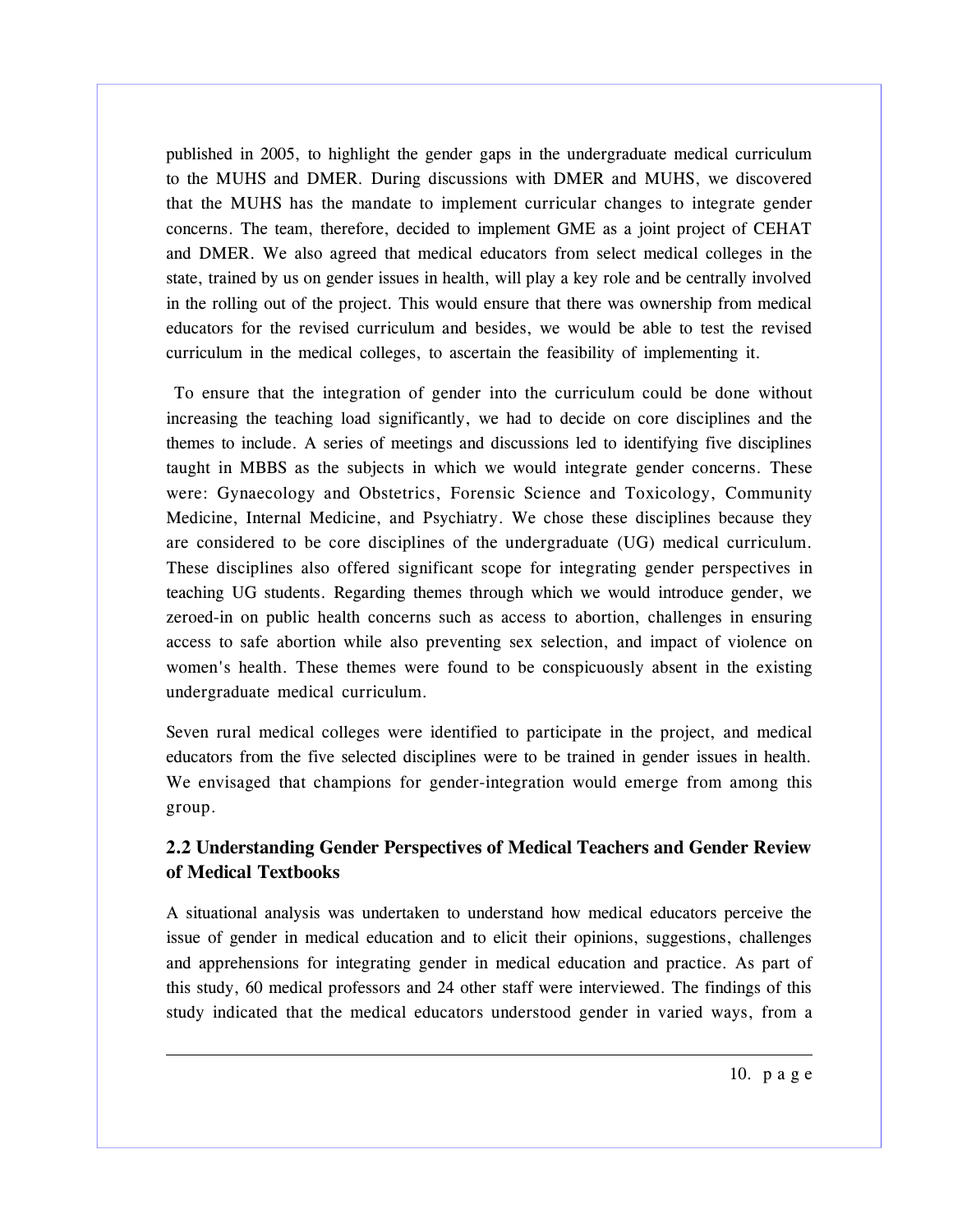demographic category, to referring to it as health issues of women, to associating it with increase in violence against women or increased presence of women in the workforce. Very few medical educators referred to gendered social systems and structures. Most of them were of the opinion that gender as a social determinant was irrelevant to the medical curriculum. They also opined that sexual harassment is an outcome of increased women's work participation. The study revealed stereotypes commonly held by educators about women patients such as *'women give vague histories as compared to men who provide clear history'; 'women report more somatic complaints than men'* and therefore, they alluded to intentional hysterical syndrome amongst women. The study also found that these notions influenced procedures for abortion care, access to contraceptives and nonrecognition of health consequences of violence. Doctors readily stated that they do not offer medical termination of pregnancy to married women unless they have the consent of their spouse or family members, though there is no such requirement in the Medical Termination of Pregnancy (MTP) law. They firmly believed that even if it was the woman who carried the pregnancy ahead, the decision should belong to the couple. All second trimester abortions were viewed with suspicion. Doctors believed that women carried out sex selection in some place and came to seek termination of pregnancy at the public hospital. In case doctors provided second trimester abortion, they ensured that women were sterilised after the abortion. With regard to the issue of violence against women, several educators were able to list different health consequences of violence on women but yet ironically all called it a legal issue and not a health issue. They could not see any role that they could play besides providing medical treatment to a survivor of violence (John et al. 2015).

#### **2.3 Selection and Capacity Building of Core Group of Medical Educators on Gender Analysis of Health Issues**

As the focus was on five disciplines namely, Forensic Medicine and Toxicology (FMT), Medicine, Preventive and Social Medicine (PSM), Obstetrics and Gynaecology (ObG) and Psychiatry, medical educators of those disciplines formed the ToT group. Six districtlevel government medical colleges were nominated by the MUHS to participate in the project. A conscious effort was made to ensure geographical representation from across the state, and representation of those that did not have access to training and resources as compared to medical colleges located in Mumbai and Pune. For the purpose of the project, medical educators from seven medical colleges across Maharashtra were identified and trained on how to incorporate gender in their teaching (Table 1).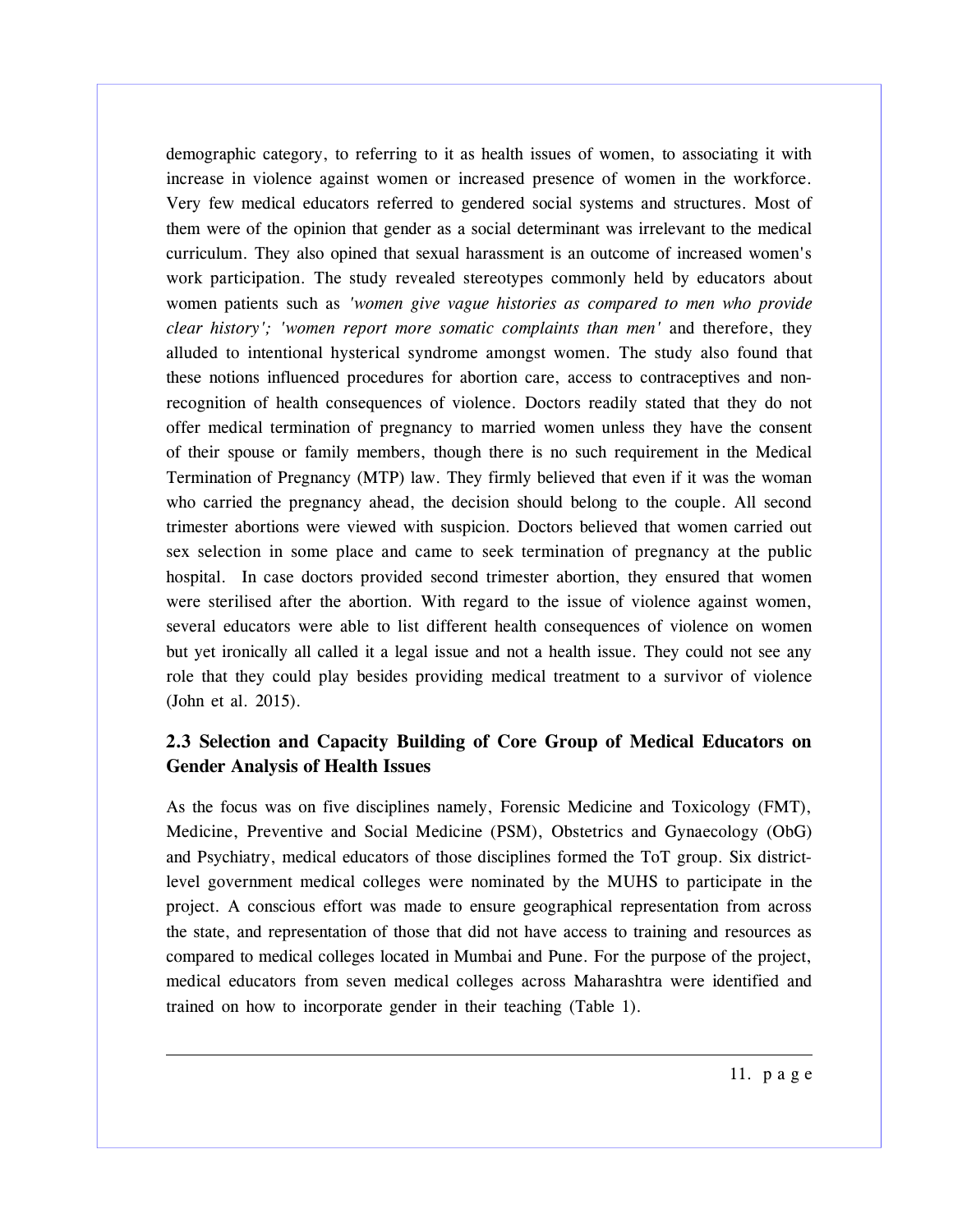| Sr. No.        | <b>Medical Colleges</b>                                        |  |  |
|----------------|----------------------------------------------------------------|--|--|
| 1              | Government Medical College, Nagpur                             |  |  |
| 2              | Shri Bhausaheb Hire Government Medical College, Dhule          |  |  |
| 3              | Rajarshi Chhatrapati Shahu Maharaj Government Medical College, |  |  |
|                | Kolhapur                                                       |  |  |
| $\overline{4}$ | Government Medical College, Miraj                              |  |  |
| 5              | Government Medical College, Aurangabad                         |  |  |
| 6              | Swami Ramanand Teerth Government Medical College, Ambejogai    |  |  |
| 7              | Mahatama Gandhi Mission Medical College, Navi Mumbai           |  |  |

**Table 1. List of Seven Participating Medical Colleges under the GME Project**

A total of three trainings of trainers were organised. Deputations were sought for middle to senior level medical educators who would have the autonomy to implement changes in teaching practices and were permanent staff members of the medical college. Despite clear eligibility criteria, nearly half of the deputed medical educators were bonded candidates, which meant that they were at the college to complete a bond as part of medical education and would leave in a couple of months. But as they were deputed, they had to participate in the five-day programme in February 2014. Post the first training, efforts were made to depute a fresh set of medical educators as bonded candidates would not continue in the medical college after one year, and therefore would not be able to carry out the activities of this project. Second time deputations for five days were difficult as senior medical educators could not leave the department for that long. So, a two-day programme was held in November 2014. It provided an overview of all the contents taught in the first ToT program - concepts such as gender, sex, intersectionality, understanding the role of gender and rights in a health setting, debating the issues of family planning, abortion services, ethical issues surrounding medical practices and recognising violence against women as a public health issue.

This training was followed by a training in 2015 for the entire group that aimed at understanding how to plan for gender sensitive health care in public hospital settings. As educators had understood the concepts and gaps in gender sensitive services, this training focused on how to address these gaps in the medical curriculum. Medical educators were divided based on disciplines and a mentor expert was assigned to each discipline. Group work involved a detailed review of MBBS curriculum and identifying topics for integration of specific social determinants. An important output of the training was a list of topics in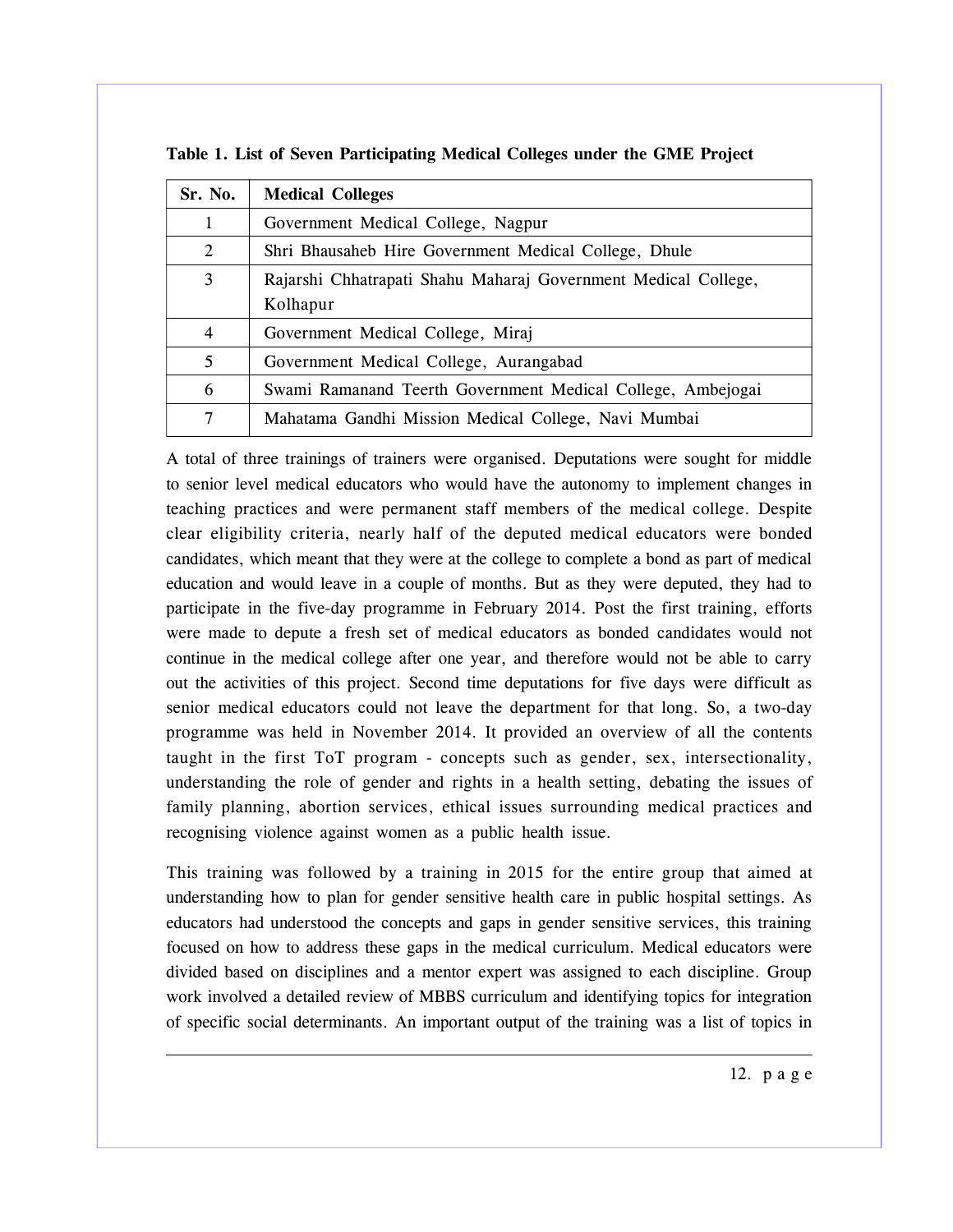each of the five disciplines that needed gender integrated materials and a set of tools to teach new content.

#### **2.4 Identifying Gender Gaps in UG Curriculum and developing Gender Content**

An in-depth review of the curriculum for the five disciplines was undertaken with experts from the field of gender, public health and ethics. The review identified specific gaps.Topics such as physiology of menstruation, urinary disorders, genital fistulae, genital prolapse, infections of genital tract, sexually transmitted infections, medical termination of pregnancy amongst others did not find any reference to social determinants in the Gynaecology and Obstetrics MBBS curriculum. Gender aspects were conspicuously absent in topics such as Definition and Spectrum of Health, Urban-Rural Health, Demography, Family Welfare and Populationand Medical Ethics amongst others in the Community Medicine curriculum. Forensic Science and Toxicology curriculum had still not integrated Government of India (GoI) medico legal care guidelines while teaching sexual violence as a topic. Topics such as sex verification, personhood determination, medico legal aspects of marriage are taught without any reference to the debates (medical and legal) surrounding their practice, including the health consequences that arise because of gender blind and/or gender biased medical practice.Gender and its link to communicable diseases and non-communicable diseases, association of gender and endocrine disorders and gender and coronary heart ailments were found missing in the medicine curriculum. Medical educators strongly advocated for gender content to inform each of these topics and based on identification of gaps, specific themes for gender-integrated teaching were developed.

- 1. Understanding differences in gender and sex and recognising the role of gender in health
- 2. Developing gender analytical tools for understanding various diseases
- 3. Recognising gender stereotypes held by Health Care Providers (HCP) and developing gender sensitivity in addressing health concerns
- 4. Developing an in-depth understanding of the concept of sexuality
- 5. Developing gender sensitive reproductive health services for people from diverse groups (men, women, trans genders, people in same sex relationships)
- 6. Inculcating gender sensitivity in abortion service delivery for women and girls
- 7. Being sensitive towards sexual health care needs of different groups
- 8. Recognising and responding to Gender based violence (GBV) in a sensitive manner.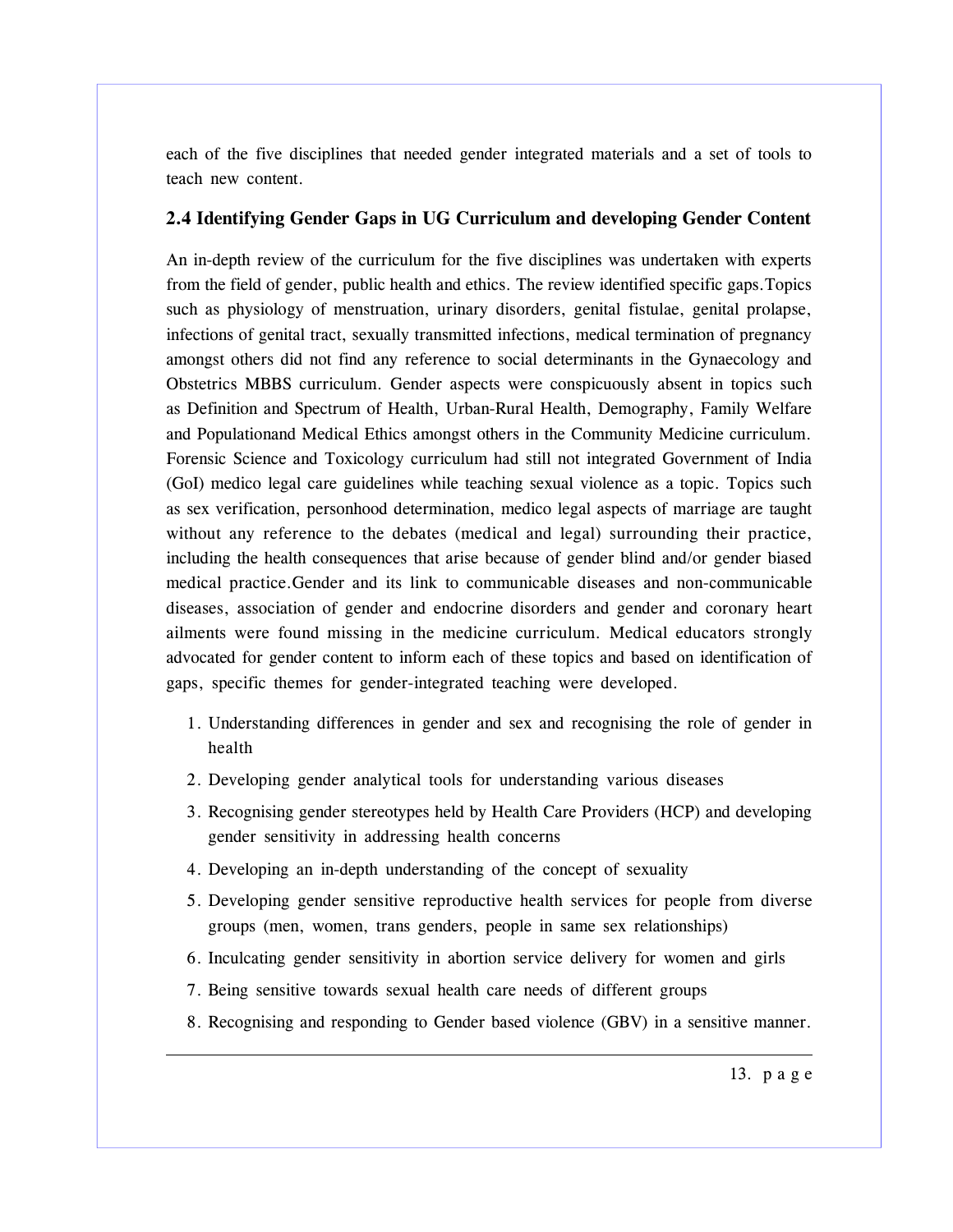## **3 Methodology for Integrating Gender into the Medical Curriculum**

Gender was introduced in medical topics within the framework of the existing medical curriculum such that it fit within the time frame allocated to existing lectures.

#### **3.1 Evolving a gender-integrated curriculum**

Medical educators trained in the GME programme suggested a specific format that would assist them in conducting the lectures. Each lecture was developed with the following sections:

- Key points at the beginning of the lecture to present why gender needs to be integrated in the lecture.
- Learning outcomes were classified as 'Knowledge', 'Attitude' and 'Skill'. The knowledge aspect aimed at creating a holistic understanding on how gender is associated with a particular health condition, the skill component aimed at enabling students to apply the knowledge in their clinical practice, while the attitude component was focused on recognising the importance of an 'unbiased' and 'gender sensitive' approach in responding to patients.
- A subsection titled 'content' was designed at providing evidence on how gender interacts with health. It consisted of global and national evidence.
- At least one activity was introduced in each lecture either a case study, group discussion, film, role play or debate to discuss the gender aspect in class.
- The topic ended with 'role of doctor/medical student' enabling him/her to recognise what exactly is needed to be done to deliver gender informed health services.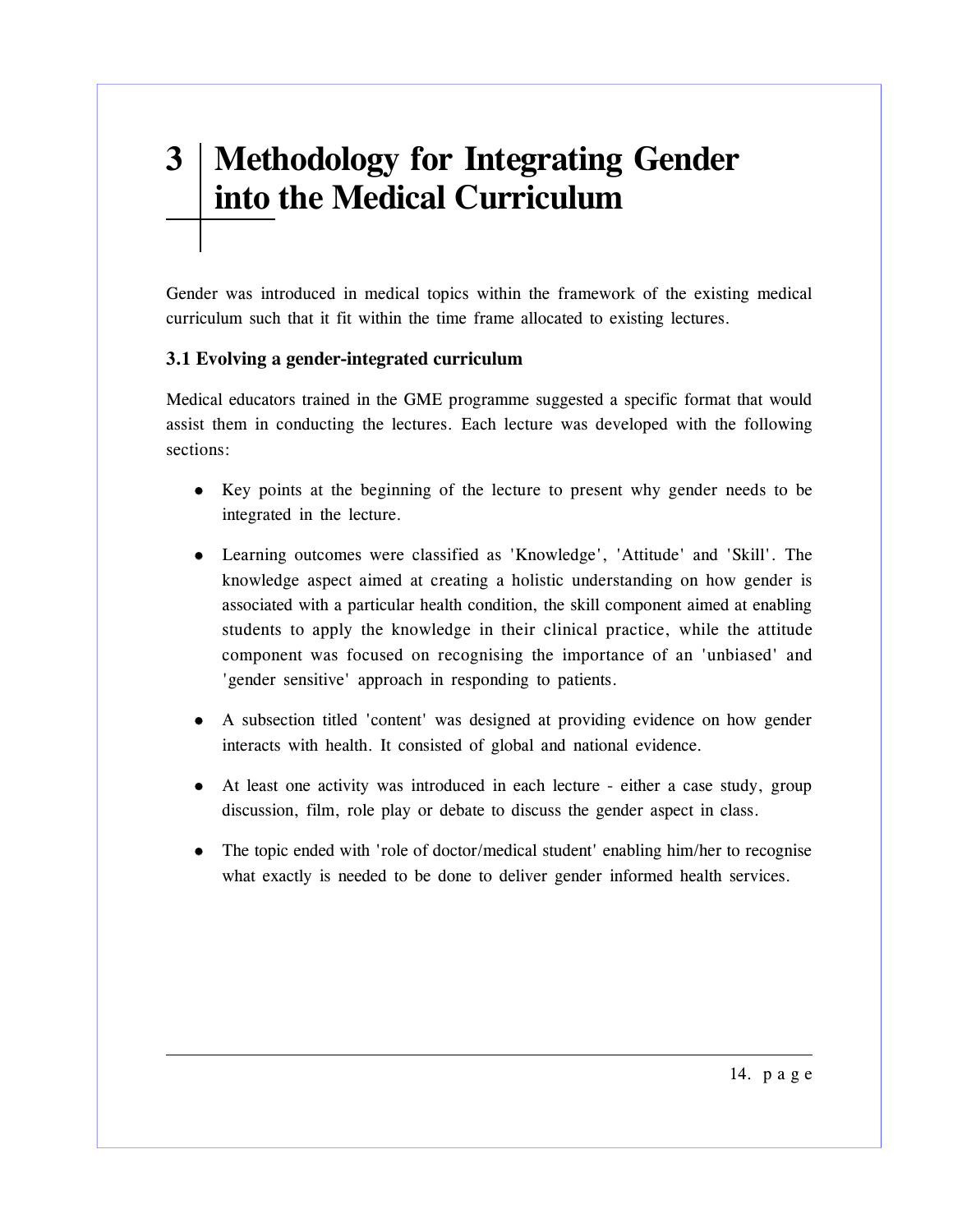#### **Table 2 Format for the Gender Integrated Medical Topic**

Note to the Educator:

Key Gender Related Aspects to be Covered:

| Knowledge | Attitude | <b>Skill</b> |
|-----------|----------|--------------|
|           |          |              |
|           |          |              |

Content of the Gender Integrated Component:

Role of Doctors:

### **3.2 Preparatory Phase for Medical Educators to Participate in Research in Interventions**

The hypothesis, *'gender integrated curriculum for UG students can lead to positive attitudes'* had to be tested, for which an intervention study was planned (details of methodology of the study are mentioned in Chapter 4). This section focuses on preparation of gender content for medical topics that were to be a part of the study.

As this was the first time medical educators had to deliver gender-integrated lectures, there was considerable preparation, which included developing slides on the available evidence, providing examples and other explanations for classroom teaching. These were developed by the CEHAT team in consultation with the GME educators. Significant time was spent in familiarizing medical educators with participatory methods in teaching, such as group discussions, case study facilitation, film screening and role-play. We also carried out an exercise to preempt questions that may be asked by medical students, issues that may emerge from the discussion and key messages to be given at the end of the activity in the form of a key. Educators also developed fact sheets for gender content related to specific lectures so that these could be distributed to students to ensure retention of the content.

### **3.3 Content of the Gender Integrated Intervention Module**

Gynaecology and Obstetrics and Community Medicine were selected as the subjects for the intervention study and Semester 6 was decided as the one in which medical students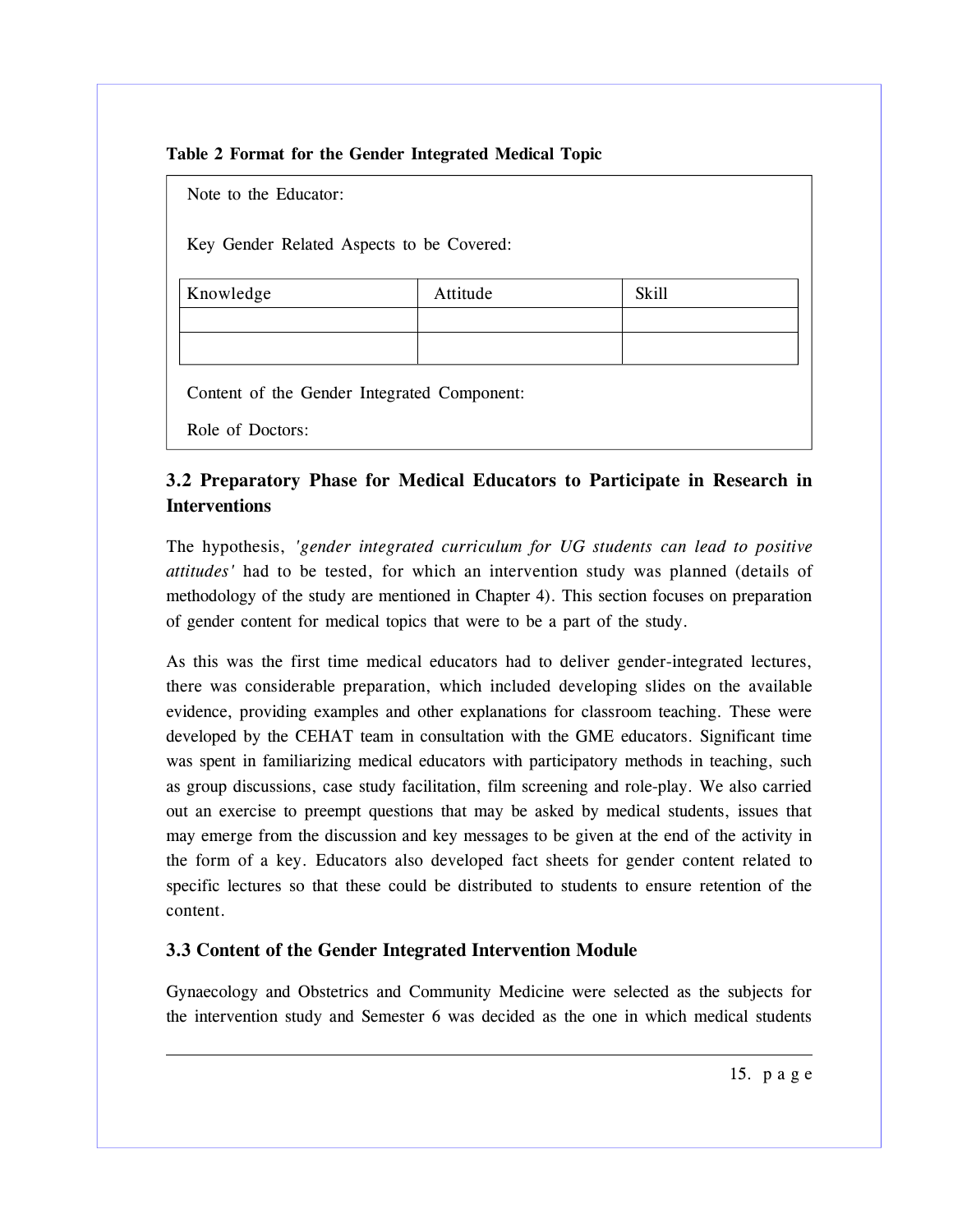would receive the gender integrated medical curriculum. Out of a total of 11 community medicine topics for Semester 6, eight lectures were shortlisted for gender integration. For gynecology, all the nine topics were included for gender integration. Besides integrated lectures, a need was felt to create two foundation lectures namely 'Gender and Sex in Health' and 'Violence against Women (VAW) as a Health Issue'. Two such lectures were to be introduced in Community Medicine and Gynaecology and Obstetrics for Semester 6.

**Gender and Sex:** The objective of the lecture was to enable students to distinguish between genetic sex and gender and recognise how gender is socially constructed. The lecture was also expected to familiarise students with the concept of intersectionality and how class, caste, religion and other social determinants interplay with health condition.

The expected outcome of the lecture was to develop a better understanding of gender as a social construct, communicate that gender is not a binary and help students recognise gender norms and roles and how they lead to discrimination, lack of access to resources and affect health seeking behaviour.

Educators decided to familiarise students with the social construction of gender through a story about the life journey of twins (a boy and a girl) from their birth to their adult lives. The aim was to get students to build the story by listing gender norms and gender roles expected from the male and female twins. Another method shortlisted by educators was the use of myths and facts to discuss statements related to gender and sex. For example,*"Women have long hair and men have short hair, is this a product of biological sex or gender?"* would help students to open up and also reflect on the concept of gender. An important component of the lecture was to focus on gender biases that exist amongst medical professionals. Notions such as *"Women have a low pain threshold, are more demanding of health providers and visit health facilities far more than men",* were to be discussed with medical students. These myths would be countered with evidence on how women are often the last to access healthcare and reach the health system even in aggravated health conditions.

**Violence against Women:** There was no mention of this issue in the MBBS curriculum. The objective of this lecture was to enable students to recognise violence against women as a public health issue, identify health consequences of violence and facilitate care for survivors of violence. Specifically, the lecture was envisaged to focus on developing perspective and skills for responding to women/children facing violence.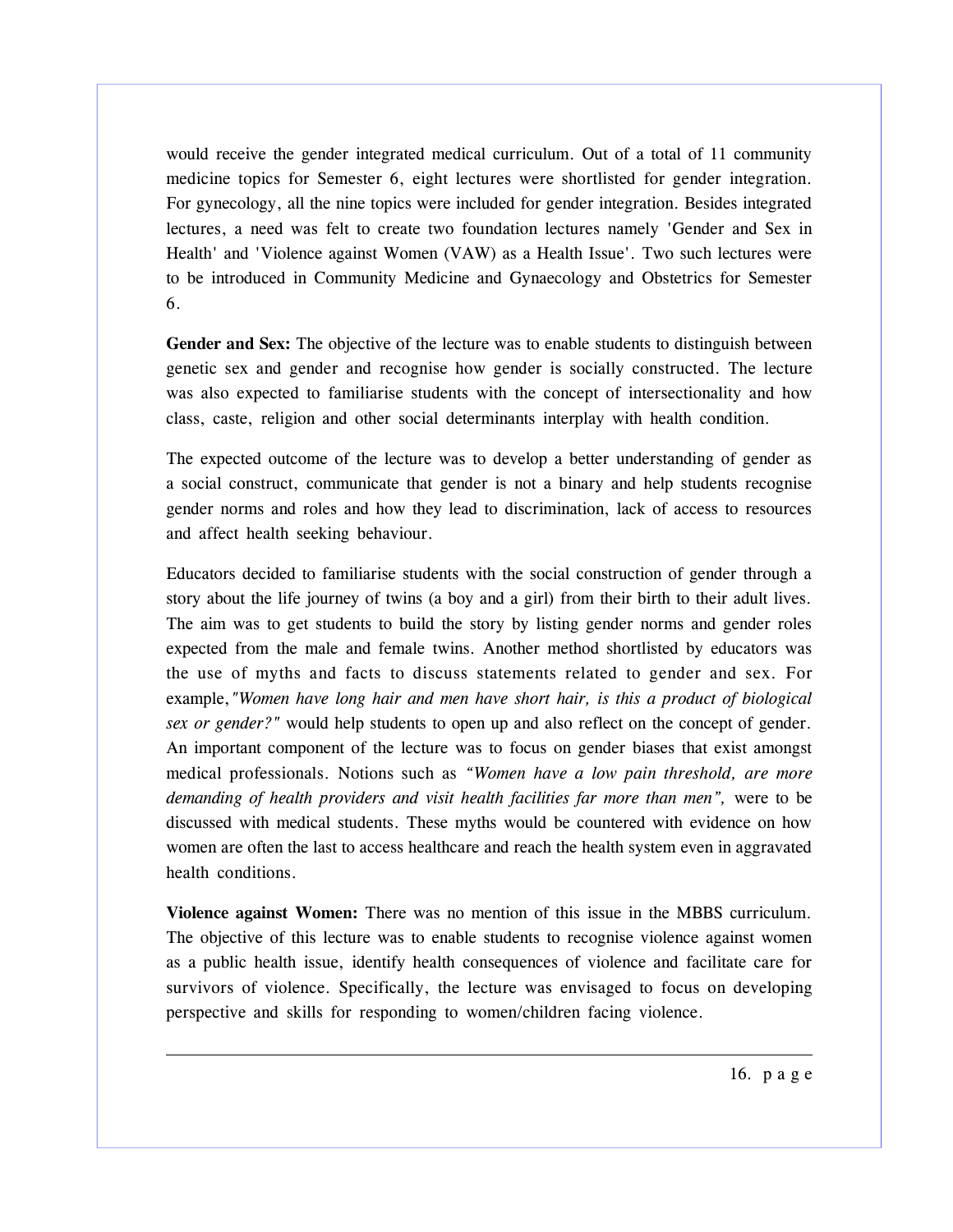Medical educators decided to use a mix of different methods in this lecture. The lecture would have a mix of case studies, situations for identifying forms and consequences of violence, myths and facts related to sexual violence/rape and role play to demonstrate skills in responding to women/children.

Students would be oriented to global and national statistics on VAW and health consequences. Value clarification on why violence occurs would be carried out with students as this would help educators to understand gaps in perspective. Specifically, for sexual violence, educators decided to use statements related to myths, for example, *"Status of hymen can provide information on whether sexual violence occurred or not".* Clarity would be provided to students about how such examinations are unscientific, illegal and also damaging to the character of a woman/child. While doing so, students would be familiarised with laws pertaining to sexual violence to recognise different forms of sexual violence. Educators decided to integrate skill building exercises on communication skills for seeking informed consent, taking history, conducting examination and providing psychological first aid to the woman/child who has undergone sexual violence. Another important dimension, pregnant women facing domestic violence was to be included in the foundation lecture. Students would be oriented to use a screening tool for domestic violence identification and response. The tool would also be used in practice sessions.

| Name of<br>lecture            | <b>Gender</b><br><b>Topic</b>                                                                                                                               | <b>Content</b>                                                                                                                                                                                                                                                                                                                                                                                                                                 | <b>Method</b>                                                                                                                                                                                                                                                                                        |
|-------------------------------|-------------------------------------------------------------------------------------------------------------------------------------------------------------|------------------------------------------------------------------------------------------------------------------------------------------------------------------------------------------------------------------------------------------------------------------------------------------------------------------------------------------------------------------------------------------------------------------------------------------------|------------------------------------------------------------------------------------------------------------------------------------------------------------------------------------------------------------------------------------------------------------------------------------------------------|
| Physiology of<br>Menstruation | Taboos about<br>menstruation,<br>Secretive<br>menstrual<br>practices and<br>health<br>consequences,<br>Management of<br>menstruation in<br>adolescent girls | • Presents lack of accurate and<br>reliable information for girls<br>about menstruation.<br>• Discusses nature of<br>discrimination faced by<br>adolescent girls that leads to<br>secretive menstrual practices.<br>• Presents links between<br>discrimination faced by girls<br>and health consequences<br>such as anaemia and RTI.<br>• Raises ethical concerns about<br>hysterectomies of intellectually<br>challenged adolescent girls for | Use of a case study<br>to present a situation<br>of adolescent girl<br>reporting with<br>anaemia.<br>Guided discussion<br>on poor nutrition in<br>girls leading to<br>anaemia, followed by<br>posing questions on<br>menstruation and<br>practices by the girl<br>in the case study<br>and providing |

**Table 3 provides a snapshot of intervention modules along with gender content and methodology for Community medicine and Gynaecology and obstetrics discplines.**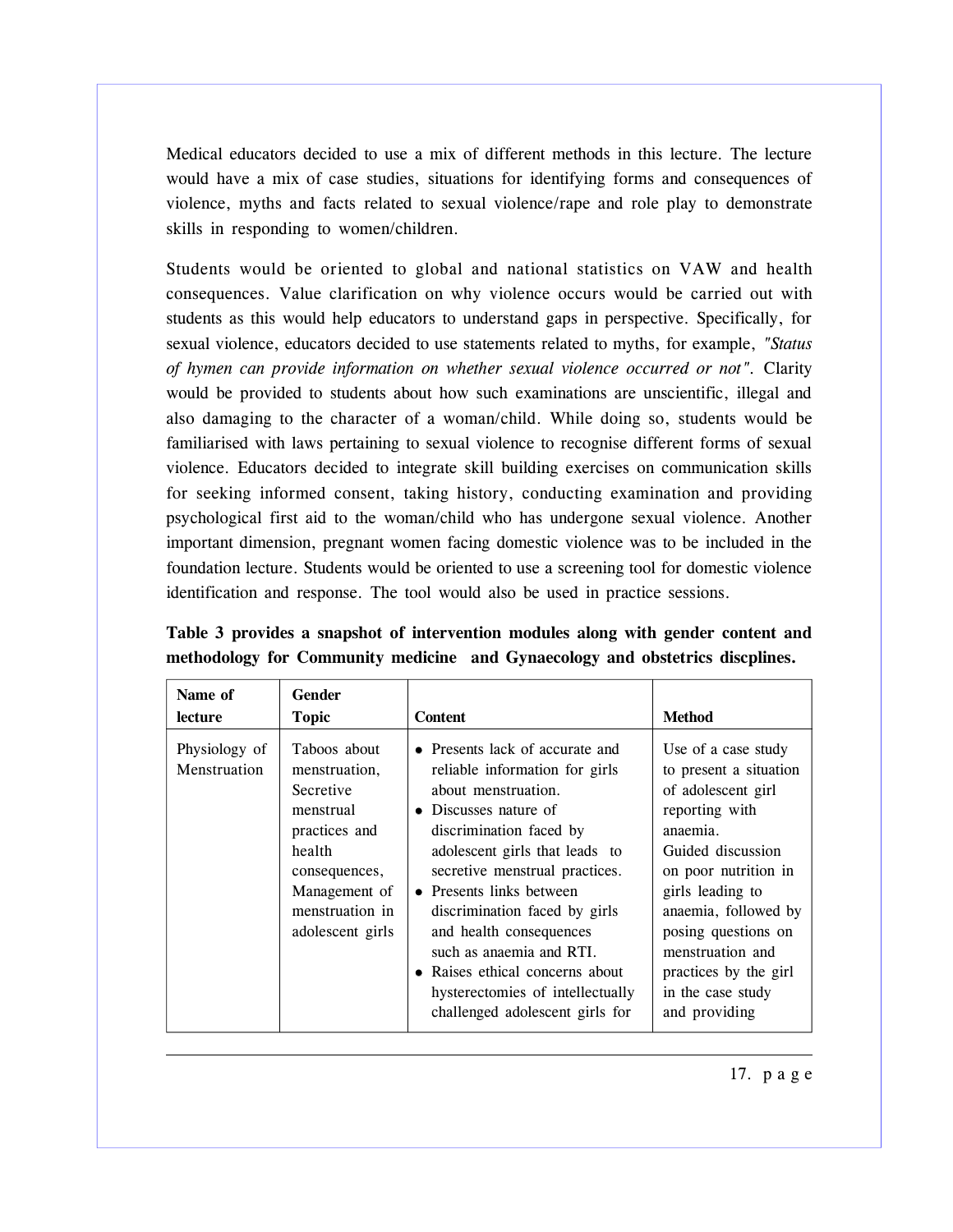| Name of                        | <b>Gender</b>                                                               |                                                                                                                                                                                                                                                                                                                                                                                                               |                                                                                                                                                                      |
|--------------------------------|-----------------------------------------------------------------------------|---------------------------------------------------------------------------------------------------------------------------------------------------------------------------------------------------------------------------------------------------------------------------------------------------------------------------------------------------------------------------------------------------------------|----------------------------------------------------------------------------------------------------------------------------------------------------------------------|
| lecture                        | <b>Topic</b>                                                                | <b>Content</b>                                                                                                                                                                                                                                                                                                                                                                                                | <b>Method</b>                                                                                                                                                        |
|                                |                                                                             | managing menstruation and<br>its health effects on girls.<br>Discusses alternative<br>$\bullet$<br>mechanisms needed to train<br>intellectually disabled girls and<br>women to take care of<br>themselves during menstruation.                                                                                                                                                                                | accurate information<br>on menstruation,<br>cycle, normal<br>blood flow and<br>hygiene.                                                                              |
| Menstrual<br>Disorders         | Sexual abuse<br>as one of the<br>reasons for<br>amenorrhea                  | • Recognising sexual abuse<br>of adolescents as a possible<br>indicator of amenorrhea<br>resulting in pregnancy.<br>• Provides steps in<br>communicating with the<br>adolescents in a non judgmental<br>manner, creating safe space for<br>disclosure of sexual abuse,<br>explaining relevance of medical<br>examination and treatment.                                                                       | Use of a case study<br>related to sexual<br>abuse and<br>amenorrhea to initiate<br>a discussion on the<br>importance of history<br>seeking in a sensitive<br>manner. |
| Menstrual<br>disorders         | Over use of<br>hysterectomies<br>to deal with<br>menstrual<br>disorders     | • Challenging hysterectomies<br>as the only solution to deal<br>with menstrual problems<br>in women.<br>• Recognising side effects<br>of hysterectomies on women<br>and addressing menstrual<br>problems through other<br>treatment protocol.<br>• Questioning the uncritical<br>use of hysterectomies and<br>critiquing the incentivisation<br>of hysterectomies through<br>government sponsored<br>schemes. | Role Play<br>Use of a case study<br>to illustrate side<br>effects of<br>hysterectomy on a<br>woman and guided<br>discussion.                                         |
| Infections of<br>genital tract | Concept of<br>sexuality,<br>Sexual violence<br>as a cause of<br>STI and RTI | • Offering clarity on terms such<br>as 'sexuality', 'sexual health',<br>and 'sexual and reproductive<br>health rights'.<br>• Debunking common gender<br>based notions about men<br>having more 'sex drive' than                                                                                                                                                                                               | Presentation of case<br>scenarios related to<br>RTIs and STIs to<br>facilitate<br>communication<br>skills in medical<br>students to seek                             |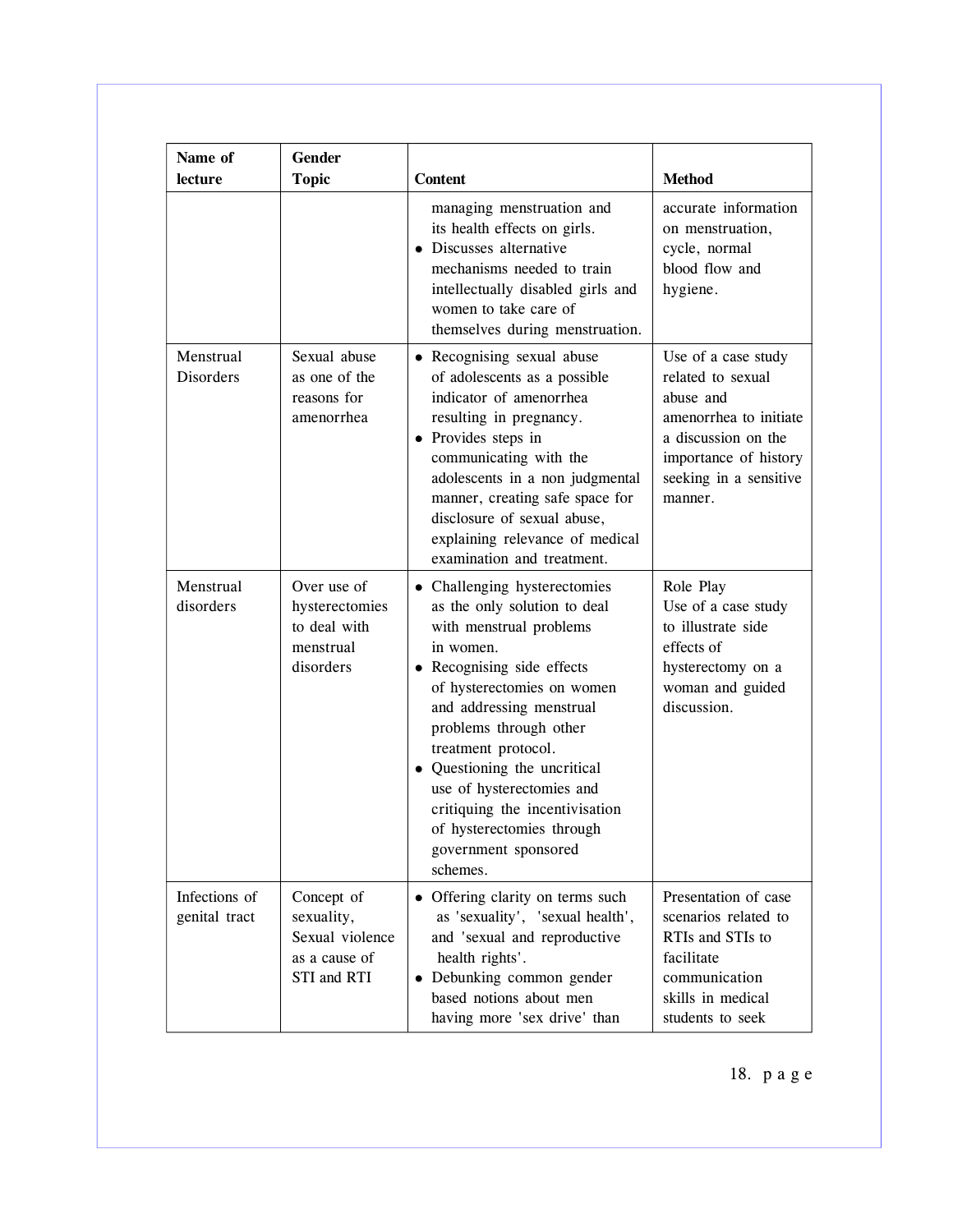| Name of                                                               | <b>Gender</b>                                                                                                                                           |                                                                                                                                                                                                                                                                                                                                                                      |                                                                                                                                                                                                                                                                                                                                                                    |
|-----------------------------------------------------------------------|---------------------------------------------------------------------------------------------------------------------------------------------------------|----------------------------------------------------------------------------------------------------------------------------------------------------------------------------------------------------------------------------------------------------------------------------------------------------------------------------------------------------------------------|--------------------------------------------------------------------------------------------------------------------------------------------------------------------------------------------------------------------------------------------------------------------------------------------------------------------------------------------------------------------|
| lecture                                                               | <b>Topic</b>                                                                                                                                            | <b>Content</b>                                                                                                                                                                                                                                                                                                                                                       | <b>Method</b>                                                                                                                                                                                                                                                                                                                                                      |
|                                                                       |                                                                                                                                                         | women and addressing<br>stereotypes related to<br>gendered roles of men and<br>women in society.<br>• Addressing health concerns<br>of transsexual and intersex<br>persons and response of<br>health systems.<br>Addressing sexual violence<br>against women/girls resulting<br>in STI and RTI as a health<br>consequence.                                           | history and provide<br>contraception<br>alternatives and<br>treatment.                                                                                                                                                                                                                                                                                             |
| Other<br>gynecological<br>disorders:<br>Adenomyosis,<br>Endometriosis | Sexual and<br>reproductive<br>health needs<br>of women<br>suffering from<br>Adenomyosis<br>Infertility issues<br>of women<br>suffering<br>Endometriosis | Addressing concerns related<br>to hysterectomy as a medical<br>solution to women suffering<br>from Adenomyosis.<br>Discussing health concerns of<br>women in menopause and<br>recognising health needs.<br>• Recognising health needs of<br>women with endometriosis<br>in the context of infertility<br>and its consequence in the<br>form of stigma and desertion. | Presentation of a<br>case study to<br>illustrate women<br>suffering from<br>disorders and steps<br>in devising treatment<br>plans suited to their<br>conditions.                                                                                                                                                                                                   |
| Genital<br>Prolapse,<br>Genital<br>tract<br>displacement              | Gender<br>discrimination<br>and poverty as<br>factors related<br>to prolapse of<br>uterus.                                                              | • Recognising socioeconomic<br>factors and gender roles<br>leading to prolapse of uterus.<br>Addressing overburden of<br>physical labour, inadequate<br>rest post-delivery, lack of<br>control over sexual relationships<br>as causes of prolapse<br>amongst others.                                                                                                 | Use of a case study<br>to illustrate poverty,<br>physical labour and<br>sexual violence in<br>marriage resulting in<br>a prolapse condition.<br>The case study also<br>highlights insensitive<br>health providers'<br>response that further<br>isolates the woman<br>suffering from<br>prolapse. Guided<br>discussion by<br>medical educator on<br>the case study. |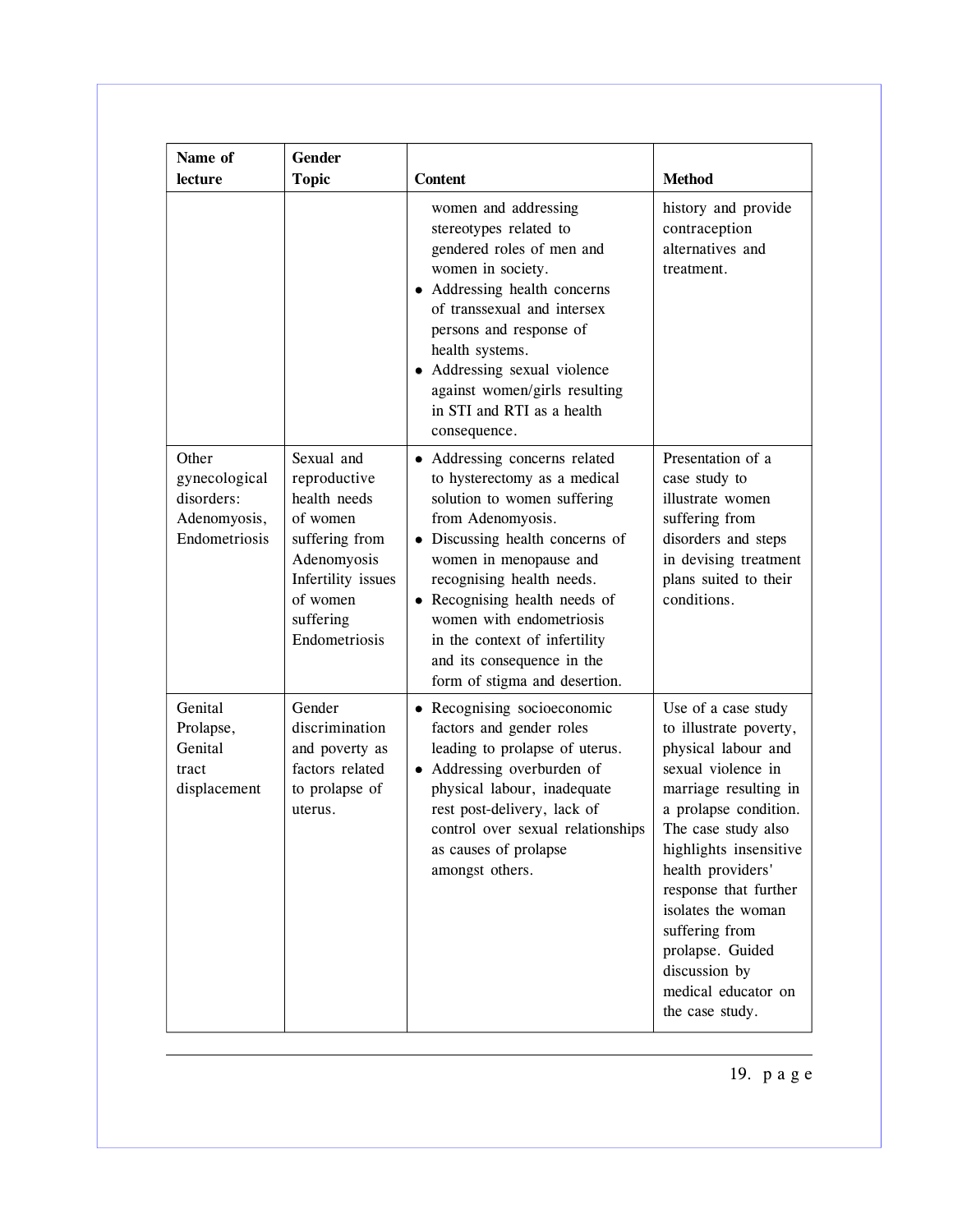| Name of                                                                                                                                        | <b>Gender</b>                                                                                                                                                                                              |                                                                                                                                                                                                                                                                                                                                                                                                                                                            |                                                                                                                                                                                                                     |
|------------------------------------------------------------------------------------------------------------------------------------------------|------------------------------------------------------------------------------------------------------------------------------------------------------------------------------------------------------------|------------------------------------------------------------------------------------------------------------------------------------------------------------------------------------------------------------------------------------------------------------------------------------------------------------------------------------------------------------------------------------------------------------------------------------------------------------|---------------------------------------------------------------------------------------------------------------------------------------------------------------------------------------------------------------------|
| lecture<br>Urinary<br>disorders of<br>gynecology -<br>Perineal tears<br>Recto Vaginal<br>fistulae RVF<br>and Vesico<br>Vaginal<br>Fistulae VVF | <b>Topic</b><br>Obstetric<br>violence<br>and health<br>consequences                                                                                                                                        | <b>Content</b><br>• Recognising different forms<br>of Violence against women<br>in labour as obstetric violence.<br>• Understanding that genital<br>fistulae and perineal tears are<br>also a consequence of<br>mismanaged labour and the<br>indiscriminate use of<br>episiotomy.<br>• Presenting laws developed<br>to address obstetric violence<br>in western countries.<br>• Stressing upon respectful<br>maternity care as a universal<br>human right. | <b>Method</b><br>Additional slides<br>while teaching<br>main topic.                                                                                                                                                 |
| Contraception-<br>Temporary and<br>Permanent<br>methods                                                                                        | Contraception<br>as a 'gendered<br>issue'.<br>Role of informed<br>consent in<br>contraception<br>decision making                                                                                           | • Recognising that Contraception<br>is misunderstood as women's<br>responsibility.<br>• Identifying women's concerns<br>with regard to permanent<br>contraceptive methods.<br>• Understanding ethical<br>responsibility of doctors vis<br>a vis contraception<br>alternatives.<br>• Involving men in contraception<br>decision-making and debunking<br>myths about vasectomy.                                                                              | A real time case<br>study of Bilaspur<br>mass sterilization<br>camp.<br>Guided discussion<br>on the role of doctors<br>in it and health<br>consequences<br>suffered by women.                                       |
| MTP Act and<br>procedures of<br>MTP in first<br>and second<br>trimesters                                                                       | MTP and<br>women's right<br>to choose<br>continuation<br>or cessation<br>of pregnancy.<br>Understanding<br>the difference<br>between MTP &<br>PCPNDT Act.<br>Developing<br>post abortion<br>contraception. | • Discussing biases about<br>single women seeking<br>abortion services<br>• Recognising factors that lead<br>to a delay in seeking abortion<br>services<br>Presenting concerns related to<br>coercive contraception practices<br>post provision of abortion<br>by health professionals.                                                                                                                                                                    | A case study<br>presenting<br>a fourth time<br>pregnant<br>economically<br>underprivileged<br>woman seeking<br>abortion services.<br>Guided discussion<br>on reasons for<br>delay in reaching<br>the health centre. |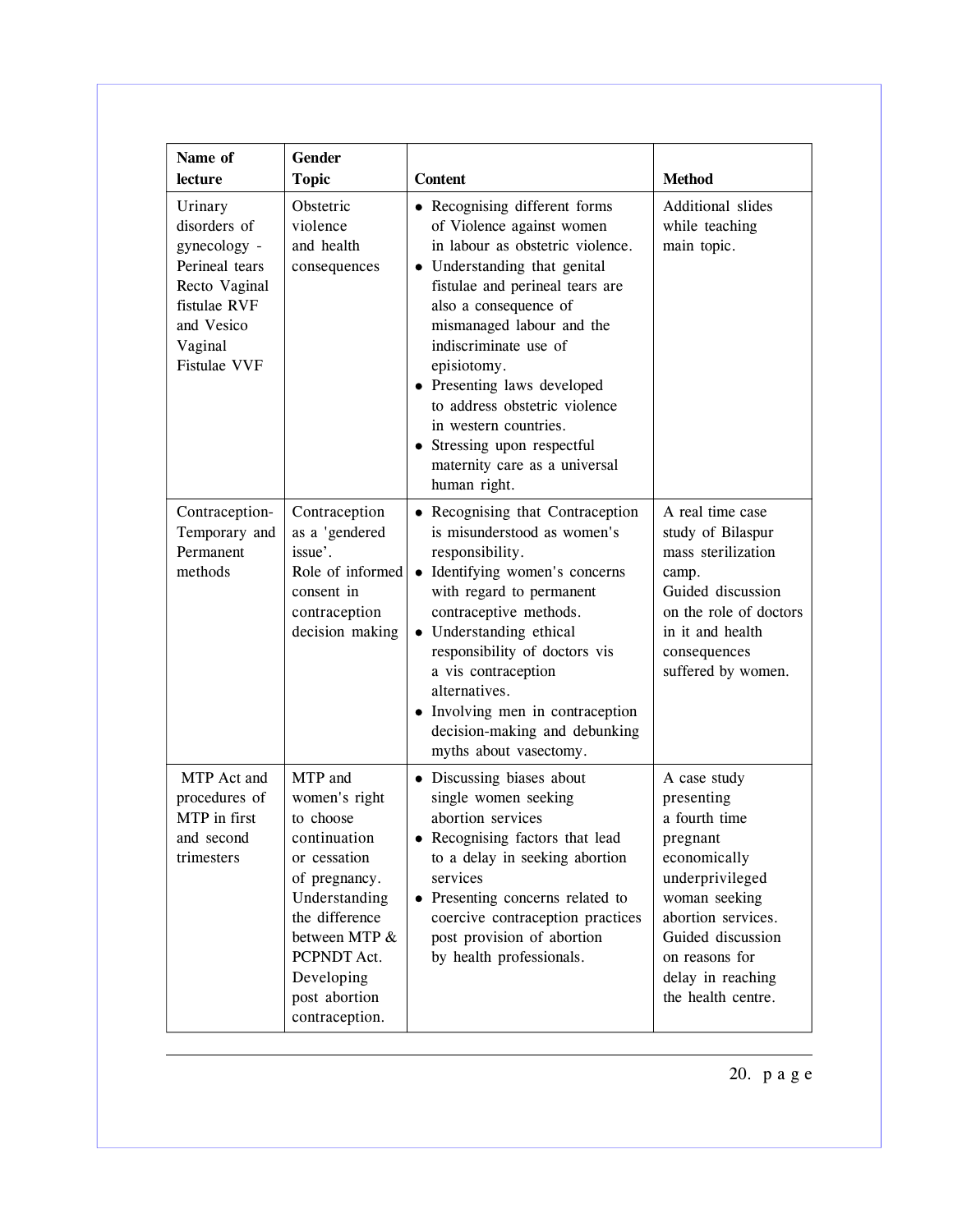| Name of<br>lecture                                                                         | <b>Gender</b><br><b>Topic</b>                                                                                              | <b>Content</b>                                                                                                                                                                                                                                                                                                                                                                                                              | <b>Method</b>                                                                                                                                                                                                                                                                                                                                                |
|--------------------------------------------------------------------------------------------|----------------------------------------------------------------------------------------------------------------------------|-----------------------------------------------------------------------------------------------------------------------------------------------------------------------------------------------------------------------------------------------------------------------------------------------------------------------------------------------------------------------------------------------------------------------------|--------------------------------------------------------------------------------------------------------------------------------------------------------------------------------------------------------------------------------------------------------------------------------------------------------------------------------------------------------------|
| Reproductive,<br>Maternal,<br>New born<br>child and<br>adolescent<br>health<br>$(RMNCH+A)$ | Concept of life<br>cycle approach<br>to deal with<br>health concerns<br>of women at<br>different stages<br>of their lives. | • Recognising the effect of<br>gender norms and gender<br>roles played by women and<br>its relationship to their<br>health status right from<br>childhood to ageing.<br>• Understanding the social<br>context of health conditions<br>such as anaemia, white<br>discharge, pregnancy,<br>contraception, neglect and<br>under nutrition amongst others.                                                                      | Case studies based<br>on different life<br>stages of women<br>from birth, child hood,<br>adolescent, adult life<br>and old age. Guided<br>discussion on life<br>cycle approach for<br>responding to health<br>conditions at each<br>of these stages.                                                                                                         |
| Reproductive,<br>Maternal,<br>New born<br>child and<br>adolescent<br>health<br>$(RMNCH+A)$ | Sexual and<br>reproductive<br>health of<br>adolescents                                                                     | • Recognising sexual and<br>reproductive health<br>concerns of adolescents.<br>• Addressing myths and notions<br>about sexual relationships<br>existing amongst adolescent<br>boys and girls.<br>• Acknowledging lack of<br>contraceptive options for<br>adolescents which may lead<br>to unwanted pregnancies.<br>• Acknowledging sexual behavior<br>amongst them and offering<br>contraceptive choices suited<br>to them. | An exercise to help<br>medical students<br>discuss terms and<br>acts that come to<br>their mind when the<br>hear the term<br>'sexuality'<br>Guided discussion<br>on challenges,<br>barriers and<br>discomfort<br>experienced by<br>medical students.<br>Relating their<br>experiences with<br>adolescent patients<br>seeking health care<br>and their fears. |
| Occupational<br>Health                                                                     | Occupational<br>health hazards<br>during<br>pregnancy.                                                                     | • Understanding physical,<br>biological, chemical agents,<br>workhours, work conditions<br>for pregnant women and<br>occupational hazards faced<br>by them.<br>• Recognising lack of health<br>care and access to health<br>facilities in informal sector<br>for pregnant women                                                                                                                                             | Use of case study of<br>a pregnant woman<br>working in the textile<br>industry.<br>Guided discussion<br>about health hazards<br>to pregnant women<br>at the work place<br>and types of medical<br>complaints reported<br>at health facilities.                                                                                                               |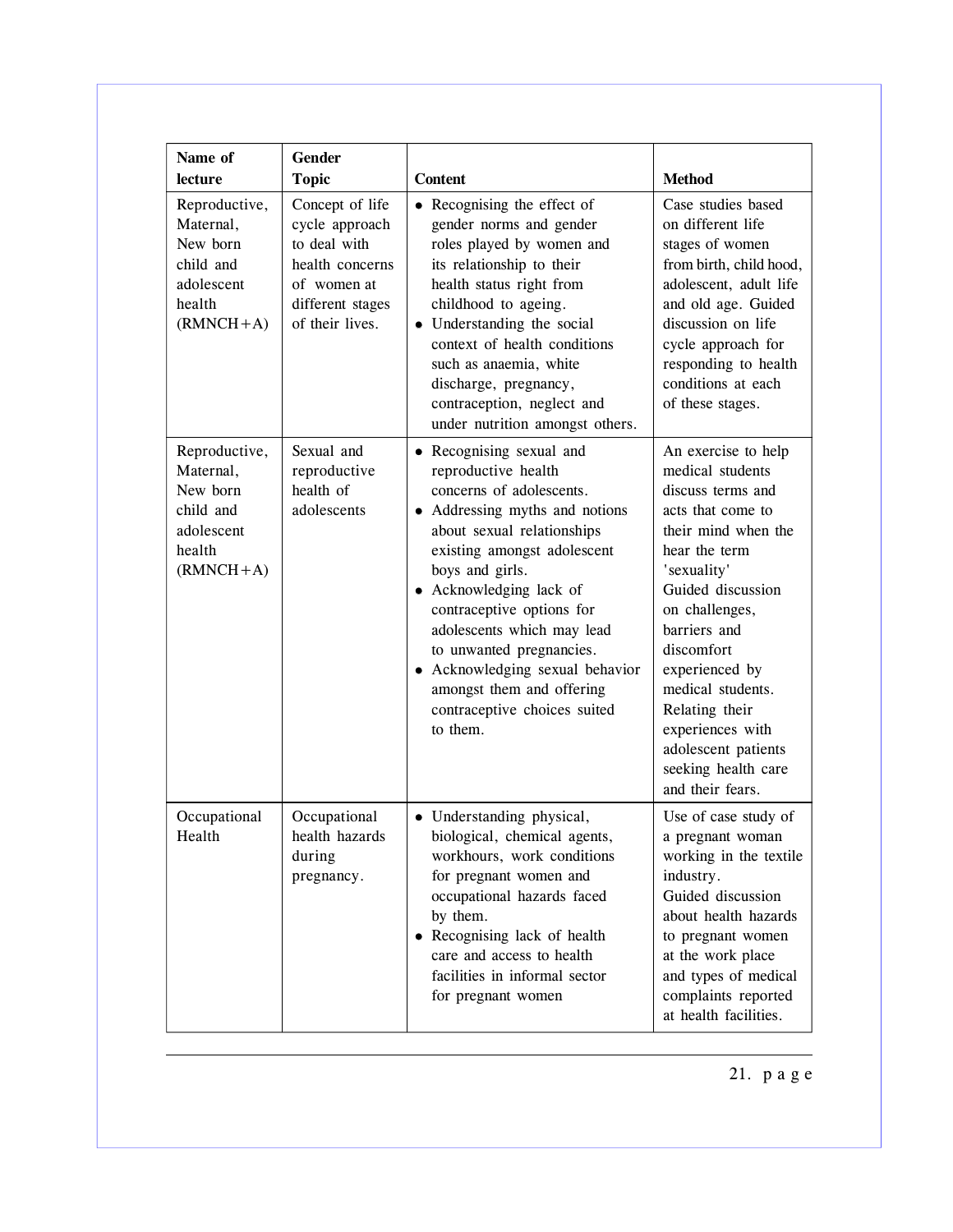| Name of<br>lecture                                                                     | <b>Gender</b><br><b>Topic</b>                                                                                                                           | <b>Content</b>                                                                                                                                                                                                                                                                                                                                                                                                     | <b>Method</b>                                                                                                                                                                     |
|----------------------------------------------------------------------------------------|---------------------------------------------------------------------------------------------------------------------------------------------------------|--------------------------------------------------------------------------------------------------------------------------------------------------------------------------------------------------------------------------------------------------------------------------------------------------------------------------------------------------------------------------------------------------------------------|-----------------------------------------------------------------------------------------------------------------------------------------------------------------------------------|
| Family Welfare<br>and Population<br>Control (This<br>topic is taught<br>in 3 lectures) | Gender<br>discrimination<br>in the family<br>planning<br>programme                                                                                      | • Recognising disproportionate<br>focus on women for family<br>planning.<br>Explaining unmet need of<br>$\bullet$<br>contraception amongst women<br>and critiquing limited options<br>in contraception.                                                                                                                                                                                                            | Case based<br>discussion on<br>sterilization camp<br>conducted in Kerala<br>and ethical concerns<br>about quality of care.                                                        |
| Family Welfare<br>and Population<br>Control                                            | Informed decision<br>making in family<br>planning,<br>Importance of<br>counselling in<br>making<br>contraceptive<br>choices.                            | Recognising the role of<br>$\bullet$<br>counselling to enable women<br>to make informed decision<br>about contraception.<br>Discussing risks and benefits,<br>contraindications and common<br>side effects of different<br>types of contraception.                                                                                                                                                                 | Role play by medical<br>students to<br>demonstrate<br>counselling different<br>women about<br>contraception<br>choices.                                                           |
| Family Welfare<br>and Population<br>Control                                            | Access to<br>legal abortion                                                                                                                             | The content speaks about unsafe<br>abortions as a public health<br>problem, different reasons why<br>women seek abortion are<br>discussed and the key barriers<br>that they face in seeking abortion.                                                                                                                                                                                                              | Use of a Case study                                                                                                                                                               |
| Demography,<br>demographic<br>cycle,<br>population<br>trends - world<br>and India      | Misconceptions<br>about<br>association of<br>sex ratio and<br>sex selection,<br>Discussion on<br>MTP and<br>PCPNDT Act as<br>non-contradictory<br>laws. | • Discussing factors such as<br>higher mortality in girls than<br>boys under 5 years, limiting size<br>of the family, rapidly falling<br>fertility amongst others as<br>reason for declining sex ratio.<br>• Presenting implications of<br>denial related to provision<br>of MTP services on women<br>and girls.<br>Recognising gender norms and<br>gender roles that keep them<br>away or delay in access to MTP. | Case study of a<br>woman seeking an<br>abortion at 22 weeks<br>of pregnancy.<br>Guided discussion<br>probing for<br>reasons related to the<br>delay in accessing<br>MTP services. |
| Comprehensive<br>health care                                                           | Gender sensitive<br>health care as a<br>means to provide<br>comprehensive<br>health services.                                                           | • Recognising the role of gender<br>in accessing "health" as an<br>indispensable and fundamental<br>right.<br>Understanding gender based                                                                                                                                                                                                                                                                           | Small group<br>discussion on four<br>elements of right to<br>health care.<br>Guided discussion                                                                                    |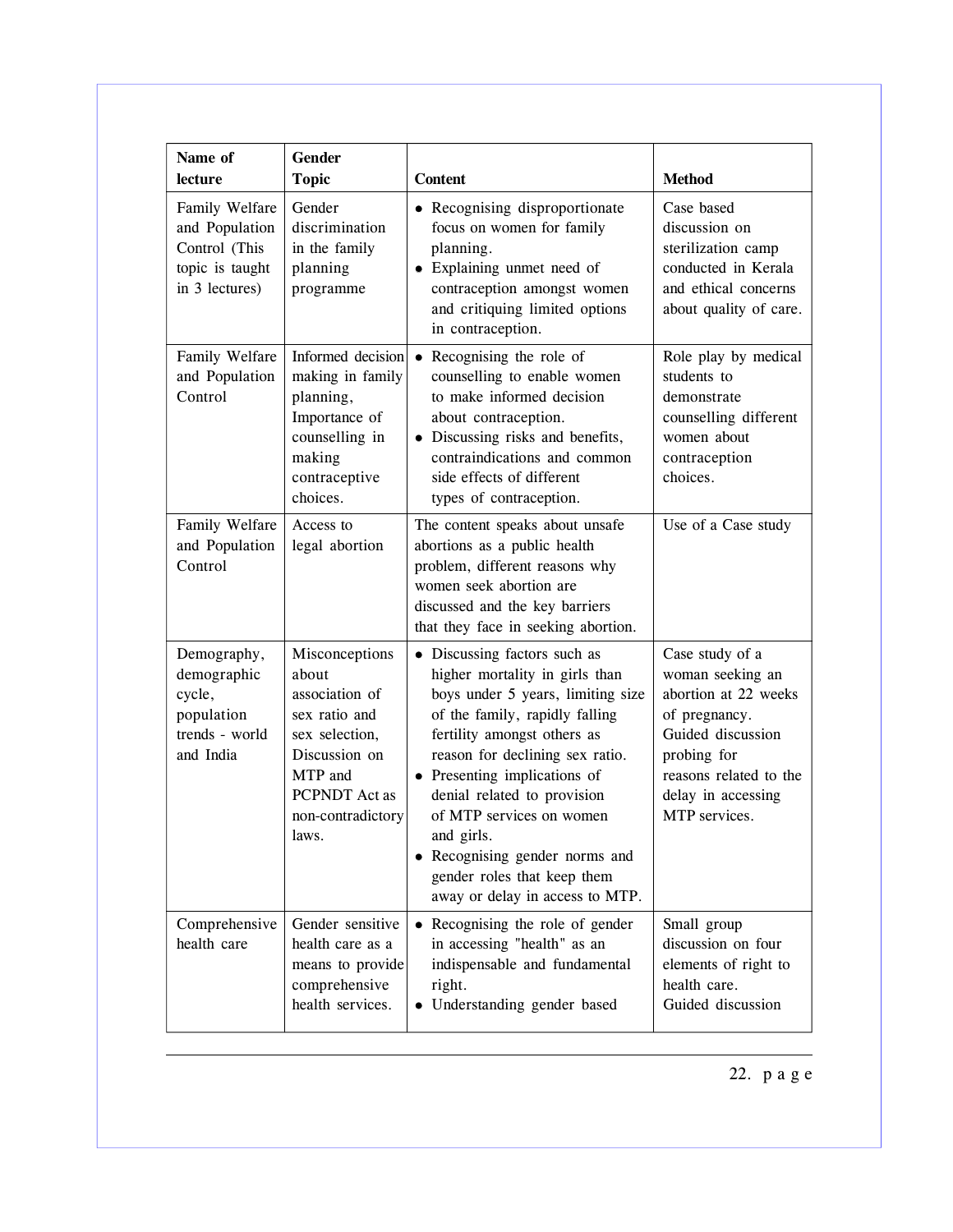| Name of<br>lecture | <b>Gender</b><br><b>Topic</b> | <b>Content</b>                                                                                                                                                                                                                                                                                                                                                                                                                                                            | <b>Method</b>                                                                                                                                                                                                               |
|--------------------|-------------------------------|---------------------------------------------------------------------------------------------------------------------------------------------------------------------------------------------------------------------------------------------------------------------------------------------------------------------------------------------------------------------------------------------------------------------------------------------------------------------------|-----------------------------------------------------------------------------------------------------------------------------------------------------------------------------------------------------------------------------|
|                    |                               | vulnerabilities, differential access<br>to health services resulting in<br>different health outcomes.<br>• Understanding components<br>required to develop gender<br>sensitive health service delivery<br>such as availability, accessibility,<br>acceptability and quality of<br>services for people suffering<br>from economic hardships and<br>gender based vulnerabilities such<br>as women, transgender, intersex<br>persons and those in same sex<br>relationships. | on analysing<br>gender based gaps<br>in current health<br>service delivery<br>such as different<br>risks and<br>vulnerabilities to<br>infections, health<br>conditions,<br>different<br>perceptions of<br>health needs etc. |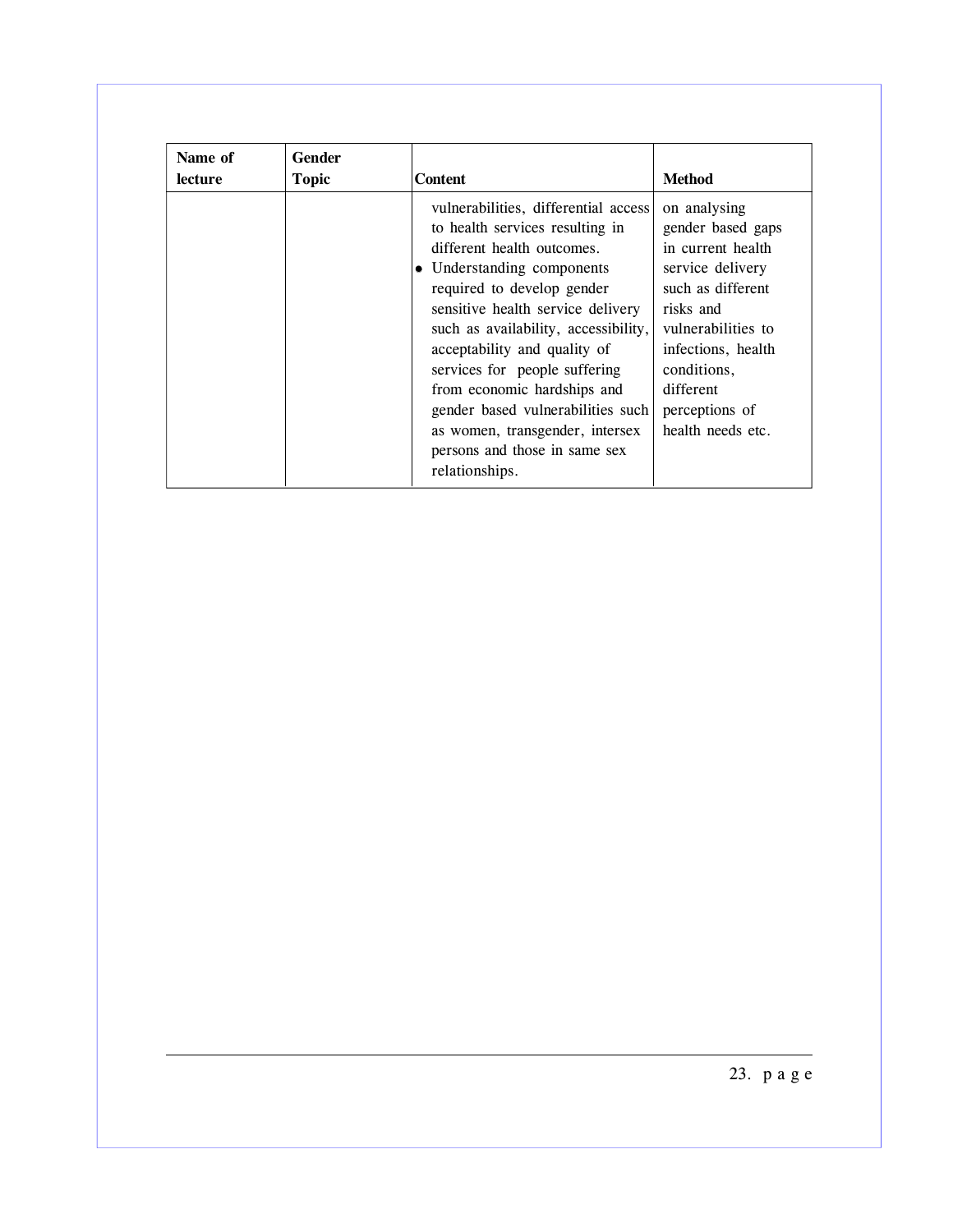# **4 Research Methodology**

## **4.1 Research Design**

A quasi-experimental design was used to test the hypothesis that integration of gender content in medical lectures for undergraduate medical students will lead to positive attitudes amongst them. For the purpose of the study, a control group and an intervention/ experimental group of medical students was necessary. Before embarking on the study, the tasks on hand were determining the number of colleges participating in the research study, determining the semester in which the 'Intervention' had to be carried out and the semester that would be the "control" arm of the research design.

## **4.2 Sampling: Determining Semester for 'intervention' and 'control' groups of medical students**

Semester 6 was decided as the "intervention" after several rounds of discussions with medical educators. Examinations are usually held in Semesters 3, 5, 7 and 9. These semesters could not be considered for the intervention owing to confounding factors of students' preoccupation with exams, issues of absenteeism in classrooms and reduced teaching hours. Additionally, by Semester 6, students were expected to have a better understanding of different disciplines than students in semesters one, two and four. At the same time, Semester 6 students did not have to cope with the pressures faced by final (8) year students. Table 4.1 provides a snapshot of the undergraduate curriculum.

The control group had to be comparable to the experimental group, and so it consisted of students in their 8 semester of MBBS education, that is, students who had recently undergone the MUHS curriculum of Semester 6. The selection of the 8 Semester students as the control group was done from the same college instead of another college to reduce variables such as variation in teachers, teaching methods and other resources.

A review of Semester 6 syllabus revealed that the subjects taught included ObG, PSM and Medicine, which were also the disciplines that were chosen for development of gender integrated medical topics. Adequate number of gender trained medical educators were required in these three disciplines. But there was only one GME trained professor for the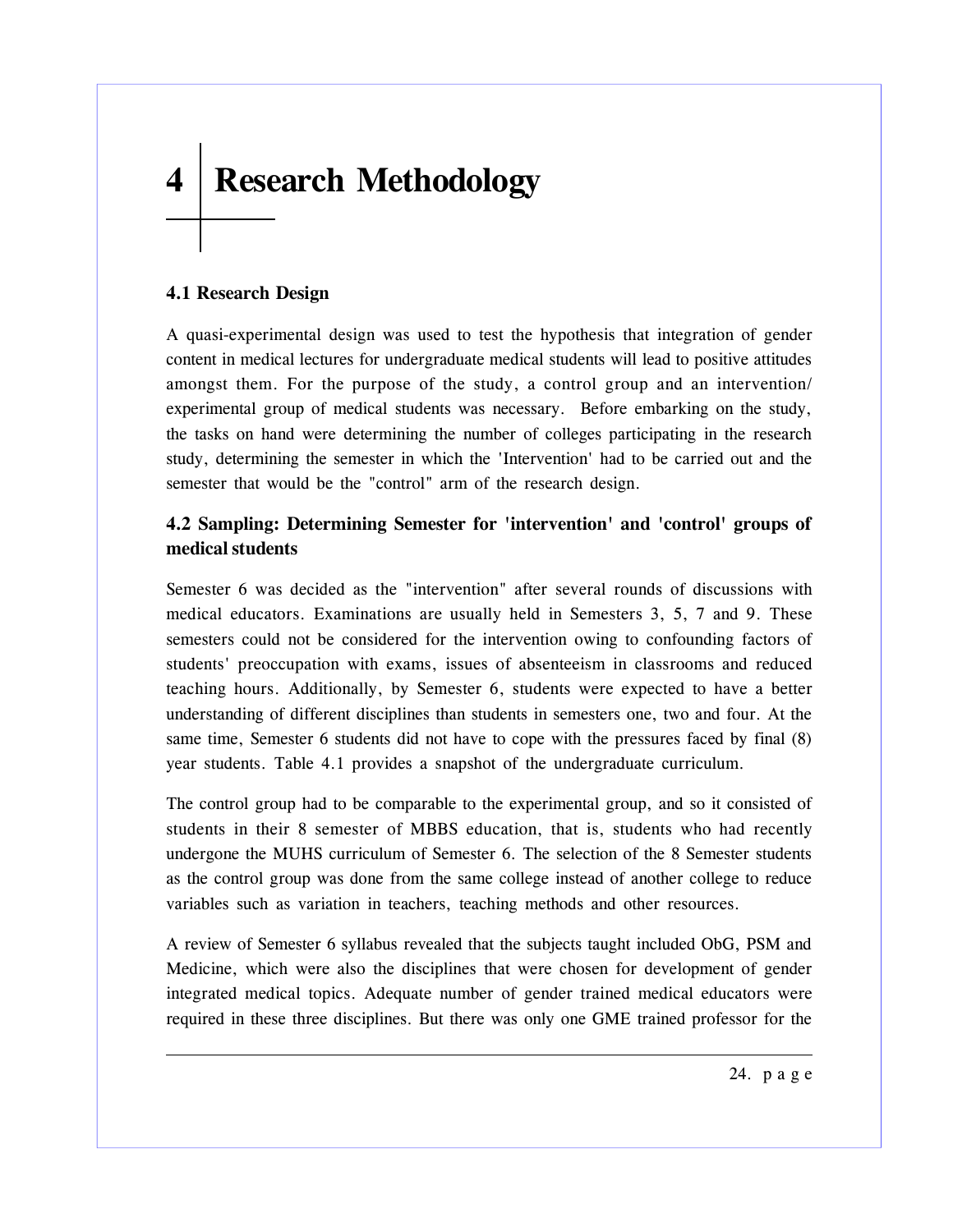discipline of Medicine. As a result, the subjects finalised for the intervention were ObG and PSM. Medicine was not included due to unavailability of trained professors for the intervention. Finally, the selection of medical colleges was a function of the availability of trained professors in the two subjects, ObG and PSM.

| <b>Phase</b>                         | <b>Type</b>   | <b>Duration</b> | <b>Subjects</b>                                                                                                                                                           |
|--------------------------------------|---------------|-----------------|---------------------------------------------------------------------------------------------------------------------------------------------------------------------------|
| First                                | Pre-clinical  | 12 months       | Anatomy, Physiology and Biochemistry                                                                                                                                      |
| Second                               | Para-clinical | 18 months       | Pharmacology, Pathology, Microbiology<br>and Forensic Medicine and Toxicology                                                                                             |
| Third                                | Clinical      | 24 months       | Opthalmology, Otorhinolaryngology,<br>Community Medicine, General Medicine,<br>Paediatrics, Surgery, Orthopaedic<br>Surgery, Psychiatry and Obstetrics and<br>Gynaecology |
| Compulsory<br>Rotating<br>Internship |               | 12 months       |                                                                                                                                                                           |
| Total duration: 5.5 years            |               |                 |                                                                                                                                                                           |

**Table 4. Basic Medical Curriculum**

The intervention modules were taught in Semester 6 in the third phase of the medical course, and the control group for Semester 8 in the same phase.

## **4.3 Objectives**

The objectives of the study were to measure the shift in knowledge, attitude and skill towards

- 1. Recognising "gender" as a socially constructed concept through awareness of the sex-gender dichotomy, diverse gender identities and the existence of varied gender roles.
- 2. Recognising the impact of gender as a social determinant of health through differences in the nature of medical conditions, bias in treatment and disparity in accessing resources and healthcare.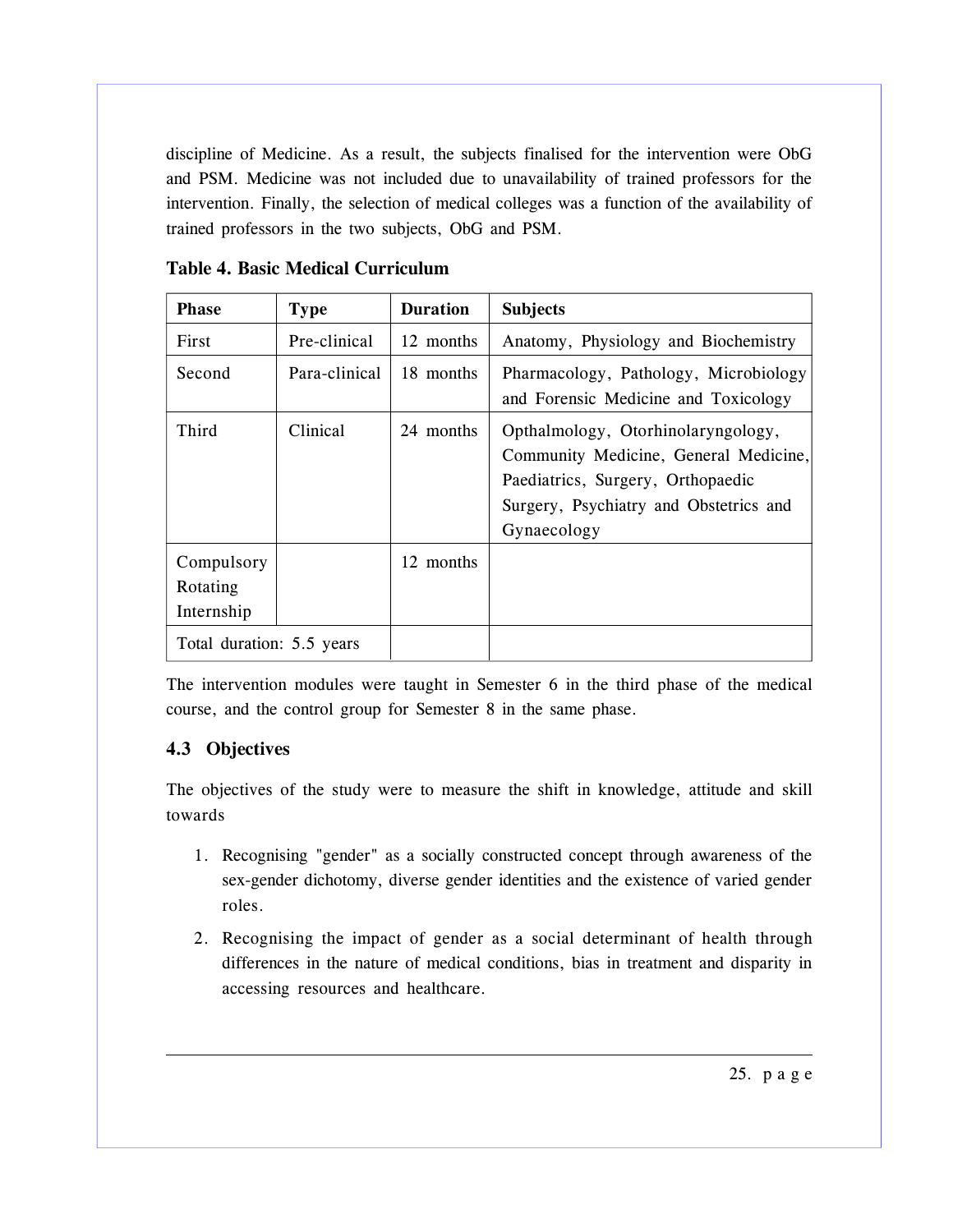- 3. Recognising health consequences of gender based violence and the importance of an appropriate response to such violence by health providers.
- 4. Sensitising medical students towards the issue of abortion, the conditional access to safe abortion, access to contraception and sex selection as a manifestation of deep rooted gender inequality.
- 5. Recognising ethical issues in practice such as importance of informed consent, privacy and confidentiality and the need for a more sensitive doctor-patient interaction.

## **4.4 Data Collection Tool**

The most common method of assessing knowledge, attitudes and skills of medical students and/or medical and nursing practitioners towards gender has been with the use of selfadministered scales. Commonly used scales were Gender Equitable Men Scale (GEMS), Nijmegen Gender Awareness in Medicine Scale (N-GMAS) and Abortion scale. Hence for the purpose of this study, the tool decided upon was a self administered scale. A brief review of commonly used scales with students has been presented. The GEMS scale (Pulerwitz, 2008), N-GAMS (Verdonk, 2008)and Abortion(Sloan, 1983) scale are validated scales. These scales were shortlisted because they were closely related to measuring objectives of the study

as mentioned earlier.

- **The Nijmegen Gender Awareness in Medicine Scale (N- GAMS)** consists of three subscales, namely, Gender Sensitivity Subscale (for example, *"Addressing differences between men and women creates inequity in health care"),* Gender Stereotypes towards patients (for example, *"Women patients complain about their health because they need more attention than male patients")* and Gender stereotypes towards doctors (for example, *"Male physicians are more efficient than female physicians").* The Nijmegen Gender Awareness in Medical Scale has been widely used to assess the gender based understanding of medical students in different European countries, (Verdonk, 2012).
- **The Gender Equitable Men scale (GEMS),** covered domains related to Violence against women (for example, *"There are times when a woman deserves to be beaten"),* sexual relationships (for instance, *"Men are always ready to have sex"),* reproductive health and diseases prevention (for instance, *"It is a woman's responsibility to avoid*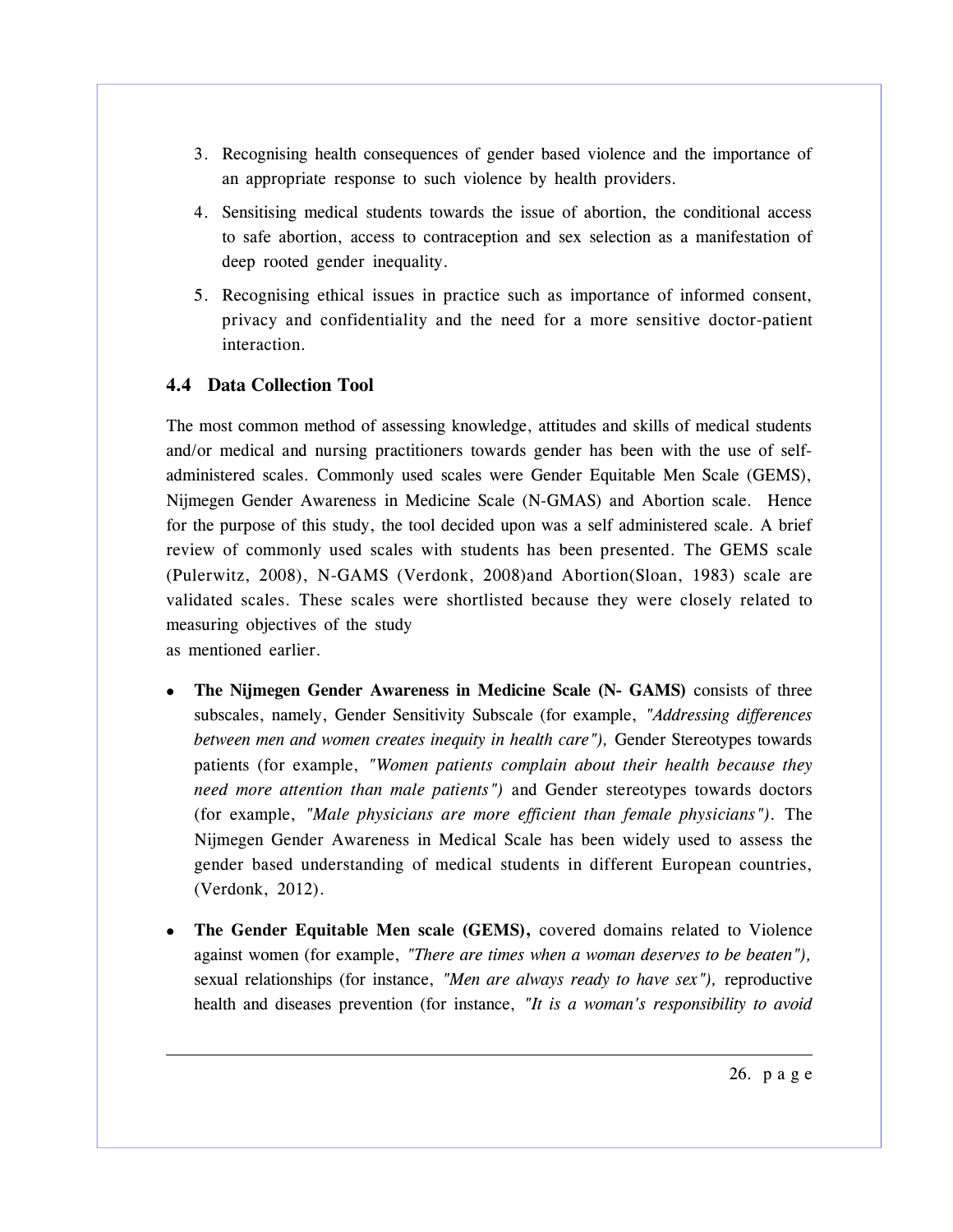*getting pregnant"),* domestic chores and daily life domain (for example, *"Changing diapers, giving a bath and feeding kids is the mother's responsibility").* GEMS has been used in different settings like school students, with young men and women in urban and rural communities across different states of India like Maharashtra and Jharkhand. Though it has not been used with medical students, it is relevant for them as they belong to the same social milieu and tend to have the same beliefs about gender, gender roles, and gender stereotypes as those in society.

 **The Abortion Attitude Scale** consisted of statements related to understanding attitudes towards the issue of abortions *("Abortion is a good way of solving the problem of an unwanted pregnancy", "A foetus is not a person until it can live outside"*). Attitude to Abortion Scale was developed in the United States to be used by medical educators in assessing students' attitudes to abortion (Sloan 1983). Also, the exploratory study carried out among the doctors (John et al. 2015) threw light on the misconceptions prevalent among doctors about abortion, particularly the second trimester one, relating it with sex selection, biases against adult single women who approach the health facility for abortion and so on.

#### **Developing a Tool to Assess Student Knowledge and Attitudes**

The above-mentioned scales were most relevant as they covered most domains that would be tested to capture gender attitudes amongst medical students. However, a single scale could not capture the range of attitudes that the GME initiative set out to achieve. The GME study wanted to assess an understanding on difference between gender and sex, developing gender sensitivity amongst student's vis-a-vis women facing violence, increasing awareness related to delays in seeking MTP services, recognising gender diversities and health needs of sexual minority communities. The scale had to capture attitudes on all these fronts. The existing scales focused on a different set of issues. For example, N-GAMS scale did not comprise statements to capture attitudes towards violence against women. The GEMS did not comprise of statements to capture attitudes towards abortion. The Abortion Attitude scale did not consist of statements that capture attitudes towards gender roles, gender stereotypes and violence against women.

Hence, a scale was developed that chose statements from all the three scales and also added six new statements. These new statements related directly to the gender content that was incorporated in Semester 6 and so gender attitudes towards those aspects also needed to be captured.This is also an important contribution to the literature as the scale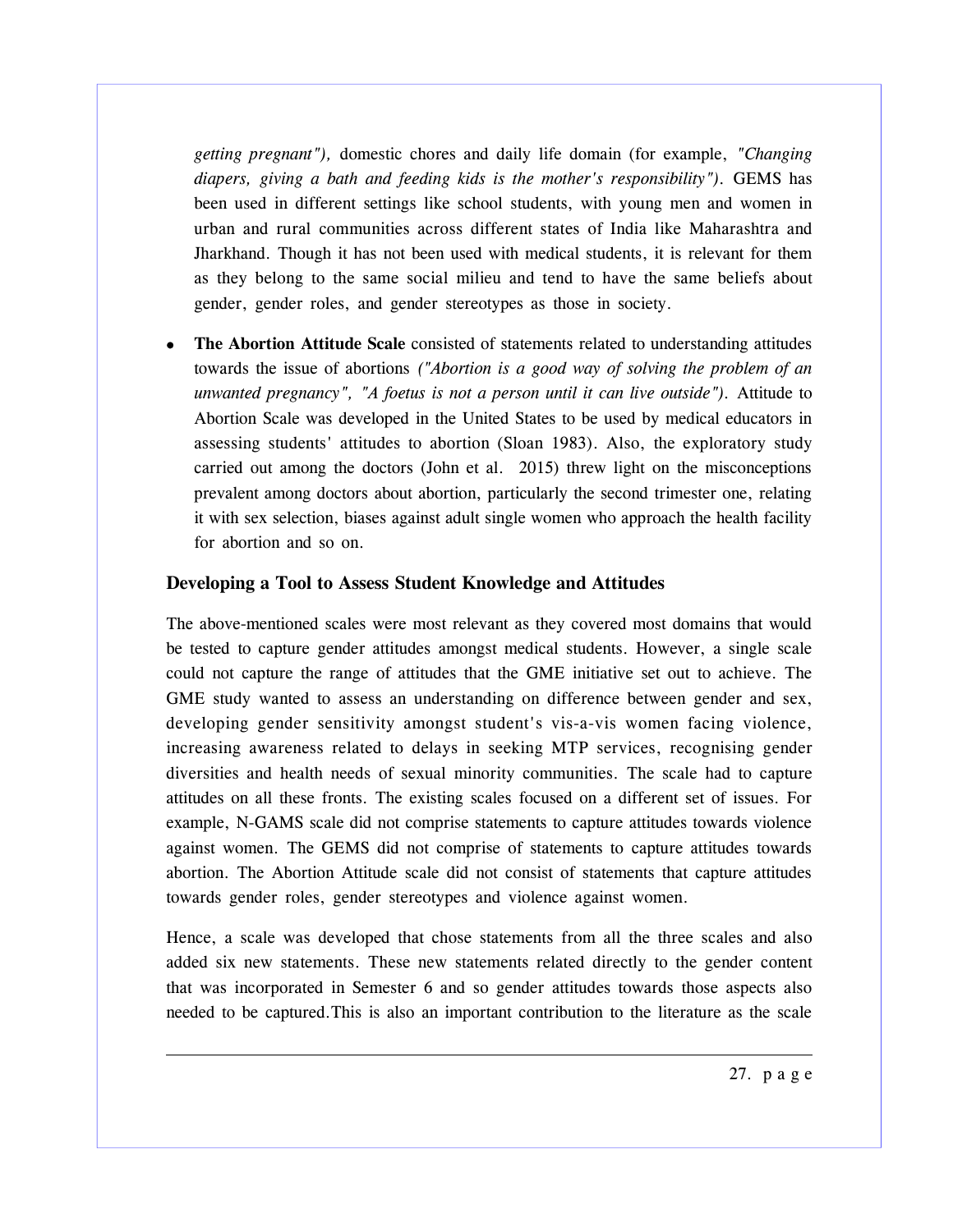will be relevant for use with medical students across the country as it covers cross cutting issues/domains pertinent to medical practice.

#### **The Six Statements added to the Existing Scale include**

- Consent of woman is not required for carrying out family planning procedures as long as her husband agrees.
- Secrecy around menstrual practices cannot lead to reproductive tract infections.
- Hysterectomy is a reliable solution for all menstrual abnormalities.
- Antenatal care should only look at the status of a woman's pregnancy and her foetus.
- Hysterectomy does not affect women's health in any way.
- Lack of toilets in schools leads to absenteeism among young girls.

## **4.5 Pilot Testing the Tool**

While developing the tool, there was a lot of deliberation on whether to use a five-point or a three-point scale. The concern with the three-point scale was the possibility of having majority of the responses falling in the 'unsure' category. The second aspect was to capture qualitative aspects of gender sensitivity in medical students and hence we considered incorporating vignettes and having students to respond to those. However, we realised that it was not practical due to limited lecture time. Time required for filling up the questionnaire would increase substantially which may be difficult for medical faculty to allocate given the existing structure of lectures and practicals. The other concern was the cumbersome data-set that would be generated through a mix of quantitative and qualitative aspects in the same tool. Hence, the aspect of explaining reasons for responses by respondents was removed.

The tool was pilot tested in one of the medical colleges MGM, Navi Mumbai College which had participated in the Gender in Medical Education project. The pilot test was carried out with 34 students. The objectives of the pilot testing were

- To determine whether the respondents were able to understand all the statements in the scale.
- To assess whether the respondents were more comfortable using a three-point or a five-point scale.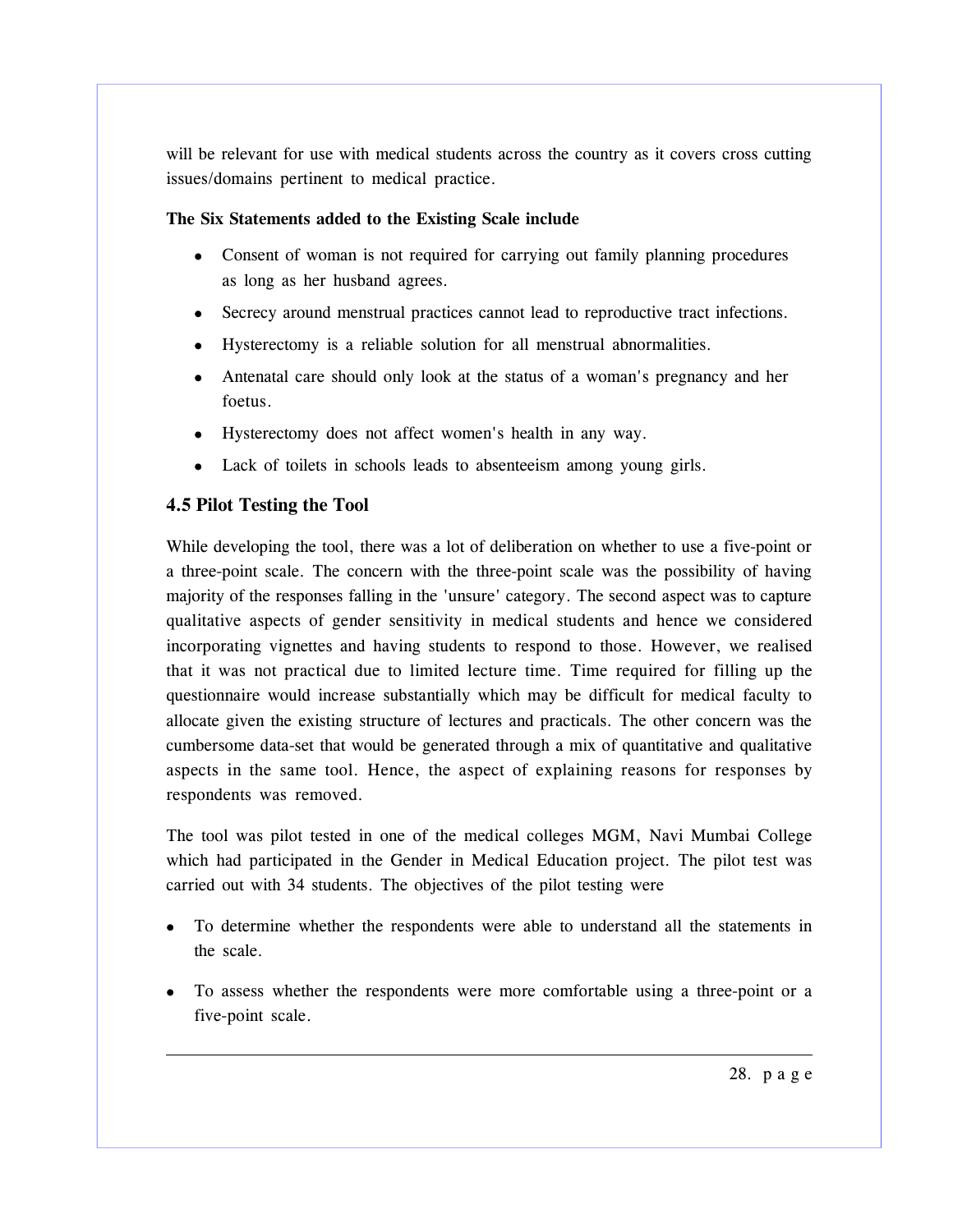To assess whether there were any significant variations in the responses obtained from the three-point and the five-point scale.

The respondents were given an information sheet outlining the nature of the project and their role as participants in the assessment study. Due consent of each respondent was taken for administering the questionnaire and use of the data. The three-point scale was administered to the students first, followed by five-point scale to understand the comfort level of students towards a particular scale. The pilot testing helped to identify unclear, repetitive and vague statements. Such statements were eliminated from the tool. Students reported higher comfort answering the five -point scale than the three-point scale, and expressed that the five-point scale gave a broader range to answer. Therefore, a fivepoint scale was adopted for the study. The pilot scale contained 62 statements but based on the feedback of students and after running a test of reliability, 51 statements were retained in the tool.

#### **The Quasi Experimental Design**

| Determining intervention and<br>control group of medical students | • Intervention - Semester Six<br>• Control-Semester Eight                                                                                                     |
|-------------------------------------------------------------------|---------------------------------------------------------------------------------------------------------------------------------------------------------------|
| Developing tool to<br>measure change<br>in attitude               | • Gender Equitable Men Scale (GEMS)<br>• Nijmegan Gender awareness in<br>Medicine Scale (N-GMAS)<br>• Abortion Assessment Scale<br>• Six New statements added |
| Pliot testing of the tool                                         | • Comfort in answering 5-point scale as<br>compared to 3-point scale.<br>• Of the 62 statement, 51 were retained<br>after running a test of reliability.      |
|                                                                   | 29. page                                                                                                                                                      |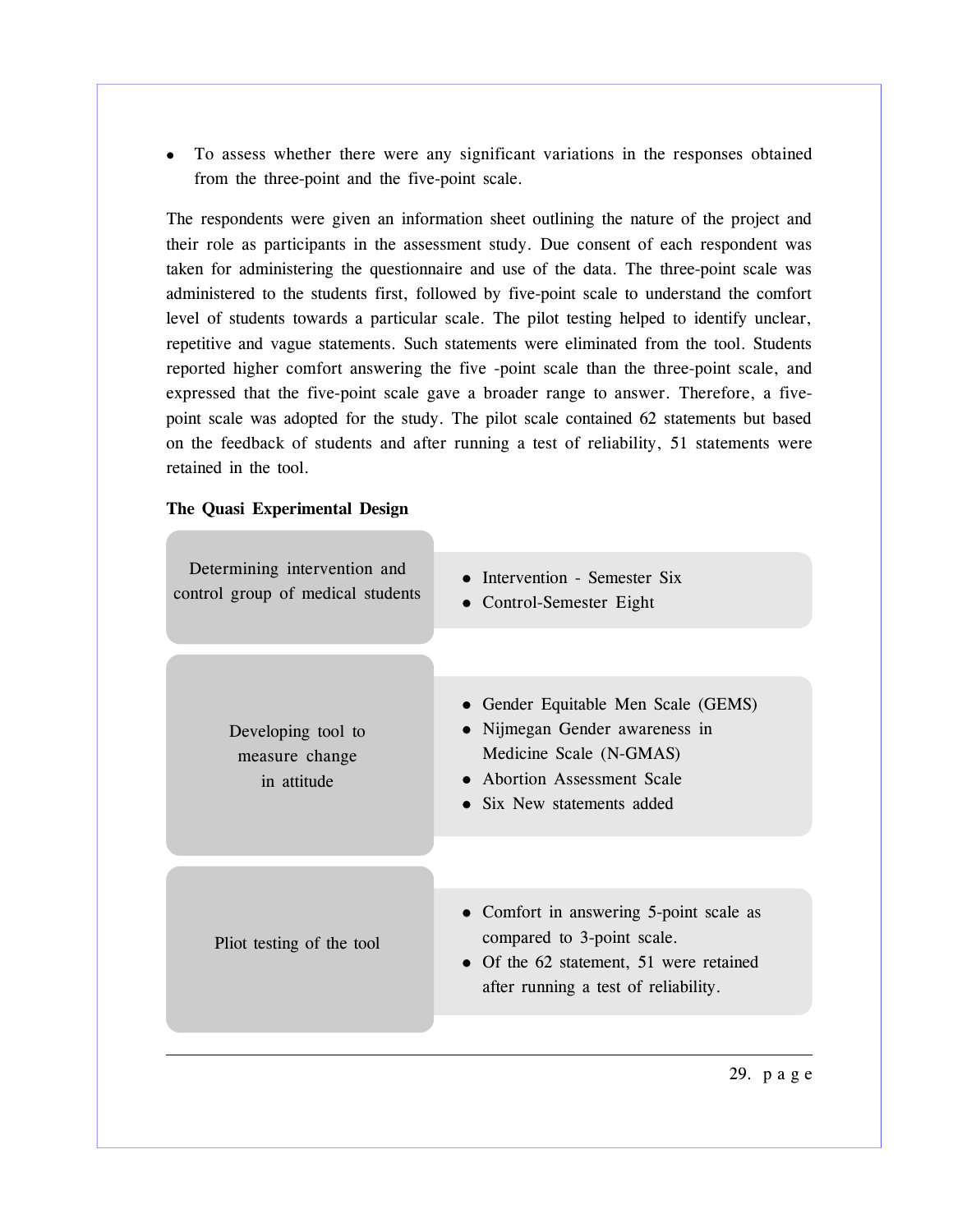# **5 Profile of Participating Medical Colleges**

## **5.1 Medical Colleges Implementing Action Research**

As mentioned in Chapter 2, all the seven medical colleges had agreed to participate in the GME project. But four out of the seven medical colleges were acutely short staffed in the Department of Community Medicine and Gynaecology. This meant that the faculty might not be able to dedicate time for an entire semester, as they would also have additional charge in the absence of colleagues. Carrying out this study in colleges where there was a staff shortage would unnecessarily burden trained GME educators. Therefore, it was decided that though all seven medical colleges would teach the gender integrated medical curriculum in ways feasible to them, the study would focus only on three medical colleges namely, GMC Aurangabad, Swami Ramanand Teerth Medical College, Ambejogai and GMC Miraj as they had relatively better staffing in the Departments of Community Medicine and Gynaecology than the other four medical colleges.

## **Government Medical College, Aurangabad**

GMC Aurangabad is one of the premier medical colleges of Maharashtra and the biggest tertiary care hospital for the entire Marathwada region. It is situated in the heart of the city in an area of 99 acres. The college admits 150 MBBS, 85 postgraduates, 120 Bachelor of Paramedical Technology (BPMT) and 50 B.Sc. nursing students. The 1177 bedded hospital provides medical services with ultra-modern facilities for patient care on an outpatient basis (OPD) and inpatient basis (IPD). The hospital receives patients from the neighboring states as well.The patient flow on an average as 27810/month in the OPD and 5650/month in the IPD (http://www.gmcaurangabad.com/Overview.html) There are four GME trained medical educators in GMC Aurangabad, two in the OBGYN department, one in the PSM department and one educator in the Internal Medicine Department.

## **Swami Ramanand Teerth Medical College, Ambejogai**

Ambejogai is an administrative region in Beed district of Marathwada in the state of Maharashtra. The medical college at Ambejogai is a rural medical college and a central place in the Marathwada region of Maharashtra. It is the first rural medical college in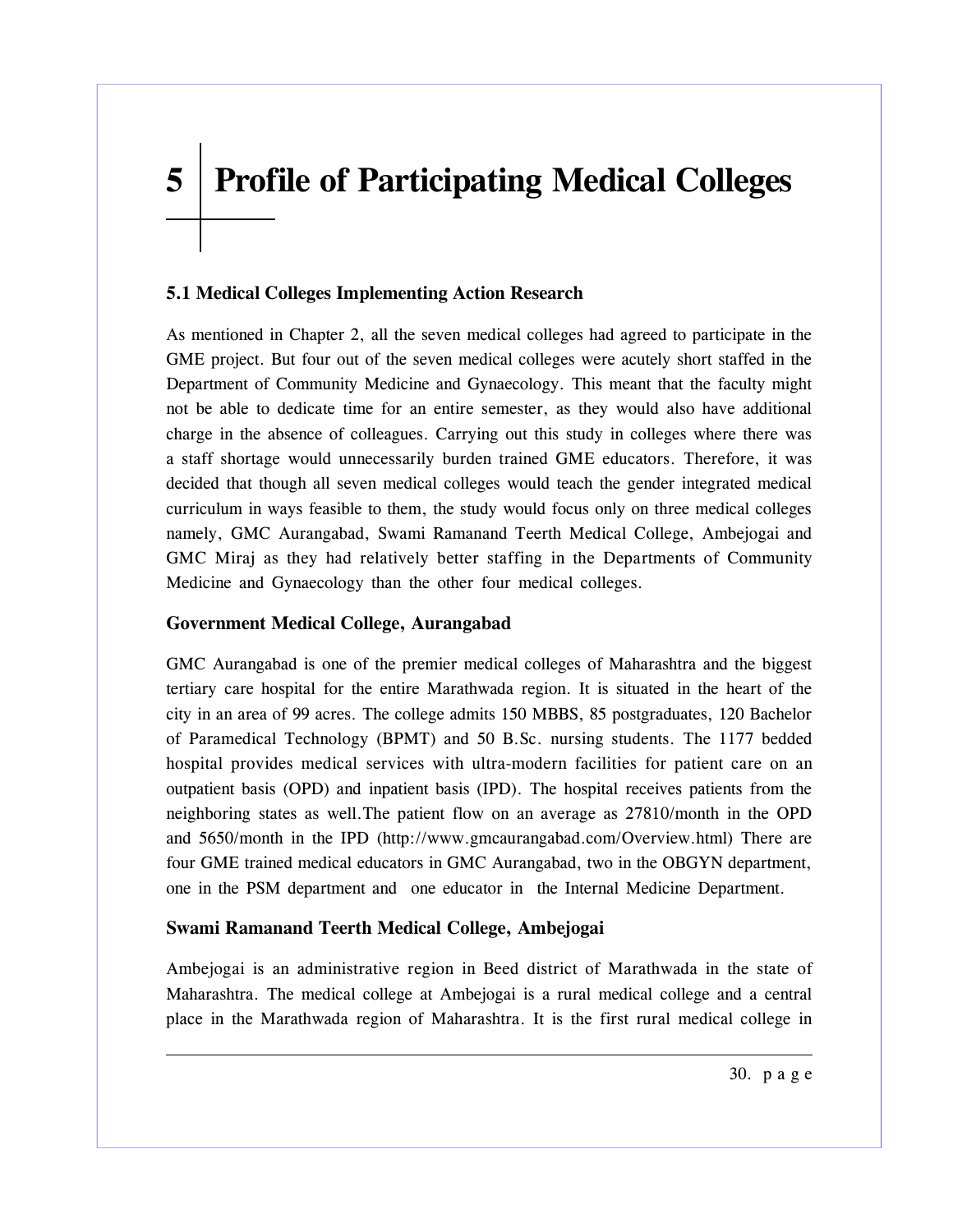Asia. As of today all disciplines have a post graduate facility. The student intake capacity for undergraduates (UG) is 100. The hospital is 518 bedded and caters to 1100-1200 OPD patients daily. It has 90-100 IPD new admissions per day. (http://www.srtrmca.org/ history.html)The government medical college Ambejogai has two GME trained educators, one from OBGYN and one from PSM.

#### **Government Medical College, Miraj**

Miraj medical college is situated in Sangli district of southern Maharashtra. It has a rural health and training center, Tasgaon attached to it. Medical interns are posted for rural internship to these locations to orient them to rural medical practice. The urban health center serves a large sector of the community from the urban locale of Miraj. At present, the hospital at Miraj has an inpatient strength of 320 beds and in addition has 76 beds for MICU, SICU, PICU and NICU. The admission capacity for UG is 150 students. GMC Miraj has three trained medical educators, one educator reach from OBGYB, PSM and Psychiatry respectively.

## **5.2 Profile of MBBS students**

The MUHS offers an undergraduate degree MBBS - Bachelor of Medicine and Bachelor of Surgery, the duration of which spans a period of 4.5 academic years which are divided into nine semesters. Each semester is of six months' duration. After completion of academic study, medical students have to complete one year of compulsory rotating internship. The eligibility for MBBS is  $10+2$ , with 50 percent marks in Physics, Chemistry and Biology. The students entering the MBBS course are around 17-18 years of age. To get an entry in medical school, the candidate needs to appear for a common entrance test (CET) till recently. Now there is a common national eligibility cum entrance test (NEET). The NEET is common for government and private medical colleges; the Central Board of Secondary Education (CBSE) conducts NEET. The state medical colleges have a quota of 85 percent for their respective states.

All the three intervention sites namely Aurangabad, Ambejogai and Miraj receive 10-15 percent of the students from outside Maharashtra, while the remaining students come from different parts of Maharashtra. Educators noted that medical students take up any medical college due to growing competition and limited seats; all medical colleges, semi urban and rural are receiving students from the 'All India quota'. Aurangabad medical college receives students from Marathwada region of Maharashtra particularly Nanded, Latur and Beed.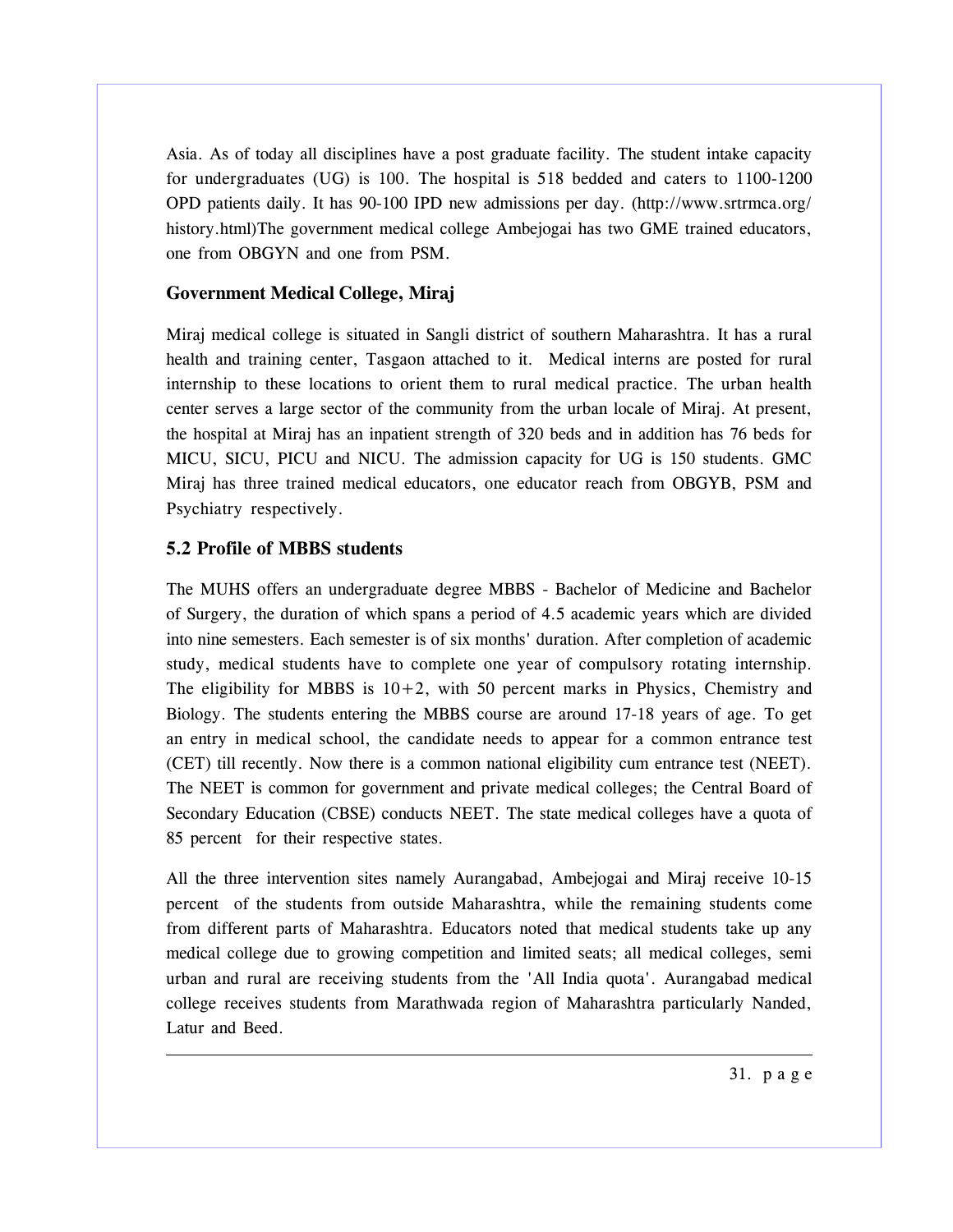- Ambejogai medical college receives students from Marathwada region. Ambejogai being a rural medical college, the inflow of students from the neighbouring rural areas is high.
- Miraj medical college receives students from Pune, Mumbai, Western Maharashtra, Nashik and Ahmednagar.

A total of 400 students in the experimental group and 300 in the control group formed the two batches for the purpose of this study.

| <b>Medical College</b>                                        | <b>Semester</b><br>6 batch<br>(Experimental) | Semester 8<br><b>batch</b><br>(Control) |
|---------------------------------------------------------------|----------------------------------------------|-----------------------------------------|
| Government Medical College, Aurangabad                        | 150                                          | 150                                     |
| Government Medical College, Miraj                             | 150                                          | 100                                     |
| Swami RamanandTeerth Government<br>Medical College, Ambejogai | 100                                          | 50                                      |
| <b>Total</b>                                                  | 400                                          | 300                                     |

## **Table 5 Total Number of Students in Three Medical Colleges**

An important concern noted by medical educators was the low attendance of students in the undergraduate course.Despite the fact that the Medical Council of India (MCI) mandates 75 percent attendance in each subject as eligibility to qualify for the examination, attendance of students continues to be low. One of the reasons why medical educators do not penalise students is because those in the UG course are busy preparing to secure PG seats. Hence many of them end up missing classes (John et al. 2015). For this implementation research to be meaningful, it was pertinent that students attend 75 percent of the lectures in Semester 6, as only then it would be possible to assess the knowledge and attitude of students towards gender integrated medical teaching.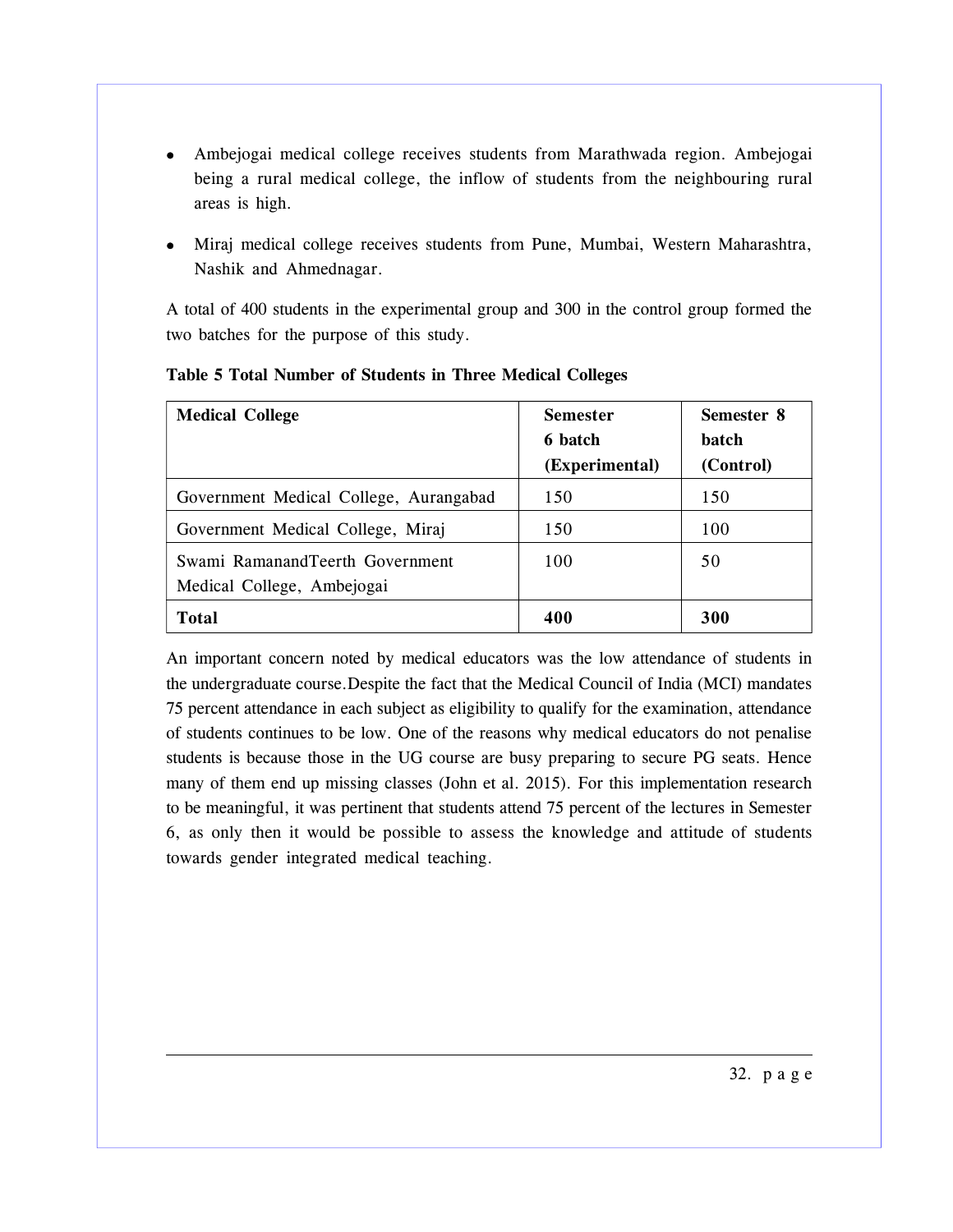## **5.3 Student's Strength at Intervention Sites**

**Table 6 Distribution of Respondents - Pre- and Post-test (Based on Site and Intervention categories)**

|                | Control | <b>Intervention</b> | Control | <b>Intervention</b> |
|----------------|---------|---------------------|---------|---------------------|
| GMC Ambejogai  | 39      | 85                  | 28      | 74                  |
| GMC Aurangabad | 141     | 128                 | 138     | 125                 |
| GMC Miraj      | 88      | 147                 | 78      | 128                 |
| <b>Total</b>   | 268     | 360                 | 244     | 327                 |

|                                     | <b>Distribution by Sex</b> |        |        |             |    |               |     |             |
|-------------------------------------|----------------------------|--------|--------|-------------|----|---------------|-----|-------------|
| <b>Name of Colleges</b>             | Male                       | Female |        | Male Female |    | Male   Female |     | Male Female |
| GMC Ambejogai                       | 20                         | 19     | 33     | 52          | 13 | 15            | 31  | 43          |
| GMC Aurangabad                      | 50                         | 91     | 64     | 64          | 50 | 88            | 63  | 62          |
| GMC Miraj                           | 36                         | 52     | 77     | 70          | 31 | 47            | 70  | 58          |
| Total                               | 106                        | 162    | 174    | 186         | 94 | <b>150</b>    | 164 | 163         |
| <b>Response Rate in Post-test</b>   |                            |        |        |             |    |               |     |             |
| <b>Male</b><br><b>Response Rate</b> |                            |        |        | Female      |    | <b>Total</b>  |     |             |
| Control                             | 88%                        |        |        | 93%         |    | 91%           |     |             |
| Intervention                        | 94%                        |        | 88%    |             |    | 91%           |     |             |
| Total                               | $92\%$                     |        | $90\%$ |             |    | 91%           |     |             |

As is noted from Table 6 a total of 268 and 244 medical students responded in the control group for pre- and post-test respectively. A total of 360 and 327 students responded in the experimental/intervention group in pre- and post-test respectively. These figures are comparable to the enrolled number of medical students. The response rate was calculated based on the number of students attending the post-test out of those who were present for the pre-test.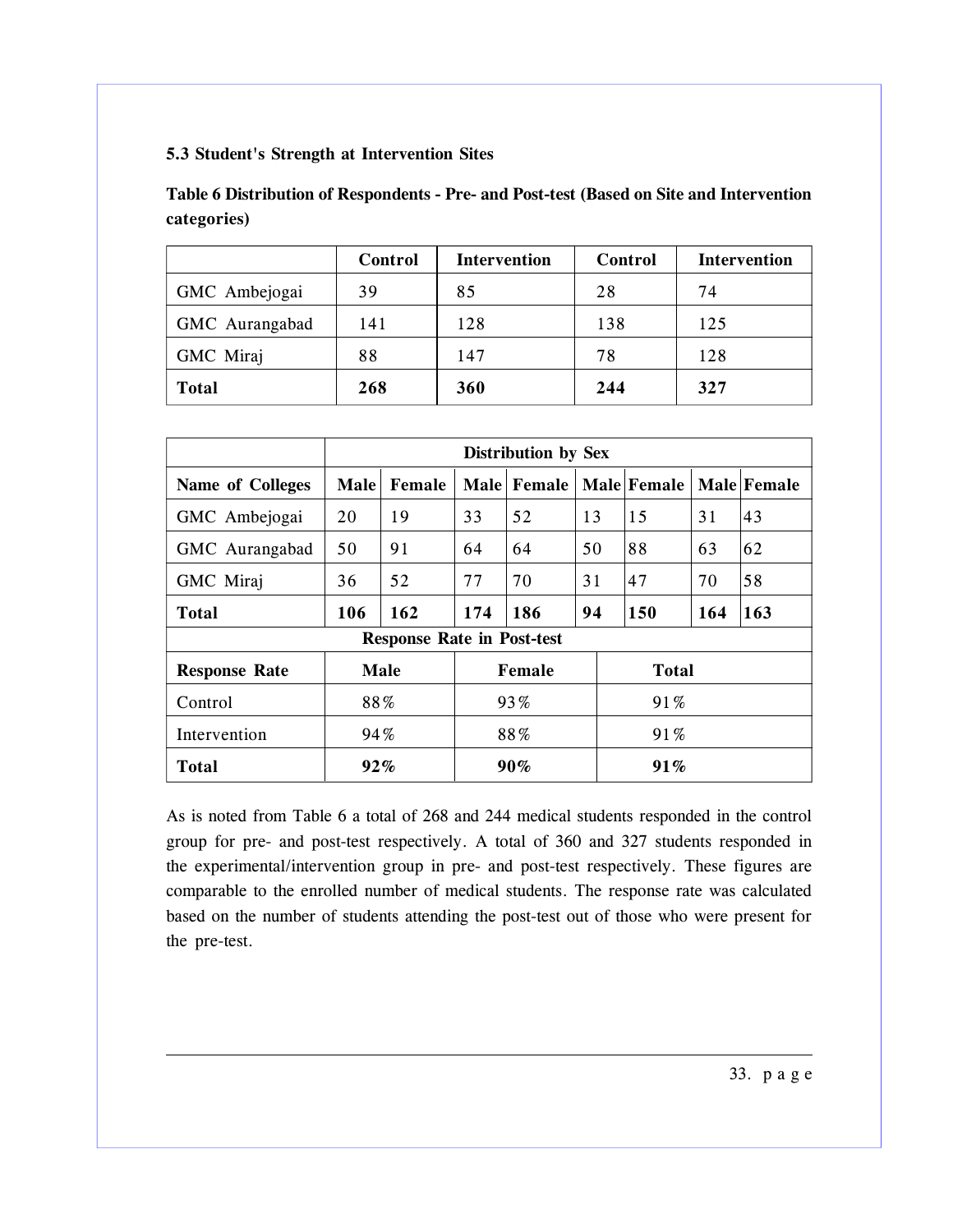# **6 Results**

This chapter is divided in to three parts - the first (6.1) part describes differences in attitudes of students based on sex and performance of students based on their attendance, the second part (6.2) describes the attitudes of students based on key themes as stated in the objectives and the last section (6.3) presents statistically significant statements.

#### **Analysis**

DiD (Difference in Difference) analysis was conducted to assess the change between intervention and control groups over time. This method compares the difference in average outcome in the intervention semester before and after intervention, with the difference in control semester, and helps in detecting the net effect of intervention on outcomes of interest. All DiD analysis was carried out adjusting for background characteristics - site of intervention, that is, medical college. The analysis was performed in STATA 12.0.

For the purpose of calculating the aggregate score, the mean score was calculated for all 51 statements. The findings show that there is a significant change in the attitude of students towards gender in the intervention category from pre-test to post-test. All statements show a positive change in the gender attitude of students. (Table of statements in annexure).

## **6.1 Gender Differences (Difference in Gender Attitude Score Based on Sex of Students)**

Students in the intervention category show a positive change in gender attitude compared to their counterparts in the control group as seen in Graph 1. This overall change (within six months) in the attitude of students who were taught gender integrated modules as compared to those who were taught the existing curriculum indicates that gender perspectives can be built through teaching these topics in the medical colleges. Female students depict a significant change in the gender attitude at 5% level of significance compared to their male counterparts in the intervention category (Graphs 2, 3). This finding is not uncommon and has been found in other studies which state that as women they may have more interest in aspects of gender and there are chances that male counterparts may perceive gender related topics as more favorable to women.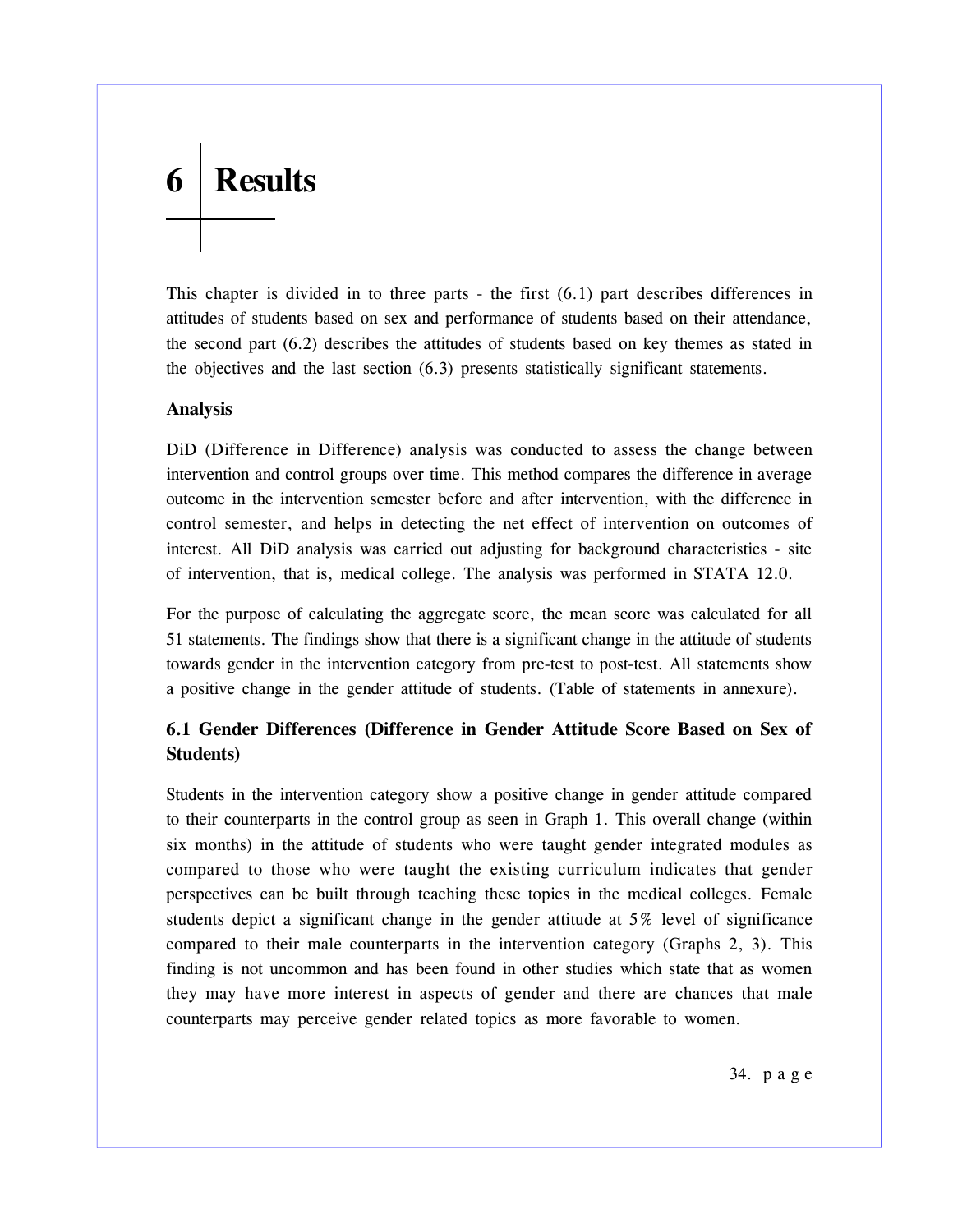

**Graph 2: Gender Attitude-Female Students**



**Graph 3: Gender Attitude-Male Students**



35. p a g e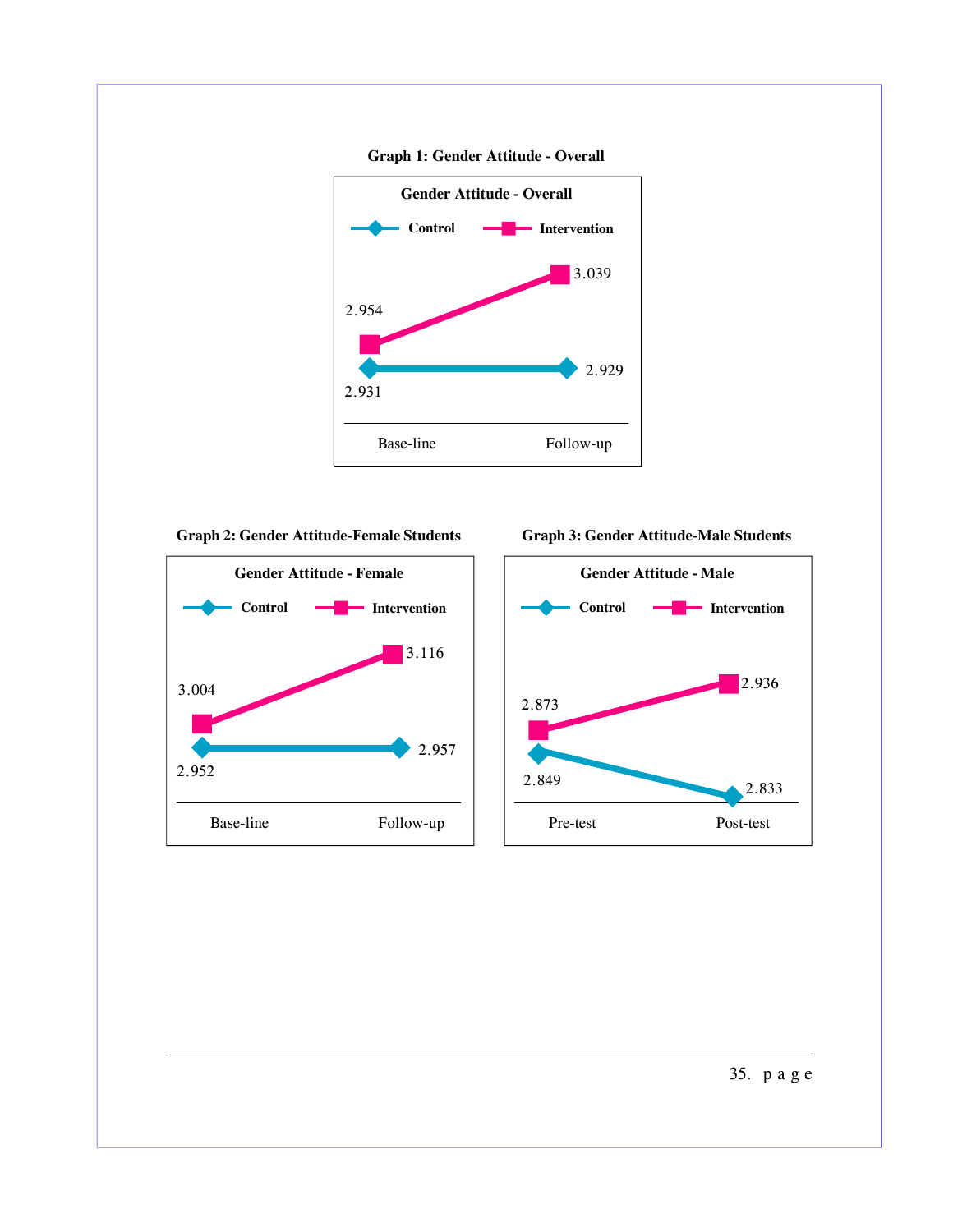

**Graph 4: Gender Attitude Based on Attendance**

|  |  |  | Table 7 Gender Attitude Based on Attendance |
|--|--|--|---------------------------------------------|
|--|--|--|---------------------------------------------|

| Percent      | <b>Attendance in the GME sessions</b> | N   |
|--------------|---------------------------------------|-----|
| $0-25%$      | 5-6 lectures                          | 63  |
| $25 - 50\%$  | 10-11 lectures                        | 84  |
| $50 - 75\%$  | 15-16 lectures                        | 106 |
| $75 - 100\%$ | 21 lectures                           | 73  |

It was also found that the number of lectures attended by students had an impact on their gender attitudes. The students who attended more lectures showed an enhanced positive gender attitude. Graph 4 shows how the percentage attendance of GME lectures led to a better gender attitude. The highest positive attitude was seen in students attending the maximum number of gender-integrated lectures. This reiterates the fact that gender as a social determinant cannot be relegated to a stand-alone lecture or a stand-alone elective course, rather they need to be mainstreamed in medical curriculum to enhance an understanding of gender concerns within medical/health issues (Table 7). The gender concerns were woven across all lectures hence even low attendance has ensured that some knowledge on gender has been imbibed.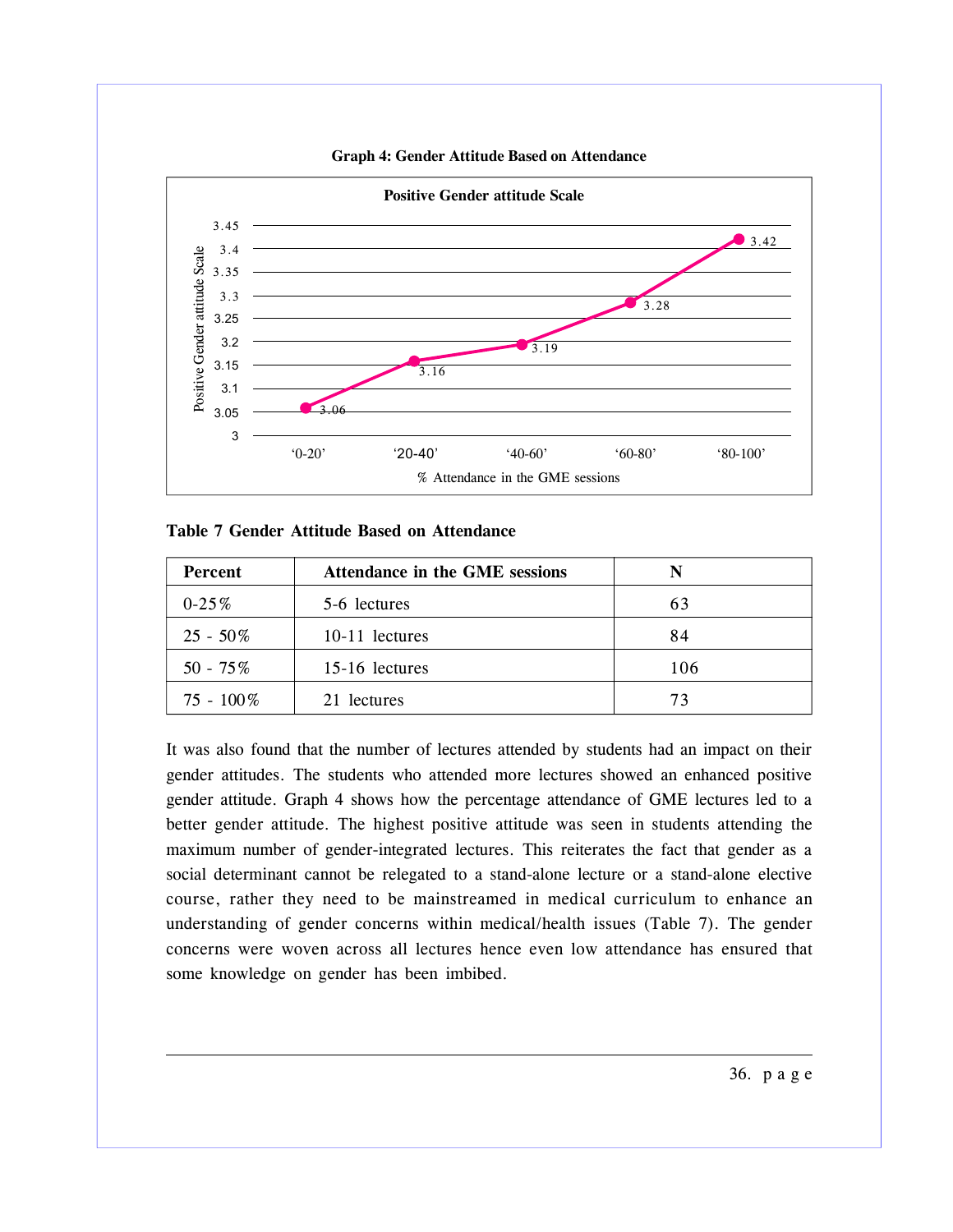## **6.2 Results based on Key Themes related to GME**

This section specifically looks at gender attitudes of students in connection with specific themes integrated in a total of seventeen lectures, nine in Obstetrics and Gynaecology and eight in Community Medicine.

- i. Attitudes towards Gender roles of men and women
- ii. Gender sensitivity in addressing health concerns
- iii. Assessing gender stereotypical attitudes towards patients
- iv. Attitudes towards women and girls seeking abortion services
- v. Attitudes towards delivering reproductive health services to women and men
- vi. Attitudes towards Sexuality
- vii. Attitudes towards Gender based Violence (GBV)

#### **i. Attitudes towards Gender roles of men and women**

As seen in Graph 5, significant increase at  $p < 0.01$  in the mean attitudinal scores of students is observed among the intervention semester from baseline to end line. The net increase in the mean score adjusted for site of intervention is significant in the intervention category of students.



**Graph 5: Attitudes towards Gender roles of men and women**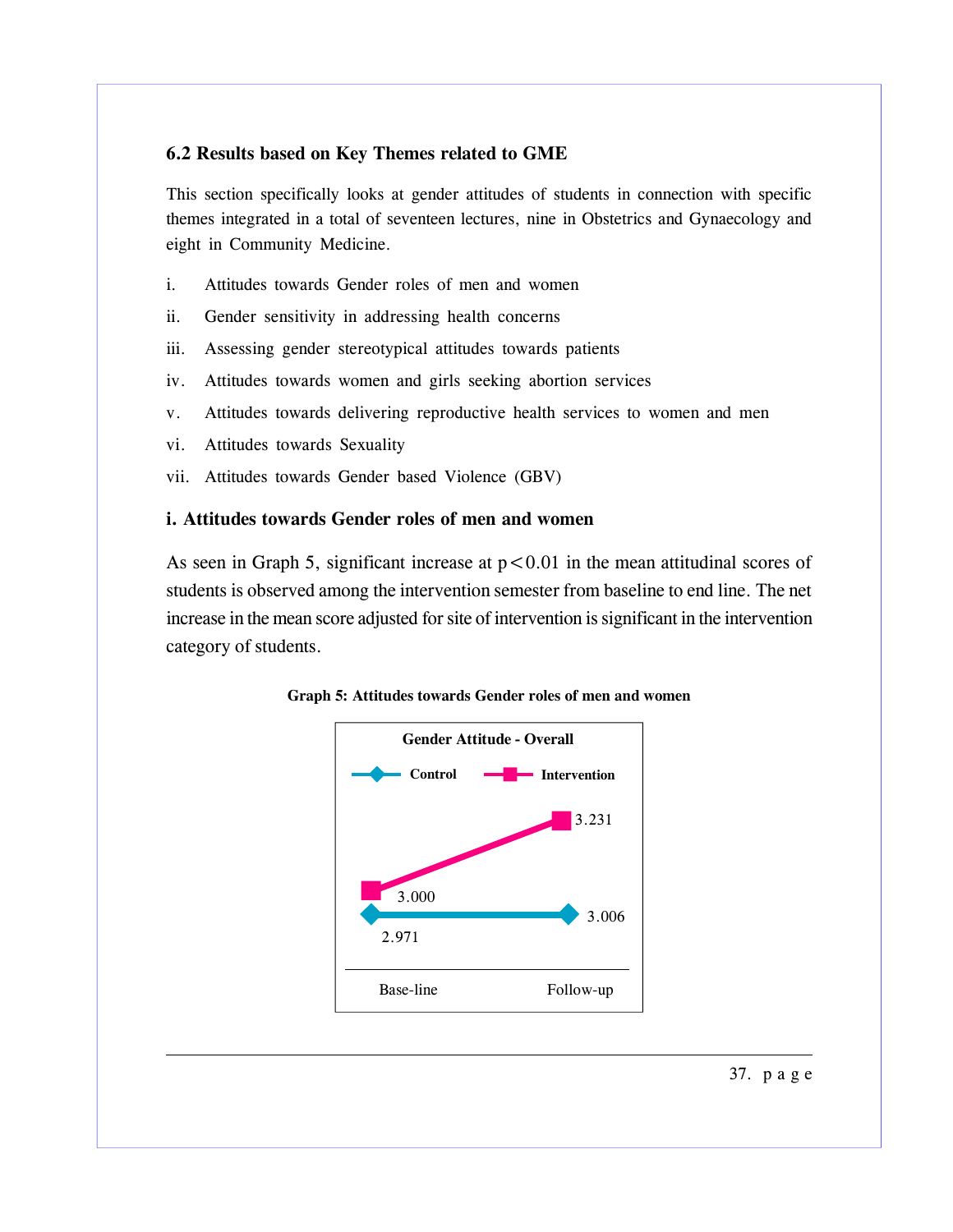The positive shift can be ascribed to the gender integrated content taught to students of intervention category. The content was introduced through an additional lecture explaining differences in the terms, 'gender' and 'sex' which also integrated in different medical topics throughout Semester 6 to ensure reiteration of gender concerns. In the additional lecture, students recognised how gender is a social construct through games and exercises. The story of twins was used to discuss social construction of gender. The story traced the journey of a girl and boy from their birth to old age. Examples of clothes worn, toys purchased choice of career, access to public and private spaces and right over property were discussed in the context of gender. Normative gender roles such as fetching water, cooking on wood/coal fires expose women to different health hazards, but these are not recognised by the formal health system. Students reflected upon their experiences of gender by what they were allowed to do or not do as girls and boys. Statements such as 'men are rational and women are emotional' were discussed in the context of notions of gender and how these are not based on facts. Such stereotypes are perpetuated through newspapers and social media. Educators screened short audio visual (AV) presentations on how gender is depicted in advertisements and movies. The concept of sexism in medicine was discussed with students using examples of certain disciplines being considered as masculine, while others feminine and an unwritten rule about what women and men should choose in the medical profession. The students' attention was also drawn to the fact that none of the medical textbooks carry information on differences in gender and sex and how gender impacts access to health services as well as health outcomes. The concepts of transgender identities and alternative sexual orientations were introduced too. These lectures enabled students to see that gender operated at all levels, individual, family, community and even in the medical profession.

#### **ii. Gender Sensitivity in addressing Health Concerns**

As depicted in Graph 6 there was an increase in the mean attitudinal score for the theme on 'gender sensitivity' amongst the intervention group of medical students. However, this increase was not significant.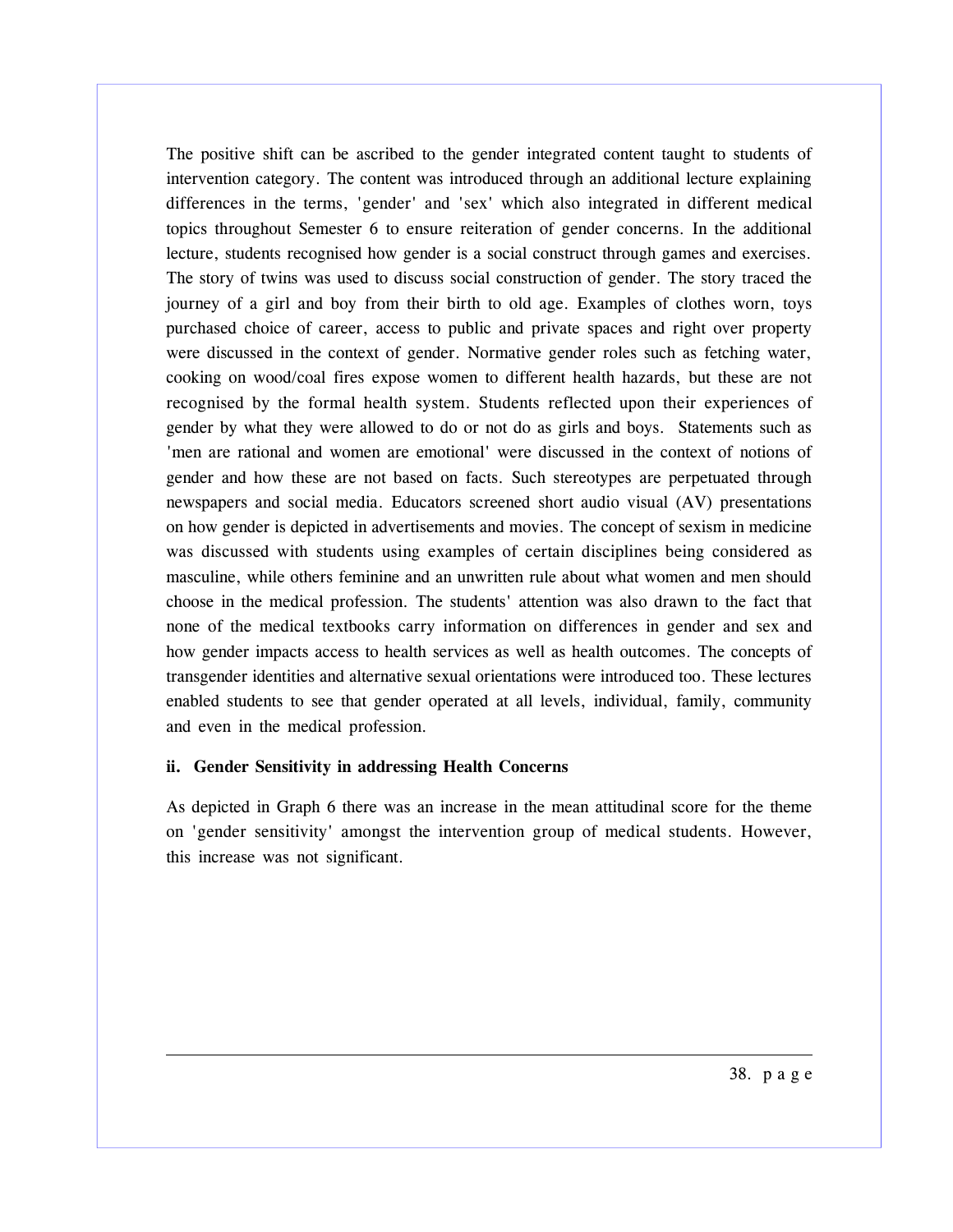

## The content related to this theme focused on understanding gender based vulnerabilities and addressing them. In topics such as occupational health, specific additions were made with regard to women working in the informal sector and recognising effects of long work hours, lack of short breaks at work and effect of exposure to biological and chemical agents on pregnant women. Similarly, while teaching comprehensive health care, students were oriented to gender based differences in vulnerabilities to health problems, access to health services, consequences of a health condition and social consequences of ill health. Students were oriented to the fact that differences in social roles assigned to women and men affect the "degree to which women and men have access to, and control over, the resources and decision-making needed to protect their health". These differentials result in inequitable patterns of health risk, use of health services and health outcomes. Traditionally, the role of women has been seen as nurturers, dependent and family oriented, these continue to restrict women to the household and limit their mobility as well as access to and control over financial resources. This in turn severely compromises their access to information and health care services. Examples of women living with tuberculosis and HIV amongst other illnesses were discussed in classroom settings. Gendered access to health care was explained in terms of differential access and expenditure on women's health as households often prioritise men's health over women as men are considered the main earners of the household. Gender based consequences of HIV on women such as facing social isolation and desertion, and the ones that men face such as losing employment and facing stigmatization were also discussed. Another concept that students were exposed to was that of obstetric violence. This was introduced in the topic related to urinary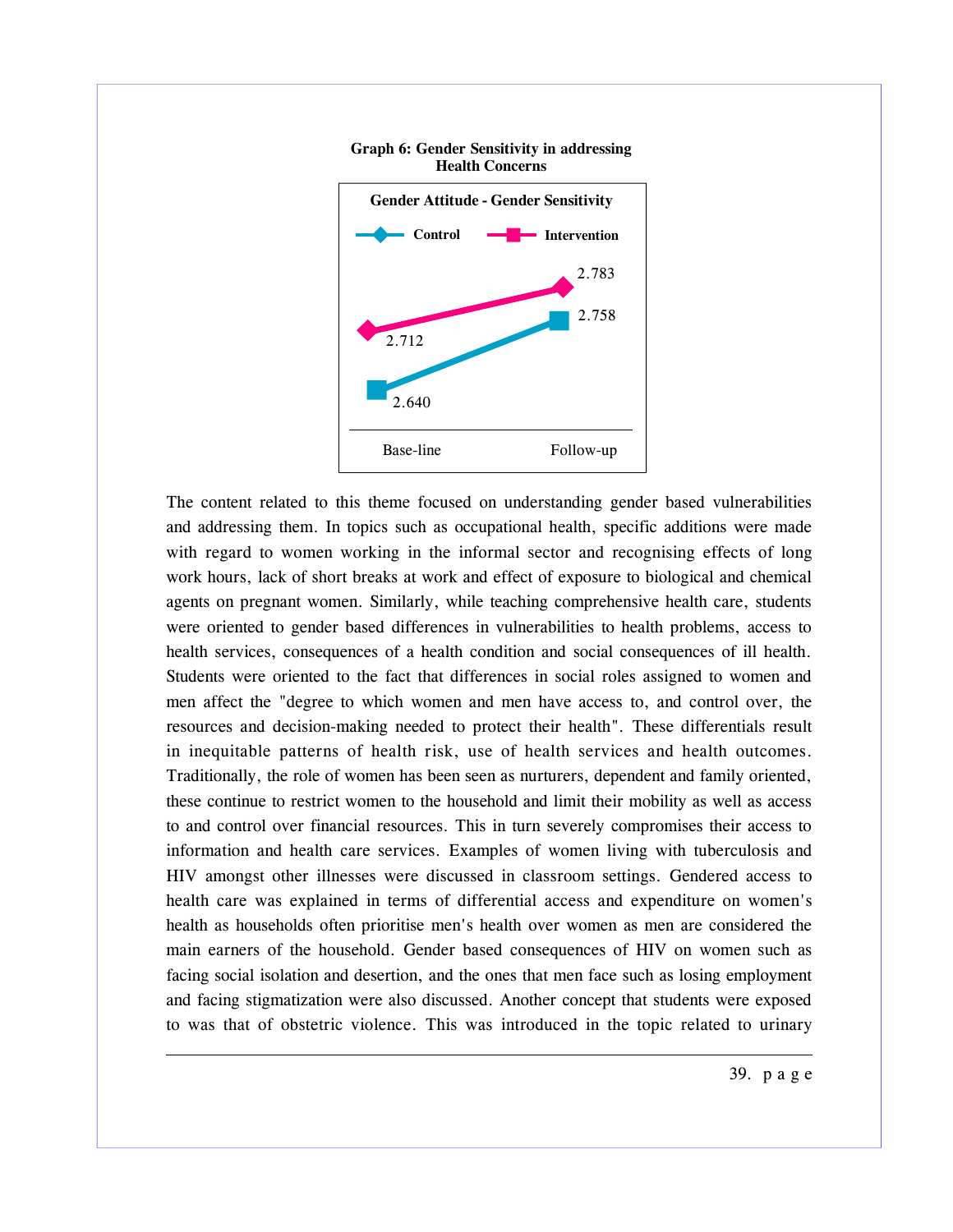disorders. Genital fistulae as a medical condition occurs due to mismanaged labor and indiscriminate use of episiotomies. Such a condition can be prevented with proper management of labor. Each of these examples brought in the need for gender sensitivity, as developing such a lens would lead to change in practices. Though the content dealt with gender based vulnerabilities and how to address them, the scores make it evident that students may not have completely grasped its nuances. Gender specific issues related to various health complaints and how to identify and respond to these may take time to assimilate. This may require concrete examples to be included in teaching so that it enables students to comprehend how sensitivity needs to be put into medical practice.

#### **iii. Assessing Gender Stereotypical Attitudes towards Patients**

As seen in Graph 7, marginal fall in the mean attitudinal score was seen for medical students in the intervention category when compared to their pre-test scores in the theme, "assessing gender stereotypical attitudes of medical students towards patients". However, this fall is not statistically significant.





Content pertaining to gender stereotypes and dispelling notions about women was discussed in the foundation lecture on gender and sex as well as integrated in topics such as medical termination of pregnancy, menopause and health implications. In foundation lectures, myths such as women expect more emotional support from doctors than men do, they have unreasonable expectations from doctors, male patients are less demanding of doctors,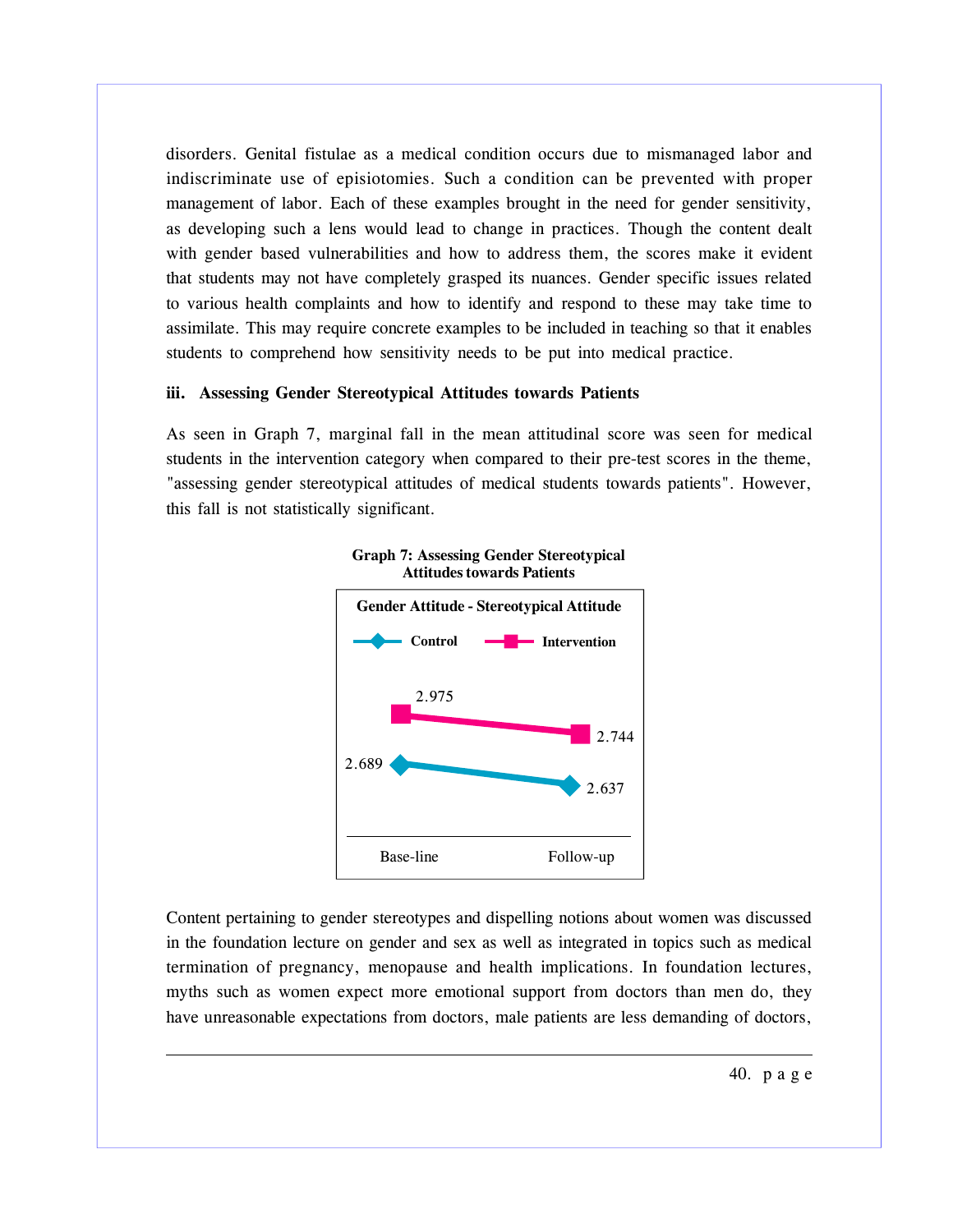and male patients understand doctors' approach better than women, were discussed at length. Women's health complaints such as headache, tiredness, and chronic pains are considered non-serious by doctors, but these arise from carrying out the nurturing and caregiving roles in the family. Because these roles are not recognised formally, the tendency to trivialise them arises. Gender stereotyping concerns were also raised in the context of lack of access to abortion services for single, widowed women and girls. This helped them to recognise that single women and girls can/may be sexually active as single men/ boys. Students were also provided with information on reasons for delay in seeking abortions, which are often not probed into and women are blamed for their condition. The tendency of doctors to blame women, when they approach late for abortions was also raised. Class disparity amongst doctors and those coming to them leads to stereotyping users especially women, and the class privilege gives them the authority to make decisions on behalf of patients. The discussions led students to recognise the implications of gender stereotyping and how such notions hindered women's access to health care in particular.

While some change is noticeable, it is clear that we have a long road to traverse to change attitudes and behavior based on attitude imbibed largely through socialization. As was seen in the situational analysis, medical educators reported several stereotypes about their patients. They reportedly believed that patients are responsible for their health conditions as many of these conditions are avoidable. This amounts to blaming the patients for their illness! (John et al. 2015). The slight fall can therefore be related to the dominant attitudes prevailing among health professionals, wherein they perpetuate several stereotypes about patients.

## **iv. Attitudes towards Women and Girls seeking Abortion Services**

A significant increase at  $p < 0.01$  in the mean attitudinal scores of intervention students was observed from pre-test to posttest. The net increase in the mean score was significant in the intervention category of students as seen in Graph 8.



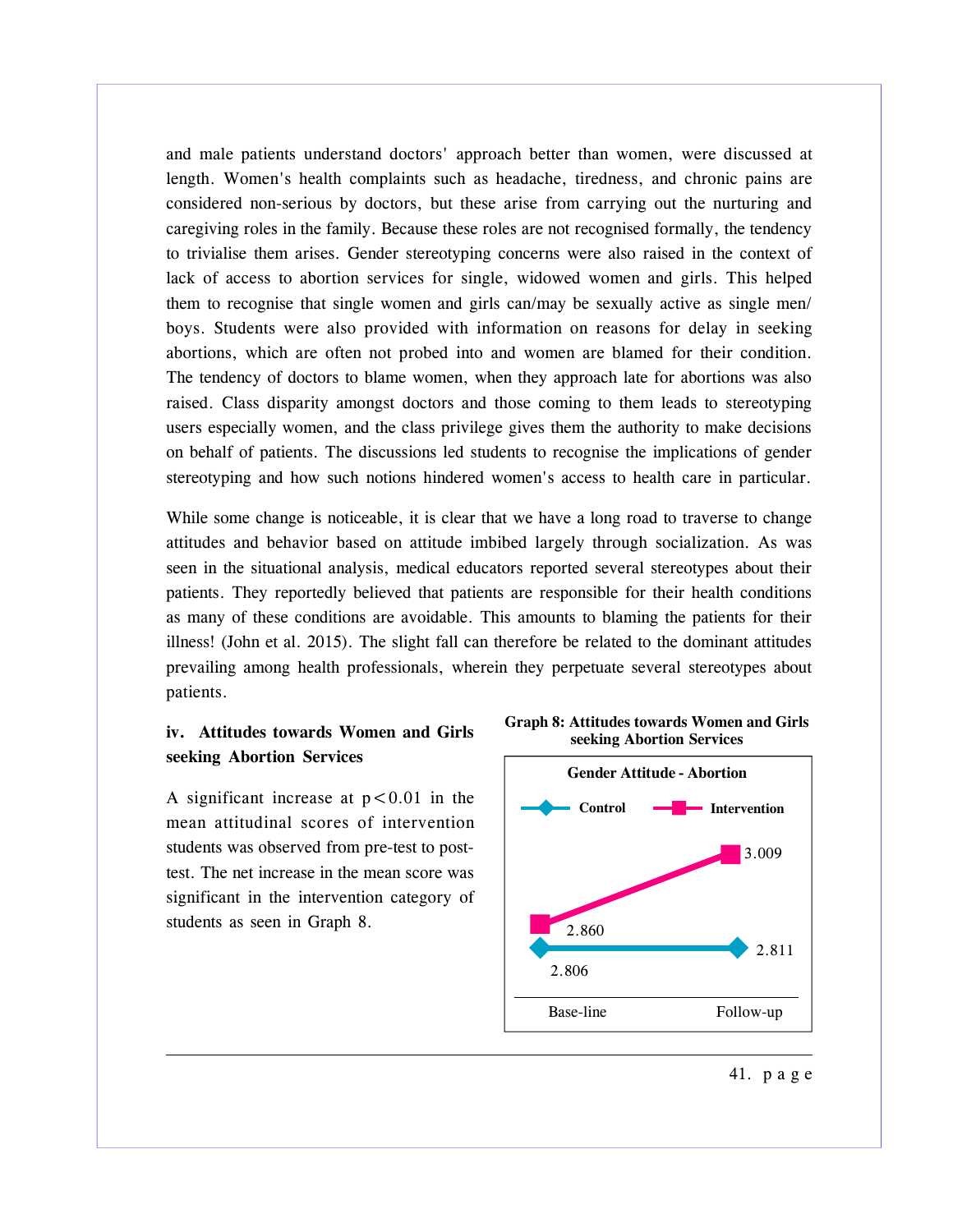This positive shift can be attributed to the thrust of gender integrated teaching topics such as contraception, procedures related to medical termination of pregnancies, conflation of MTP and PCPNDT. The content of these lectures dealt with implications of ad hoc procedures for medical termination of pregnancies such as asking for spousal consent, recording police complaint when single women sought MTP. Doctors often associate delays in seeking abortion services with are carrying out sex selective abortions. Implications of such assumptions were discussed at length. Students were familiarised with a range of reasons for delay in seeking abortions such as lack of knowledge about being pregnant, restriction of mobility by family members, and late realisation that pregnancy may be an outcome of rape. Medical students were oriented to the pitfalls of not providing women with timely services, such as chances of women being abused, the social and psychological impact of carrying an unwanted pregnancy full term and lack of support by family members. While teaching the topic, 'family welfare and population control', students were presented a critical view of terms such as 'family planning'. Such a term does not allow access to contraceptives to a host of people who may be outside the institution of marriage. People in same sex relationships and single people may also need contraceptives but they do not get covered in the family planning programs. Students were exposed to the human rights perspective on population control and coercive practices led by state programs to limit families. Case studies related to unethical practices in sterilization camps in Bilaspur and Chattisgarh were discussed, and the ethical role of doctors in such camps was emphasised. The role of male partners in contraceptive decisions was emphasised and skills for speaking to couples were imparted through the genderintegrated content.

## **Reproductive Health Services to Women and Men**

A significant increase in the mean attitudinal score was observed among the intervention group towards reproductive health services delivery for men and women in Graph 9. A sharp fall in the attitudes of medical students in the control group has was observed in the post-test results.



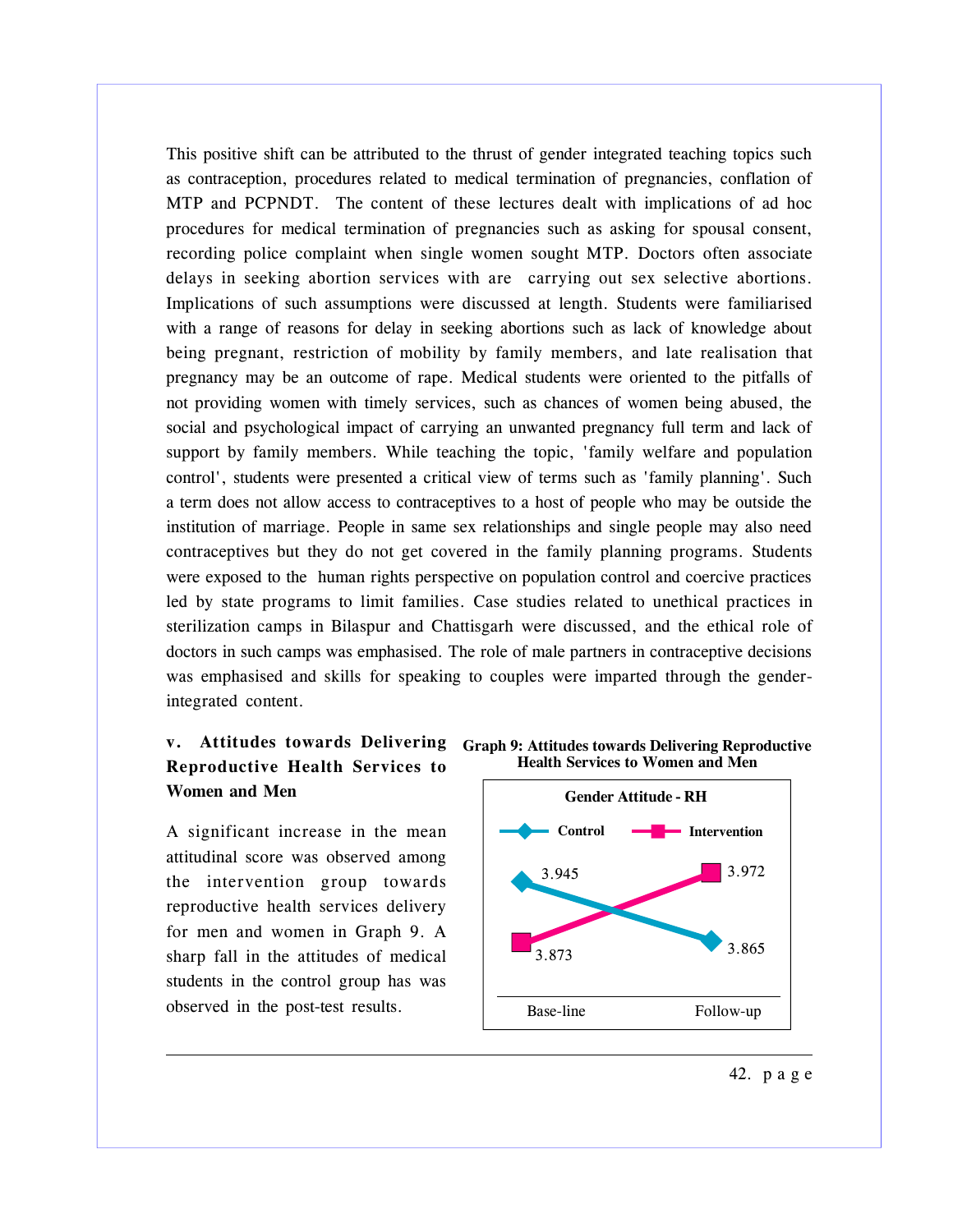This theme incorporated concerns of sexual and reproductive health of adolescent girls in medical topics such as physiology of menstruation and sexual and reproductive health of boys and girls. Though menstruation is a physiological process, several taboos exist at the familial and societal levels. These lead to secretive menstrual practices known to jeopardise health of young girls and women. For example, medical students were familiarised with data on lack of toilets for girls in public schools and its direct association with girls dropping out from school with the onset of menarche. Special focus was also given to the issue of hysterectomies conducted on girls with psychosocial disabilities. Dangers of unindicated hysterectomies for menstrual management in such girls were discussed. Skill aspects provided them with steps to be taken to discuss menstrual management with both care givers and girls with psychosocial disabilities. The use of case studies and role play further enhanced skills in speaking to girls and women about menstrual issues. The content also included the concerns of adolescent boys about their sexual and reproductive health.

#### **vi. Attitudes towards Sexuality**

Graph 10 shows that the mean attitudinal score for medical students in the intervention category increased to some extent, but the shift has not been a significant one.





Sexuality is a concept integral to sexual health, but medical curriculum does not discuss the concept of sex sexuality and sexual orientation. Though Semester 6 comprises topics related to infection of the genital tract, sexually transmitted infections and reproductive health, the content does not expose students to the discourse on sexuality and sexual practices. The absence of any discourse on sexuality in medical curriculum indicates the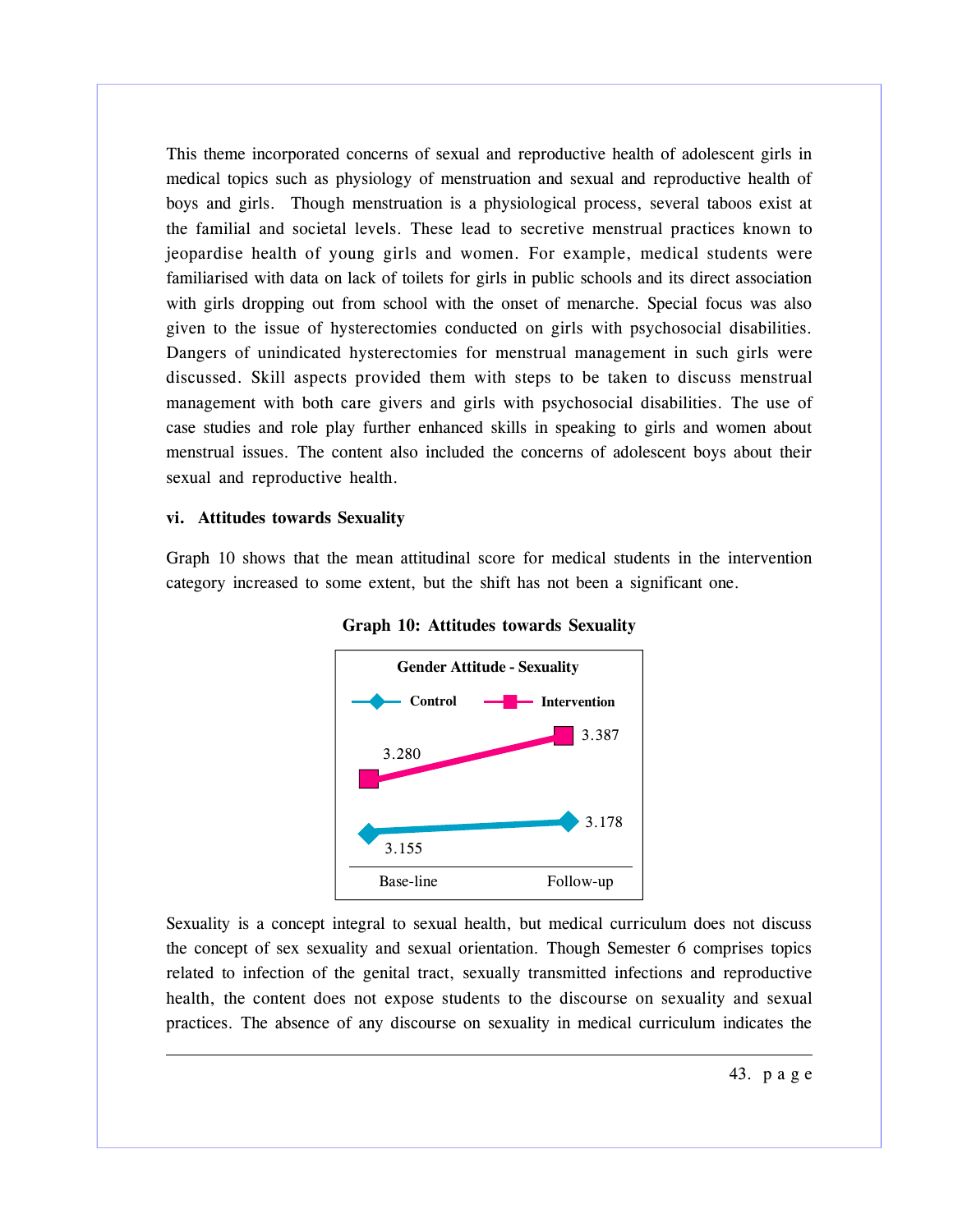possible discomfort and belief that sexual practices and sexuality are private matters. Hetero-normativity is assumed, which is a matter of deep concern. Students were oriented to the framework of sexual and reproductive rights as enshrined in the goals laid down in the International Conference on Population and Development (ICPD). Students learnt that 179 countries agreed to strengthen access to reproductive and sexual health services and that India was one of them. The goals laid down in ICPD provide a road map for operationalizing sexual rights for not just married people but also for adolescents /single/ same sex couples.

The content focused on developing an understanding of the concept of 'sexuality'. Sexuality was discussed as a central aspect throughout life ranging from sex, gender identities and roles, sexual orientation, eroticism, pleasure, intimacy and reproduction. It is expressed through thoughts, fantasies, desires, beliefs, attitudes, values, behaviours, practices, roles and relationships. Students were oriented to an understanding of sexual health as that would be the focus of doctor-patient interaction. But for this to take place, doctors have to develop the language and skill to talk with people on sexual health, which is missing in the existing medical curriculum. Doctors should also be aware of societal stereotypes centred on the sexualities of men, women and transpeople. The content debunked myths such as *'Sexual desire is lower in women than in men', 'Men are always ready to have sex',''Men should be embarrassed if they are unable to get an erection during sex', 'It disgusts me when I see a man acting like a woman'.* These myths were discussed in the context of gender roles that are ascribed to men and women. The prescribed role for women in sexual relations is to be passive whereas for men it is to conquer and exercise power over the women's body to prove masculinity. Such gender roles do not allow for women to make decisions about their sexual partner, or protect themselves from unwanted pregnancies or infections or to seek sexual pleasure. For men, their prescribed role does not allow them to discuss sexual health because of pressure of sexual performance. These roles have a debilitating effect on both men and women.

Students were also made aware of contraceptive needs of people in same sex relations, and transgender persons. However, the health system mistreats them and also disregards their health concerns. Students were oriented to recognise their health needs and also respond in a non-judgemental manner.

But the issue of sexuality is a nuanced one. The fact that the increase was not significant indicates that this topic needs to be reinforced in several and different ways so as to develop comfort amongst doctors in engaging with issues regarding sexual health of men and women.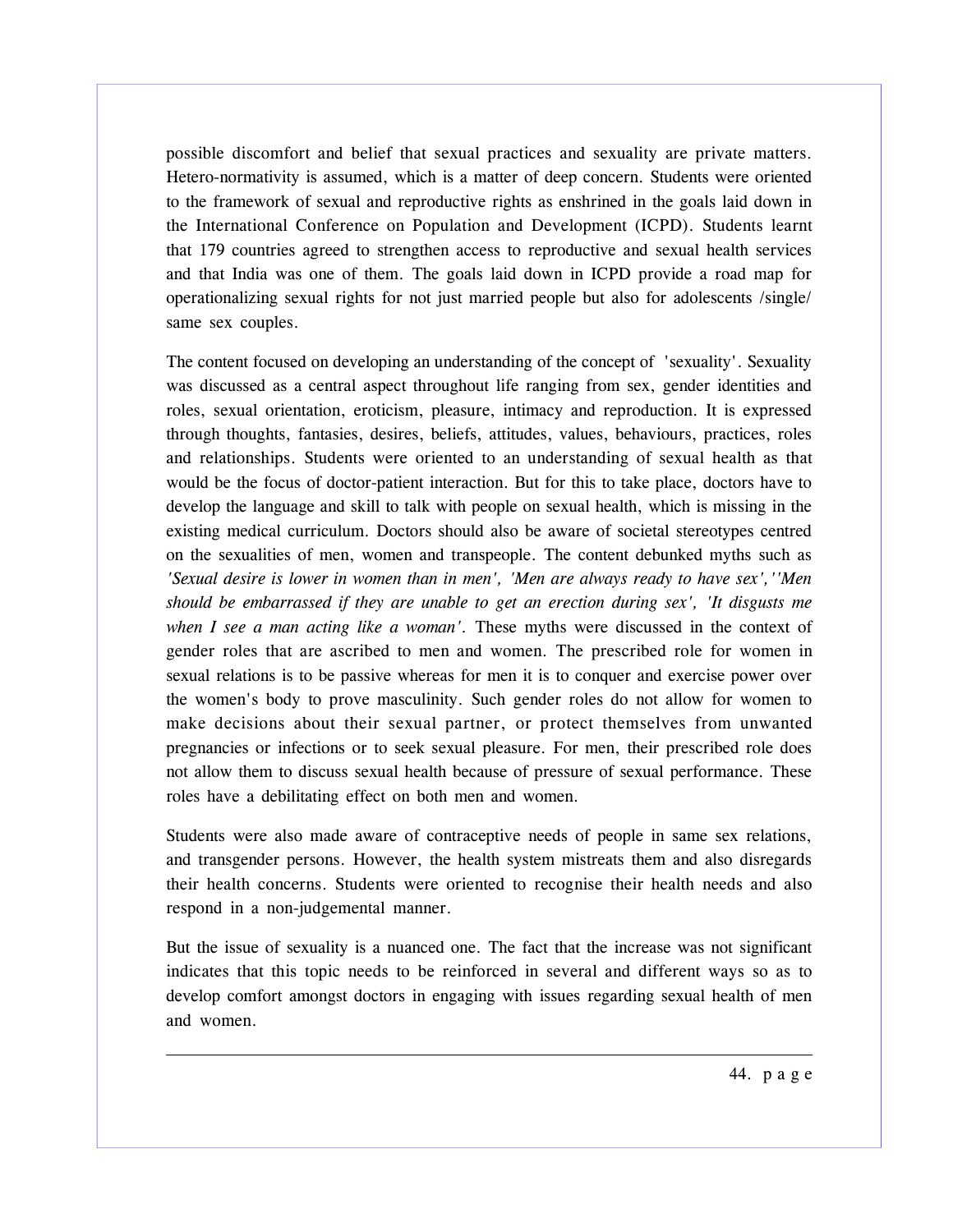#### **vii. Attitudes towards Gender Based Violence**

As seen in Graph 11, there is a significant positive change in the attitude of students in the intervention group towards gender based violence compared to their baseline scores.



**Graph 11: Attitudes towards Gender Based Violence**

Students in the intervention group were oriented to gender based violence as a public health issue. The topic of gender based violence was introduced as a foundation lecture and was also integrated in topics such as sexually transmitted infections/reproductive tract infections, medical termination of pregnancy and family welfare. The foundation lecture focused on understanding the phenomenon of violence as an abuse of power. Myths such as *"violence being a personal matter","it happens in poor and illiterate families","violence is inflicted by alcoholic men"* were countered with latest evidence from India using National Family Health Survey (NFHS) and National Crime Records Bureau (NCRB) data as well as global evidence based on WHO data. Students were exposed to different laws such as Protection of Women from Domestic Violence Act (PWDVA 2005), Protection of Children from Sexual Offences Act (POCSCO 2012) and Criminal Law Amendment to rape (CLA 2013) they were oriented to the obligations by medical professionals. Medical students were made aware of rape myths in forensic examination, especially the 'two finger test' and comments on hymeneal status. Scientific evidence that questioned such tests was presented and damaging consequences of such reports were discussed. The content also offered concrete suggestions for the role of medical students in identifying forms of abuse, providing emotional support, medical support and providing information and referral to the survivor. The positive shift in the medical students belonging to intervention group indicates that they would have recognised their role in responding to gender based violence.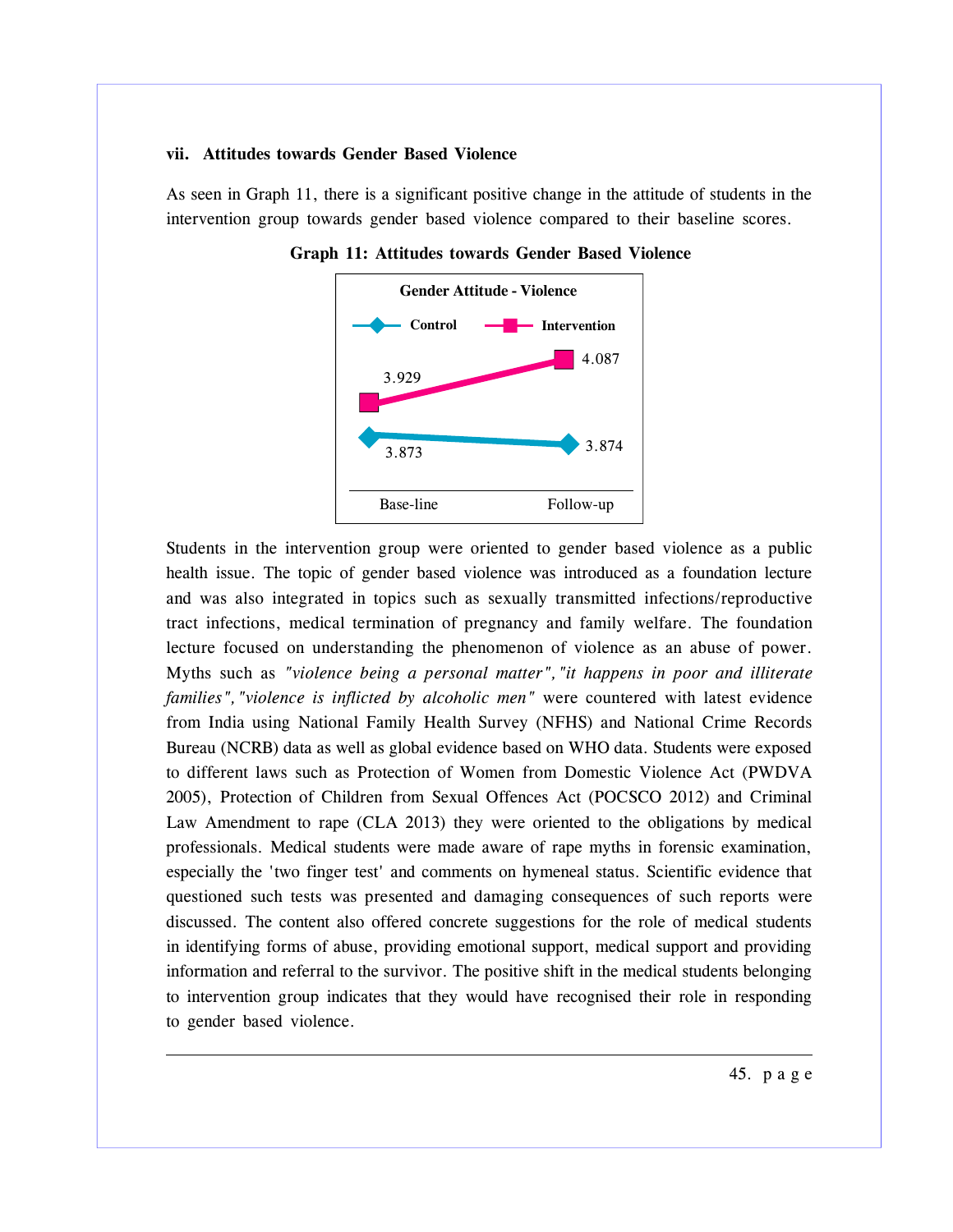#### **6.3 Examples of Statistically Significant Statements**

This section describes the pre- and post-test responses to few statements that showed significant positive change. Eleven such statements are presented here to illustrate the change in gender attitude.



**Graph 12:** A clear, positive and significant shift was discernible in the intervention group (from 63 % to 73%), from their base line response. A higher percentage of students tend to agree that the decision to have an abortion should be solely of the pregnant woman. This can be attributed to skilful introduction by gender trained medical educators on how gender affects women's access to contraception and their decision to become pregnant or seek abortions. These aspects were included during the lecture on medical termination of pregnancy. Students were able to develop their understanding on how gender affects women's rights over their bodies and how they have limited decision making related to sexual practices, use of contraception and whether to have children.



**Graph 13:** Shows a higher proportion of disagreement (68% to 79%) with the statement in the intervention group in the follow up as compared to what was seen in the baseline survey. The baseline survey indicates that medical students have already imbibed notions that women having daughters and seeking abortion services must be doing so because they do not want another daughter. The belief that women having daughters and coming in for second trimester abortion are doing so after sex determination is one of the most prevalent notions amongst doctors. This was challenged by introducing compelling reasons for women seeking second trimester abortions such as nonrealisation of pregnancy by women, refusal to allow abortion by husband and family members and fear of community backlash which come in the way of seeking timely access to services and that is how women reach the health system and doctors in the second trimester of pregnancy. A positive shift in the attitude indicates an acknowledgment and sensitivity among students that abortion services should not be denied to women on any account.

#### **Graphs 12 and 13 Attitudes towards Access to Abortion Services**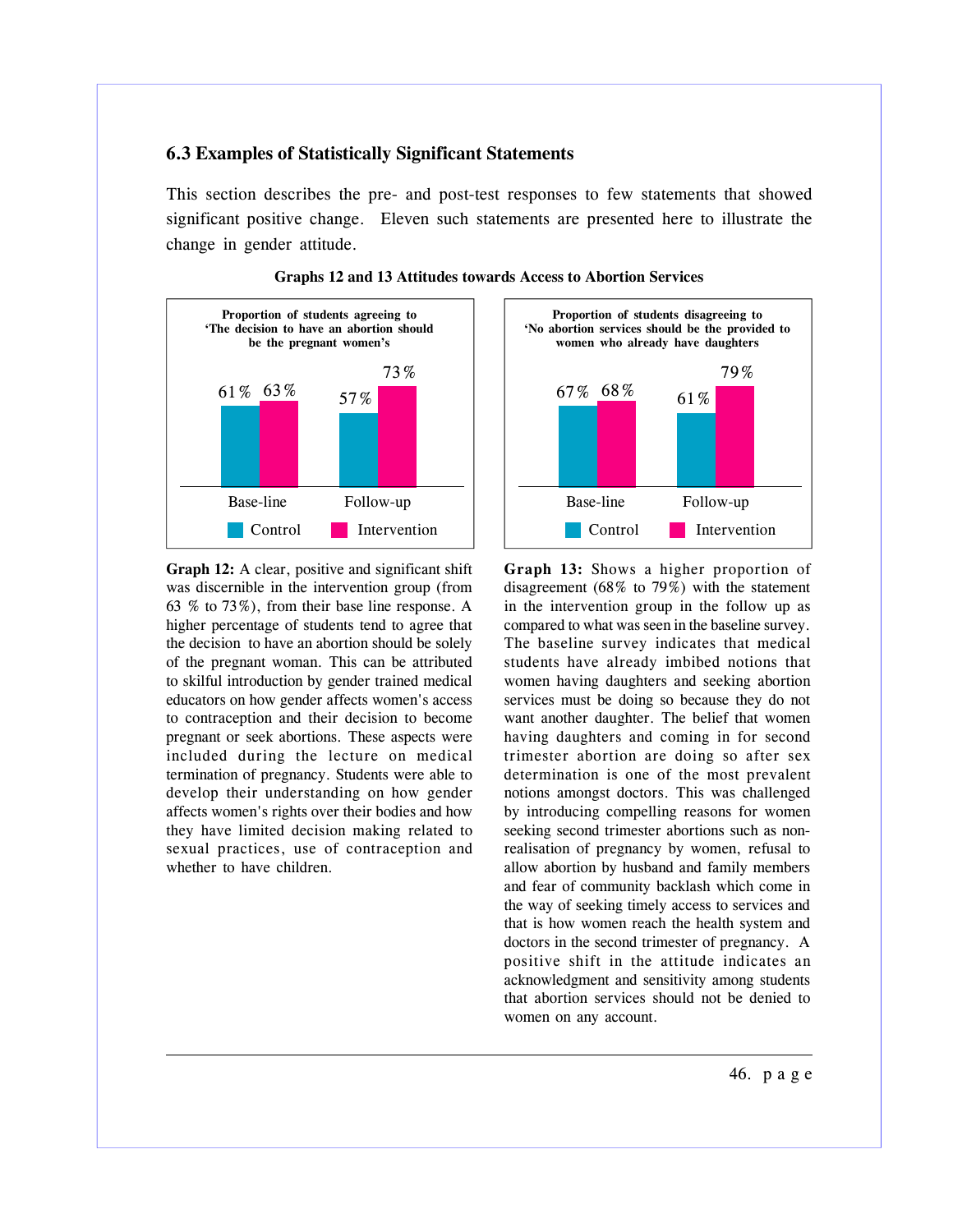

**Graph 14: Recognition of Gender as a social construct**

**Graph 14:** shows more students agreeing to the statement that a mother should bear the child she has conceived in both control and intervention group but a significant positive change is seen in the post-test score of the intervention group  $(42, 61\%)$ . The reason for being less supportive of this statement can be attributed to an increased recognition of gender roles thrust on women such as being a mother and carrying ahead a pregnancy even if it unwanted as she is seen in the role of a carer and nurturer. The social construction of gender was taught as part of additional lectures, where it was explained that women are socialised to believe that child bearing and child rearing are their primary roles. Even if biologically, it is women who can give birth as they have an uterus, child rearing can be done by men and women equally. So this notion that a woman must bear the child she has conceived was questioned so that students can explore whether or not a woman wants to proceed with a pregnancy, thus offering non-judgemental care. Students' exposure to a sexual and reproductive health framework enabled them to recognise sexual and reproductive rights of women and understand that all pregnancies are neither wanted nor planned and neither do all women want to be mothers. However, social norms often compel women to carry forward a pregnancy despite its being unwanted. The positive shift indicates an understanding that women should have the autonomy to decide whether to continue or discontinue the pregnancy.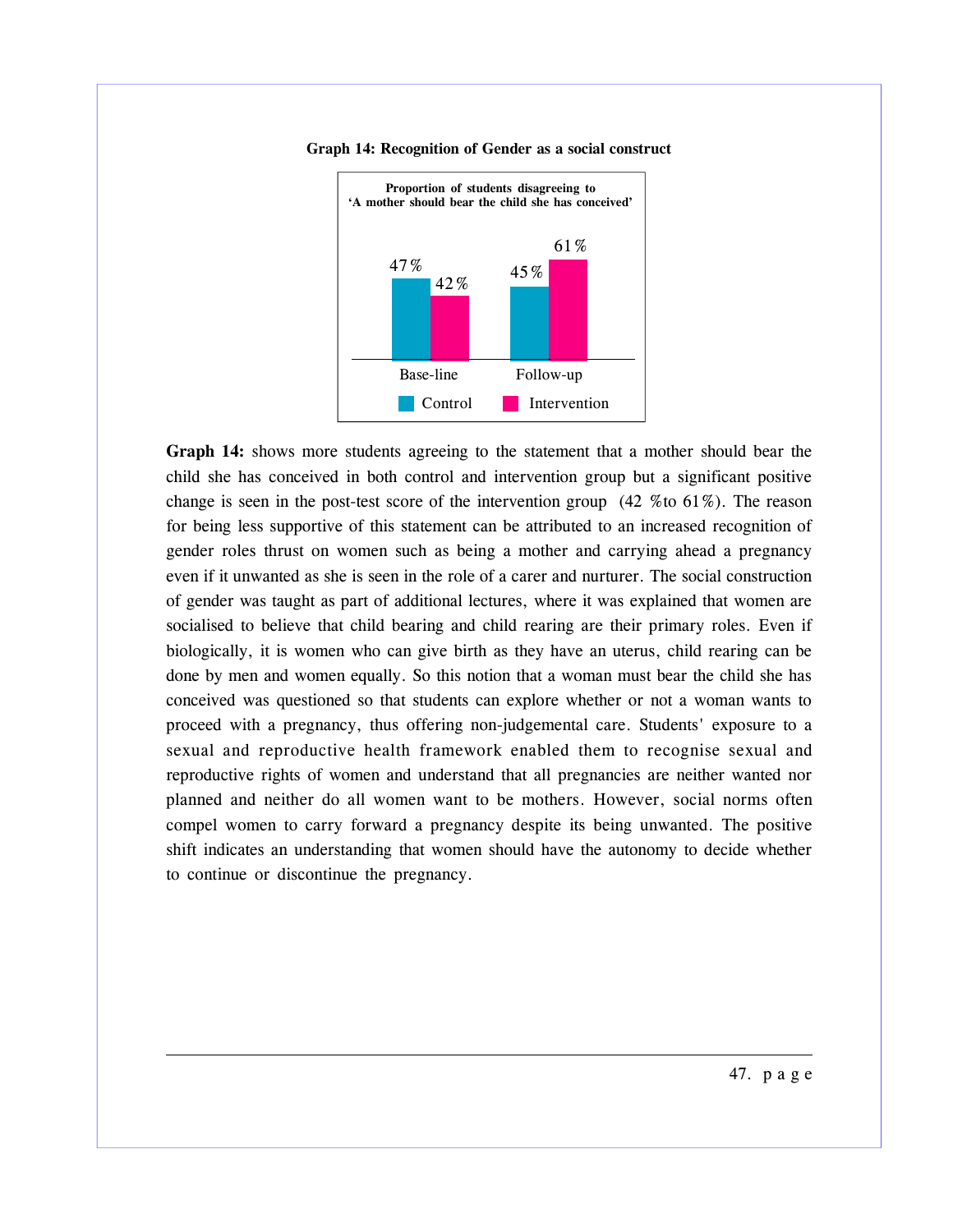#### **Graph 15, 16, 17: Developing Gender Sensitivity in Medical Students**



These Graphs comprise of select statements assessing gender sensitive attitudes of medical students towards patients.

The statement 'In treating diseases commonly seen in men and women, the sex and the gender of the patient is irrelevant' showed a significant positive change in the intervention group (45% to 48 %)in the post-test. This change can be attributed to a better understanding of the role of gender in treating health conditions. Traditionally, medical knowledge was conceptualised as neutral, but it is now clear that this does not take into consideration gender effects on health conditions, health seeking behaviour and health outcomes. Students were enabled to use a gender lens to understand health conditions affecting both men and women and analyse how gender contributes to health inequities. A clear distinction between sex and gender was made as medical literature may present disaggregated data based on sex (male and female) but what is required is a gender based analysis. Specific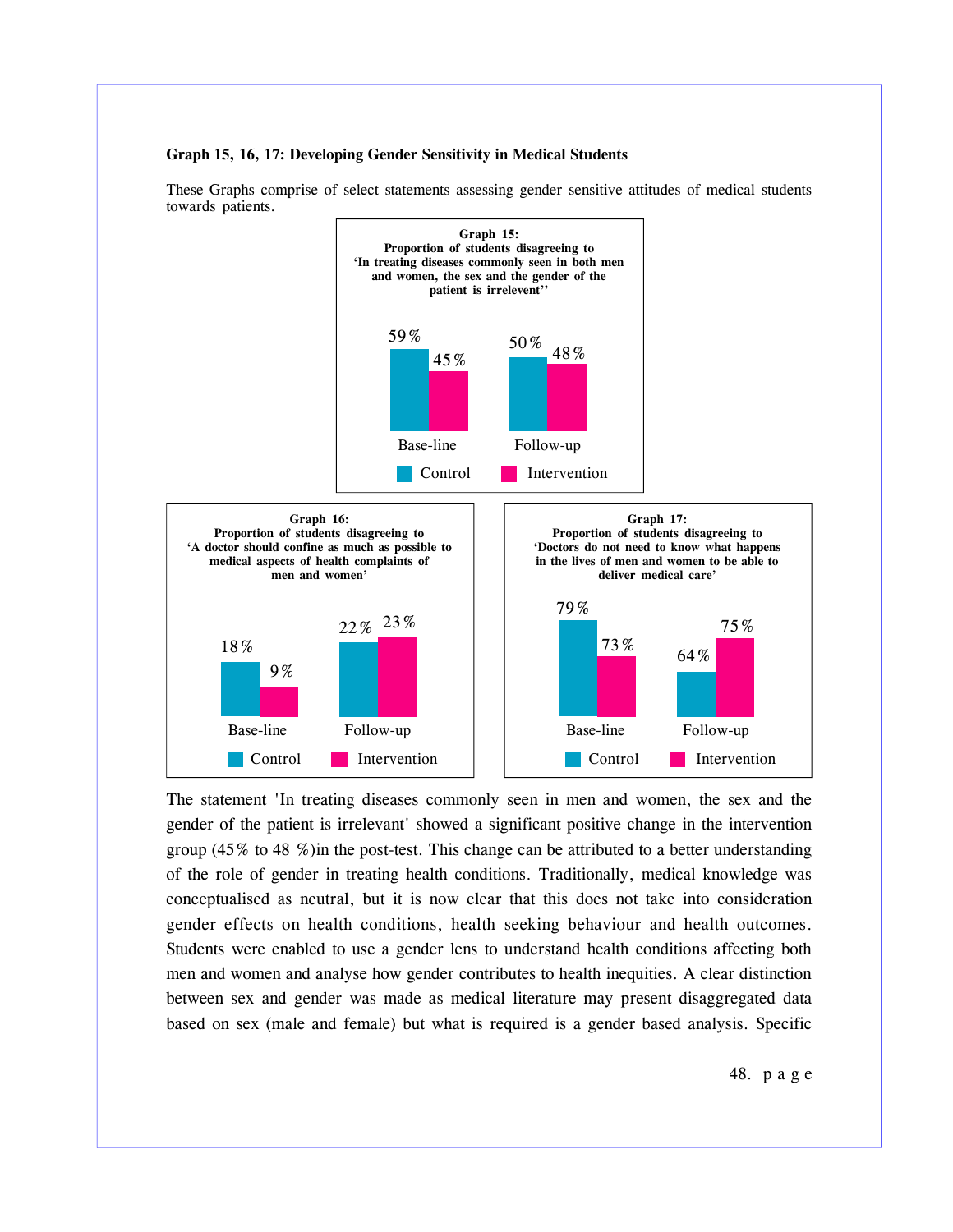examples of health conditions such as malaria and tuberculosis (TB) were used to discuss the role of gender in these infections. Students were oriented to WHO tool for gender analysis which posed questions such as; nature of activities carried out by women and men and factors that expose them to health hazards, negotiation capacities of women and men at house hold to access health care, women's and men's access to resources and control over them and finally gender norms that influence health.

Two other statements on the theme on gender sensitivity also show positive shift. 'A doctor should confine as much as possible to medical aspects of health complaints of men and women' (9% to 23%) and "Doctors do not need to know what happens in the lives of men and women to be able to deliver medical care" (73% to 75%). The scores indicate that a significantly large number of medical students in the intervention category disagreed with these statements. Gender integrated teaching focused on the importance of understanding social circumstances and context that can lead to or aggravate health problems. Therefore, if doctors have to provide comprehensive health care, they ought to recognise factors that lead to health inequities. Social determinants such as division of labour and activities carried out, gender roles assigned to men and women, access to and control over resources and gender based health seeking are linked to health outcomes of men and women, and without this knowledge doctors will not be able to deliver health services in an appropriate and gender equitable manner. One of the Examples given included those treating persistent anaemia with medications without recognising underlying causes that may be rooted in gender roles of women, similarly treating repeated aches/ pains in women patients without understanding the nature of work they are involved in and what can be done to prevent these conditions.



#### **Graph 18: Gender Stereotypical Attitudes towards Women**

49. p a g e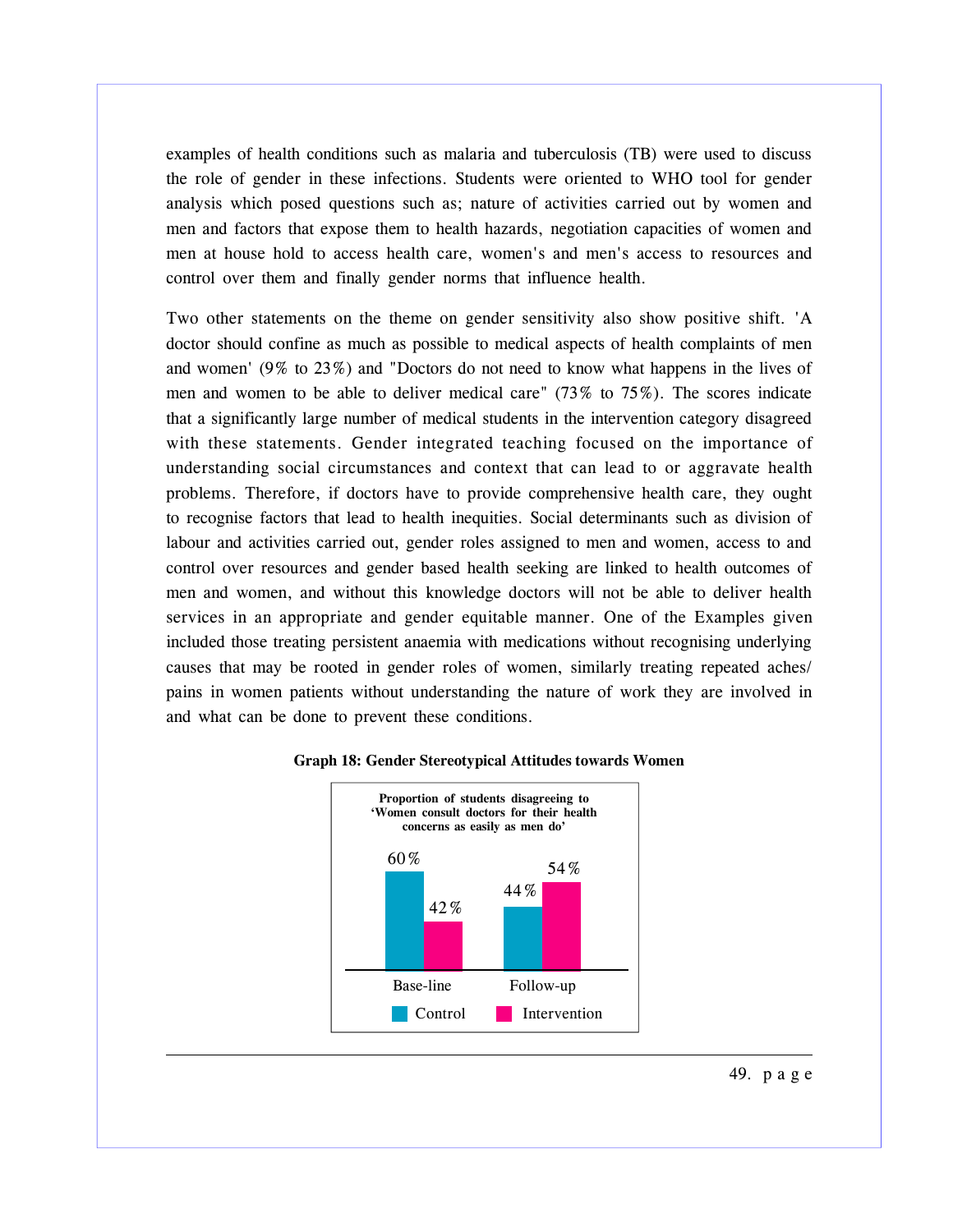As indicated in Graph 18: 'Women consult doctors for their health concerns as easily as men do', showed a significant increase in the proportion of students disagreeing with the statement (42% to 54%). Gender integrated medical teaching focused on the reasons why women are unable to access health care as easily as men.The modules throw light on the obstacles that women face while accessing health services, such as no economic independence, secondary status ascribed to women and their health, restrictions on mobility and sociocultural norms which prevent women from freely discussing their health problems, especially reproductive and sexual health problems. There is an overall neglect of women's health problems. Studies have shown that women reach a facility for treatment only when the health complaint affects their daily functioning. All these factors contribute to reduced access of health services by women. Examples related to disadvantages that women face and health complaints that get reported late were woven into different medical topics. Menstrual disorders, white discharge, reproductive tract infections, tuberculosis and non communicable diseases such as diabetes, heart conditions and hypertension get reported at a later stage which can have a debilitating effect on them. Thus, the teaching focused on skills of doctors to identify reasons for such delays and understand how gender discrimination can affect women's access to health care.

#### **Graph 19 and 20 : Attitudes towards Reproductive Health of Women and Girls**

Graphs 19, 20, are related to assessing the gender sensitivity of medical students towards reproductive health concerns of women shows improved responses.



The statement, 'secrecy around menstrual practices cannot lead to reproductive tract infections' shows a positive shift in the proportion of students disagreeing with this statement compared to their base line response (57% in the baseline to 67% in the post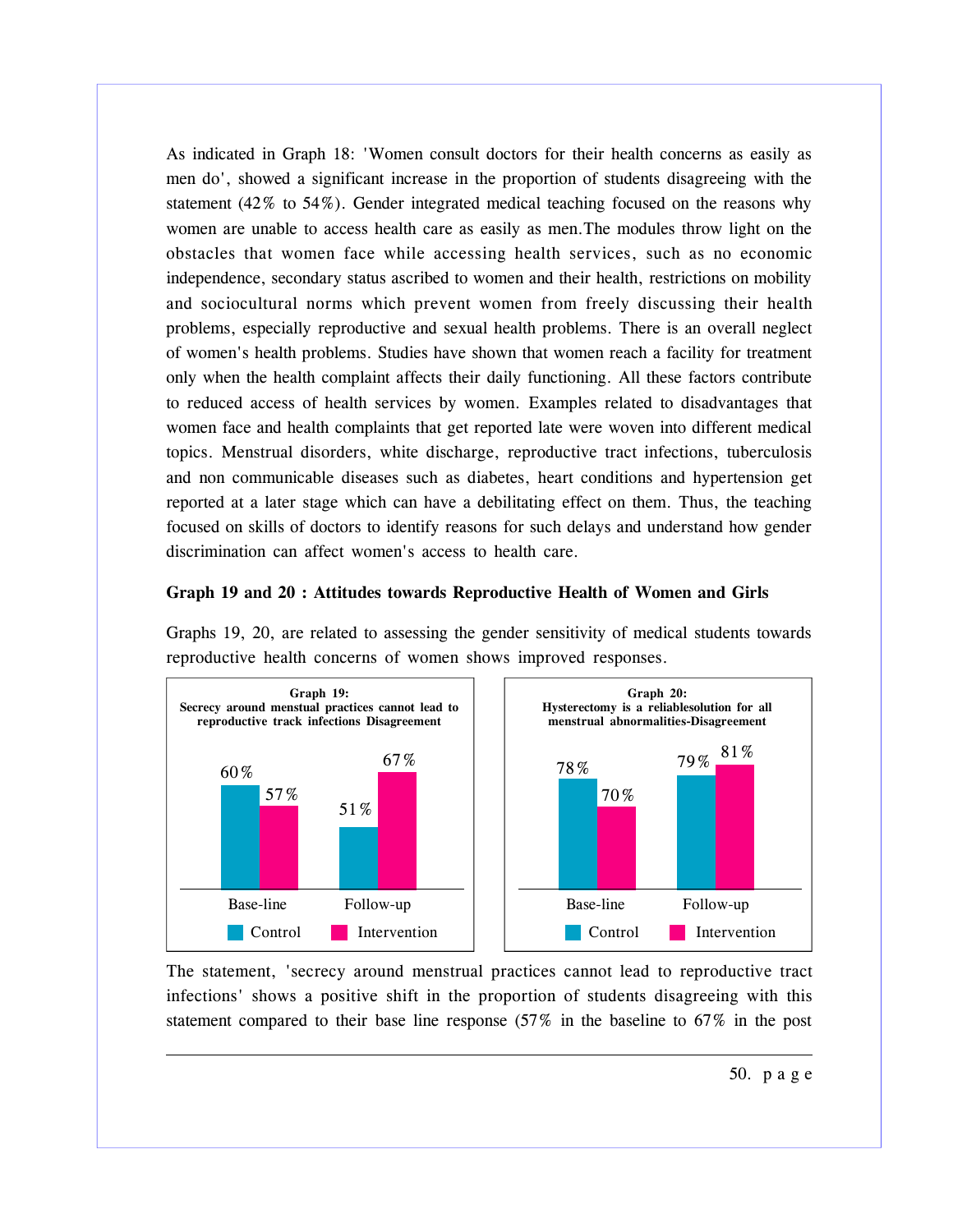test). Such a positive shift can be attributed to the gender integrated teaching that took into account shame, stigma and taboos related to the issue of menstruation, unlike erstwhile teaching that was restricted to only the physiology of menstruation. The gender integrated component focused on how young girls are stigmatized after the onset of menstruation, which leads them to secretive menstrual practices. Additionally, girls do not have access to appropriate information related to menstruation, its occurrence, hygiene as well as use of sanitary napkins. Such lack of information increases their risk to infection. Therefore, medical students were equipped to understand the importance of counselling girls and their families with appropriate and adequate information about menstruation and dispel myths that girls and their families may have.

The statement, 'Hysterectomy is a reliable solution for all menstrual abnormalities' shows a higher proportion of students disagreeing with the statement compared to their base line response (70% in the baseline to 81% in the follow up.)This statement is a commonly held notion amongst doctors. It emerges from the belief that once women fulfill their reproductive role of producing children, the uterus does not have much use. Hence, when women report with complaints of excessive bleeding, fibroids or white discharge, doctors often advise hysterectomy as a cure for these problems. Also, most of the health programmes look at women in the role of a 'mother', but once the childbearing is completed there is no priority given to other reproductive health complaints. To add to this programmatic blind spot, women face barriers at the household level in accessing health facility for treatment of menstrual problems and may therefore prefer a quick solution like hysterectomy. Gender integrated medical teaching therefore emphasized on negative health consequences owing to unindicated hysterectomies such as painful sexual intercourse, hot flushes, palpitations, early menopause if the ovaries are not removed and psychological health consequences. Medical students were also encouraged to understand the effects of indiscriminate use of hysterectomies and were encouraged to think of alternative treatments for menstrual illnesses.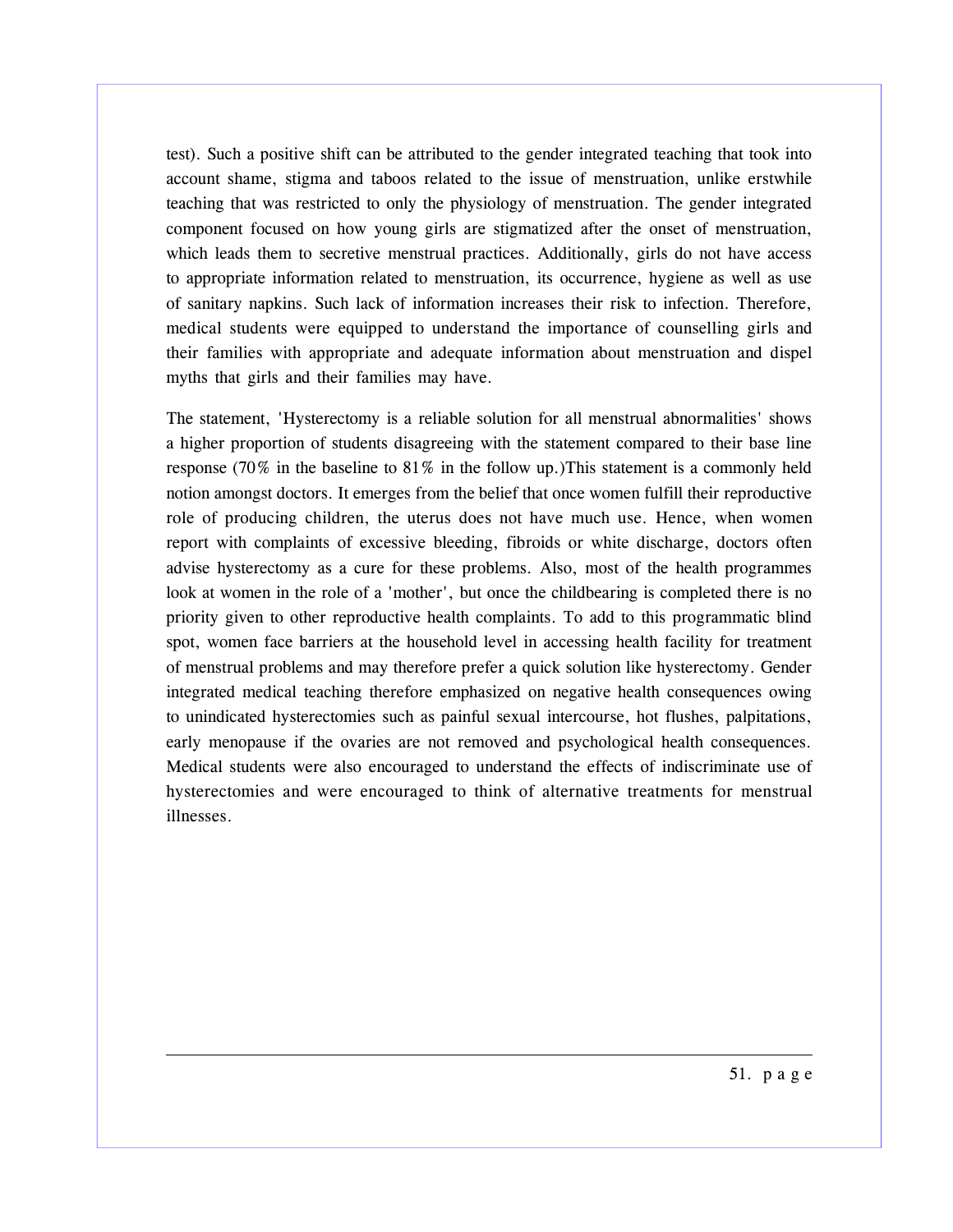



Graph 21 related to 'lack of toilets in schools leads to absenteeism among young girls' showed a higher agreement rate amongst medical students post intervention when compared to the baseline (74% to 83%). Lack of toilets for girls in schools leads to a host of health problems, this concern increases when adolescent girls start menstruating. Lack of toilets leads to absenteeism as well as dropping out of school. Health problems associated with not being able to urinate/defecate for long hours can also cause urinary as well as reproductive tract infections. Hence, while treating such infections doctors need to be cognizant of the factors that lead to such infections. The response to the statement shows a positive shift indicating the students' agreement that lack of toilets leads to absenteeism in girls. Though this statement is not directly related to the realm of medicine, it is important for doctors to have a holistic understanding of the water and sanitation condition in the society, which has an impact on health andother aspects of women and girl's life. The absence of toilets or unclean toilets in schools can cause UTI/RTI among school going girls.

The changes in the gender attitudes of students who participated in the intervention where gender integrated modules were taught as part of Semester 6 have been presented here. As reported here, there was an overall positive shift in gender attitudes that affirms the effectiveness of the gender component in each lecture being taught to medical students.Further analysis based on specific themes highlights how the content may or may not have been sufficient to change attitudes which have been imbibed as part of socialization.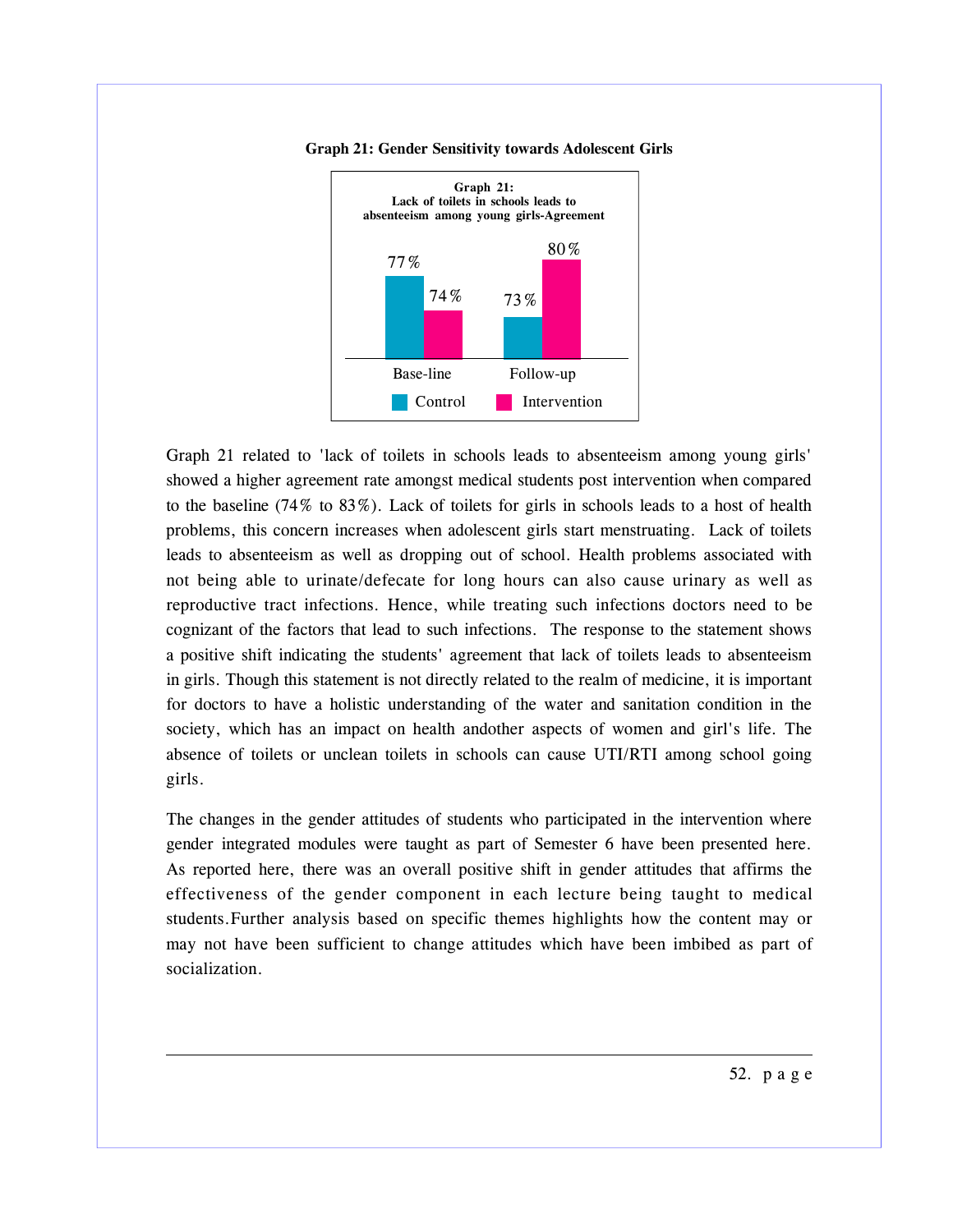## **7 Teaching Gender Integrated Modules-Insights of Medical Educators**

As part of the project, the CEHAT team observed some of the lectures and documented these. This was done to gauge the feasibility of the integrated content, comfort of the educators, actual time spent by them in teaching the content, responses of the students and so on. Additional lectures on 'Sex and Gender' and 'Gender based Violence' (GBV) were given to all the participating medical colleges. Besides these, medical topics pertaining to MTP, family planning, sexually transmitted infections, physiology of menstruation, concept of life cycle approach and  $RMNCH+A$ , access to legal abortion, informed decision making and counseling for contraception and gender sensitive healthcare were also documented; the rationale being that these topics included significant gender components in them.

The intervention research team had prepared power point presentations based on the GME content for every lecture and these were provided to the educators. While some of the educators used the Power Point presentations as provided, others improvised and adapted them to make them more appealing to the students, by adding relevant photographs, recent newspaper clippings to relate the content to the prevailing context, providing examples of contemporary movies which display changing gender norms in society and so on. The educators used an adequate mix of theory and practical examples in their lectures.

Educators from three medical colleges expressed a positive experience of implementing GME. They found that participatory methods used to teach gender integrated lectures generated interest in students. Even those students who were otherwise not attentive in the classroom took active part in the discussion of case studies. Reflections from educators brought to front that earlier medical curriculum was taught in a technical style without much scope for reflection or questioning by the students. Gender integrated modules invoked curiosity in students and encouraged them to question stereotypes about patients. In particular, educators noted that discussion on reasons for delay in seeking abortions, denials of second trimester abortions, gender and its association with communicable diseases and sexual violence as a health issue evoked high interest in students. Educators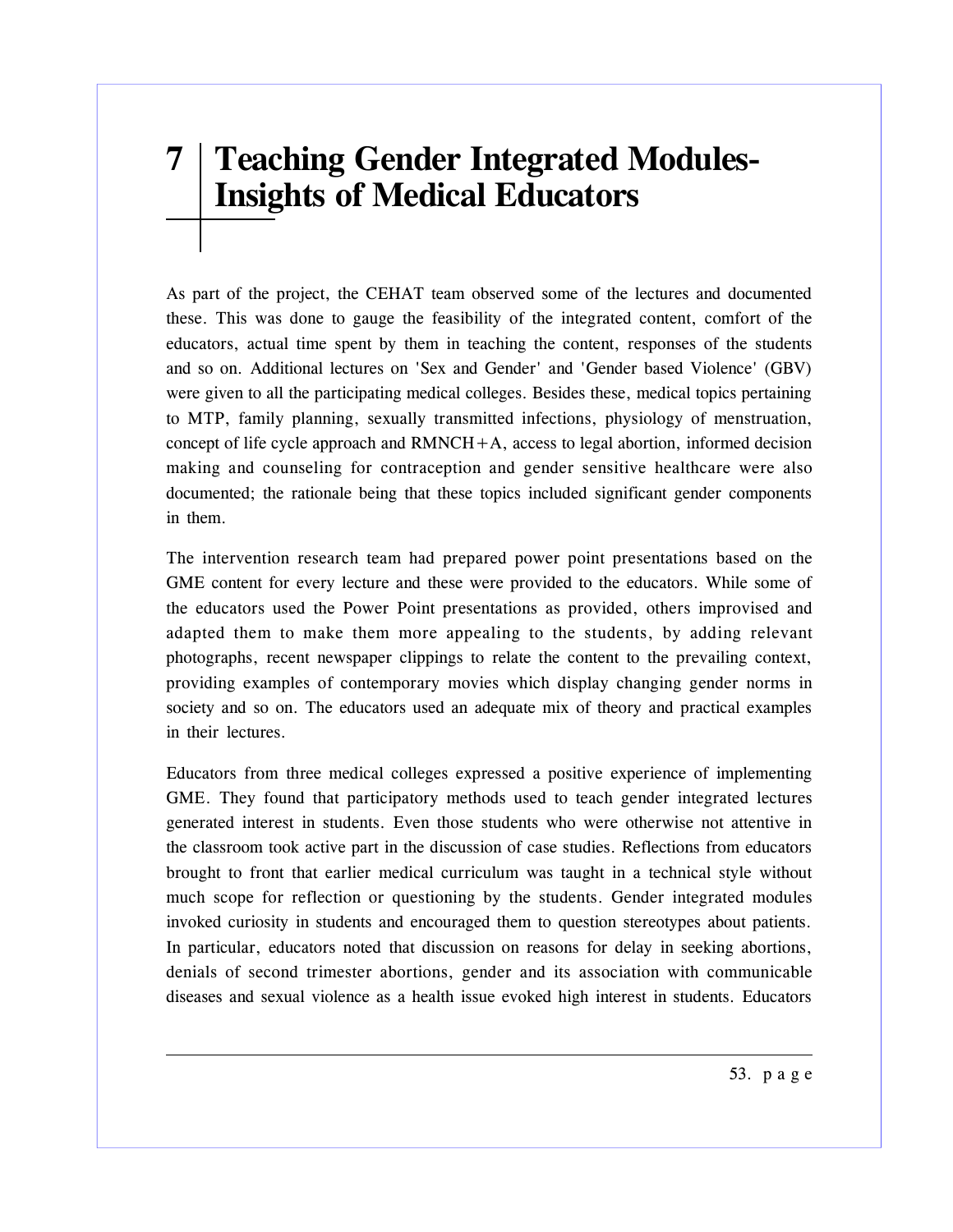attributed consistent attendance of students throughout Semester 6(intervention semester)to the innovative teaching methods.

Medical educators made several efforts to improvise on the gender-integrated materials provided to them for teaching students. News items, quizzes, debates, case studies and even short films/film clippings were seamlessly integrated while teaching medical topics. This was a variation from the regular didactic teaching and students appeared to welcome such methodology. To cite an example, the additional lecture on 'sex, gender and health' was introduced to the students with the help of a story related to twins. The story wove real life experiences of girls and boys growing up, so that students could relate to it. While this was part of the methodology in the modules given to them, the educators added examples of how gender roles are perpetuated by media through a series of advertisements where women were shown as nurses and men as doctors, wives as home makers and husbands as breadwinners, girls playing with dolls and boys playing with guns.

One educator showed this advertisement to explain gender norms:

*The advertisement shows a little girl very excited about her baby brother coming home. She decorates the nursery for him, the crib has all types of dolls. The parents come in with the baby, and her father immediately says, 'Bhai doll ke sath nahi khelega' (Brother will not play with dolls). The girl is crestfallen. In the next scene, the father is teaching the girl to play cricket so that she can play with her brother. The educator further elaborated that the dolls were replaced with Spiderman who is a superhero, because the brother will not be playing with dolls. So right from birth, it is taught to children that feminine things are not for boys. In this advertisement, a gender stereotype is broken when the father teaches daughter to play cricket, but it is so that she can play with her brother and not for the sake of the girl.*

While discussing the concept of gender identity, students were familiarized with the concept of inter sex and transpersons. Educators provided examples based on social media messaging, as students are adept in using them. One educator referred to how solidarity with the LGBTQI community was being shown on social media platforms; the depiction of a rainbow was discussed at length. But the role of doctors goes beyond supporting this and must translate into being aware and sensitive to the unique health concerns of such a marginalised community and demonstrate a non-discriminatory attitude while treating them.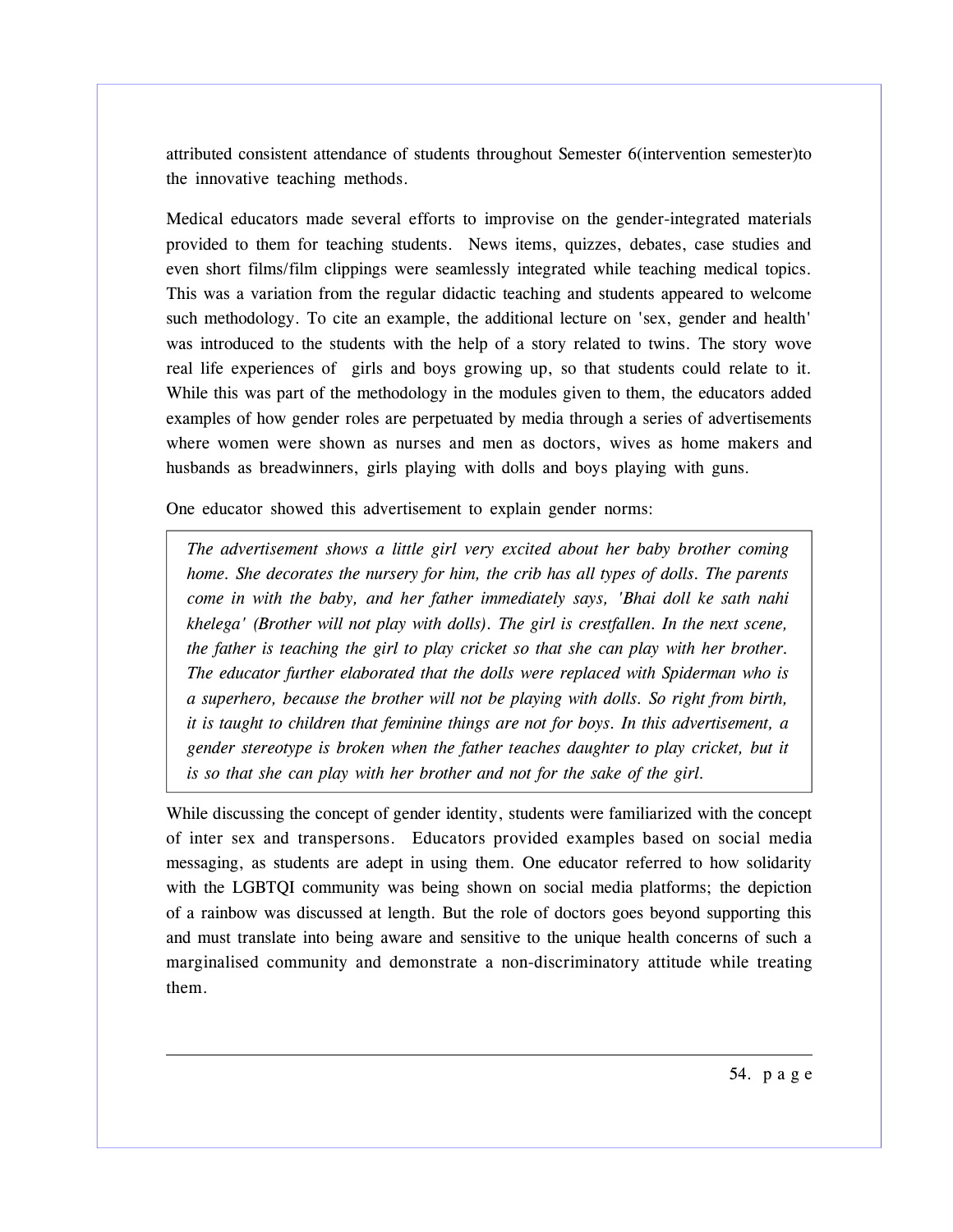The content of the additional lecture based on 'sex, gender and health' was new to the medical students. Possibly, it was the first time that they were introduced to the concepts of 'gender role', 'gender identities', 'patriarchy' etc. The educators made an effort not to limit the lecture to theoretical concepts by making it more interactive by using different ways such as asking questions, telling a story, among others. The educators also constantly made an effort to make the lecture relevant for medical practice by giving clinical examples; for instance, it is said that prevalence of blindness is more among females; the reasons for which are more social than biological, like poor nutrition among women leading to deficiencies, delay in treatment seeking etc. With the help of such examples, the educators explained how gender comes into play in the case of diseases. The second additional lecture on gender based violence was also conducted in a detailed manner at all the sites. The relevance of gender based violence was elaborated on both as a public health problem and from the treatment point of view. The case studies were used to explain all points related to handling a case of violence. The educators added recent statistics for most of the lectures like prevalence of violence and unsafe abortions, for stressing the gravity of the issues. The educators also made references to Millenium/Sustainable Development Goals MDGs/SDGs stressing the point that 'gender equality' is one of the goals, and a crucial one as all other goals are difficult to achieve without achieving gender equality. The gender content on MTP and PCPNDT, along with the technical aspects of the laws was made more relatable to the students by providing contemporary examples many of which were positive, for instance, by citing rape cases where courts had extended the time limit of MTP and gone out of the way to provide it the survivor. Different reasons why women approach abortion services at a late stage of pregnancy were explained with the help of a case study.

The educators with their implementation of GME lectures successfully exhibited that the gender content can be incorporated into the regular MBBS curriculum.

Documentation of select lectures showed that medical educators were successful in integrating the gender content in medical lectures in the given time. They also demonstrated ease while using interactive and participatory methods for carrying out activities, though it was not their regular practice. All the educators used the suggested participatory methodology for the sessions. Three of them innovated and added their own methods as described above.

It was also recognised that just as gender has to be integrated in theory for development of a gender sensitive perspective, it has to be integrated into clinical practices so that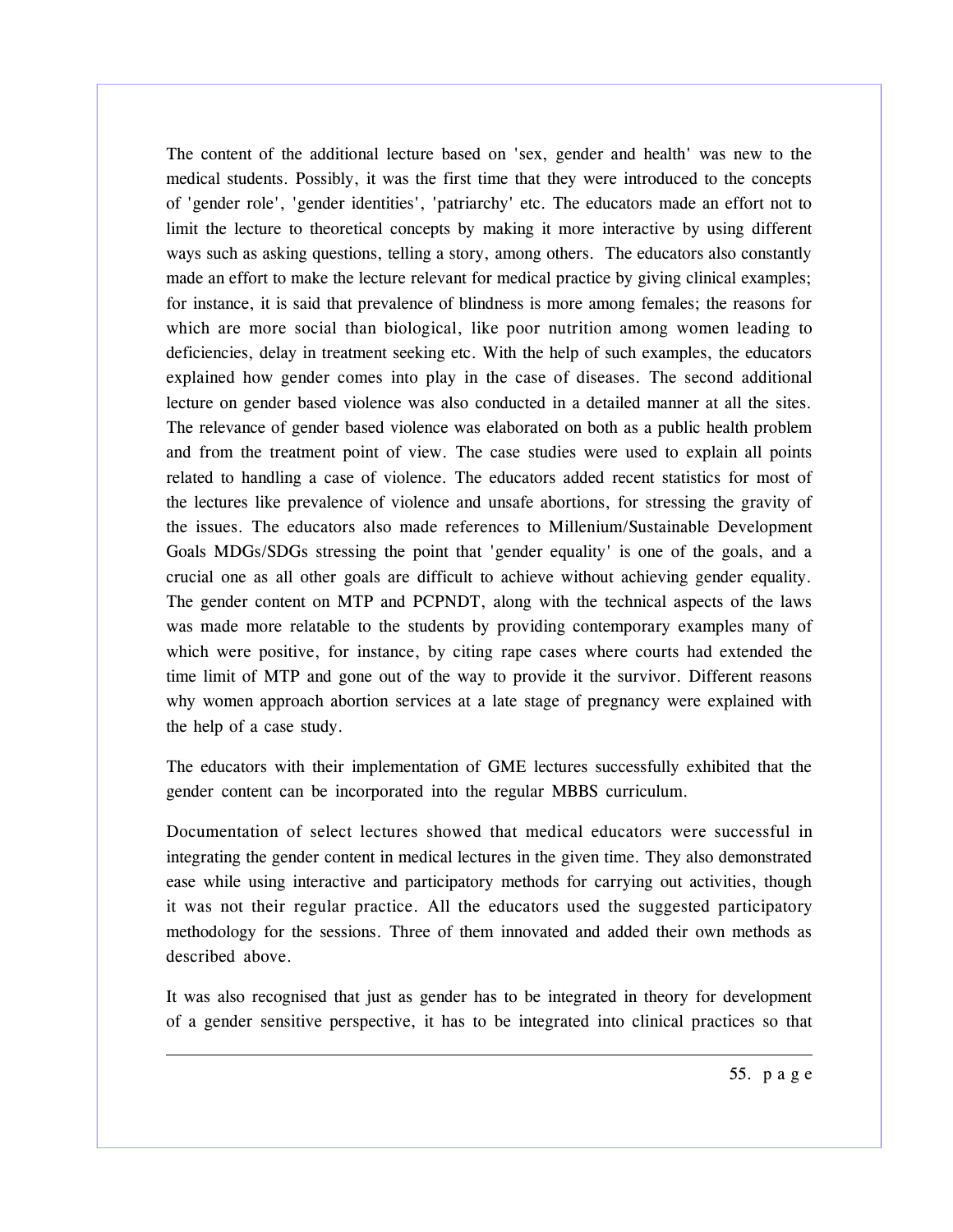educators can enable students to implement gender sensitive response to patients. Clinical checklists were made to enable students to develop a lens to review current practices and recognise changes that need to be brought about to make patient-provider interaction gender sensitive. When educators themselves demonstrate gender sensitive practices in clinical settings, they can serve as role models for students. This was demonstrated by one of the trained educators in the department of OBGYN. As a first, he started using mannequins instead of patients for teaching students. In addition, he adopted aspects of respectful maternity care by developing communication skills amongst labour room staff. He also introduced gender sensitive protocol for medico legal care to sexual violence, burns and domestic violence survivors. He attributes the changes he brought about to his participation in the GME program. This is a success story of GME.

One of the most significant changes that he was able to bring about was the change in the name of the department. From 'Department of Family Welfare, Obstetrics and Gynecology Department' to 'Gynecology and Obstetrics Department- ANC, Comprehensive Abortion Disha Centre"

The change depicts the change in perspective; It is not about family planning but about women's reproductive health, placing abortion care upfront also sends an important message.



Family Welfare Department obstetrics and Gynaecology Department

Gynaecology and Obsterics Department-ANC, Comprehensive Abortion Care-Disha Centre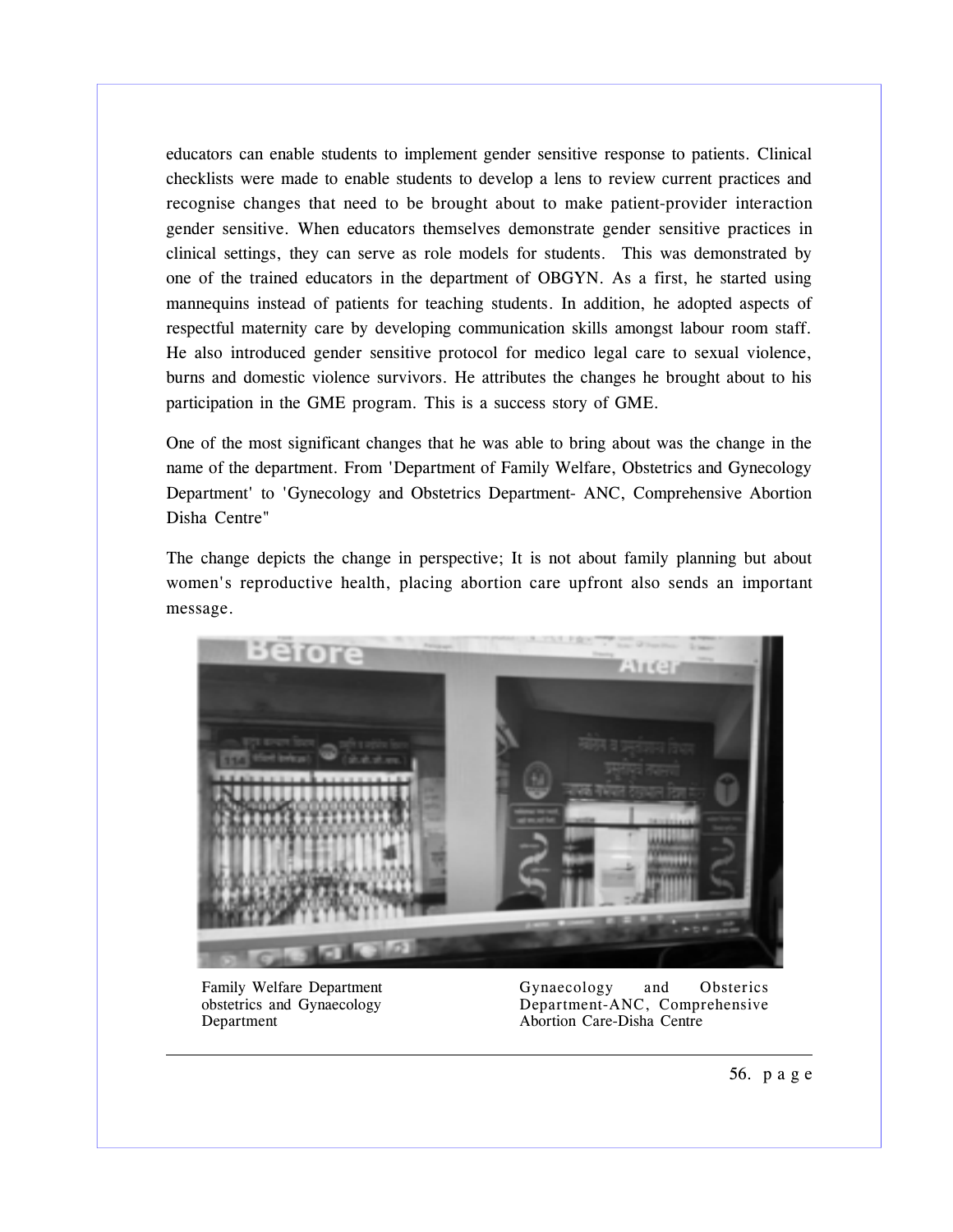# **8 Discussion and Conclusion**

The findings indicate a positive shift in the knowledge and attitudes of medical students who were exposed to gender integrated medical lectures during the six semesters. A positive gender attitude is seen in both male and female medical students in the intervention category. However, female respondents seem to have distinctly positive attitudes when compared to their male counterparts. These findings are in tune with other studies that show more positive attitudes amongst female medical students than among male because gender affects women disproportionately compared to men and gender stereotypes are more favourable to men than to women (Verdonk et al. 2008).

Specifically, the shift is observed for themes dealing with the issue of access to safe abortions, understanding reproductive health concerns and its complex interplay with gender roles, violence against women as a health issue, and sexuality and health. However, the scores for the post-test of medical students in the control group have remained consistently the same, and are lower in the theme related to gender and its relation with reproductive health issues. It is important to note that Semester 8 students had started with clinics; they may have inadvertently imbibed the practices of senior medical practitioners in the Outpatient Departments (OPDs) and wards who were not exposed to GME. Similar observations have been echoed in a study measuring the empathy levels among medical students.The results show an inverse relationship between the number of years of education and empathy, that is, increased number of years of medical education show decreased levels of empathy amongst them. A range of reasons attributed to the lowered empathy range from high patient load in public health facilities and lack of space to lack of privacy, overworked doctors and lack of effective role models in senior doctors (Shashikumar, 2014).

While two additional lectures on 'gender', 'sex' and health and violence against women as a health issue were introduced, the project ensured that gender integration was not restricted to these two stand alone lectures. An important factor that contributed to the positive attitudes towards 'gender' and recognition of gender as an important factor in health care was the seamless integration of gender concerns in regular medical topics. To cite a few examples, adolescent health concerns were added to topics of menstruation and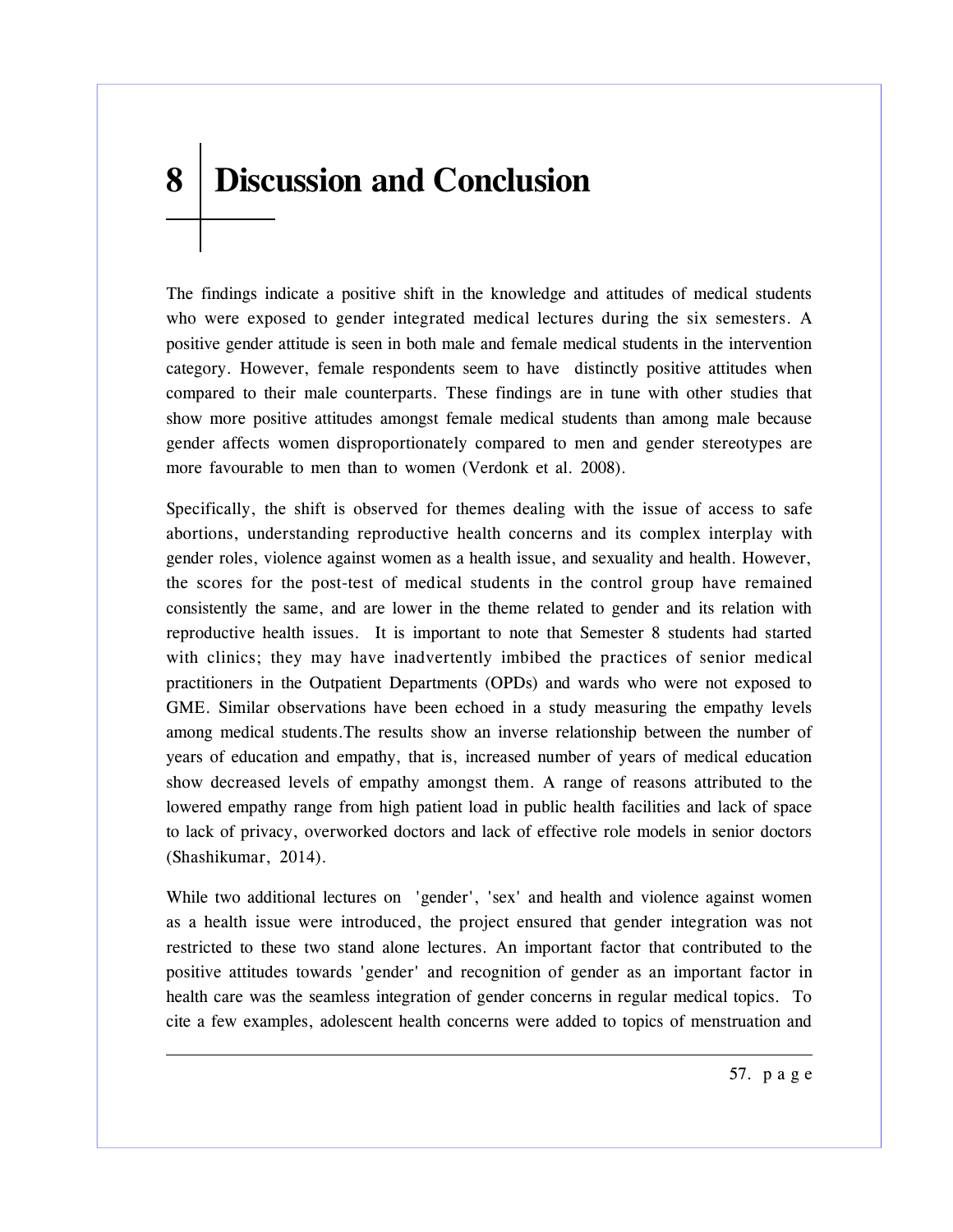sexual health problems for gynaecology disciplines, the same concerns were addressed in community medicine through the lens of health services delivery and how gender affects adolescent girls and boys differently.

Change in pedagogical practices contributed in no small measure to the shift in attitude towards a gender sensitive approach to medical education. A crucial contribution of genderintegrated modules has been the introduction of a participatory approach to teaching concepts. The use of case studies, films, debates, discussions and role play enabled an environment for medical students to voice their opinions freely; thus, the effort made by medical educators to strike a dialogue and engage medical students on the issue of gender informed health care is an important factor (Hedegaard et al. 2014). An observation was that the attendance amongst medical students in the intervention category consistently increased, which also led to more positive gender attitudes as seen in the results mentioned in the previous chapter.

It is interesting to note that some medical educators expanded the scope of integration beyond classroom teaching and introduced gender sensitive changes in clinical practice. For example, the GMC Aurangabad gynaecology department brought in simple but effective changes in clinical practices. Immediate steps taken by them were adding curtains to individual beds in the labour room, developing a protocol for responding to pregnant burns victims, and introducing a protocol for medico legal care of sexual violence survivors. A routine practice for medical students is to observe patient care, but such observations and discussions can be invasive for patients. Recognising the ethical challenges in this practice, introducing a mechanism of informing the patient in advance about the discussion and respecting her privacy by covering the patient while the discussions went on, were some of the steps taken to ensure the dignity of patients. The department introduced a proforma to document the histories of burns in pregnant women recognising that most pregnant women with burns may be survivors of domestic violence. They also engaged with the burns/surgery department to develop a comprehensive protocol for all burns related patients. This resonates with the experience at the Chulalungkorn University, Thailand. Trained medical faculty introduced the idea of integrating gender in the medical curricula to medical educators from preclinical and clinical medicine, nurses, social workers and public health practitioners. A follow-up study three months after the workshop (with a 71% response rate) showed that 81 percent of the participants reported having an improved understanding of the concept of gender, 50-60 percent of participants were applying these concepts to teaching and service delivery, and 63 percent had implemented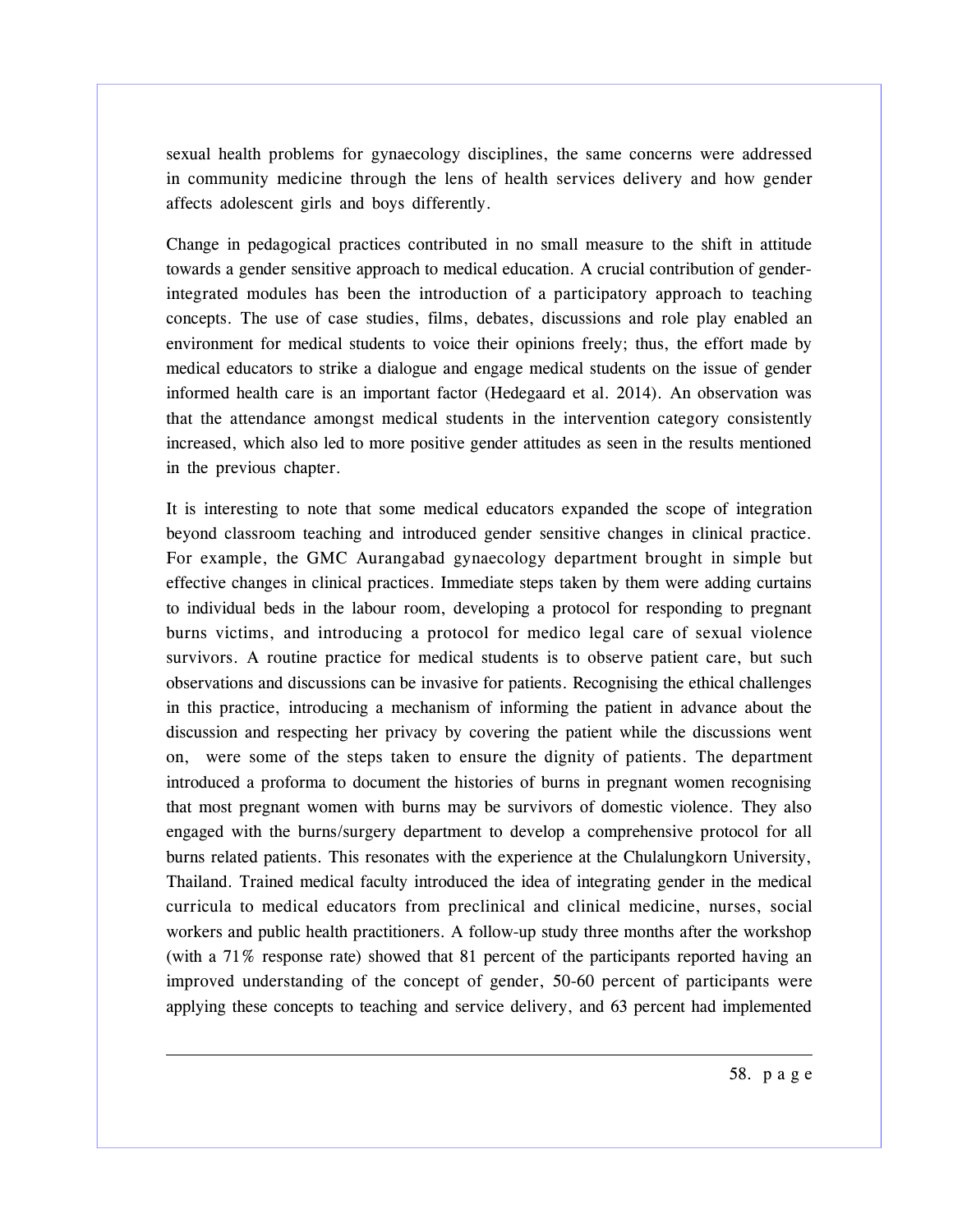new practices or projects integrating gender issues. Between 15 and 25 percent said that they applied their understanding of gender to their personal lives.

The initiatives of integrating gender in medical education started in 2002 when the World Health Organization (WHO) adopted the gender policy committing itself to gender equality and equity in health and to redressing health inequities that are a consequence of gender roles and unequal gender relations in society (WHO 2002). Although there have been initiatives to integrate gender in medical education the world over, they are mostly restricted to introductory and stand-alone lectures on gender. These are taught during internship or clinical rotations and not in specific classroom teachings. Very few initiatives like that in Philippines have included specific issues such as women's health and intimate partner violence in the academic curriculum. Similar observations can be made about China and Turkey, wherein women's health and intimate partner violence have been integrated in topics such as sexual and reproductive health and sexuality (Turkey and China). However, there is dearth of documentation related to the experience of integrating gender in medical education; only two such documented initiatives exist, one is Monash University in Australia and Chulalungkorn University in Thailand. Another well documented initiative has been 'Gender and Health Collaborative Curriculum' Project in Canada which has developed web-based modules as resources for medical educators who wish to integrate gender into their teaching and could also be used by interested students. (WHO 2002). In this context, the experiences from the state of Maharashtra is the most recent and pertinent.

The uniqueness of the current study is that the gender content has been developed across all five disciplines of undergraduate medicine and has been included in relevant medical lectures. Such a holistic development of different modules is an important contribution to the medical curriculum. The gender in medical education initiative went beyond introducing a few lectures on gender perspective to integrating an understanding about gender in each of the lectures. This ensured that the gender lens was applied for each topic and it was not left to the students to link the 'gender' lecture to the current topic.

To conclude, this study illustrates that gender can be integrated into medical teaching by training the medical faculty and providing them with adapted modules. One of the contributions of the study has also been the development of a scale to measure the knowledge and attitudes of medical students to gender concerns contextualised to the Indian setting. This tool can be implemented in other settings to carry out similar studies.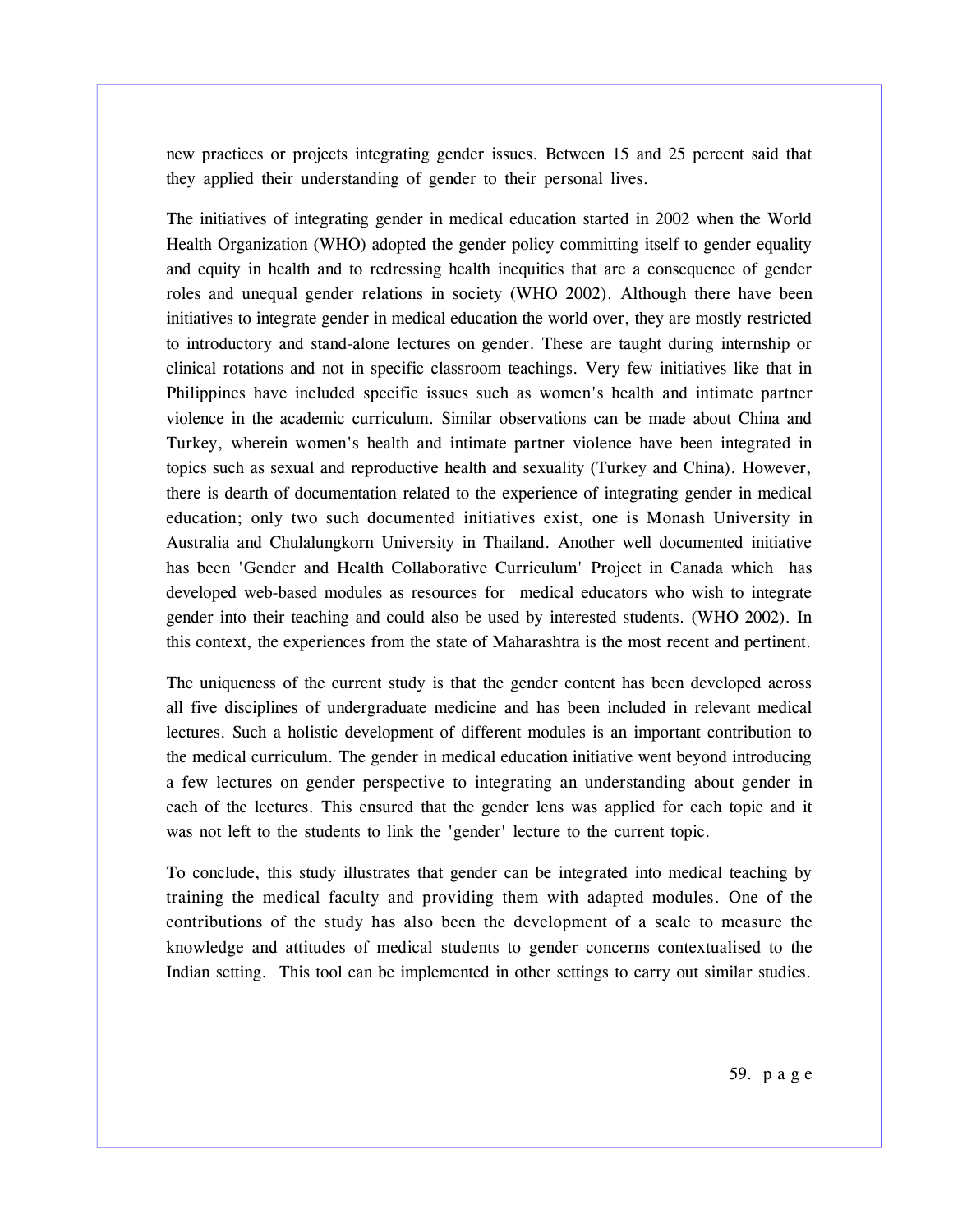Integration of Gender in Medical Education (GME) - the first such initiative in India was taken in Maharashtra. The study results are encouraging, as it has indicated the feasibility of integration within the time and resource constraints of medical colleges. There is now a clear need to sustain such integration in the medical colleges already involved in GME and also to expand this initiative and disseminate learning in the medical colleges in different states of India. The National Health Policy commits to gender mainstreaming in health programmes and medical education. Gender sensitisation is critical for ensuring good quality of care. There is a need to earmark funds towards different activities on mainstreaming gender into the medical curriculum, such as equipping medical educators with the perspective and skills, testing competencies of medical educators and medical students to deliver gender sensitive health services and generating research evidence on the association of gender with health outcomes of women and other marginalised communities.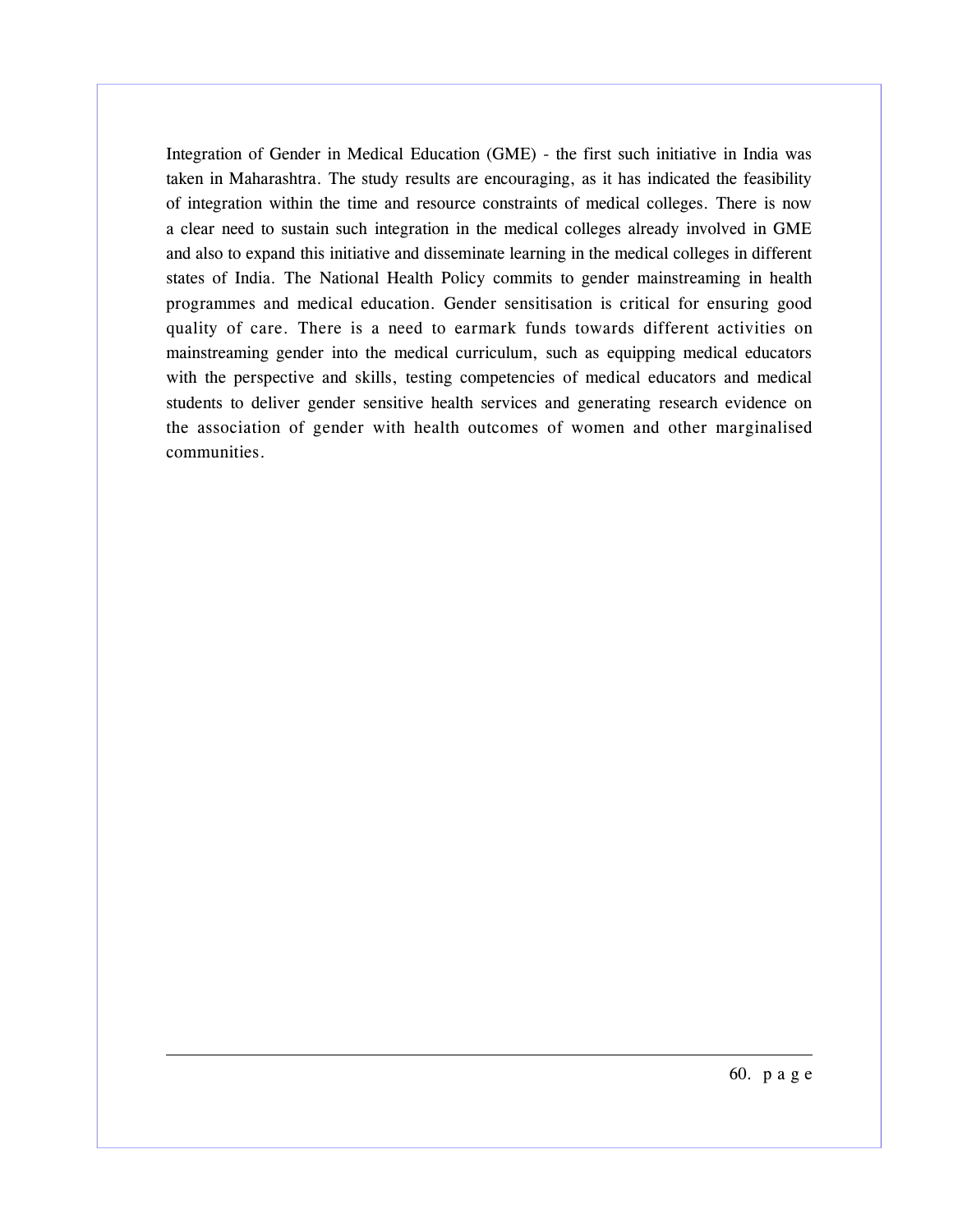## **References**

Agnes, F. (2005). To Whom Do Experts Testify? Ideological Challenges of Feminist Jurisprudence. *Economic and Political Weekly,* 40(18), 1859-1866. Retrieved from: https:/ /www.epw.in/journal/2005/18/review-womens-studies-review-issues-specials/whom-doexperts-testify.html

Andersson, J., Verdonk, P., Johansson, E. E., Janssen, T. L., & Hamberg, K. (2012). Comparing gender awareness in Dutch and Swedish first-year medical students - results from a questionaire. *BMC Medical Education,* 12(3). doi: https://doi.org/10.1186/1472- 6920-12-3

Bhate-Deosthali, P. (2013). Moving from evidence to care: ethical responsibility of health professionals in responding to sexual assault. *Indian Journal of Medical Ethics,* 10(1), 2- 5. Retrieved from: http://ijme.in/articles/moving-from-evidence-to-care-ethicalresponsibility-of-health-professionals-in-responding-to-sexual-assault/?galley=pdf

Bhate, K. and Acharya, S. (2005). Preventive and Social Medicine. *Economic & Political Weekly,* 40(18), 1870-1875. Retrieved from: https://www.epw.in/journal/2005/18/reviewwomens-studies-review-issues-specials/preventive-and-social-medicine.html

CEHAT. (2014). Integrating Gender in Medical Education A project of CEHAT. Retrieved from: http://services.iriskf.org/GME/Aboutus/Aboutus.aspx

Chudasama, R. K., Kadri, A. M., Zalavadiya, D., Joshi, N., Bhola, C., & Verma, M. (2013). Attitude and myths towards rape among medical students in Rajkot, India. *Online Journal of Health and Allied Sciences,* 12(3):4. Retrieved from: http://www.ojhas.org/ issue47/2013-3-4.html

Das, M., Ghosh, S., Miller, E., O'Conner, B., & Verma, R. (2012). *Engaging Coaches and Athletes in Fostering Gender Equity: Findings from the Parivartan Program in Mumbai, India.* New Delhi, India:, ICRW & Futures Without Violence. Retrieved from: https:// www.icrw.org/wp-content/uploads/2016/10/Parivartan-Engaging-Coaches-and-Athletesin-Fostering-Gender-Equity.pdf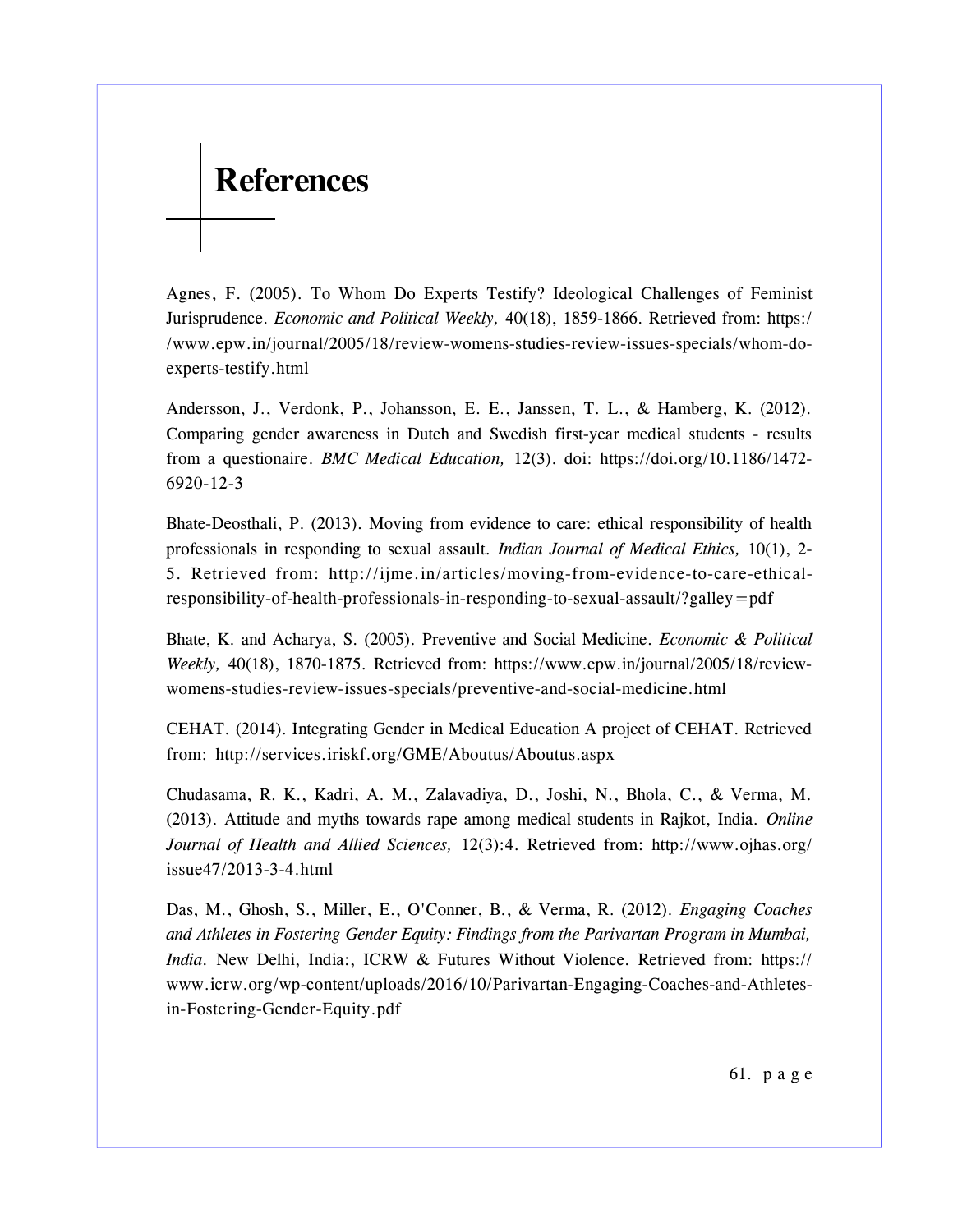Davar, B. (2005). Teaching Psychiatry with Gender Perspective. *Economic & Political Weekly,* 40(18), 1882-1886. Retrieved from: https://www.epw.in/journal/2005/18/reviewwomens-studies-review-issues-specials/teaching-psychiatry-gender-perspective

Dielissen, P. W., Bottema, B. J., Verdonk, P., & Lagro-Janssen, T. L. (2009). Incorporating and evaluating an integrated gender-specific medicine curriculum: a survey study in Dutch GP training. *BMC Medical Education,* 9(58), 1-7. Retrieved from: https:/ /bmcmededuc.biomedcentral.com/track/pdf/10.1186/1472-6920-9-58

Dutt, R., & Patil, D. (2014). Knowledge And Attitude of Undergraduate Medical Students Regarding Declining Sex Ratio In India. *International Journal of Pharmacology and Therapeutics,* 4(1). 30-37. Retrieved from: http://www.earthjournals.in/ijpt\_265.pdf

Gaitonde, R. (2005). Community Medicine. *Economic & Political Weekly,* 40(18), 1887- 1892. Retrieved from: https://www.epw.in/journal/2005/18/review-womens-studiesreview-issues-specials/community-medicine.html

Government of India, Ministry of Health and Family Welfare. (2017). *National Health Policy.* New Delhi India: Ministry of Health and Family Welfare. Retreived from: http:// 164.100.158.44/showfile.php?lid=4275

Hedegaard, J., Ahl, H., Rovio-Johansson, A., Siouta, E. (2014). Gendered communicative construction of patients in consultation settings. *Women & health,* 54(6), 513-529. Retrieved from: http://dx.doi.org/10.1080/03630242.2014.903551

Hogmark, S., Klingberg-Allvin, M., Gemzell-Danielsson, K., Ohlsson, H., & Essén, B. (2013). Medical students' knowledge, attitudes and perceptions towards contraceptive use and counselling: a cross-sectional survey in Maharashtra, India. BMJ Open, 3(12), e003739. Retrieved from: https://bmjopen.bmj.com/content/3/12/e003739#block-systemmain

Iyengar, K. (2005). How Gender-Sensitive Are Obstetrics and Gynaecology Textbooks?. *Economic & Political Weekly,* 40(18), 1839-1845. Retrieved from: https://www.epw.in/ journal/2005/18/review-womens-studies-review-issues-specials/how-gender-sensitive-areobstetrics-and

John, P. Bavadekar, A., Hasnain, A. & Karandikar, A. (2015). *Gender in Medical Education: Perceptions of Medical Educators: Study conducted among medical educators of seven medical colleges in Maharashtra.* Mumbai, India: CEHAT. Retrieved from: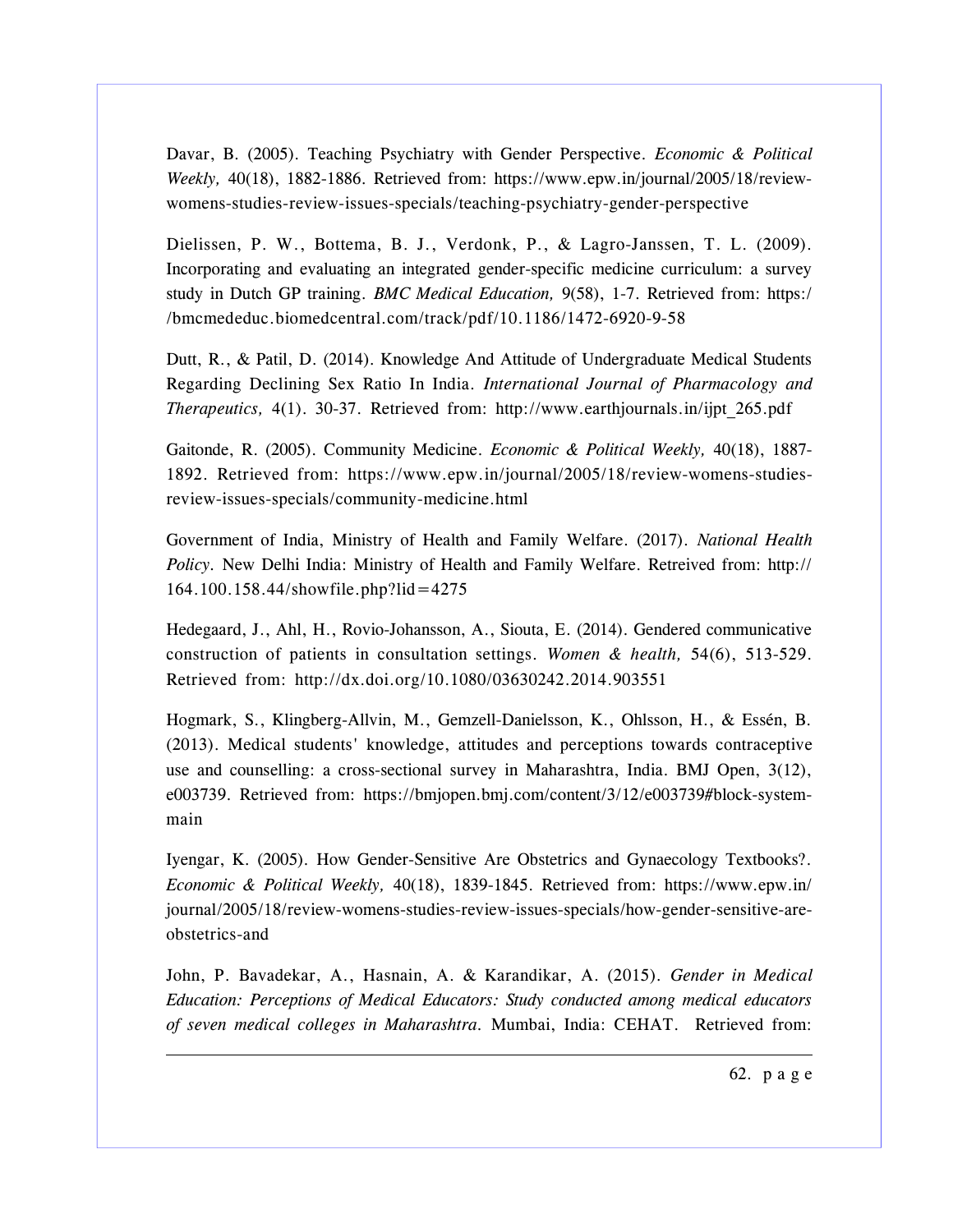http://www.cehat.org/cehat/uploads/files/R%2093%20Gender%20in%20Medical% 20Educations.pdf

Khanna, R. (2005). Obstetrics and Gynaecology. *Economic & Political Weekly,* 40(18), 1876-1881. Retrived from: https://www.epw.in/journal/2005/18/review-womens-studiesreview-issues-specials/obstetrics-and-gynaecology.html

UN Women. (2013). *Making Women Count: An Annual Publication on Gender and Evaluation by UN Women Multi Country Office for India, Bhutan, Sri Lanka and Maldives (1st.ed.).* New Delhi. India: UN Women Multi Centric Office for India, Bhutan, Maldives and Sri Lanka. Retrieved from: https://promundoglobal.org/wp-content/uploads/2015/ 01/Measuring-Gender-Attitude-Using-Gender-Equitable-Men-Scale.pdf

Myran, D. T., Carew, C. L., Tang, J., Whyte, H., & Fisher, W. A. (2015). Medical students' intentions to seek abortion training and to provide abortion services in future practice. *Journal of Obstetrics and Gynaecology Canada,* 37(3), 236-244. Retrieved from: https://www.jogc.com/article/S1701-2163(15)30309-1/pdf

Parker, R. B., Parker, P. D., Larkin, T., & Cockburn, J. (2016). A Psychometric Evaluation of the Gender Bias in Medical Education Scale. *BMC Medical Education,* 16(251), 1-9. Retrieved from: https://bmcmededuc.biomedcentral.com/track/pdf/10.1186/ s12909-016-0774-2

Patel, V. (2005). Gender and Mental Health: A Review of Two Textbooks of Psychiatry. *Economic & Political Weekly,* 40(18), 1850-1858. Retrieved from: https://www.epw.in/ journal/2005/18/review-womens-studies-review-issues-specials/gender-and-mentalhealth.html

Prakash, P. (2005). Where Is the Woman in Preventive and Social Medicine? *Economic & Political Weekly,* 40(18), 1828-1834. Retrieved from: https://www.epw.in/journal/ 2005/18/review-womens-studies-review-issues-specials/where-woman-preventive-andsocial

Pulerwitz, J., & Barker, G. (2008). Measuring attitudes toward gender norms among young men in Brazil: development and psychometric evaluation of the GEM scale. *Men and Masculinities,* 10(3), 322-338.Retrieved from: https://promundoglobal.org/wpcontent/uploads/2014/12/Measuring-Attitudes-toward-Gender-Norms-among-Young-Men-in-Brazil-Development-and-Psychometric-Evaluation-of-the-GEM-Scale.pdf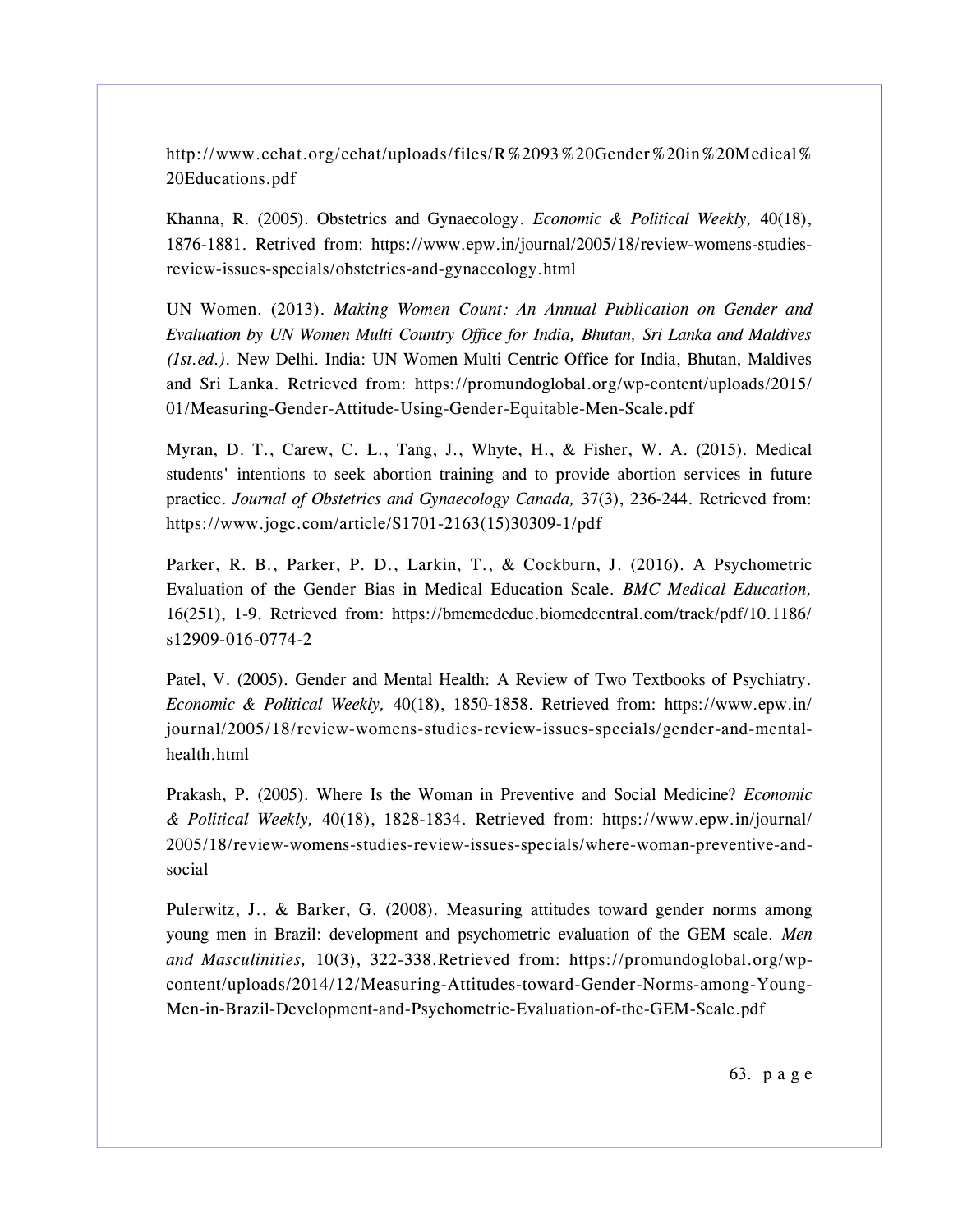Qadeer, I., & Nayar, K. R. (2005). Politics of pedagogy in public health. *Social scientist,* 33(1-2), 47-75. Retrieved from: https://www.jstor.org/stable/pdf/3518161.pdf?seq= 1#page scan tab contents

Risberg, G., Johansson, E. E., Westman, G., & Hamberg, K. (2008). Attitudes toward and experiences of gender issues among physician teachers: a survey study conducted at a university teaching hospital in Sweden. *BMC Medical Education,* 8(1), 1-10. Retrieved from: https://bmcmededuc.biomedcentral.com/track/pdf/10.1186/1472-6920-8-10

Samant, Y., Mankeshwar, R., Sankhe, L., & Parker, D. L. (2006). HIV-Related Knowledge and Attitudes among First Year Medical Students in Mumbai, India Adolescents. *International Electronic Journal of Health Education,* 9, 13-24. Retrieved from: https://files.eric.ed.gov/fulltext/EJ794113.pdf

Sen, G., & Östlin, P. (2008). Gender inequity in health: why it exists and how we can change it. *Global Public Health,* 3(S1), 1-12. Retrieved from: https://www.tandfonline.com /doi/abs/10.1080/17441690801900795

Sjöström, S., Essén, B., Gemzell-Danielsson, K., & Klingberg-Allvin, M. (2016). Medical students are afraid to include abortion in their future practices: in-depth interviews in Maharastra, India. *BMC Medical Education,* 16(1), 1-8. Retrieved from: https:// bmcmededuc.biomedcentral.com/track/pdf/10.1186/s12909-016-0532-5

Sjöström, S., Essén, B., Sydén, F., Gemzell-Danielsson, K., & Klingberg-Allvin, M. (2014). Medical students' attitudes and perceptions on abortion: a cross-sectional survey among medical interns in Maharastra, India. *Contraception,* 90(1), 42-46. Retrieved from: https://www.sciencedirect.com/science/article/pii/S0010782414000523

Shashikumar, R., Chaudhary, R., Ryali, V. S. S. R., Bhat, P. S., Srivastava, K., Prakash, J., & Basannar, D. (2014). Cross sectional assessment of empathy among undergraduates from a medical college. *Medical Journal Armed Forces India,* 70(2), 179-185. Retrieved from: https://www.ncbi.nlm.nih.gov/pmc/articles/PMC4017208/

Sloan, L. A. (1983). Abortion attitude scale. *Health Education,* 14(3), 41-42. Retrieved from: https://www.tandfonline.com/doi/abs/10.1080/00970050. 1983.10614403

Snow, R. C. (2007). Sex, gender, and vulnerability. *Global Public Health,* 3(S1), 1-27. Retrieved from: https://www.researchgate.net/publication/51436007 Sex Gender and Vulnerability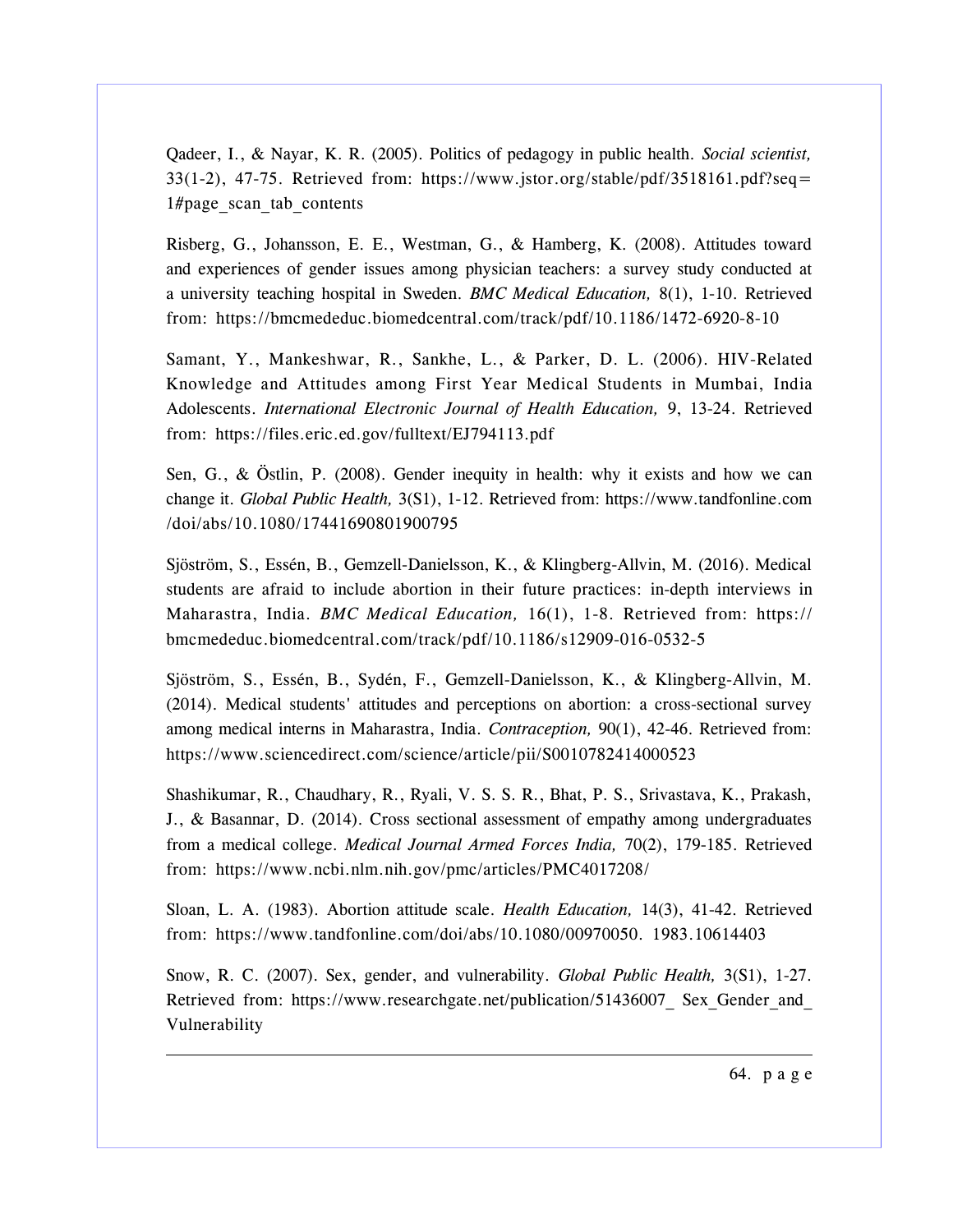Sprague, S., Kaloty, R., Madden, K., Dosanjh, S., Mathews, D. J., & Bhandari, M. (2013). Perceptions of intimate partner violence: a cross sectional survey of surgical residents and medical students. *Journal of Injury and Violence Research,* 5(1), 1-10. Retrieved from: https://europepmc.org/backend/ptpmcrender.fcgi?accid= PMC3591726&blobtype=pdf

Thomas, G., Gedif, T., Abeshu, M. A., & Geleta, B. (2016). Assessment of knowledge, attitude and practices regarding medication abortion among regular undergraduate female students in College of Social Sciences Addis Ababa University, Ethiopia. Adv *Pharmacoepidemiol Drug Saf,* 5(199), 2167-1052. Retrieved from: https:// www.omicsonline.org/open-access/assessment-of-knowledge-attitude-and-practicesregarding-medicationabortion-among-regular-undergraduate-female-students-in-college-2167-1052-1000199.php?aid=67961

Tripathi, R., Rathore, A. M., & Sachdeva, J. (2003). Emergency contraception: knowledge, attitude, and practices among health care providers in North India. *Journal of Obstetrics and Gynaecology Research,* 29(3), 142-146. Retrieved from: https:// obgyn.onlinelibrary.wiley.com/doi/pdf/10.1046/j.1341-8076.2003.00090.x

Verdonk, P., Benschop, Y., De Haes, H. and Lagro-Janssen, T. (2008). Medical students' gender awareness: construction of the Nijmegen Gender Awareness in Medicine Scale (N-GAMS). pp.222-234. Retrieved from: https://www.researchgate.net/publication/ 254871760\_Medical\_students'\_gender\_awareness\_construction\_of\_the\_ Nijmegen\_Gender\_Awareness\_In\_Medicine\_ Scale\_N-GAMS

Verdonk, P., Benschop, Y. W., De Haes, H. C., & Lagro-Janssen, T. L. (2009). From gender bias to gender awareness in medical education. *Advances in Health Sciences Education,* 14(1), 135-152. Retrieved from: https://link.springer.com/content/pdf/ 10.1007%2Fs10459-008-9100-z.pdf

Verdonk, P., Benschop, Y., de Haes, H., Mans, L., & Lagro-Janssen, T. (2009). 'Should you turn this into a complete gender matter?' Gender mainstreaming in medical education. *Gender and Education,* 21(6), 703-719. Retrieved from: https://www.tandfonline.com/ doi/abs/10.1080/09540250902785905

Wahlqvist, M., Gunnarsson, R. K., Dahlgren, G., & Nordgren, S. (2010). Patient-centred attitudes among medical students: gender and work experience in health care make a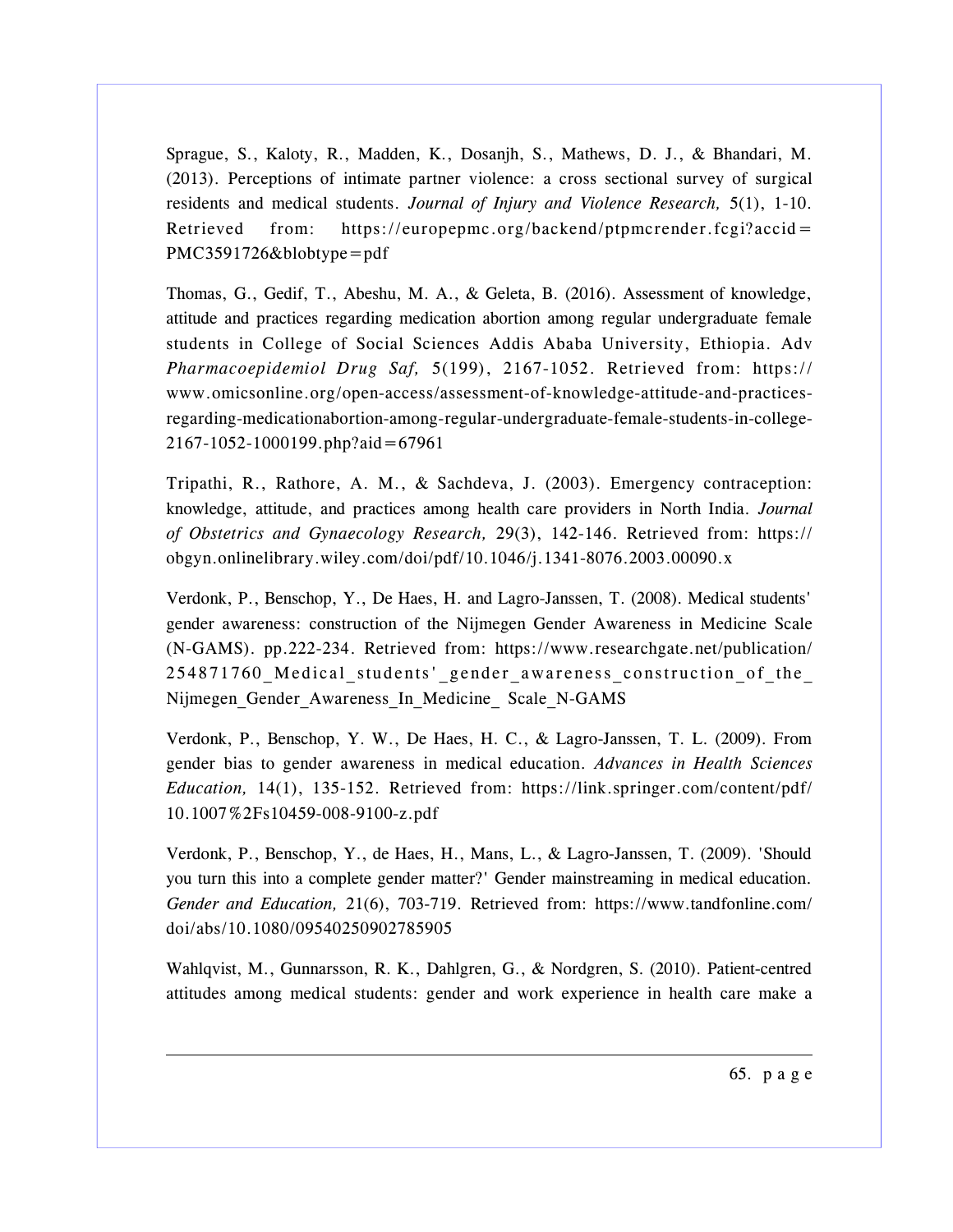difference. Medical Teacher, 32(4), e191-e198. Retrieved from: https:// www.tandfonline.com/doi/full/10.3109/01421591003657451

Westerståhl, A., Andersson, M., & Söderström, M. (2003). Gender in medical curricula: course organizer views of a gender-issues perspective in medicine in Sweden. *Women Health,* 37(4), 35-47. Retrieved from: https://www.tandfonline.com/doi/abs/10.1300/  $J013v37n04$  04?journalCode=wwah20

WHO. (2006). *Integrating gender into the curricula for health professionals: Meeting report.* Geneva, Switzerland: World Health Organisation. Retrieved from: http:// www.who.int/gender/documents/GWH\_curricula\_web2.pdf

WHO. (1988). *Reorientation of Medical Education: Goal, Strategies and Targets.* New Delhi, India: World Health Organisation. Retrieved from: http://apps.searo.who.int/ PDS\_DOCS/B0085.pdf

WHO. (2013). *Responding to intimate partner violence and sexual violence against women: WHO clinical and policy guidelines.* World Health Organisation. Retrieved from: http:// apps.who.int/iris/bitstream/handle/10665/85240/9789241548595 eng.pdf;jsessionid= C8D3989E52510ED8FC0FB20DC42459BD?sequence=1

Wong, Y. L. (2009). Gender competencies in the medical curriculum: addressing gender bias in medicine. *Asia Pacific Journal of Public Health,* 21(4), 359-376. Retrieved from: https://journals.sagepub.com/doi/pdf/10.1177/1010539509337730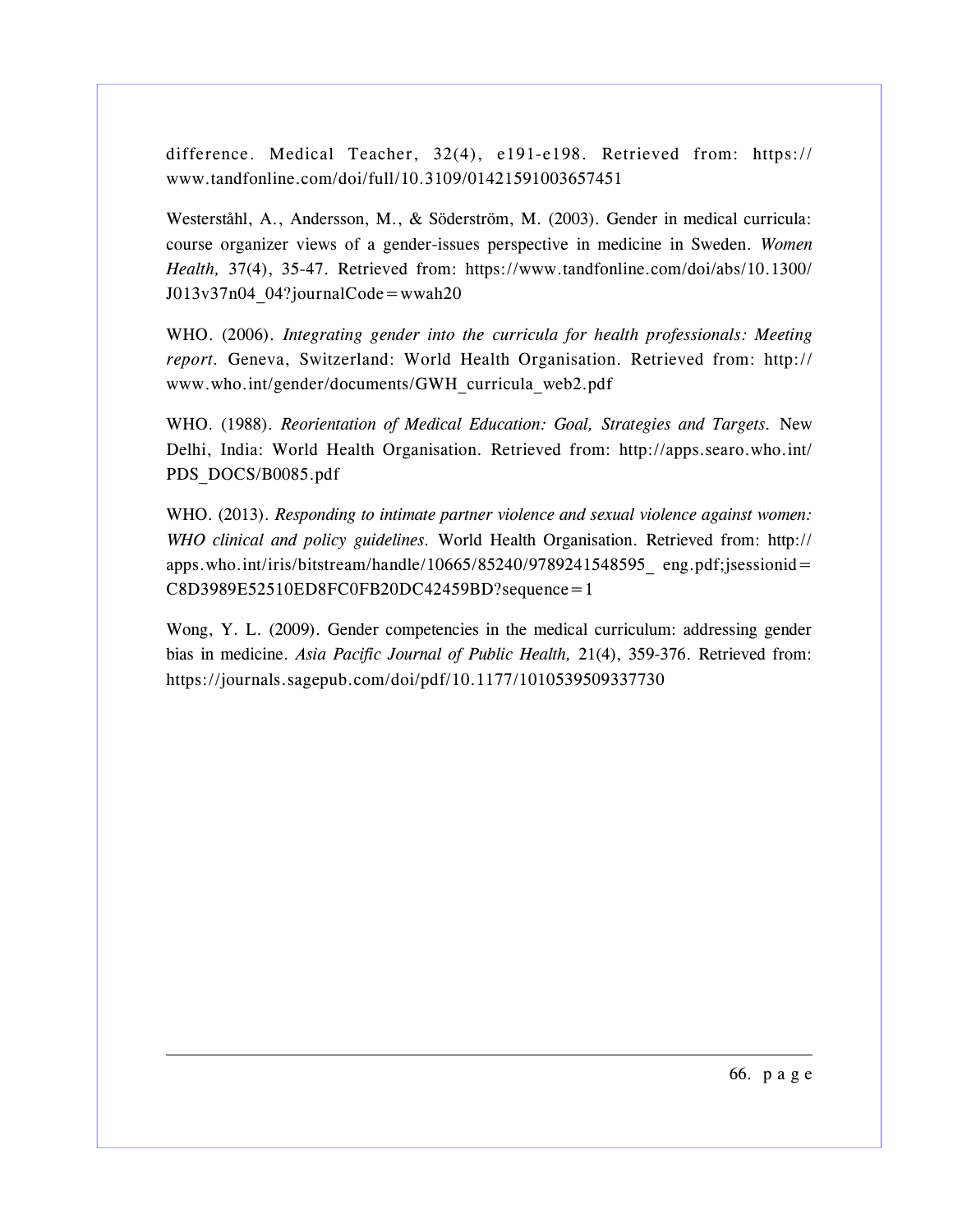# **Annexure 1**

|                        |                                                                                            |                             | Pre Test |                   | Post Test      |                   | <b>Adjusted</b><br><b>DiD</b> |       |
|------------------------|--------------------------------------------------------------------------------------------|-----------------------------|----------|-------------------|----------------|-------------------|-------------------------------|-------|
|                        |                                                                                            |                             |          |                   |                |                   | estimate                      |       |
| Que.<br>N <sub>0</sub> | <b>Statement</b>                                                                           | <b>Response</b><br>Category | Control  | Interv-<br>ention | <b>Control</b> | Interv-<br>ention |                               |       |
| Q1                     | It is alright for women<br>to tolerate violence to<br>keep the family<br>together.         | Disagreement                | 91%      | 92%               | 92%            | 94%               | $1\%$                         | 0.733 |
| Q2                     | Women are better at<br>changing diapers,<br>giving children a bath<br>and feeding children | Disagreement                | 29%      | 29%               | 34%            | 44%               | 10%                           | 0.059 |
| Q <sub>3</sub>         | A man should take<br>the final decision in<br>his home.                                    | Disagreement                | 74%      | 71%               | 71%            | 77%               | 9%                            | 0.070 |
| Q4                     | It is a woman's<br>responsibility to avoid<br>getting pregnant.                            | Disagreement                | 78%      | 74%               | 82%            | 81%               | 4%                            | 0.438 |
| Q <sub>5</sub>         | If I have a gay friend<br>then I will be seen<br>as gay too.                               | Disagreement                | 64%      | 75%               | 67%            | 77%               | $-1\%$                        | 0.877 |
| Q <sub>6</sub>         | Sexual desire is<br>lower in women than<br>in men.                                         | Disagreement                | 44%      | 47%               | 49%            | 59%               | 7%                            | 0.248 |
| Q7                     | To be a man, you<br>need to be rough and<br>tough.                                         | Disagreement                | 65%      | 62%               | 59%            | 64%               | 9%                            | 0.130 |
| Q8                     | There are times when<br>a woman deserves to<br>be beaten for certain<br>mistakes.          | Disagreement                | 81%      | 86%               | 81%            | 87%               | 0%                            | 0.948 |

### **Statements with percentage change, adjusted DiD and p value**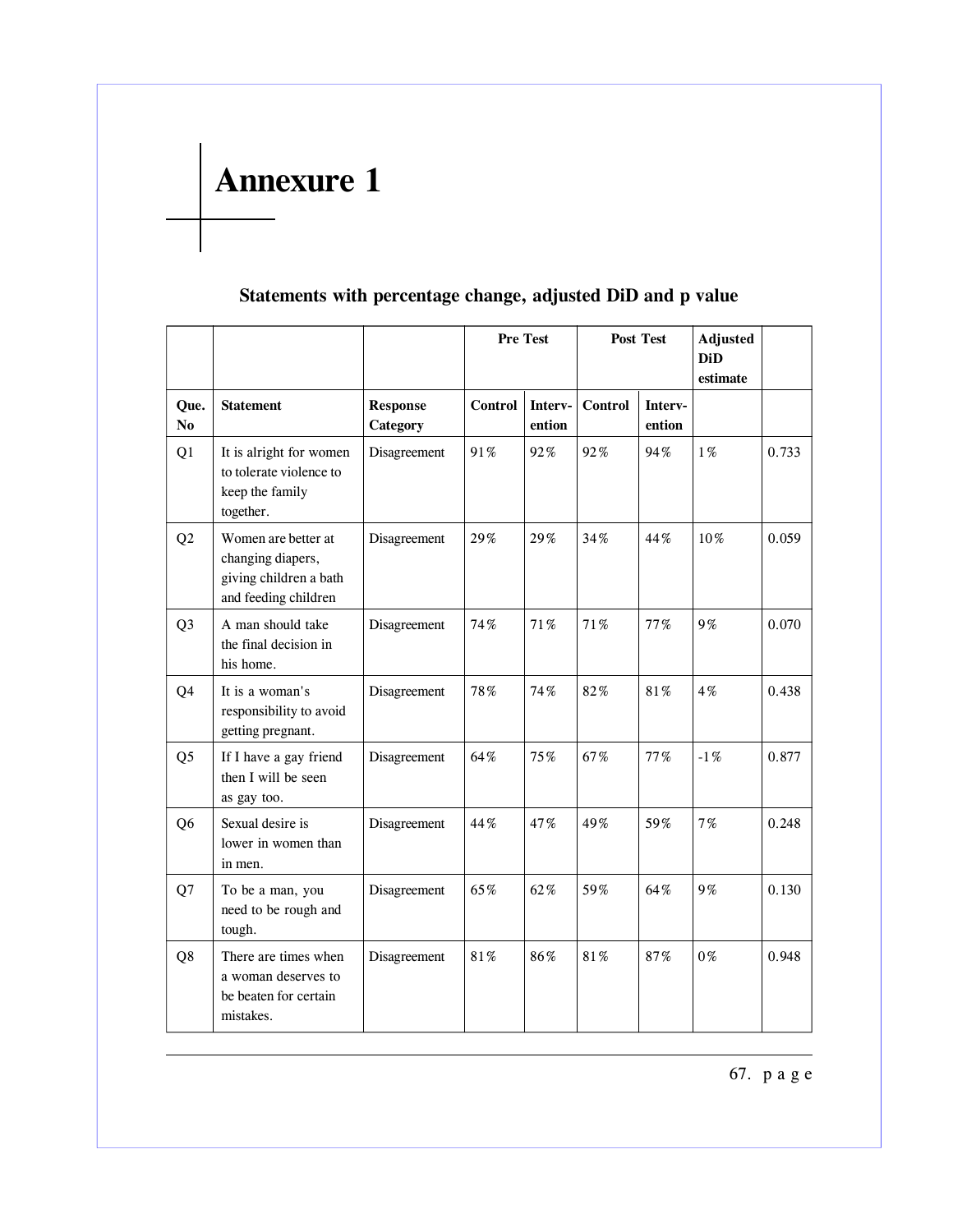|                  |                                                                                             |                             | Pre Test |                   | Post Test |                   | Adjusted<br><b>DiD</b><br>estimate |       |
|------------------|---------------------------------------------------------------------------------------------|-----------------------------|----------|-------------------|-----------|-------------------|------------------------------------|-------|
| Que.<br>$\bf No$ | <b>Statement</b>                                                                            | <b>Response</b><br>Category | Control  | Interv-<br>ention | Control   | Interv-<br>ention |                                    |       |
| Q <sub>9</sub>   | Men should be<br>embarrassed if they<br>are unable to get an<br>erection during sex.        | Disagreement                | 65%      | 66%               | 61%       | 68%               | 5%                                 | 0.377 |
| Q10              | It disgusts me when<br>I see a man acting<br>like a woman.                                  | Disagreement                | 29%      | 34%               | 30%       | 41%               | 6%                                 | 0.288 |
| Q11              | A couple should<br>decide together if they<br>want to have children.                        | Agreement                   | 98%      | 97%               | 94%       | 96%               | $3\%$                              | 0.200 |
| Q12              | If a woman gets<br>pregnant, the child is<br>mainly her<br>responsibility.                  | Disagreement                | 90%      | 92%               | 90%       | 94%               | 3%                                 | 0.332 |
| Q13              | Men are always ready<br>to have sex.                                                        | Disagreement                | $40\,\%$ | 44%               | 32%       | 45%               | 8%                                 | 0.163 |
| Q14              | A mother should bear<br>the child that she has<br>conceived.                                | Disagreement                | 47%      | 42%               | 45%       | 61%               | 22%                                | 0.000 |
| Q15              | Abortion is a good<br>way of solving the<br>problem of an<br>unwanted pregnancy             | Agreement                   | 36%      | 37%               | 30%       | 42%               | $11\,\%$                           | 0.056 |
| Q <sub>16</sub>  | The decision to have<br>an abortion should<br>be the pregnant<br>women's.                   | Agreement                   | 61%      | 63%               | 57%       | 73%               | 14%                                | 0.010 |
| Q17              | A foetus is not a<br>person until it can<br>live outside its<br>mother's body.              | Agreement                   | 17%      | 22%               | 20%       | 30%               | 5%                                 | 0.362 |
| Q18              | Addressing<br>differences between<br>men and women<br>creates inequality in<br>health care. | Disagreement                | 42%      | 41%               | 39%       | 38%               | 0%                                 | 0.958 |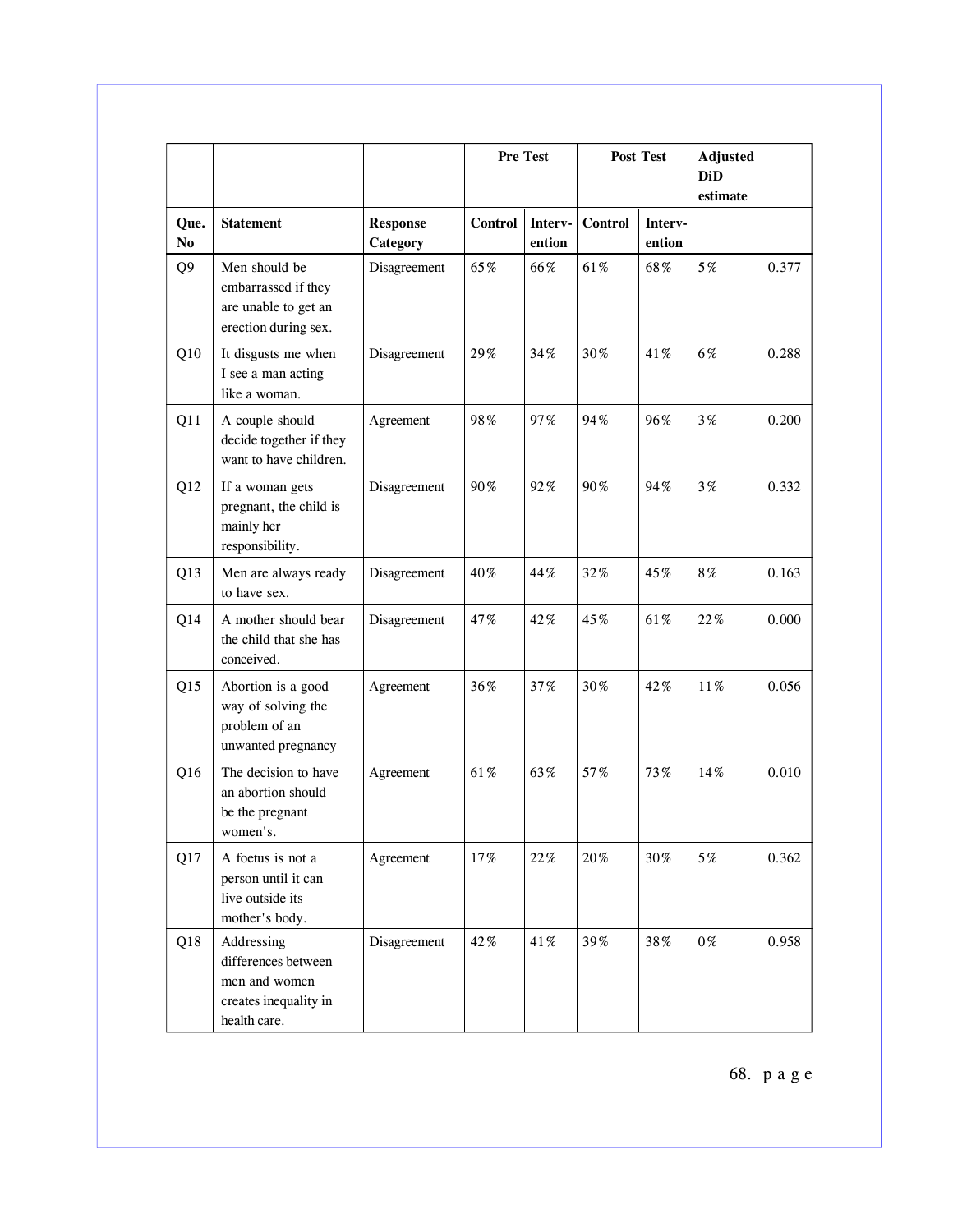|                                |                                                                                                                             |                             | Pre Test |                   | Post Test |                   | <b>Adjusted</b><br><b>DiD</b><br>estimate |       |
|--------------------------------|-----------------------------------------------------------------------------------------------------------------------------|-----------------------------|----------|-------------------|-----------|-------------------|-------------------------------------------|-------|
| Que.<br>$\mathbf{N}\mathbf{o}$ | <b>Statement</b>                                                                                                            | <b>Response</b><br>Category | Control  | Interv-<br>ention | Control   | Interv-<br>ention |                                           |       |
| Q19                            | Doctors should only<br>address biological<br>differences between<br>men and women.                                          | Disagreement                | 25%      | 22%               | 31%       | 30%               | 3%                                        | 0.654 |
| Q20                            | In treating diseases<br>commonly seen in<br>both men and women,<br>the sex and gender<br>of the patient is<br>irrelevant.   | Disagreement                | 59%      | 45%               | 50%       | 48%               | 12%                                       | 0.047 |
| Q21                            | A doctor should<br>confine as much as<br>possible to medical<br>aspects of health<br>complaints of men<br>and women.        | Disagreement                | 18%      | 9%                | 22%       | 23%               | 10%                                       | 0.033 |
| Q22                            | Doctors do not need<br>to know what happens<br>in the lives of men<br>and women to be<br>able to deliver<br>medical care    | Disagreement                | 79%      | 73%               | 64%       | 75%               | 18%                                       | 0.001 |
| Q23                            | Whether the doctor is<br>male or female is too<br>small a difference to<br>be relevant                                      | Disagreement                | 19%      | 20%               | 25%       | 26%               | 0%                                        | 0.931 |
| Q24                            | Although men and<br>women are different<br>from each other, it is<br>important that doctors<br>treat everybody the<br>same. | Disagreement                | 8%       | 7%                | 11%       | 12%               | $2\%$                                     | 0.554 |
| Q25                            | Doctors who address<br>gender differences<br>are not dealing with<br>the important issues.                                  | Disagreement                | 34%      | 35%               | 38%       | 41%               | $2\,\%$                                   | 0.733 |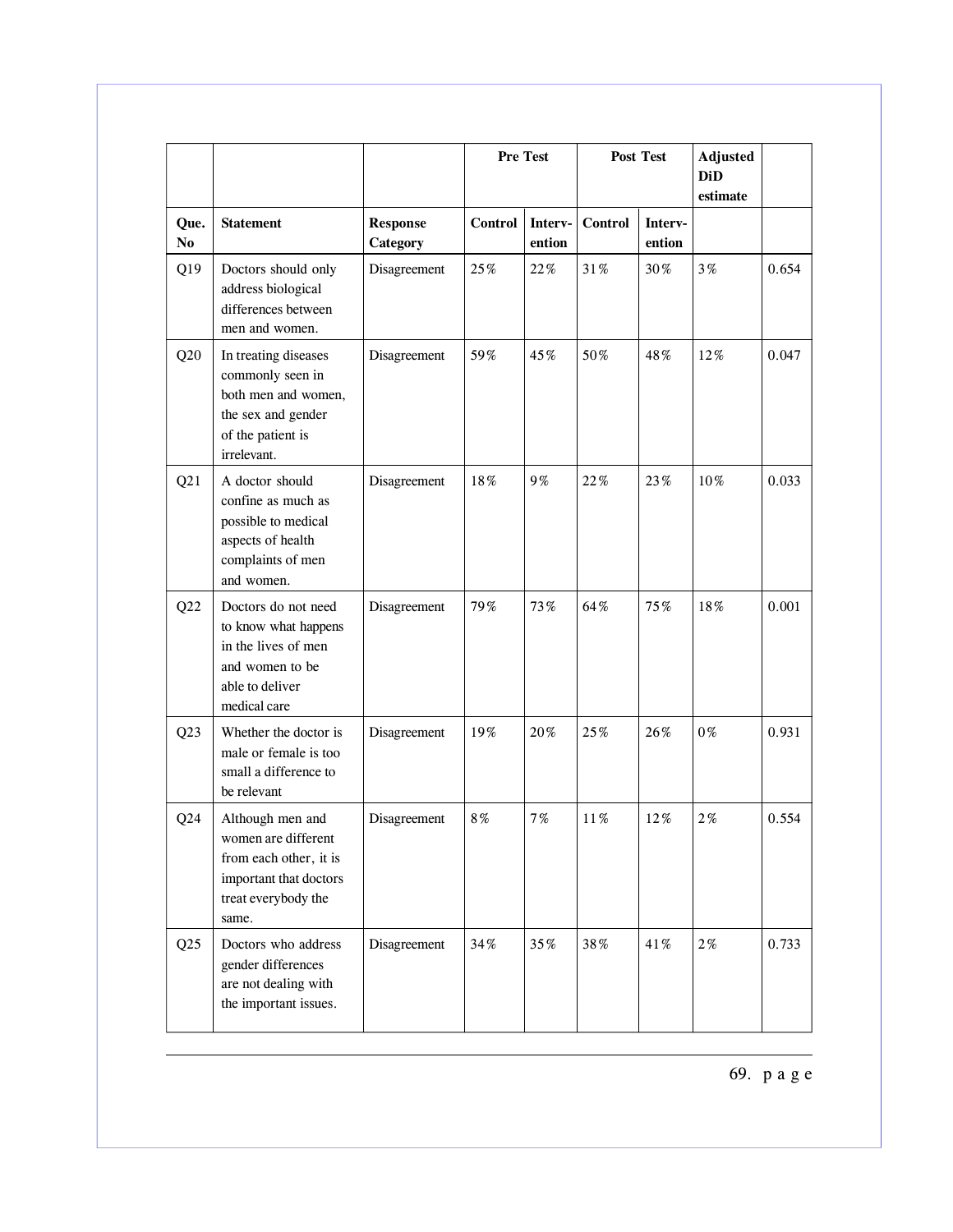|                        |                                                                                                                          |                             | Pre Test |                   | Post Test      |                   | Adjusted<br>DiD<br>estimate |       |
|------------------------|--------------------------------------------------------------------------------------------------------------------------|-----------------------------|----------|-------------------|----------------|-------------------|-----------------------------|-------|
| Que.<br>N <sub>0</sub> | <b>Statement</b>                                                                                                         | <b>Response</b><br>Category | Control  | Interv-<br>ention | <b>Control</b> | Interv-<br>ention |                             |       |
| Q26                    | In communicating<br>with patients, it does<br>not matter to a doctor<br>whether the patients<br>are men or women.        | Disagreement                | 42%      | 35%               | 42%            | 40%               | 4%                          | 0.465 |
| Q27                    | Differences between<br>male and female<br>patients are so small<br>that doctors can<br>hardly take them into<br>account. | Disagreement                | 55%      | 59%               | 59%            | 61%               | $-1\%$                      | 0.873 |
| Q28                    | In communicating<br>with patients it does<br>not matter whether<br>the doctor is a man<br>or a woman.                    | Disagreement                | 29%      | 27%               | 32%            | 36%               | 6%                          | 0.256 |
| Q29                    | Male patients better<br>understand the<br>approach of doctors<br>than female patients.                                   | Disagreement                | 68%      | 74%               | 61%            | 68%               | $1\,\%$                     | 0.918 |
| Q30                    | Female patients<br>compared to male<br>patients have<br>unreasonable<br>expectations of<br>doctors.                      | Disagreement                | 47%      | 56%               | 35%            | 46%               | $2\%$                       | 0.697 |
| Q31                    | Women more<br>frequently than men<br>want to discuss<br>problems with<br>doctors that do not<br>belong in the OPD.       | Disagreement                | 24%      | 30%               | 20%            | 28%               | $2\%$                       | 0.641 |
| Q32                    | Women expect too<br>much emotional<br>support from<br>doctors.                                                           | Disagreement                | 21%      | 27%               | 17%            | $29\,\%$          | 6%                          | 0.274 |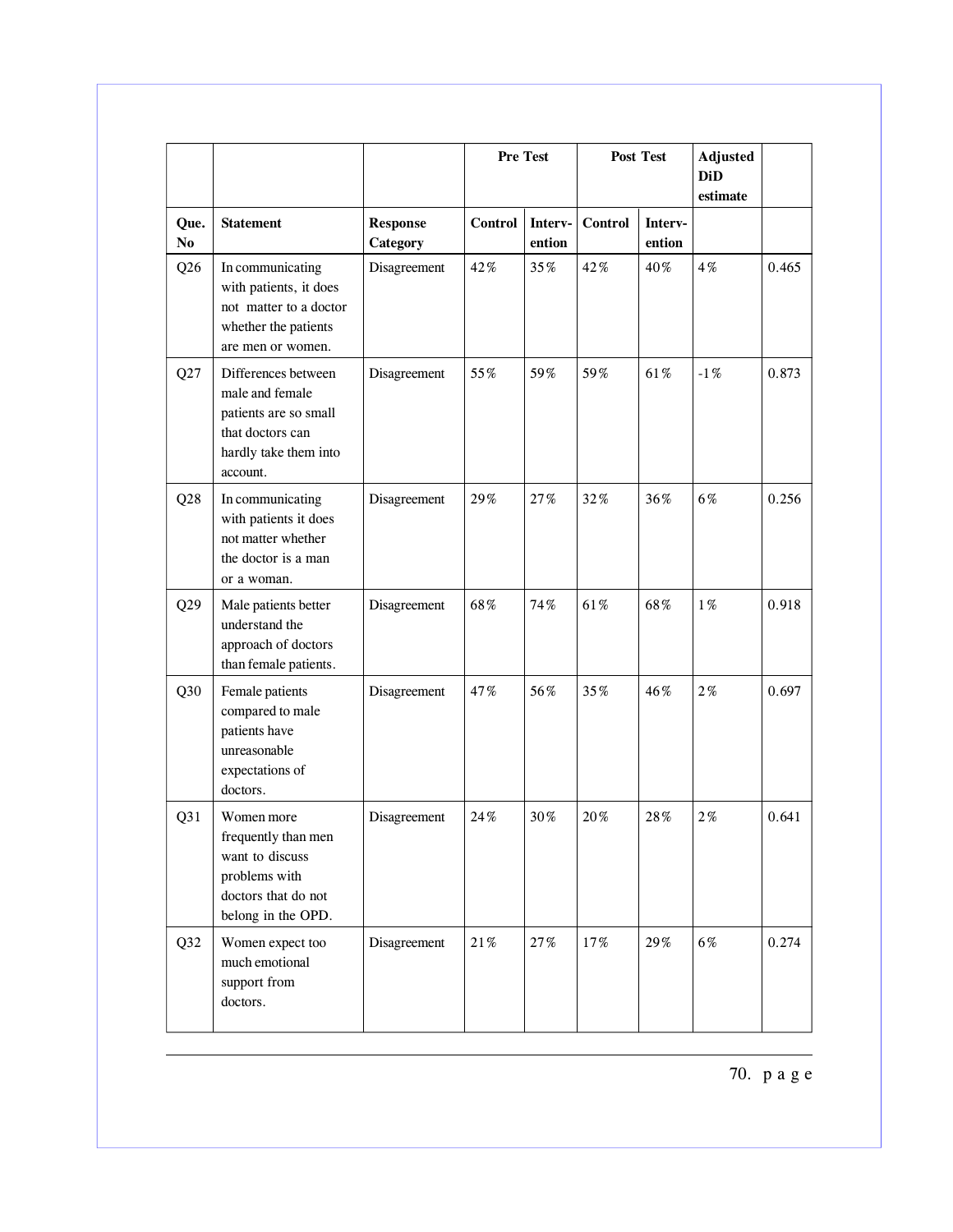|                  |                                                                                                                 |                             | Pre Test |                   | Post Test |                   | Adjusted<br><b>DiD</b><br>estimate |       |
|------------------|-----------------------------------------------------------------------------------------------------------------|-----------------------------|----------|-------------------|-----------|-------------------|------------------------------------|-------|
| Que.<br>$\bf No$ | <b>Statement</b>                                                                                                | <b>Response</b><br>Category | Control  | Interv-<br>ention | Control   | Interv-<br>ention |                                    |       |
| Q33              | Male patients are<br>less demanding than<br>female patients.                                                    | Disagreement                | 42%      | 46%               | 36%       | 42%               | 3%                                 | 0.657 |
| Q <sub>34</sub>  | Women are larger<br>consumers of health<br>care than is actually<br>needed.                                     | Disagreement                | 58%      | 54%               | 56%       | 58%               | 6%                                 | 0.313 |
| Q35              | Men do not go to a<br>doctor for minor<br>health problems.                                                      | Disagreement                | 19%      | 23%               | 20%       | 24%               | 0%                                 | 0.929 |
| Q <sub>36</sub>  | Medically unexplained<br>symptoms develop in<br>women because they<br>complain too much<br>about their health   | Disagreement                | 36%      | 43%               | 34%       | 45%               | 4%                                 | 0.458 |
| Q37              | Female patients<br>complain about their<br>health more often<br>because they need<br>more attention.            | Disagreement                | 49%      | 54%               | 42%       | 55%               | 5%                                 | 0.150 |
| Q38              | It is easier to find<br>causes of health<br>complaints in men<br>because men<br>communicate in a<br>direct way. | Disagreement                | 23%      | 25%               | 20%       | 25%               | 3%                                 | 0.500 |
| Q39              | Men seek treatment<br>more often for<br>problems they should<br>have prevented.                                 | Disagreement                | 19%      | 20%               | 22%       | 25%               | $2\%$                              | 0.694 |
| Q40              | No abortion services<br>should be provided<br>to women who<br>already have<br>daughters.                        | Disagreement                | 67%      | 68%               | 61%       | 79%               | 17%                                | 0.001 |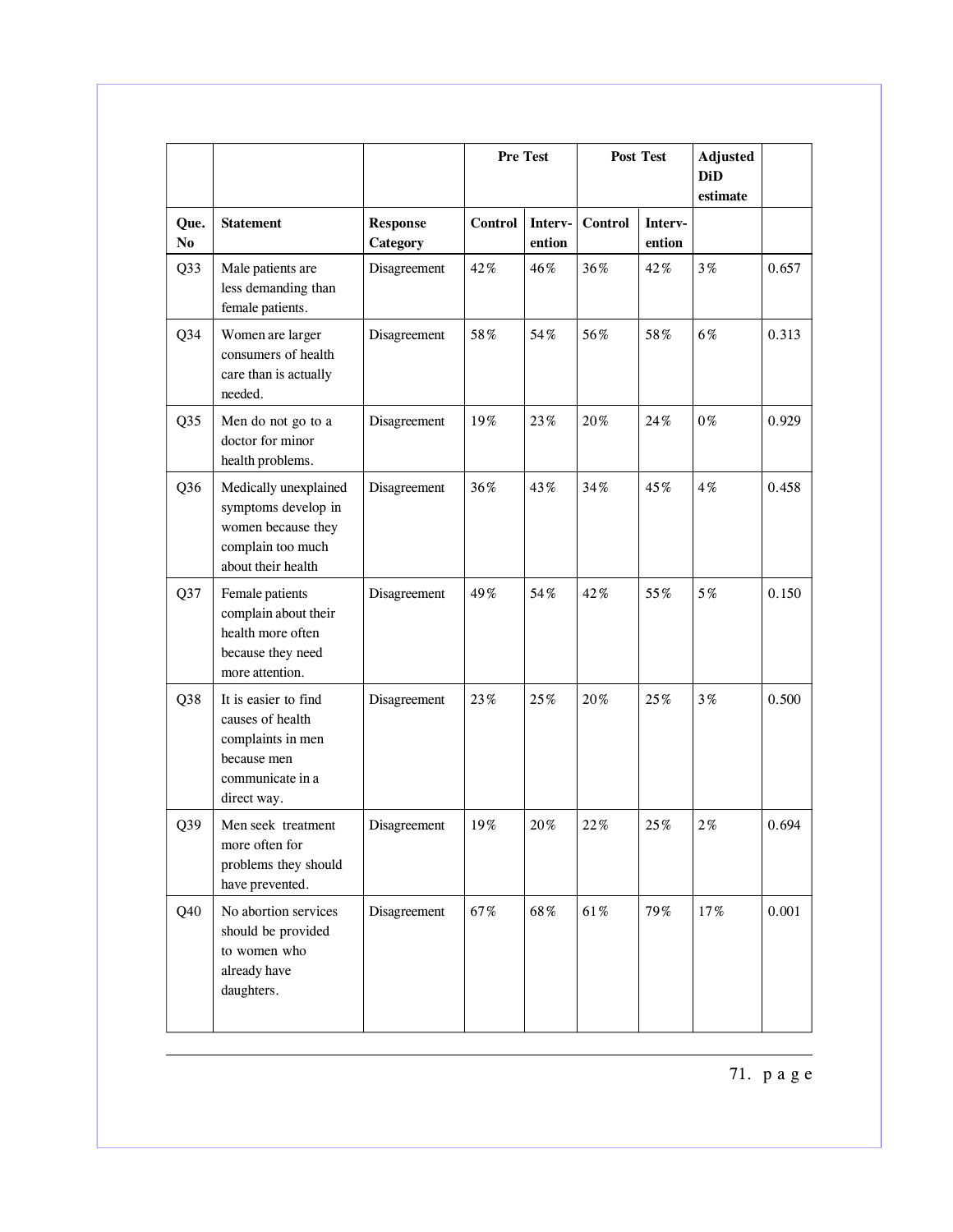|                        |                                                                                                                            |                             |         | Pre Test          |         | Post Test         |         |       |
|------------------------|----------------------------------------------------------------------------------------------------------------------------|-----------------------------|---------|-------------------|---------|-------------------|---------|-------|
| Que.<br>N <sub>0</sub> | <b>Statement</b>                                                                                                           | <b>Response</b><br>Category | Control | Interv-<br>ention | Control | Interv-<br>ention |         |       |
| Q41                    | Women consult<br>doctors for their<br>health concerns just<br>as easily as men do.                                         | Disagreement                | 60%     | 42%               | 44%     | 54%               | 22%     | 0.000 |
| Q42                    | Consent of woman<br>is not required for<br>carrying out family<br>planning procedures<br>as long as her<br>husband agrees. | Disagreement                | 97%     | 92%               | 83%     | 91%               | 14%     | 0.000 |
| Q <sub>43</sub>        | In a public hospital a<br>patient cannot expect<br>privacy.                                                                | Disagreement                | 70%     | 67%               | 62%     | 68%               | $8\,\%$ | 0.143 |
| Q44                    | If a female patient<br>complains of<br>domestic violence,<br>the husband should<br>be informed<br>immediately              | Disagreement                | 23%     | 37%               | 28%     | 50%               | 9%      | 0.115 |
| Q <sub>45</sub>        | Secrecy around<br>menstrual practices<br>cannot lead to<br>reproductive tract<br>infections.                               | Disagreement                | 60%     | 57%               | 51%     | 67%               | 20%     | 0.001 |
| Q46                    | Hysterectomy is a<br>reliable solution for<br>all menstrual<br>abnormalities                                               | Disagreement                | 78%     | 70%               | 79%     | 81%               | 11%     | 0.031 |
| Q47                    | Ante natal care<br>should only look at<br>the status of a<br>woman's pregnancy<br>and her foetus.                          | Disagreement                | 65%     | 54%               | 59%     | $60\,\%$          | 11%     | 0.053 |
| Q48                    | Hysterectomy does<br>not affect women's<br>health in any way.                                                              | Disagreement                | 81%     | 77%               | 79%     | 81%               | 5%      | 0.257 |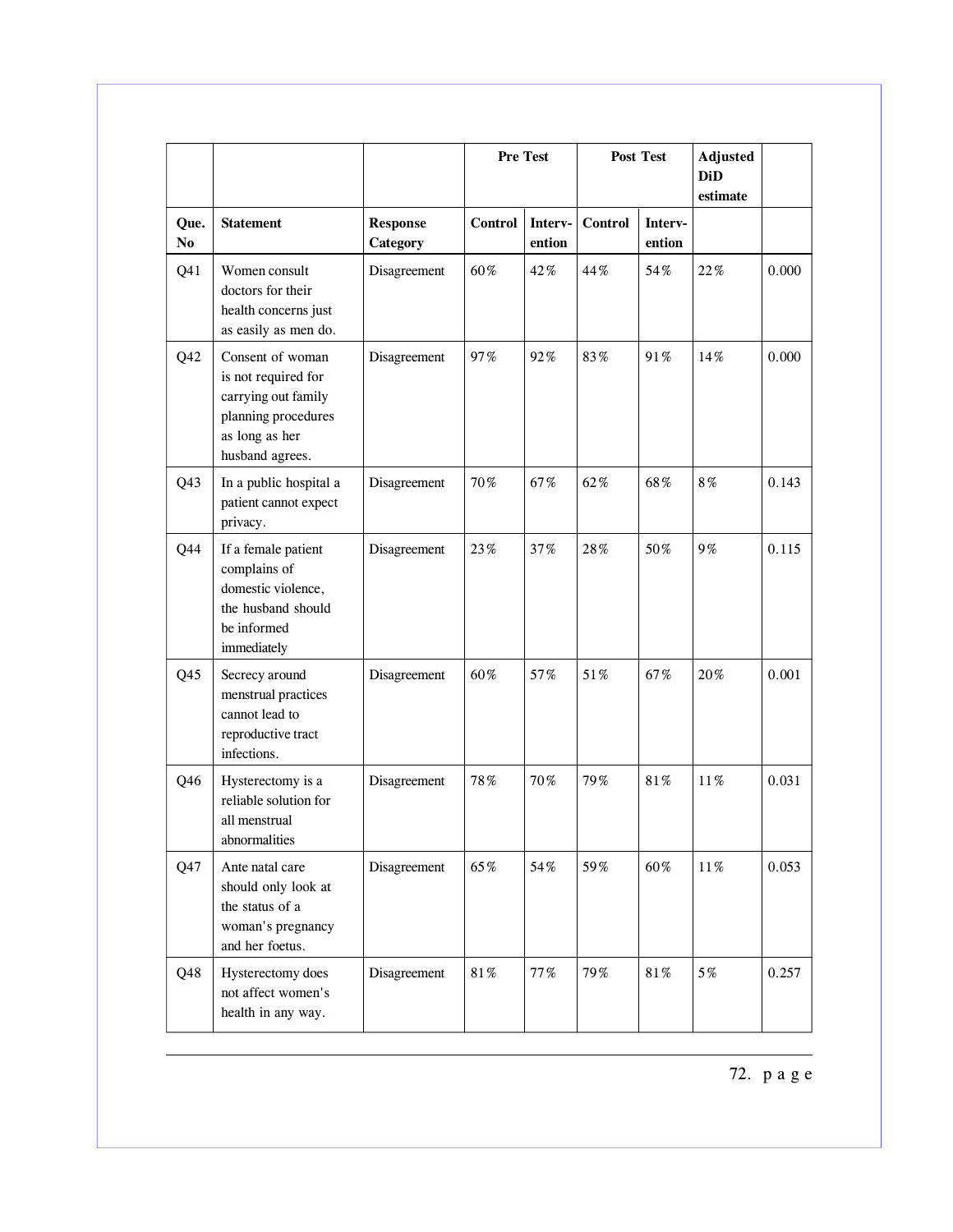|             |                                                                                                                                   |                             | <b>Pre Test</b> |                   | <b>Post Test</b><br><b>DiD</b> |                   |         |       | Adjusted<br>estimate |  |
|-------------|-----------------------------------------------------------------------------------------------------------------------------------|-----------------------------|-----------------|-------------------|--------------------------------|-------------------|---------|-------|----------------------|--|
| Que.<br>No. | <b>Statement</b>                                                                                                                  | <b>Response</b><br>Category | <b>Control</b>  | Interv-<br>ention | <b>Control</b>                 | Interv-<br>ention |         |       |                      |  |
| Q49         | Only strict monitoring<br>and controlling<br>technologies will<br>stop sex<br>determination and<br>preconception sex<br>selection | Disagreement                | 36%             | 25%               | 33%                            | 28%               | 6%      | 0.274 |                      |  |
| Q50         | Lack of toilets in<br>schools leads to<br>absenteeism among<br>young girls                                                        | Agreement                   | 77%             | 74%               | 73%                            | 83%               | 12%     | 0.015 |                      |  |
| Q51         | Law against sex<br>determination is<br>adequate to address<br>declining sex ratio.                                                | Agreement                   | 22%             | 33%               | 26%                            | 27%               | $-10\%$ | 0.054 |                      |  |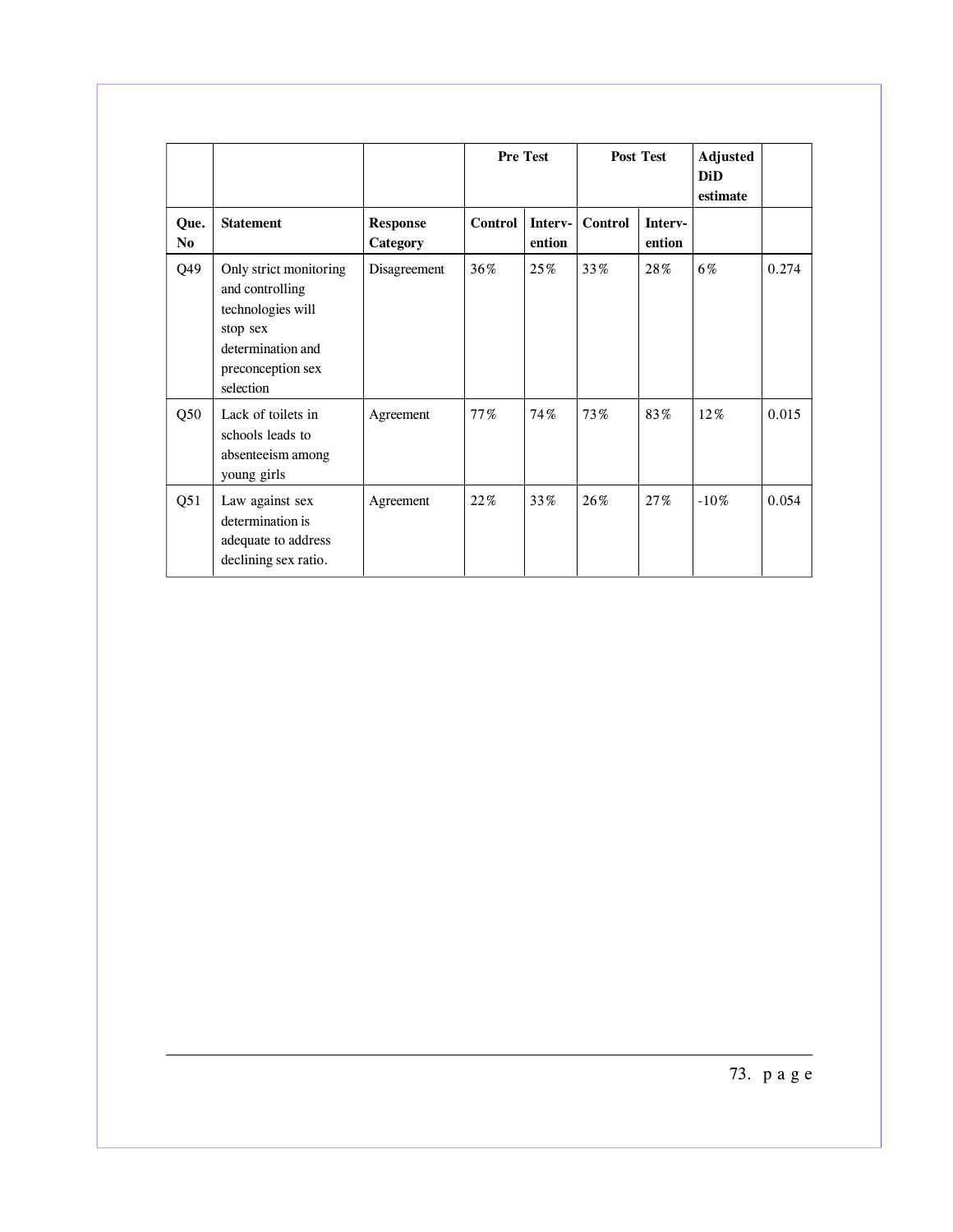**Annexure 2**

|                                                                                 |                                                                     |                | <b>Pre Test</b>   |         | <b>Post Test</b>  |            |
|---------------------------------------------------------------------------------|---------------------------------------------------------------------|----------------|-------------------|---------|-------------------|------------|
| <b>Themes</b>                                                                   | <b>Ouestions</b><br>included                                        | <b>Control</b> | Interv-<br>ention | Control | Interv-<br>ention |            |
| Attitude towards Gender<br>roles of men and women                               | Q14, Q2, Q3, Q7                                                     | 2.971          | 3.000             | 3.006   | 3.231             | $0.027**$  |
| Gender sensitivity in<br>addressing health concerns                             | Q18, Q19, Q20,<br>Q21, Q22, Q23,<br>Q24, Q25, Q26,<br>Q27, Q28, Q43 | 2.712          | 2.640             | 2.783   | 2.758             | 0.431      |
| Assessing gender<br>stereotypical attitudes<br>towards patients                 | Q29, Q30, Q31,<br>Q32, Q33, Q34,<br>Q35, Q36, Q37,<br>Q38, Q39, Q41 | 2.689          | 2.795             | 2.637   | 2.744             | 0.993      |
| Attitudes towards women<br>and girls seeking abortion<br>services               | Q15, Q16, Q17,<br>Q40, Q49, Q51                                     | 2.806          | 2.860             | 2.811   | 3.009             | $0.012**$  |
| Attitude towards delivering<br>reproductive health services<br>to women and men | Q4, Q11, Q12,<br>Q42, Q45, Q46,<br>Q47, Q48, Q50                    | 3.945          | 3.873             | 3.865   | 3.972             | $0.001***$ |
| Gender attitudes towards<br>sexuality                                           | Q10, Q13, Q5,<br>Q6, Q9                                             | 3.155          | 3.280             | 3.178   | 3.387             | 0.231      |
| Attitude towards gender<br>based violence                                       | Q1, Q44, Q8                                                         | 3.873          | 3.929             | 3.874   | 4.087             | $0.040**$  |

### **THEMATIC ANALYSIS OF STATEMENTS**